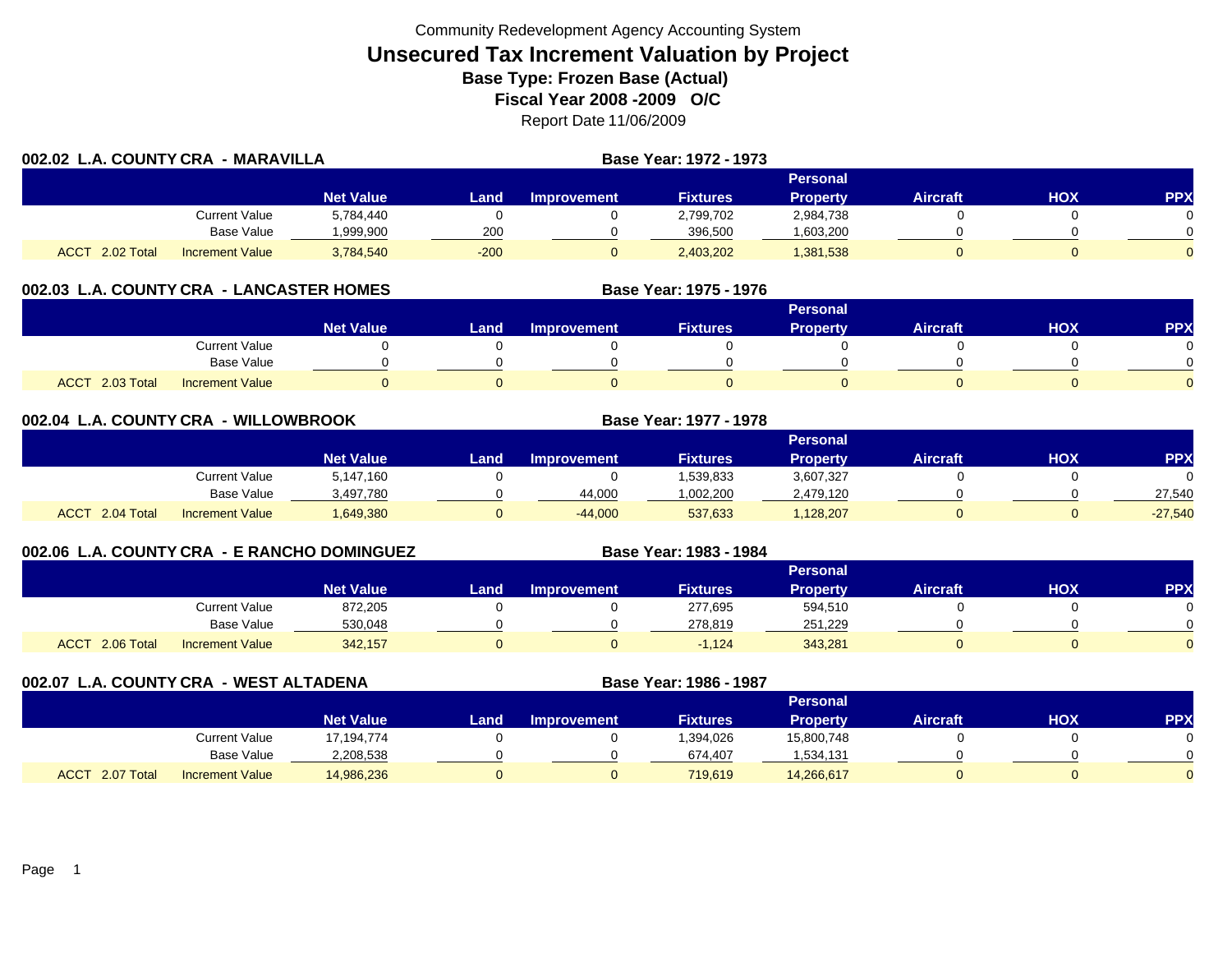Community Redevelopment Agency Accounting System

# **Unsecured Tax Increment Valuation by Project**

**Base Type: Frozen Base (Actual)** 

**Fiscal Year 2008 -2009 O/C**

Report Date 11/06/2009

| 002.08 L.A. COUNTY CRA - WHITESIDE R.P. |                        |                  |      | Base Year: 2006 - 2007 |                 |                 |          |            |            |
|-----------------------------------------|------------------------|------------------|------|------------------------|-----------------|-----------------|----------|------------|------------|
|                                         |                        |                  |      |                        |                 | <b>Personal</b> |          |            |            |
|                                         |                        | <b>Net Value</b> | Land | <b>Improvement</b>     | <b>Fixtures</b> | Property        | Aircraft | <b>HOX</b> | <b>PPX</b> |
|                                         | Current Value          | 21,573,997       |      |                        | 9.619.444       | 11,954,553      |          |            |            |
|                                         | Base Value             | 20,447,351       |      |                        | 10.348.479      | 10,098,872      |          |            |            |
| ACCT 2.08 Total                         | <b>Increment Value</b> | 126,646          |      |                        | $-729.035$      | 1,855,681       |          |            |            |

|                        |                  |        |                    |                 | Personal   |                 |     |           |
|------------------------|------------------|--------|--------------------|-----------------|------------|-----------------|-----|-----------|
|                        | <b>Net Value</b> | Land   | <b>Improvement</b> | <b>Fixtures</b> | Property   | <b>Aircraft</b> | ΗΟΧ | PPX       |
| <b>Current Value</b>   | 50,572,576       |        |                    | 15,630,700      | 34,941,876 |                 |     |           |
| <b>Base Value</b>      | 28,683,617       | 200    | 44.000             | 12,700,405      | 15,966,552 |                 |     | 27,540    |
| <b>Increment Value</b> | 21,888,959       | $-200$ | $-44,000$          | 2,930,295       | 18,975,324 |                 |     | $-27,540$ |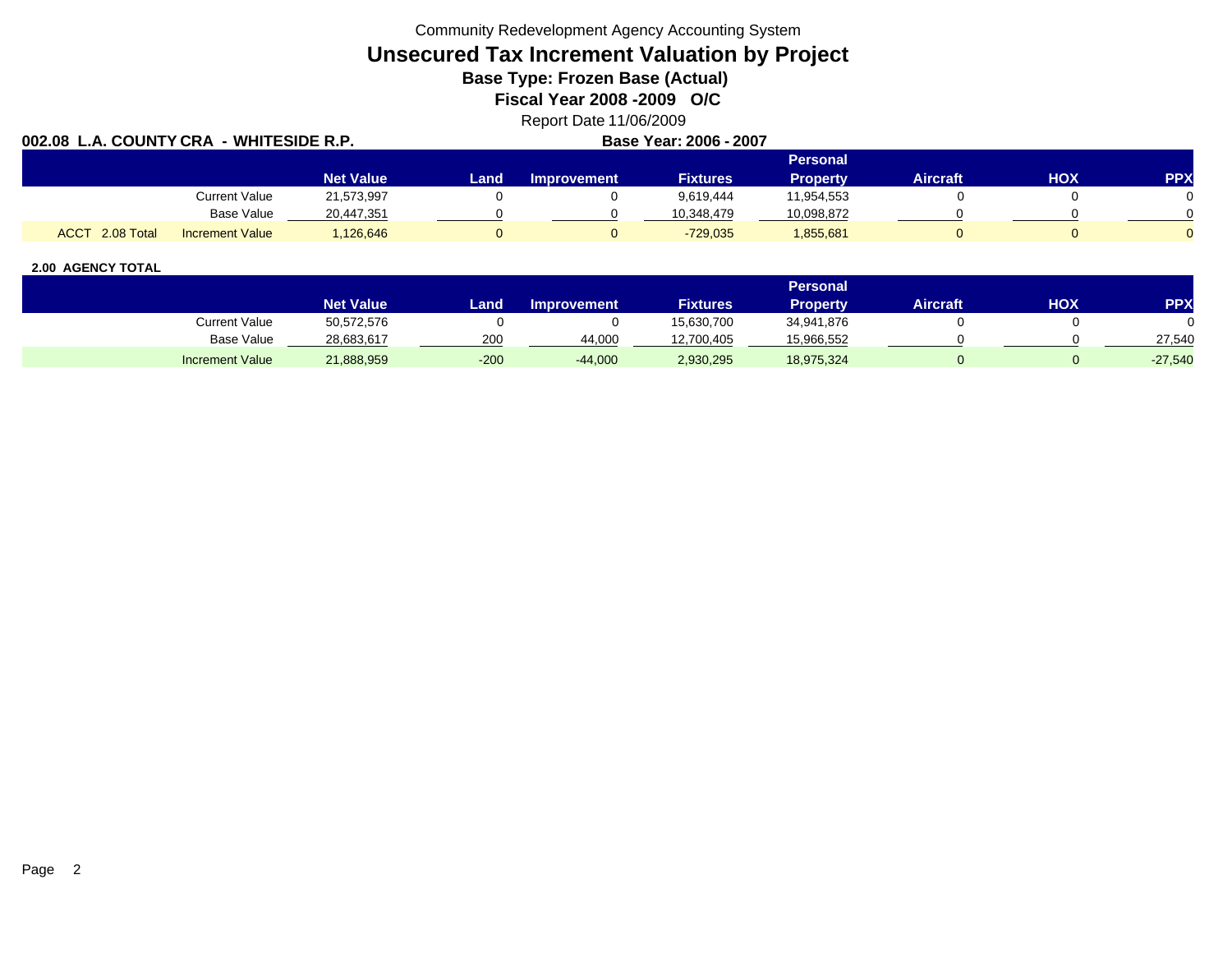| 100.03 ALHAMBRA CRA<br><b>- INDUSTRIAL</b> |                        |                  |           | Base Year: 1969 - 1970 |                 |                 |          |     |            |
|--------------------------------------------|------------------------|------------------|-----------|------------------------|-----------------|-----------------|----------|-----|------------|
|                                            |                        |                  |           |                        |                 | <b>Personal</b> |          |     |            |
|                                            |                        | <b>Net Value</b> | Land      | <b>Improvement</b>     | <b>Fixtures</b> | <b>Property</b> | Aircraft | HOX | <b>PPX</b> |
|                                            | Current Value          | 80,212,331       |           |                        | 26,583,829      | 53,628,502      |          |     | 0          |
|                                            | Base Value             | 7.046.928        | 1.672     |                        | 1.121.280       | 5,914,012       |          |     | 36         |
| ACCT 100.03 Total                          | <b>Increment Value</b> | 73,165,403       | $-11.672$ |                        | 25,462,549      | 47,714,490      |          |     | $-36$      |

|           |      |                    | <b>Base Year: 1976 - 1977</b> |
|-----------|------|--------------------|-------------------------------|
|           |      |                    |                               |
| Net Value | Land | <b>Improvement</b> | <b>Fixtures</b>               |
|           |      |                    |                               |

|                   |                        | Net Value | Land | Improvement | <b>Fixtures</b> | Propertv   | Aircraft | PPX |
|-------------------|------------------------|-----------|------|-------------|-----------------|------------|----------|-----|
|                   | <b>Current Value</b>   | ,999,056  |      |             | 868,272         | .130.784   |          |     |
|                   | <b>Base Value</b>      | .556.520  |      |             | 215.780         | 340.740.،  |          |     |
| ACCT 100.04 Total | <b>Increment Value</b> | 442,536   |      |             | 652,492         | $-209,956$ |          |     |

**Personal**

| 100.05  ALHAMBRA CRA  - IND'TRIAL 82 ANNEX |               |                  |       |                    | Base Year: 1980 - 1981 |                 |                 |     |            |
|--------------------------------------------|---------------|------------------|-------|--------------------|------------------------|-----------------|-----------------|-----|------------|
|                                            |               |                  |       |                    |                        | <b>Personal</b> |                 |     |            |
|                                            |               | <b>Net Value</b> | Land. | <b>Improvement</b> | <b>Fixtures</b>        | Property        | <b>Aircraft</b> | HOX | <b>PPX</b> |
|                                            | Current Value | 31.213.766       |       |                    | 1.399.573              | 19.814.193      |                 |     |            |

#### **100.00 AGENCY TOTAL**

ACCT 100.05 Total

|                        |                  |           |                    |                 | Personal        |                 |            |            |
|------------------------|------------------|-----------|--------------------|-----------------|-----------------|-----------------|------------|------------|
|                        | <b>Net Value</b> | Land      | <b>Improvement</b> | <b>Fixtures</b> | <b>Property</b> | <b>Aircraft</b> | <b>HOX</b> | <b>PPX</b> |
| <b>Current Value</b>   | 113,425,153      |           |                    | 38,851,674      | 74,573,479      |                 |            |            |
| <b>Base Value</b>      | 15.173.764       | 1.672     |                    | 3.452.492       | 11,712,336      |                 |            | 2.736      |
| <b>Increment Value</b> | 98,251,389       | $-11,672$ |                    | 35,399,182      | 62,861,143      |                 |            | $-2,736$   |

Base Value 6,570,316 0 0 2,115,432 4,457,584 0 0 2,700

I Increment Value 24,643,450 0 0 9,284,141 15,356,609 0 -2,700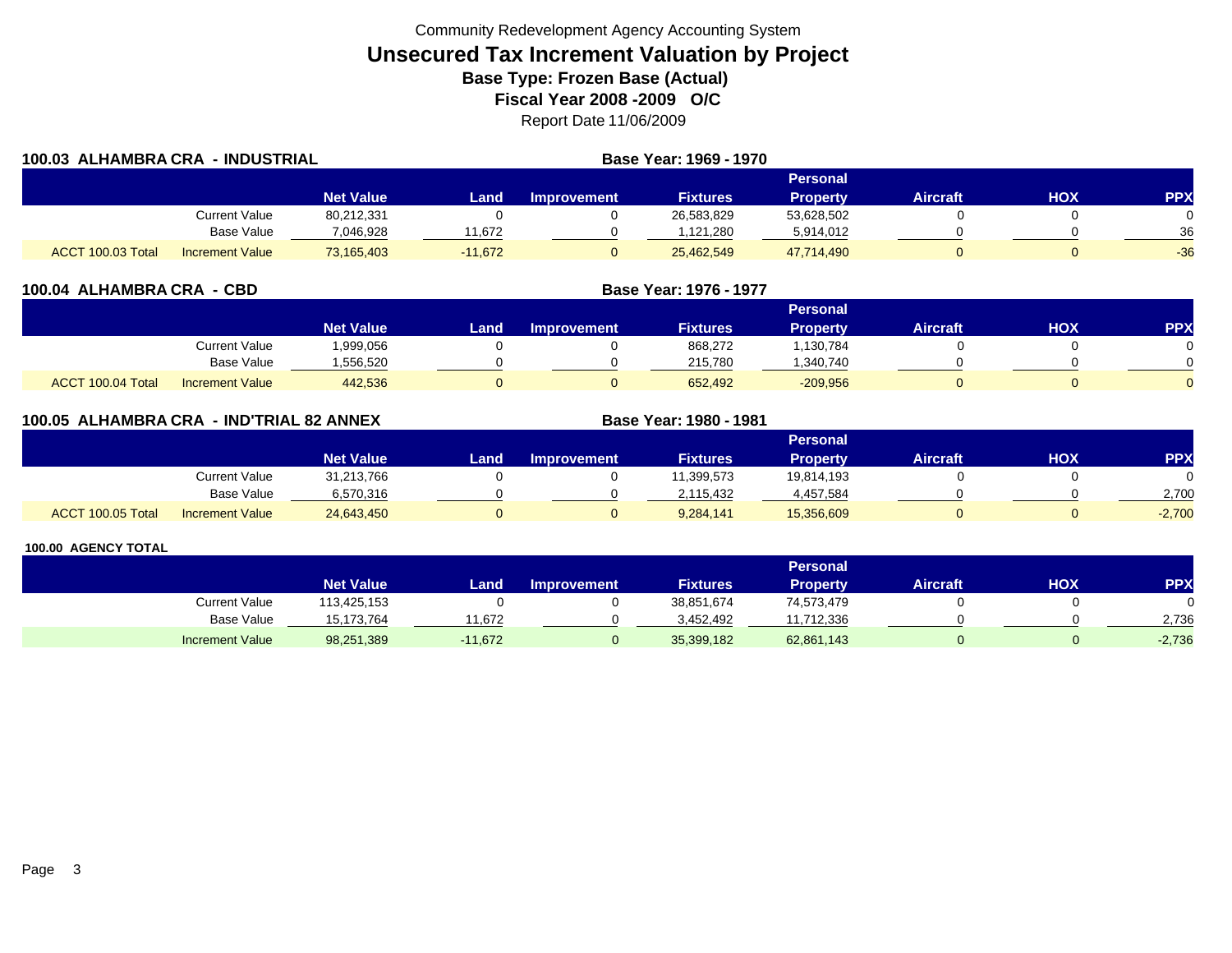| 101.02 AGOURA HILLS CRA - RED. PROJ AREA |                        |                  | <b>Base Year: 1991 - 1992</b> |                    |                 |                 |                 |     |            |
|------------------------------------------|------------------------|------------------|-------------------------------|--------------------|-----------------|-----------------|-----------------|-----|------------|
|                                          |                        |                  |                               |                    |                 | Personal        |                 |     |            |
|                                          |                        | <b>Net Value</b> | Land                          | <b>Improvement</b> | <b>Fixtures</b> | <b>Property</b> | <b>Aircraft</b> | HOX | <b>PPX</b> |
|                                          | Current Value          | 71,952,681       |                               |                    | 21,414,559      | 50,538,122      |                 |     |            |
|                                          | Base Value             | 30,320,655       |                               |                    | 6,107,294       | 24,268,461      |                 |     | 55,100     |
| ACCT 101.02 Total                        | <b>Increment Value</b> | 41.632.026       |                               |                    | 15.307.265      | 26,269,661      |                 |     | $-55.100$  |

|                        |                  |      |                    |                 | <b>Personal</b> |                 |            |           |
|------------------------|------------------|------|--------------------|-----------------|-----------------|-----------------|------------|-----------|
|                        | <b>Net Value</b> | Land | <b>Improvement</b> | <b>Fixtures</b> | <b>Property</b> | <b>Aircraft</b> | <b>HOX</b> | PPX       |
| Current Value          | 71,952,681       |      |                    | 21,414,559      | 50,538,122      |                 |            |           |
| <b>Base Value</b>      | 30,320,655       |      |                    | 6.107.294       | 24,268,461      |                 |            | 55,100    |
| <b>Increment Value</b> | 41,632,026       |      |                    | 15,307,265      | 26,269,661      |                 |            | $-55,100$ |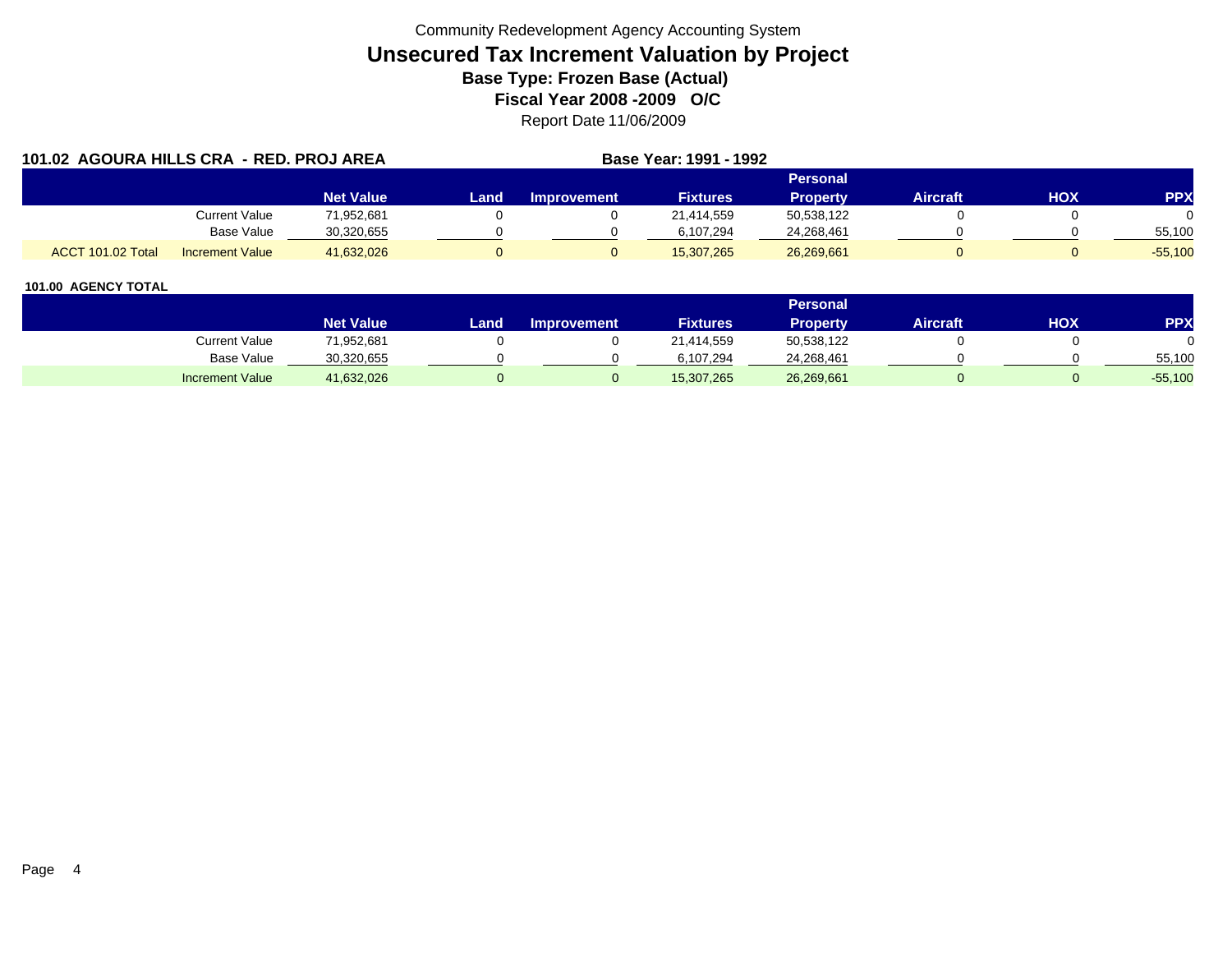|                   | 104.04 ARCADIA CRA - CENTRAL |                  |      |                    | <b>Base Year: 1973 - 1974</b> |                 |                 |     |            |
|-------------------|------------------------------|------------------|------|--------------------|-------------------------------|-----------------|-----------------|-----|------------|
|                   |                              |                  |      |                    |                               | <b>Personal</b> |                 |     |            |
|                   |                              | <b>Net Value</b> | Land | <b>Improvement</b> | <b>Fixtures</b>               | <b>Property</b> | <b>Aircraft</b> | нох | <b>PPX</b> |
|                   | <b>Current Value</b>         | 40,110,648       |      |                    | 11.277.514                    | 28,833,134      |                 |     |            |
|                   | Base Value                   | 9,465,820        |      |                    | 1.859.700                     | 7,606,120       |                 |     |            |
| ACCT 104.04 Total | <b>Increment Value</b>       | 30.644.828       |      |                    | 9.417.814                     | 21,227,014      |                 |     |            |

|                        |                  |      |                    |                 | <b>Personal</b> |                 |            |     |
|------------------------|------------------|------|--------------------|-----------------|-----------------|-----------------|------------|-----|
|                        | <b>Net Value</b> | Land | <b>Improvement</b> | <b>Fixtures</b> | <b>Property</b> | <b>Aircraft</b> | <b>HOX</b> | PPX |
| <b>Current Value</b>   | 40,110,648       |      |                    | 1,277,514       | 28,833,134      |                 |            |     |
| <b>Base Value</b>      | 9,465,820        |      |                    | 1.859.700       | 7,606,120       |                 |            |     |
| <b>Increment Value</b> | 30,644,828       |      |                    | 9,417,814       | 21,227,014      |                 |            |     |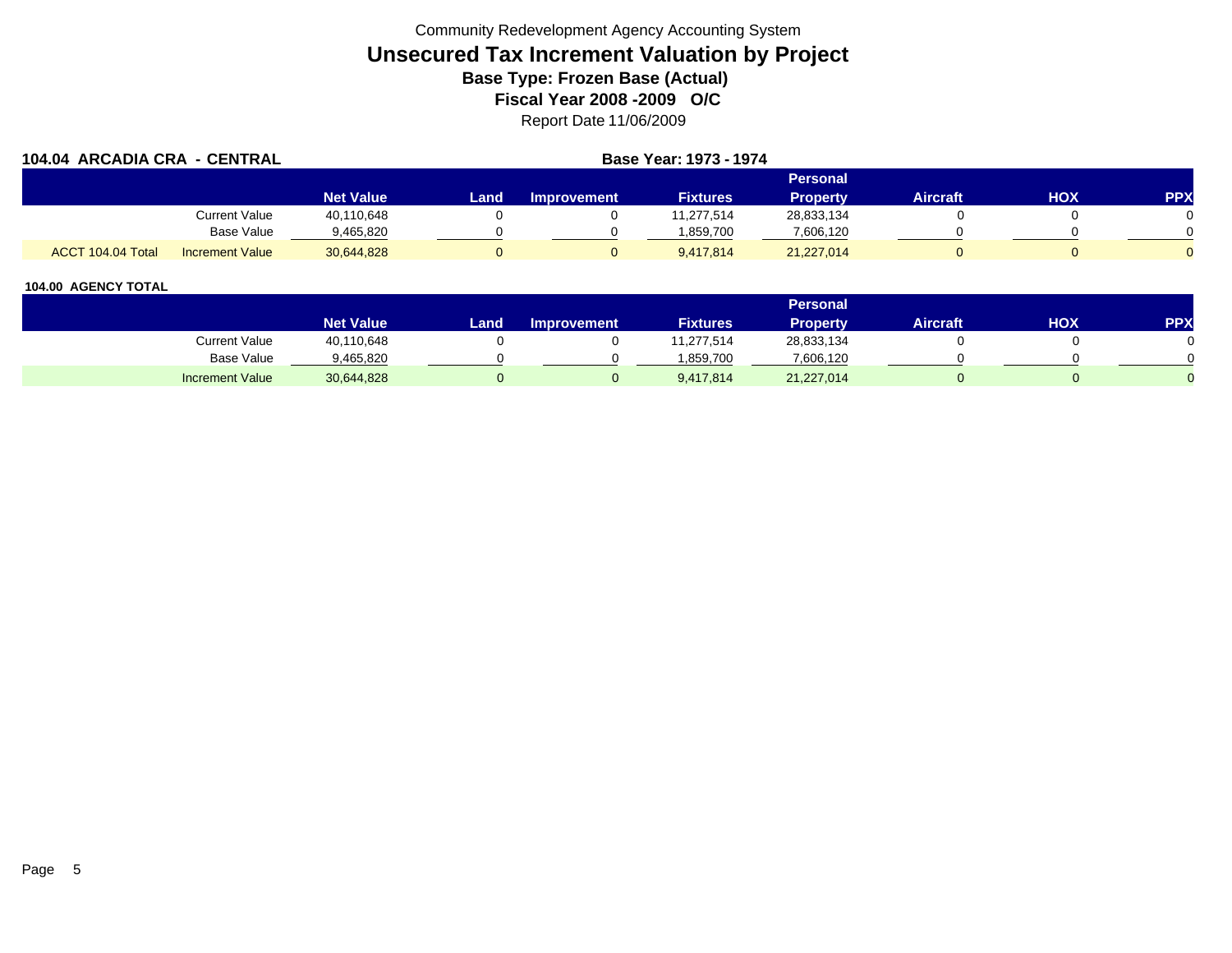| 106.02 ARTESIA CRA - CENTRAL COMM CORRIDOR |                        |                  |      |                    | Base Year: 2000 - 2001 |                 |                 |     |            |
|--------------------------------------------|------------------------|------------------|------|--------------------|------------------------|-----------------|-----------------|-----|------------|
|                                            |                        |                  |      |                    |                        | Personal        |                 |     |            |
|                                            |                        | <b>Net Value</b> | Land | <b>Improvement</b> | <b>Fixtures</b>        | <b>Property</b> | <b>Aircraft</b> | HOX | <b>PPX</b> |
|                                            | Current Value          | 27,777,082       |      |                    | 13,050,781             | 14,726,301      |                 |     |            |
|                                            | Base Value             | 13.659.176       |      |                    | 4.564.751              | 9,094,425       |                 |     |            |
| ACCT 106.02 Total                          | <b>Increment Value</b> | 14.117.906       |      |                    | 8,486,030              | 5,631,876       |                 |     |            |

|                        |                  |      |                    |                 | <b>Personal</b> |                 |            |     |
|------------------------|------------------|------|--------------------|-----------------|-----------------|-----------------|------------|-----|
|                        | <b>Net Value</b> | Land | <b>Improvement</b> | <b>Fixtures</b> | Property        | <b>Aircraft</b> | <b>HOX</b> | PPX |
| Current Value          | 27,777,082       |      |                    | 13,050,781      | 14,726,301      |                 |            |     |
| Base Value             | 13,659,176       |      |                    | 4,564,751       | 9,094,425       |                 |            |     |
| <b>Increment Value</b> | 14,117,906       |      |                    | 8,486,030       | 5,631,876       |                 |            |     |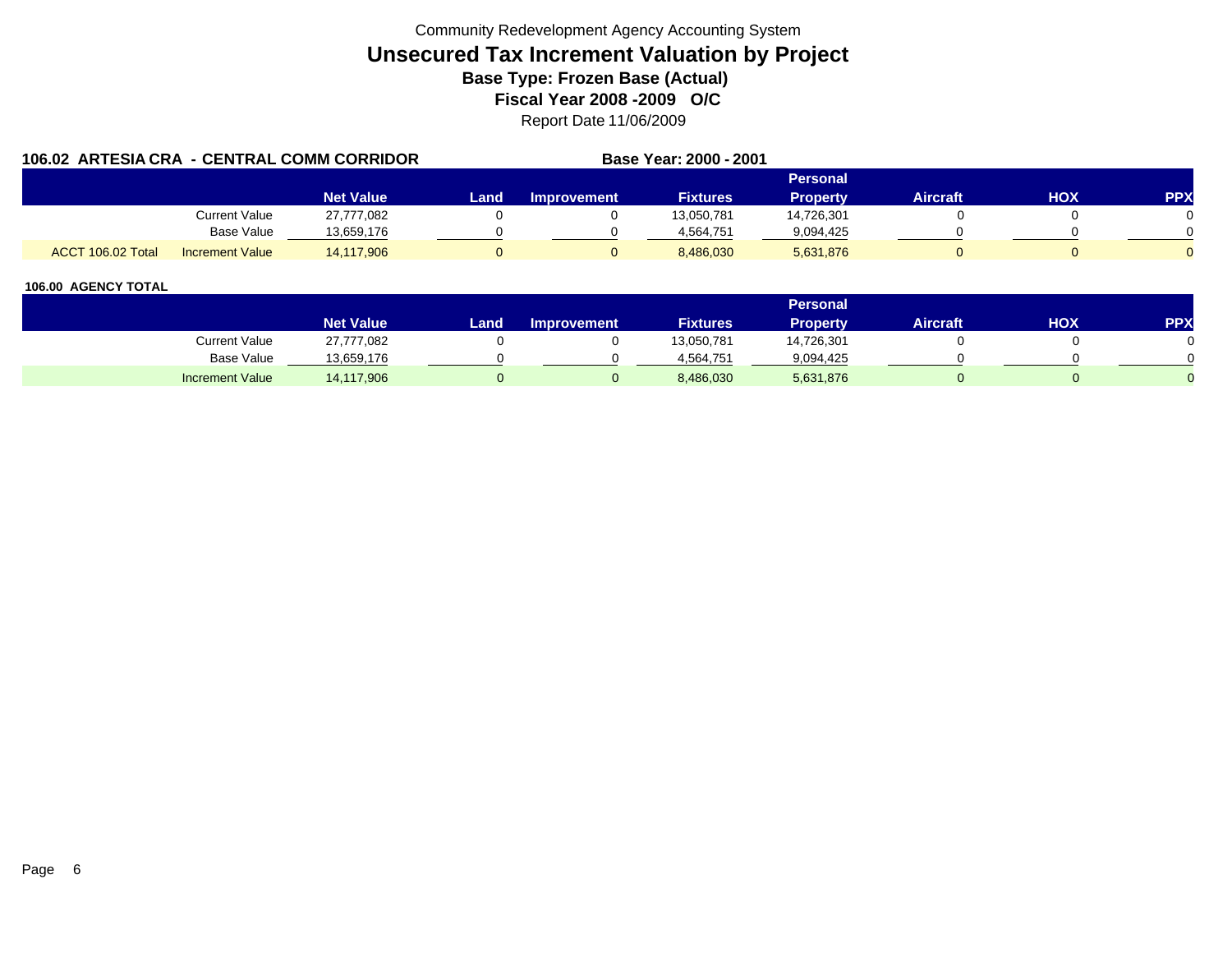| 108.02 AVALON CRA - COM. IMP. R.P. |                        |                  |      |                    | Base Year: 1983 - 1984 |                 |                 |     |            |
|------------------------------------|------------------------|------------------|------|--------------------|------------------------|-----------------|-----------------|-----|------------|
|                                    |                        |                  |      |                    |                        | <b>Personal</b> |                 |     |            |
|                                    |                        | <b>Net Value</b> | Land | <b>Improvement</b> | <b>Fixtures</b>        | <b>Property</b> | <b>Aircraft</b> | HOX | <b>PPX</b> |
|                                    | <b>Current Value</b>   | 14,784,269       |      |                    | 5,350,179              | 9,095,692       | 338,398         |     |            |
|                                    | <b>Base Value</b>      | 3,596,050        |      |                    | .398.879               | 2,200,171       |                 |     | 3,000      |
| ACCT 108.02 Total                  | <b>Increment Value</b> | 11,188,219       |      |                    | 3,951,300              | 6,895,521       | 338,398         |     | $-3,000$   |

|                        |                  |      |                    |                 | <b>Personal</b> |                 |            |          |
|------------------------|------------------|------|--------------------|-----------------|-----------------|-----------------|------------|----------|
|                        | <b>Net Value</b> | Land | <b>Improvement</b> | <b>Fixtures</b> | <b>Property</b> | <b>Aircraft</b> | <b>HOX</b> | PPX      |
| <b>Current Value</b>   | 14,784,269       |      |                    | 5,350,179       | 9,095,692       | 338,398         |            |          |
| <b>Base Value</b>      | 3,596,050        |      |                    | .398.879        | 2,200,171       |                 |            | 3,000    |
| <b>Increment Value</b> | 11,188,219       |      |                    | 3,951,300       | 6,895,521       | 338,398         |            | $-3,000$ |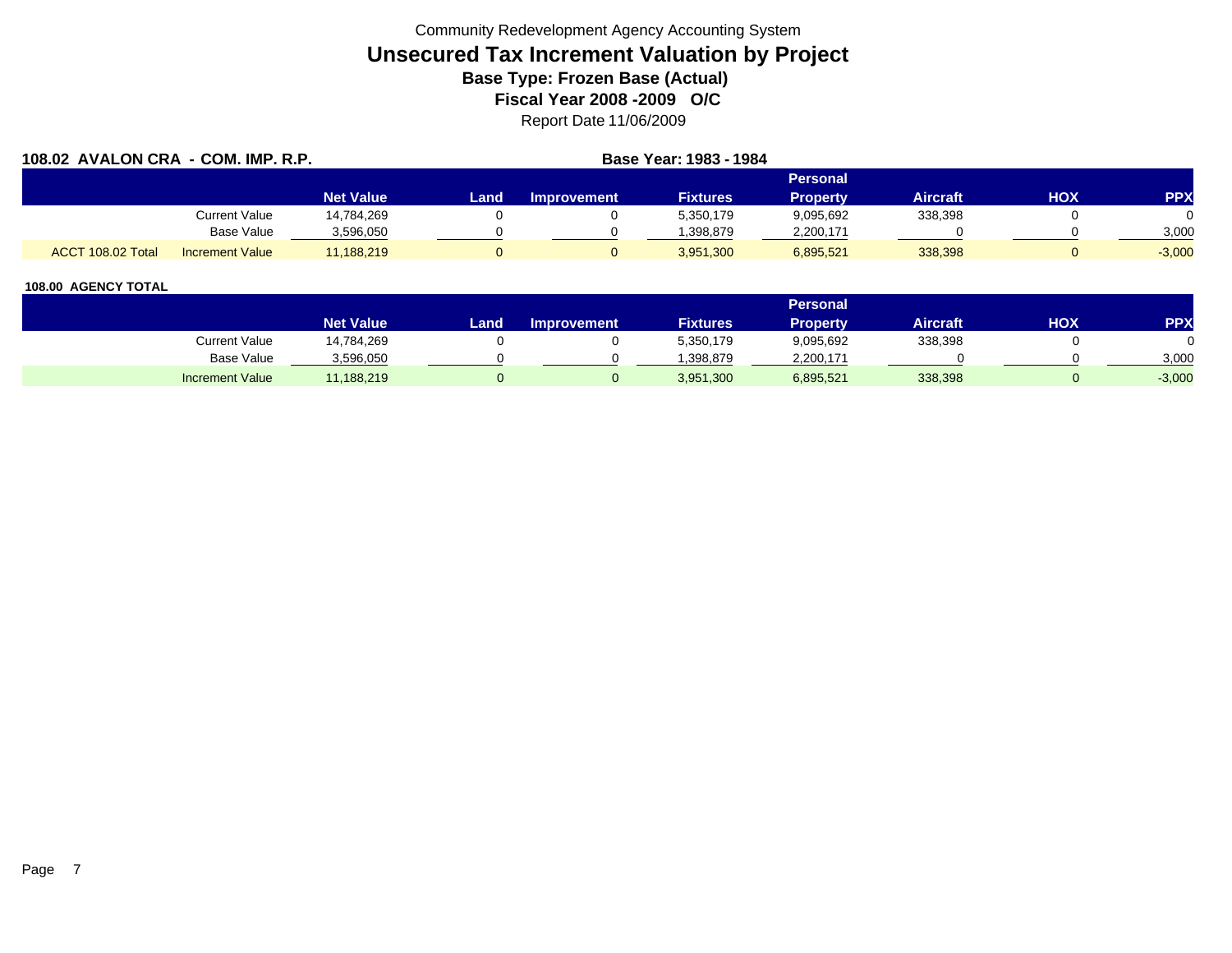| 112.02 AZUSA CRA - CBD |                        |                  | Base Year: 1978 - 1979 |                    |                 |                 |                 |            |              |
|------------------------|------------------------|------------------|------------------------|--------------------|-----------------|-----------------|-----------------|------------|--------------|
|                        |                        |                  |                        |                    |                 | <b>Personal</b> |                 |            |              |
|                        |                        | <b>Net Value</b> | Land                   | <b>Improvement</b> | <b>Fixtures</b> | <b>Property</b> | <b>Aircraft</b> | <b>HOX</b> | <b>PPX</b>   |
|                        | <b>Current Value</b>   | 5,113,564        |                        |                    | 2,168,004       | 2,945,560       |                 |            |              |
|                        | Base Value             | 432,244.         |                        | 47,500             | 164,348         | ,220,396        |                 |            | <sup>n</sup> |
| ACCT 112.02 Total      | <b>Increment Value</b> | 3,681,320        | U                      | $-47,500$          | 2,003,656       | 1,725,164       |                 |            | <sup>n</sup> |

| 112.03 AZUSA CRA - CBD/80 ANNEX             |                  | Base Year: 1978 - 1979 |                    |                 |                 |          |     |     |  |
|---------------------------------------------|------------------|------------------------|--------------------|-----------------|-----------------|----------|-----|-----|--|
|                                             |                  |                        |                    |                 | Personal        |          |     |     |  |
|                                             | <b>Net Value</b> | Land                   | <b>Improvement</b> | <b>Fixtures</b> | <b>Property</b> | Aircraft | нох | PPX |  |
| <b>Current Value</b>                        | 46,294           |                        |                    |                 | 46,294          |          |     |     |  |
| Base Value                                  | 14,980           |                        |                    | 400             | 14,580          |          |     |     |  |
| ACCT 112.03 Total<br><b>Increment Value</b> | 31,314           |                        |                    | $-400$          | 31,714          |          |     |     |  |

| 112.04 AZUSA CRA - CBD/82 ANNEX |                        |                  |       | <b>Base Year: 1980 - 1981</b> |                 |                 |                 |            |            |
|---------------------------------|------------------------|------------------|-------|-------------------------------|-----------------|-----------------|-----------------|------------|------------|
|                                 |                        |                  |       |                               |                 | Personal        |                 |            |            |
|                                 |                        | <b>Net Value</b> | Landı | Improvement                   | <b>Fixtures</b> | <b>Property</b> | <b>Aircraft</b> | <b>HOX</b> | <b>PPX</b> |
|                                 | <b>Current Value</b>   | 109,793          |       |                               | 43,483          | 66,310          |                 |            |            |
|                                 | <b>Base Value</b>      | 621,040          |       |                               | 403,780         | 217,260         |                 |            |            |
| ACCT 112.04 Total               | <b>Increment Value</b> | $-511,247$       |       |                               | $-360,297$      | $-150,950$      |                 |            |            |

| 112.05 AZUSA CRA  | - WEST END             |                  |       |                    |                 |                 |                 |     |           |
|-------------------|------------------------|------------------|-------|--------------------|-----------------|-----------------|-----------------|-----|-----------|
|                   |                        |                  |       |                    |                 | Personal        |                 |     |           |
|                   |                        | <b>Net Value</b> | Land, | <b>Improvement</b> | <b>Fixtures</b> | <b>Property</b> | <b>Aircraft</b> | нох | <b>PP</b> |
|                   | Current Value          | 88,951,498       |       |                    | 41,158,326      | 47,793,172      |                 |     |           |
|                   | Base Value             | 26,854,746       |       |                    | 13,599,643      | 13,255,103      |                 |     |           |
| ACCT 112.05 Total | <b>Increment Value</b> | 62,096,752       |       |                    | 27,558,683      | 34,538,069      |                 |     |           |

| 112.06 AZUSA CRA - CBD/84 ANNEX #3 |                        |                  |      | Base Year: 1983 - 1984 |                 |                 |                 |     |            |
|------------------------------------|------------------------|------------------|------|------------------------|-----------------|-----------------|-----------------|-----|------------|
|                                    |                        |                  |      |                        |                 | <b>Personal</b> |                 |     |            |
|                                    |                        | <b>Net Value</b> | Land | <b>Improvement</b>     | <b>Fixtures</b> | <b>Property</b> | <b>Aircraft</b> | нох | <b>PPX</b> |
|                                    | Current Value          | 83,371           |      |                        |                 | 83,371          |                 |     |            |
|                                    | <b>Base Value</b>      | 22,113           |      |                        | 21,804          | 309             |                 |     |            |
| ACCT 112.06 Total                  | <b>Increment Value</b> | 61,258           |      |                        | $-21,804$       | 83,062          |                 |     |            |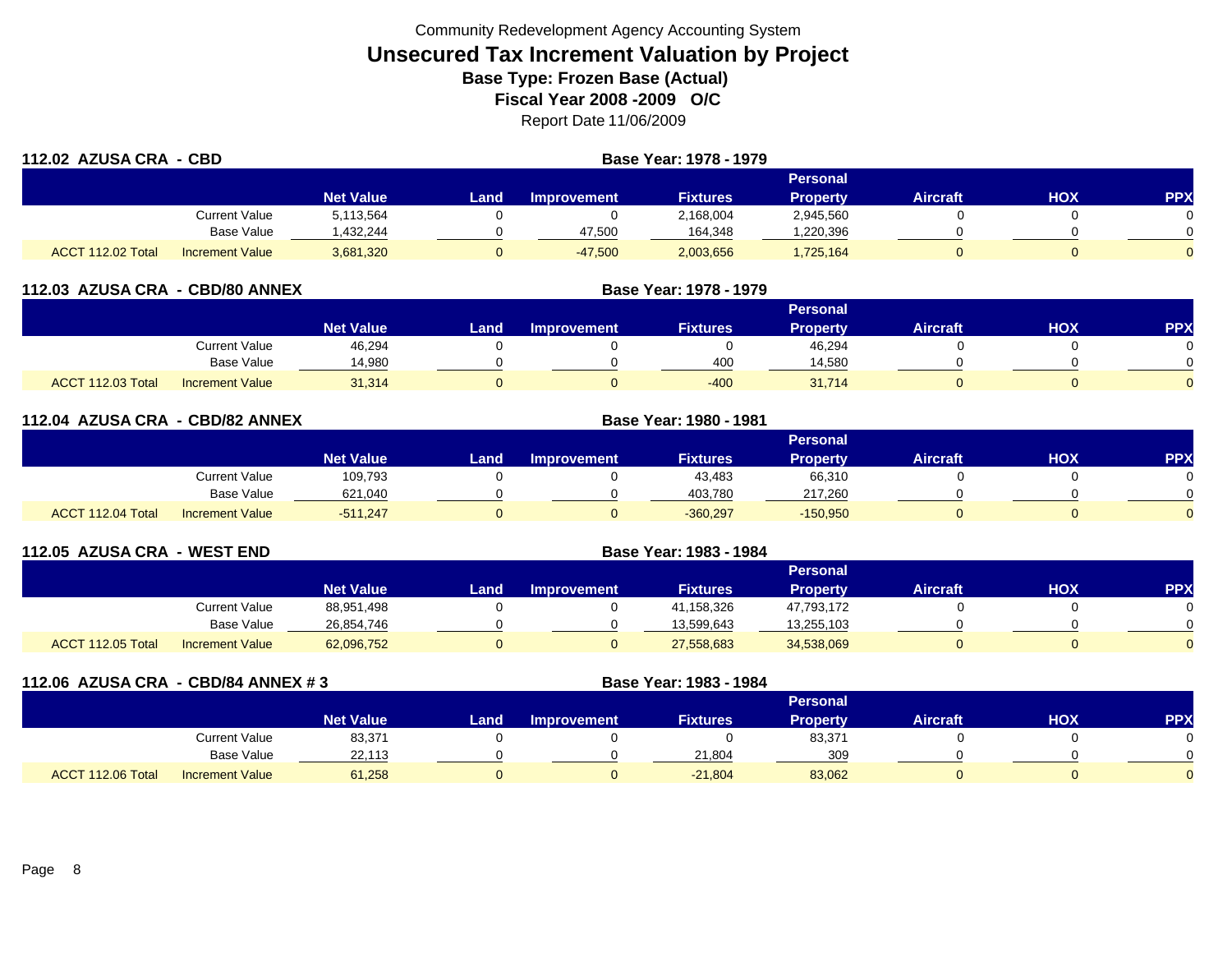Community Redevelopment Agency Accounting System

**Unsecured Tax Increment Valuation by Project**

**Base Type: Frozen Base (Actual)** 

**Fiscal Year 2008 -2009 O/C**

Report Date 11/06/2009 **112.07 AZUSA CRA - CBD 85 ANNEX AMEND. #5 Base Year: 1984 - 1985**

|                   |                        |                  |       | -----------------  |                 |                 |                 |     |     |
|-------------------|------------------------|------------------|-------|--------------------|-----------------|-----------------|-----------------|-----|-----|
|                   |                        |                  |       |                    |                 | Personal        |                 |     |     |
|                   |                        | <b>Net Value</b> | Land. | <b>Improvement</b> | <b>Fixtures</b> | <b>Property</b> | <b>Aircraft</b> | нох | PPX |
|                   | <b>Current Value</b>   | 5,435,485        |       |                    | 3,138,162       | 2,297,323       |                 |     |     |
|                   | <b>Base Value</b>      | .040             |       |                    |                 | 1.040           |                 |     |     |
| ACCT 112.07 Total | <b>Increment Value</b> | 5,434,445        |       |                    | 3,138,162       | 2,296,283       |                 |     |     |

| 112.08 AZUSA CRA - RANCH CENTER |                        |                  |      |                    | Base Year: 1988 - 1989 |                 |                 |     |           |
|---------------------------------|------------------------|------------------|------|--------------------|------------------------|-----------------|-----------------|-----|-----------|
|                                 |                        |                  |      |                    |                        | <b>Personal</b> |                 |     |           |
|                                 |                        | <b>Net Value</b> | Land | <b>Improvement</b> | <b>Fixtures</b>        | Property        | <b>Aircraft</b> | нох | <b>PP</b> |
|                                 | Current Value          | ,188,323         |      |                    | 716,665                | 471,658         |                 |     |           |
|                                 | Base Value             |                  |      |                    |                        |                 |                 |     |           |
| ACCT 112.08 Total               | <b>Increment Value</b> | 1,188,323        |      |                    | 716,665                | 471,658         |                 |     |           |

## **112.09 AZUSA CRA - AMENDED MERGED CBD & WEST END**

|                   |                        |                    |      |                    |                 | <b>Personal</b> |                 |            |            |
|-------------------|------------------------|--------------------|------|--------------------|-----------------|-----------------|-----------------|------------|------------|
|                   |                        | Net Value <b>'</b> | Land | <b>Improvement</b> | <b>Fixtures</b> | <b>Property</b> | <b>Aircraft</b> | <b>HOX</b> | <b>PPX</b> |
|                   | Current Value          | 759,157            |      |                    | 246,875         | 512,282         |                 |            | 0          |
|                   | <b>Base Value</b>      | ,111,391           |      |                    | 402.266         | 709,125         |                 |            | $\cap$     |
| ACCT 112.09 Total | <b>Increment Value</b> | $-352,234$         |      |                    | $-155,391$      | $-196,843$      |                 |            | $\Omega$   |

**Base Year: 2003 - 2004**

|                        |                  |       |                    |                 | <b>Personal</b> |                 |            |           |
|------------------------|------------------|-------|--------------------|-----------------|-----------------|-----------------|------------|-----------|
|                        | <b>Net Value</b> | Land. | <b>Improvement</b> | <b>Fixtures</b> | <b>Property</b> | <b>Aircraft</b> | <b>HOX</b> | <b>PP</b> |
| <b>Current Value</b>   | 101,687,485      |       |                    | 47,471,515      | 54,215,970      |                 |            |           |
| Base Value             | 30,057,554       |       | 47.500             | 14.592.241      | 15.417.813      |                 |            |           |
| <b>Increment Value</b> | 71,629,931       |       | $-47,500$          | 32,879,274      | 38,798,157      |                 |            |           |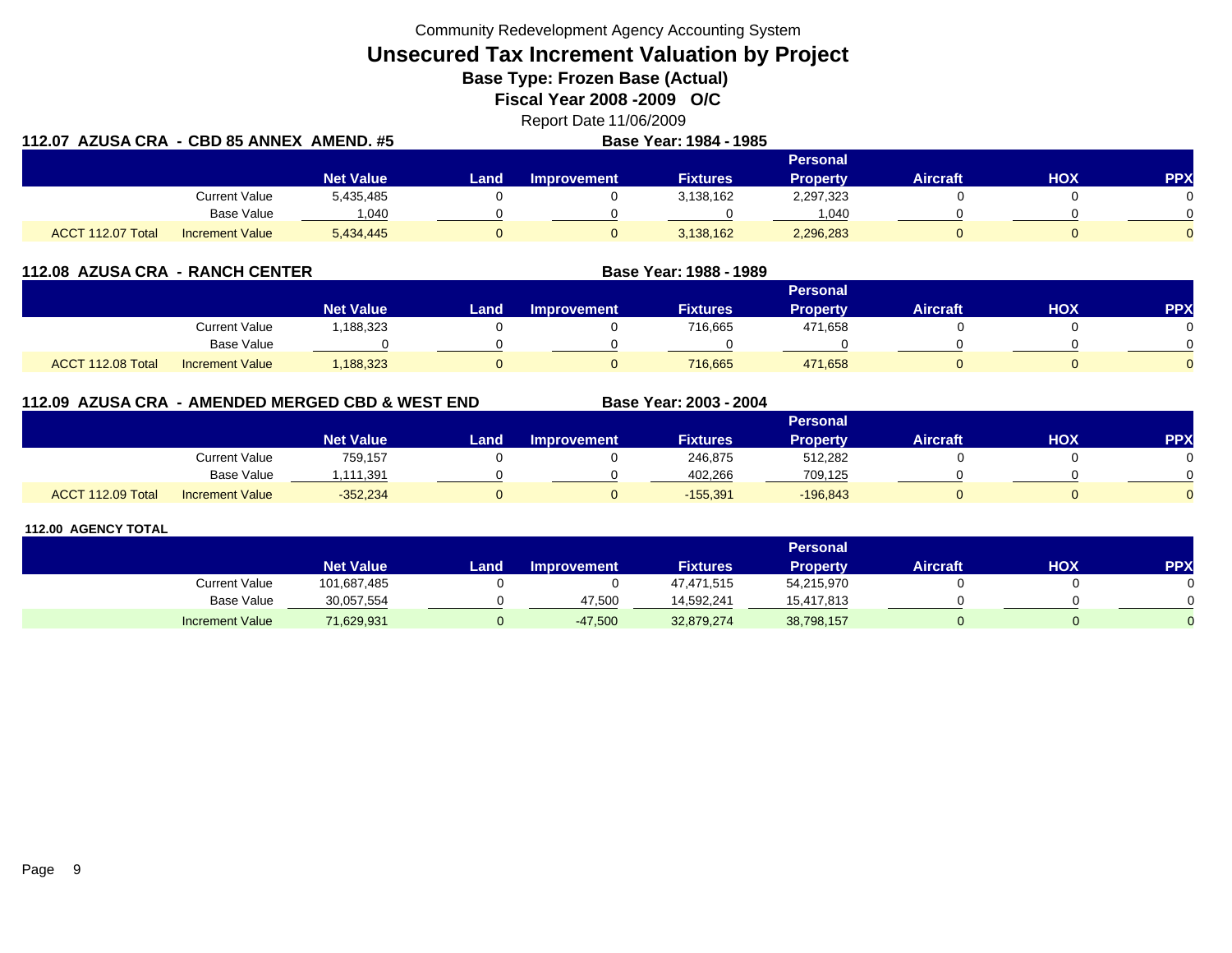|                   | 114.03 BALDWIN PARK CRA - SAN GAB RIVER |                  |      |                    | <b>Base Year: 1976 - 1977</b> |                 |                 |     |            |
|-------------------|-----------------------------------------|------------------|------|--------------------|-------------------------------|-----------------|-----------------|-----|------------|
|                   |                                         |                  |      |                    |                               | Personal        |                 |     |            |
|                   |                                         | <b>Net Value</b> | Land | <b>Improvement</b> | <b>Fixtures</b>               | <b>Property</b> | <b>Aircraft</b> | нох | <b>PPX</b> |
|                   | <b>Current Value</b>                    | 63,464,284       |      |                    | 20,057,676                    | 43,406,608      |                 |     |            |
|                   | Base Value                              | 1,527,460        |      |                    | 425,840                       | ,101,620        |                 |     |            |
| ACCT 114.03 Total | <b>Increment Value</b>                  | 61,936,824       |      |                    | 19,631,836                    | 42,304,988      |                 |     | 0          |

## **114.04 BALDWIN PARK CRA - PUENTE MERCED**

|                   |                        |                  |      |                    |                 | Personal        |                 |     |     |
|-------------------|------------------------|------------------|------|--------------------|-----------------|-----------------|-----------------|-----|-----|
|                   |                        | <b>Net Value</b> | Land | <b>Improvement</b> | <b>Fixtures</b> | <b>Property</b> | <b>Aircraft</b> | HOX | PPX |
|                   | <b>Current Value</b>   | 4,819,769        |      |                    | .779,677        | 3,040,092       |                 |     |     |
|                   | Base Value             | 198,680          |      |                    | 34.200          | 164,480         |                 |     |     |
| ACCT 114.04 Total | <b>Increment Value</b> | 4,621,089        |      |                    | ,745,477        | 2,875,612       |                 |     |     |

**Base Year: 1978 - 1979**

**Base Year: 1979 - 1980**

## **114.05 BALDWIN PARK CRA - W. RAMONA BLVD**

|                                             |                  |      |                    |                 | Personal |                 |     |            |
|---------------------------------------------|------------------|------|--------------------|-----------------|----------|-----------------|-----|------------|
|                                             | <b>Net Value</b> | Land | <b>Improvement</b> | <b>Fixtures</b> | Property | <b>Aircraft</b> | нох | <b>PPX</b> |
| <b>Current Value</b>                        | 204,498          |      |                    | 45,778          | 158,720  |                 |     |            |
| <b>Base Value</b>                           |                  |      |                    |                 |          |                 |     |            |
| ACCT 114.05 Total<br><b>Increment Value</b> | 204,498          |      |                    | 45,778          | 158,720  |                 |     |            |

| 114.06 BALDWIN PARK CRA - CBD |                        |                  |      |                    |                 |                 |                 |     |            |
|-------------------------------|------------------------|------------------|------|--------------------|-----------------|-----------------|-----------------|-----|------------|
|                               |                        |                  |      |                    |                 | Personal        |                 |     |            |
|                               |                        | <b>Net Value</b> | Land | <b>Improvement</b> | <b>Fixtures</b> | <b>Property</b> | <b>Aircraft</b> | ΗΟΧ | <b>PPX</b> |
|                               | Current Value          | 5,743,344        |      |                    | 2,447,326       | 3,296,018       |                 |     |            |
|                               | Base Value             | 3,078,406        |      |                    | .732.812        | .352,394        |                 |     | 6.800      |
| ACCT 114.06 Total             | <b>Increment Value</b> | 2,664,938        |      |                    | 714,514         | 943,624         |                 |     | $-6,800$   |

| 114.07 BALDWIN PARK CRA - DELTA |                        |                  |      | Base Year: 1983 - 1984 |                 |                 |                 |            |           |
|---------------------------------|------------------------|------------------|------|------------------------|-----------------|-----------------|-----------------|------------|-----------|
|                                 |                        |                  |      |                        |                 | <b>Personal</b> |                 |            |           |
|                                 |                        | <b>Net Value</b> | Land | <b>Improvement</b>     | <b>Fixtures</b> | Property        | <b>Aircraft</b> | <b>HOX</b> | <b>PP</b> |
|                                 | Current Value          | 2,281,390        |      |                        | 702,706         | 1,578,684       |                 |            |           |
|                                 | Base Value             |                  |      |                        |                 |                 |                 |            |           |
| ACCT 114.07 Total               | <b>Increment Value</b> | 2,281,390        |      |                        | 702,706         | 1,578,684       |                 |            |           |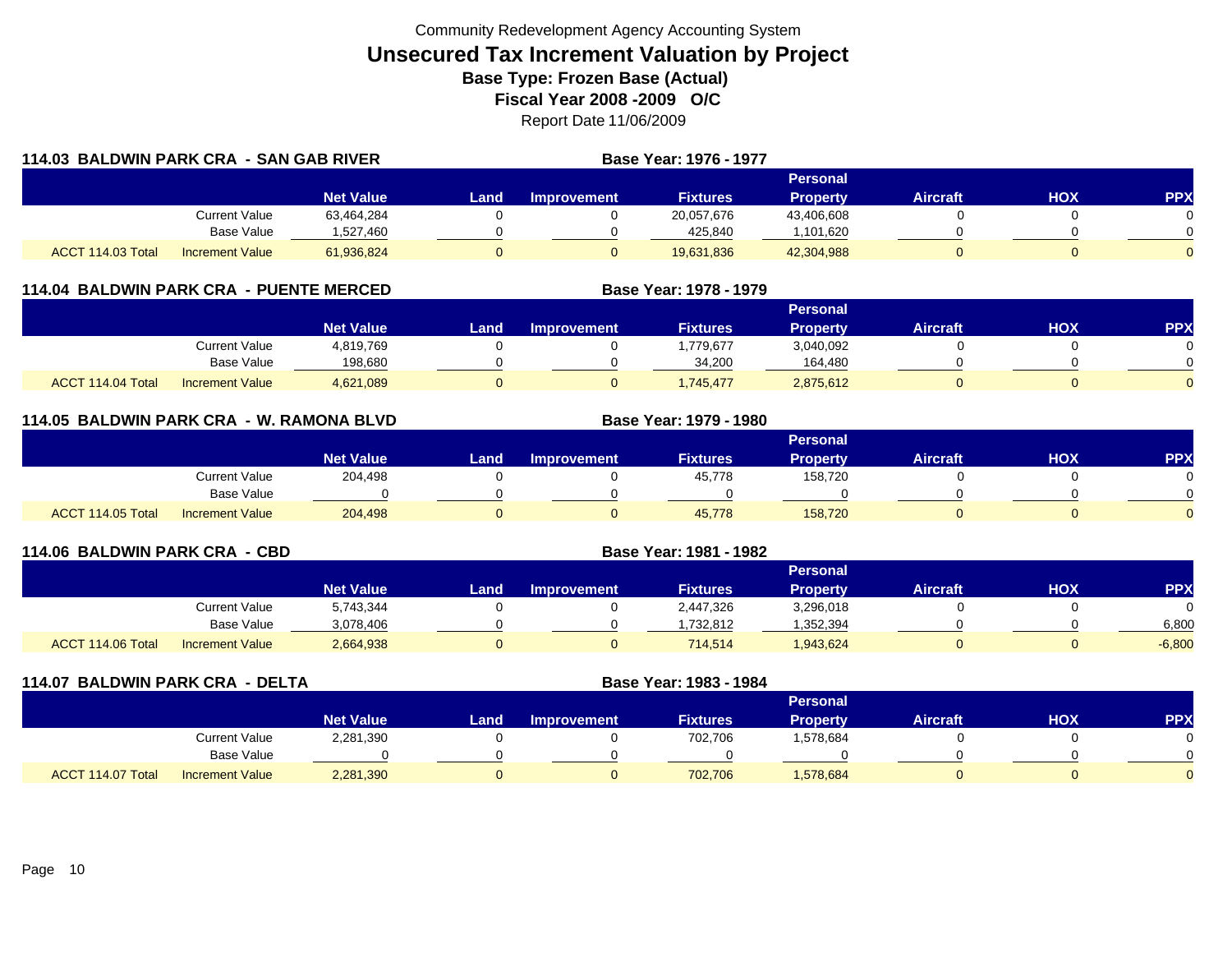Community Redevelopment Agency Accounting System

**Unsecured Tax Increment Valuation by Project**

**Base Type: Frozen Base (Actual)** 

**Fiscal Year 2008 -2009 O/C**

Report Date 11/06/2009

| 114.08 BALDWIN PARK CRA - SIERRA VISTA      |                  |      | Base Year: 1985 - 1986 |                 |                 |                 |     |            |
|---------------------------------------------|------------------|------|------------------------|-----------------|-----------------|-----------------|-----|------------|
|                                             |                  |      |                        |                 | <b>Personal</b> |                 |     |            |
|                                             | <b>Net Value</b> | Land | Improvement            | <b>Fixtures</b> | <b>Property</b> | <b>Aircraft</b> | HOX | <b>PPX</b> |
| <b>Current Value</b>                        | 31,002,672       |      |                        | 11,592,790      | 19,409,882      |                 |     |            |
| <b>Base Value</b>                           | 7.865.406        |      |                        | 2,603,162       | 5,289,244       |                 |     | 27,000     |
| ACCT 114.08 Total<br><b>Increment Value</b> | 23,137,266       |      |                        | 8,989,628       | 14,120,638      |                 |     | $-27,000$  |

|                        |                  |      |                    |                 | Personal        |                 |     |            |
|------------------------|------------------|------|--------------------|-----------------|-----------------|-----------------|-----|------------|
|                        | <b>Net Value</b> | Land | <b>Improvement</b> | <b>Fixtures</b> | <b>Property</b> | <b>Aircraft</b> | нох | <b>PPX</b> |
| <b>Current Value</b>   | 107,515,957      |      |                    | 36,625,953      | 70,890,004      |                 |     |            |
| <b>Base Value</b>      | 12,669,952       |      |                    | 4.796.014       | ,907,738        |                 |     | 33,800     |
| <b>Increment Value</b> | 94,846,005       |      |                    | 31,829,939      | 62,982,266      |                 |     | $-33,800$  |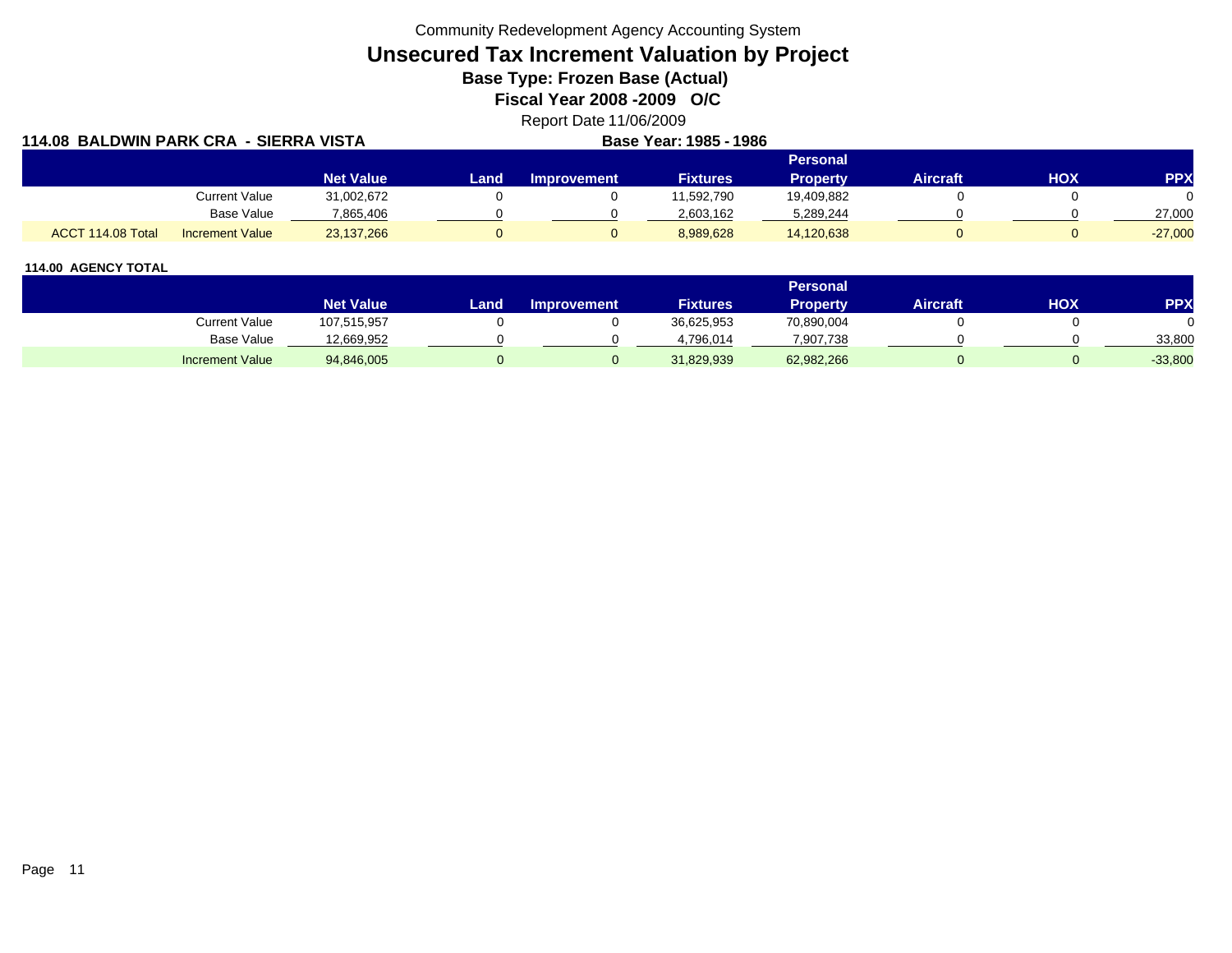| 116.02 BELL CRA - CHELI INDUSTRIAL |                        |                  |       | <b>Base Year: 1975 - 1976</b> |                 |                 |                 |     |            |
|------------------------------------|------------------------|------------------|-------|-------------------------------|-----------------|-----------------|-----------------|-----|------------|
|                                    |                        |                  |       |                               |                 | Personal        |                 |     |            |
|                                    |                        | <b>Net Value</b> | Landı | Improvement                   | <b>Fixtures</b> | <b>Property</b> | <b>Aircraft</b> | HOX | <b>PPX</b> |
|                                    | Current Value          | 14,095,054       |       |                               | 6,736,468       | 7,358,586       |                 |     |            |
|                                    | Base Value             | 280,900          |       |                               | 7,000           | 273,900         |                 |     |            |
| ACCT 116.02 Total                  | <b>Increment Value</b> | 13,814,154       |       |                               | 6,729,468       | 7,084,686       |                 |     |            |

## **116.03 BELL CRA - CHELI INDUSTRIAL # 2 Base Year: 1981 - 1982**

|                                             |                  |      |                    |                 | Personal |                 |            |                |
|---------------------------------------------|------------------|------|--------------------|-----------------|----------|-----------------|------------|----------------|
|                                             | <b>Net Value</b> | Land | <b>Improvement</b> | <b>Fixtures</b> | Property | <b>Aircraft</b> | <b>XOH</b> | PPX            |
| <b>Current Value</b>                        | ,484,759         |      |                    | ,294,710        | 190,049  |                 |            |                |
| <b>Base Value</b>                           |                  |      |                    |                 |          |                 |            | <sup>n</sup>   |
| ACCT 116.03 Total<br><b>Increment Value</b> | ,484,759         |      |                    | 1,294,710       | 190,049  |                 |            | $\overline{0}$ |

## **116.04 BELL CRA - CHELI INDUSTRIAL 87 ANNEX**

|                   |                        |                  |      |                    |                 | <b>Personal</b> |                 |     |            |
|-------------------|------------------------|------------------|------|--------------------|-----------------|-----------------|-----------------|-----|------------|
|                   |                        | <b>Net Value</b> | Land | <b>Improvement</b> | <b>Fixtures</b> | Property        | <b>Aircraft</b> | нох | <b>PPX</b> |
|                   | <b>Current Value</b>   | 27,167,807       |      |                    | 12,794,457      | 14,373,350      |                 |     |            |
|                   | <b>Base Value</b>      | 7,767,200        |      |                    | 3.711.949       | 4,075,251       |                 |     | 20,000     |
| ACCT 116.04 Total | <b>Increment Value</b> | 19,400,607       |      |                    | 9,082,508       | 10,298,099      |                 |     | $-20,000$  |

**Base Year: 1985 - 1986**

|                        |                  |       |                    |                 | Personal . |                 |     |            |
|------------------------|------------------|-------|--------------------|-----------------|------------|-----------------|-----|------------|
|                        | <b>Net Value</b> | Land. | <b>Improvement</b> | <b>Fixtures</b> | Property   | <b>Aircraft</b> | нох | <b>PPX</b> |
| Current Value          | 42,747,620       |       |                    | 20,825,635      | 21,921,985 |                 |     |            |
| <b>Base Value</b>      | 8,048,100        |       |                    | 3.718.949       | 4,349,151  |                 |     | 20,000     |
| <b>Increment Value</b> | 34,699,520       |       |                    | 17,106,686      | 17,572,834 |                 |     | $-20,000$  |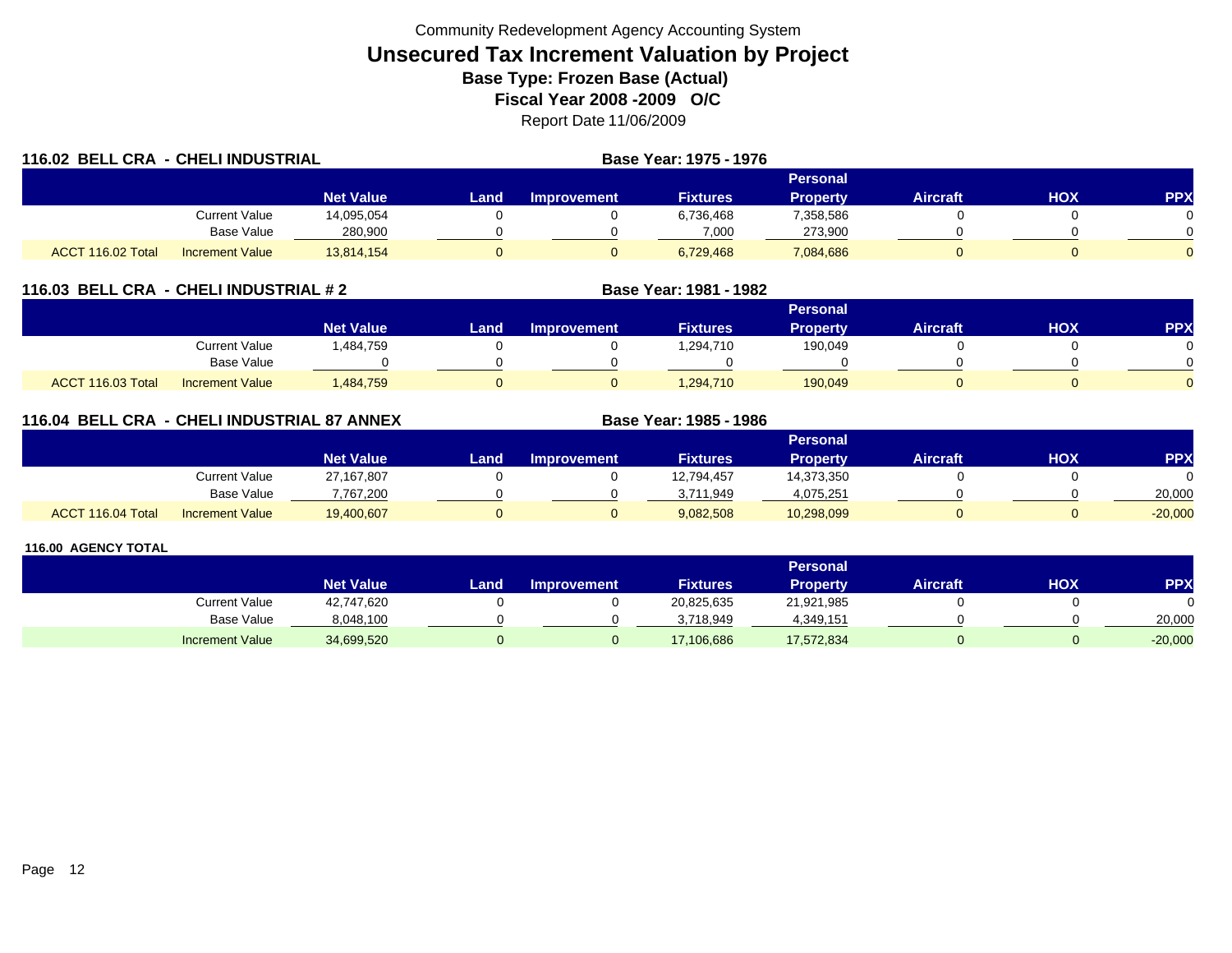| 118.02 BELLFLOWER CRA - PROJECT #1 |                        |                  |      |                    | Base Year: 1990 - 1991 |                 |                 |     |            |
|------------------------------------|------------------------|------------------|------|--------------------|------------------------|-----------------|-----------------|-----|------------|
|                                    |                        |                  |      |                    |                        | <b>Personal</b> |                 |     |            |
|                                    |                        | <b>Net Value</b> | Land | <b>Improvement</b> | <b>Fixtures</b>        | <b>Property</b> | <b>Aircraft</b> | нох | <b>PPX</b> |
|                                    | Current Value          | 40,090,882       |      |                    | 12,937,161             | 27,257,578      |                 |     | 103,857    |
|                                    | <b>Base Value</b>      | 24,960,930       |      |                    | 9.896.645              | 15,081,285      |                 |     | 17,000     |
| ACCT 118.02 Total                  | <b>Increment Value</b> | 15,129,952       |      |                    | 3,040,516              | 12,176,293      |                 |     | 86,857     |

|                        |                  |       |                    |                 | Personal   |                 |            |         |
|------------------------|------------------|-------|--------------------|-----------------|------------|-----------------|------------|---------|
|                        | <b>Net Value</b> | Land. | <b>Improvement</b> | <b>Fixtures</b> | Property   | <b>Aircraft</b> | <b>HOX</b> | PPX     |
| Current Value          | 40,090,882       |       |                    | 12,937,161      | 27,257,578 |                 |            | 103,857 |
| <b>Base Value</b>      | 24,960,930       |       |                    | 9,896,645       | 15,081,285 |                 |            | 17,000  |
| <b>Increment Value</b> | 15,129,952       |       |                    | 3,040,516       | 12,176,293 |                 |            | 86,857  |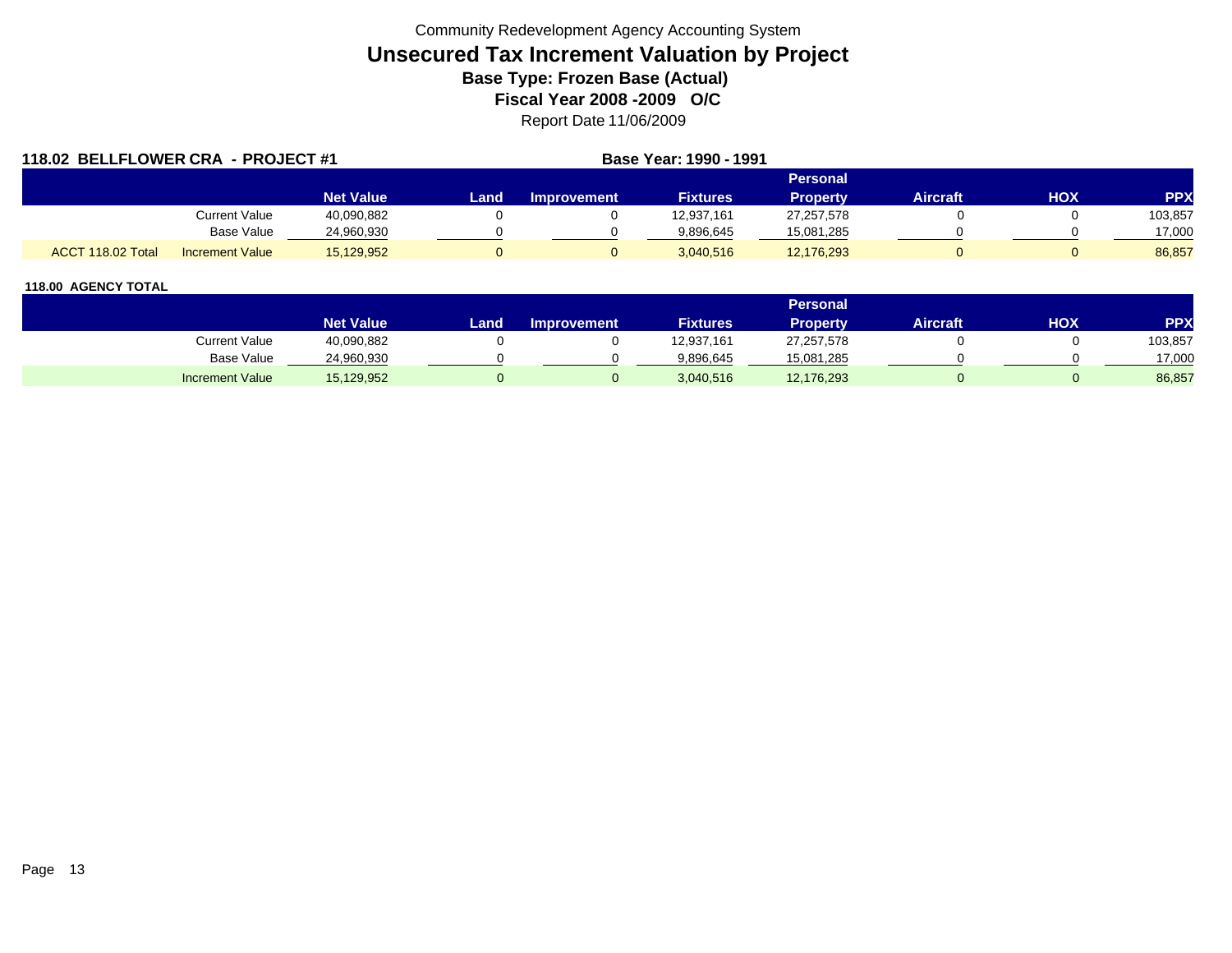| 119.02 BELL GARDENS CRA - PROJECT #1 |                        |                  |       |                    | Base Year: 1972 - 1973 |                 |                 |     |            |
|--------------------------------------|------------------------|------------------|-------|--------------------|------------------------|-----------------|-----------------|-----|------------|
|                                      |                        |                  |       |                    |                        | <b>Personal</b> |                 |     |            |
|                                      |                        | <b>Net Value</b> | Land, | <b>Improvement</b> | <b>Fixtures</b>        | <b>Property</b> | <b>Aircraft</b> | нох | <b>PPX</b> |
|                                      | <b>Current Value</b>   | 19,214,988       |       |                    | 4,054,324              | 15,160,664      |                 |     |            |
|                                      | Base Value             | 5,976,500        |       |                    | 1.223.717              | 4,752,783       |                 |     |            |
| ACCT 119.02 Total                    | <b>Increment Value</b> | 13,238,488       | 0     |                    | 2,830,607              | 10,407,881      |                 |     |            |

## **119.03 BELL GARDENS CRA - CENTRAL**

|                   |                        | Personal         |      |             |                 |                 |                 |     |          |  |  |
|-------------------|------------------------|------------------|------|-------------|-----------------|-----------------|-----------------|-----|----------|--|--|
|                   |                        | <b>Net Value</b> | Land | Improvement | <b>Fixtures</b> | <b>Property</b> | <b>Aircraft</b> | ΧΟΗ | PPX      |  |  |
|                   | Current Value          | 22,817,765       |      |             | 1,603,816       | 11,213,949      |                 |     |          |  |  |
|                   | <b>Base Value</b>      | 2,805,320        |      | 23.100      | 301.500         | 2,487,720       |                 |     | 7,000    |  |  |
| ACCT 119.03 Total | <b>Increment Value</b> | 20,012,445       |      | $-23,100$   | 11,302,316      | 8,726,229       |                 |     | $-7,000$ |  |  |

**Base Year: 1978 - 1979**

|                        |                  |      |                    |                 | Personal        |                 |     |            |
|------------------------|------------------|------|--------------------|-----------------|-----------------|-----------------|-----|------------|
|                        | <b>Net Value</b> | Land | <b>Improvement</b> | <b>Fixtures</b> | <b>Property</b> | <b>Aircraft</b> | НОХ | <b>PPX</b> |
| <b>Current Value</b>   | 42,032,753       |      |                    | 15,658,140      | 26,374,613      |                 |     |            |
| <b>Base Value</b>      | 8,781,820        |      | 23.100             | 525,217         | 7,240,503       |                 |     | 7.000      |
| <b>Increment Value</b> | 33,250,933       |      | $-23,100$          | 14,132,923      | 19,134,110      |                 |     | $-7,000$   |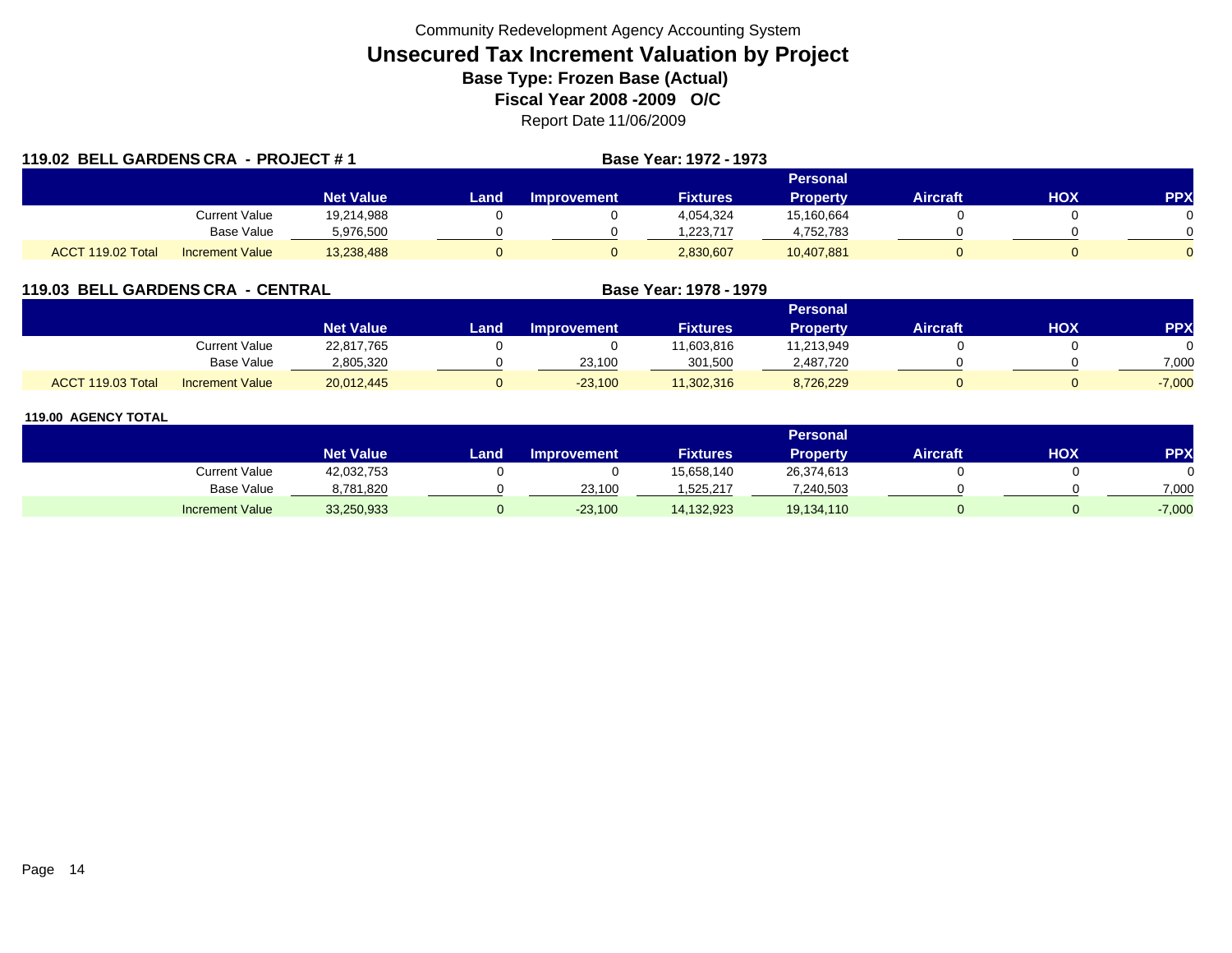|                   | <b>124.02 BURBANK CRA - GOLDEN STATE</b> |                  |              | Base Year: 1970 - 1971 |                 |                 |                 |     |            |
|-------------------|------------------------------------------|------------------|--------------|------------------------|-----------------|-----------------|-----------------|-----|------------|
|                   |                                          |                  |              |                        |                 | Personal        |                 |     |            |
|                   |                                          | <b>Net Value</b> | Land         | <b>Improvement</b>     | <b>Fixtures</b> | <b>Property</b> | <b>Aircraft</b> | HOX | <b>PPX</b> |
|                   | Current Value                            | 547,282,917      |              |                        | 64,278,914      | 559,467,297     | 923,536,706     |     | 0          |
|                   | Base Value                               | 61,670,540       | ,467,000     | 2,506,760              | 29,928,960      | 27,767,820      |                 |     | 0.         |
| ACCT 124.02 Total | <b>Increment Value</b>                   | .485,612,377     | $-1,467,000$ | $-2,506,760$           | 34,349,954      | 531,699,477     | 923,536,706     |     | 0          |

| <b>124.03 BURBANK CRA - CITY CENTER</b> |                        |                  |      | Base Year: 1971 - 1972 |                 |                 |                 |     |            |
|-----------------------------------------|------------------------|------------------|------|------------------------|-----------------|-----------------|-----------------|-----|------------|
|                                         |                        |                  |      |                        |                 | Personal        |                 |     |            |
|                                         |                        | <b>Net Value</b> | Land | <b>Improvement</b>     | <b>Fixtures</b> | <b>Property</b> | <b>Aircraft</b> | НОХ | <b>PPX</b> |
|                                         | Current Value          | 88,068,127       |      |                        | 33,368,834      | 54,699,293      |                 |     |            |
|                                         | Base Value             | 8,060,260        |      |                        | 741,380         | 7,318,880       |                 |     |            |
| ACCT 124.03 Total                       | <b>Increment Value</b> | 80,007,867       |      |                        | 32,627,454      | 47,380,413      |                 |     |            |

| <b>124.04 BURBANK CRA - WEST OLIVE</b> |                        |                  |      | <b>Base Year: 1976 - 1977</b> |                 |                 |                 |            |            |
|----------------------------------------|------------------------|------------------|------|-------------------------------|-----------------|-----------------|-----------------|------------|------------|
|                                        |                        |                  |      |                               |                 | Personal        |                 |            |            |
|                                        |                        | <b>Net Value</b> | Land | <b>Improvement</b>            | <b>Fixtures</b> | <b>Property</b> | <b>Aircraft</b> | <b>HOX</b> | <b>PPX</b> |
|                                        | <b>Current Value</b>   | 147,169,541      |      |                               | 20,573,855      | 126,595,686     |                 |            | 0          |
|                                        | <b>Base Value</b>      | 7,729,000        |      |                               | .334,420        | 6,394,580       |                 |            | $\Omega$   |
| ACCT 124.04 Total                      | <b>Increment Value</b> | 139,440,541      | 0    |                               | 19,239,435      | 120,201,106     |                 |            | $\Omega$   |

| <b>124.05 BURBANK CRA - SO SAN FERNANDO</b> |                        |                  | Base Year: 1996 - 1997 |                    |                 |                 |                 |     |              |
|---------------------------------------------|------------------------|------------------|------------------------|--------------------|-----------------|-----------------|-----------------|-----|--------------|
|                                             |                        |                  |                        |                    |                 | Personal        |                 |     |              |
|                                             |                        | <b>Net Value</b> | Land                   | <b>Improvement</b> | <b>Fixtures</b> | <b>Property</b> | <b>Aircraft</b> | нох | <b>PP</b>    |
|                                             | Current Value          | 95,647,779       |                        |                    | 26,204,011      | 69.443.768      |                 |     |              |
|                                             | Base Value             | 92,968,157       |                        |                    | 33,306,014      | 67,711,199      |                 |     | 8,049,056    |
| ACCT 124.05 Total                           | <b>Increment Value</b> | 2,679,622        |                        |                    | $-7,102,003$    | 1,732,569       |                 |     | $-8,049,056$ |

|                        |                  |              |                    |                 | Personal    |                 |     |              |
|------------------------|------------------|--------------|--------------------|-----------------|-------------|-----------------|-----|--------------|
|                        | <b>Net Value</b> | Land         | <b>Improvement</b> | <b>Fixtures</b> | Property    | <b>Aircraft</b> | HOX | PPX          |
| Current Value          | 1,878,168,364    |              |                    | 144.425.614     | 810,206,044 | 923,536,706     |     |              |
| <b>Base Value</b>      | 170,427,957      | ,467,000     | 2,506,760          | 65,310,774      | 109,192,479 |                 |     | 8,049,056    |
| <b>Increment Value</b> | 1,707,740,407    | $-1,467,000$ | $-2,506,760$       | 79,114,840      | 701,013,565 | 923,536,706     |     | $-8,049,056$ |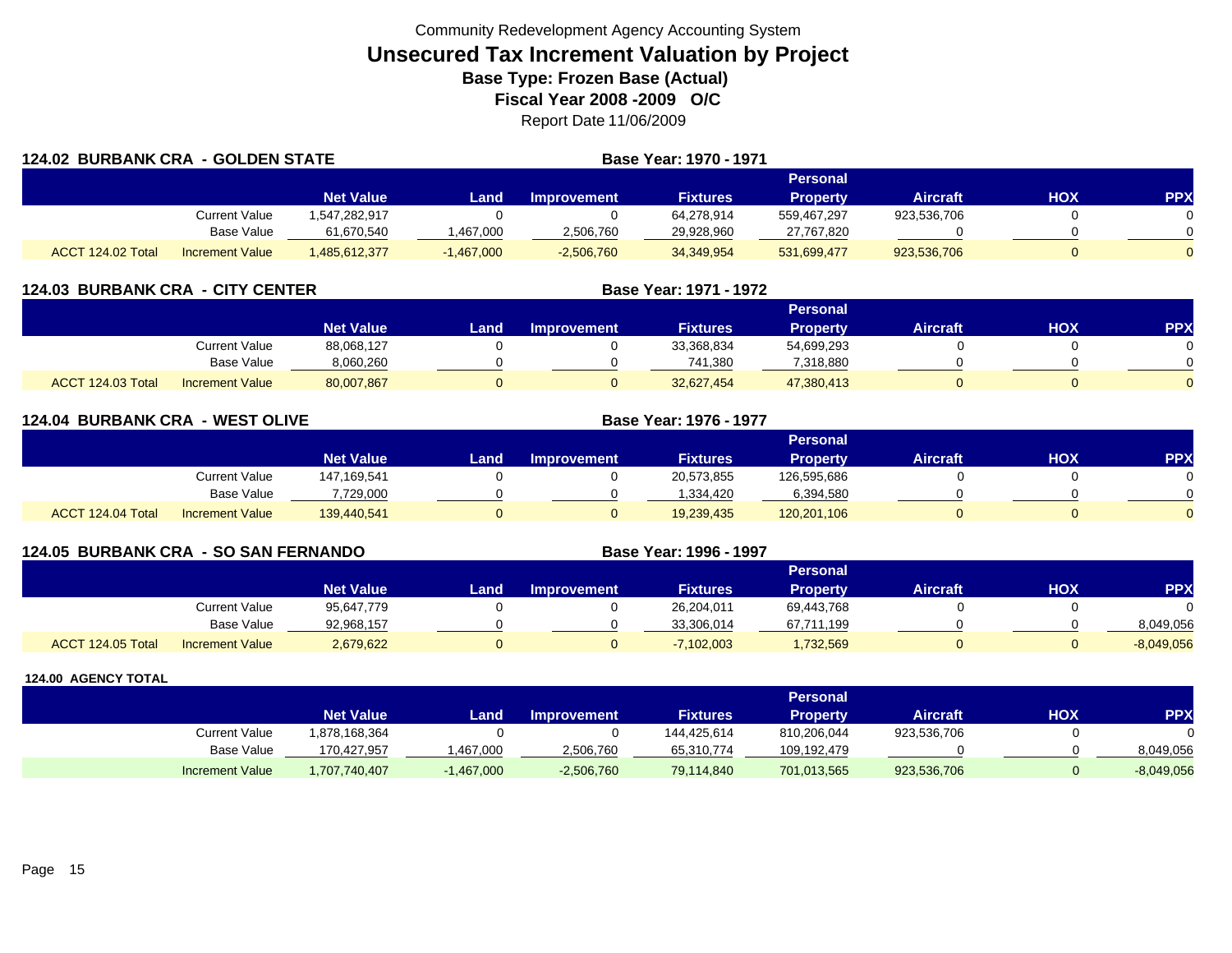| 125.02 CARSON CRA - PROJECT #1 |                        |                  |      | Base Year: 1971 - 1972 |                 |                 |                 |     |                |
|--------------------------------|------------------------|------------------|------|------------------------|-----------------|-----------------|-----------------|-----|----------------|
|                                |                        |                  |      |                        |                 | Personal        |                 |     |                |
|                                |                        | <b>Net Value</b> | Land | <b>Improvement</b>     | <b>Fixtures</b> | <b>Property</b> | <b>Aircraft</b> | HOX | <b>PPX</b>     |
|                                | Current Value          | 52,601,514       |      |                        | 23,496,106      | 29,105,408      |                 |     | 0              |
|                                | Base Value             | 452,440          |      |                        | 141.920         | 310.520         |                 |     | 0              |
| ACCT 125.02 Total              | <b>Increment Value</b> | 52,149,074       |      | υ                      | 23,354,186      | 28,794,888      |                 |     | $\overline{0}$ |

| 125.03 CARSON CRA - PROJECT # 2 |                        |                  |      | <b>Base Year: 1974 - 1975</b> |                 |                 |                 |     |            |
|---------------------------------|------------------------|------------------|------|-------------------------------|-----------------|-----------------|-----------------|-----|------------|
|                                 |                        |                  |      |                               |                 | <b>Personal</b> |                 |     |            |
|                                 |                        | <b>Net Value</b> | Land | <b>Improvement</b>            | <b>Fixtures</b> | <b>Property</b> | <b>Aircraft</b> | НОХ | <b>PPX</b> |
|                                 | Current Value          | 111.797.012      |      |                               | 48,269,961      | 63,527,051      |                 |     |            |
|                                 | <b>Base Value</b>      | 27,255,040       |      |                               | 5,803,880       | 21,451,160      |                 |     |            |
| ACCT 125.03 Total               | <b>Increment Value</b> | 84.541.972       |      |                               | 42.466.081      | 42,075,891      |                 |     |            |

| 125.04 CARSON CRA - PROJ.# 2/83 ANNEX |                        |                  |      |                    | <b>Base Year: 1982 - 1983</b> |                 |                 |            |            |
|---------------------------------------|------------------------|------------------|------|--------------------|-------------------------------|-----------------|-----------------|------------|------------|
|                                       |                        |                  |      |                    |                               | <b>Personal</b> |                 |            |            |
|                                       |                        | <b>Net Value</b> | Land | <b>Improvement</b> | <b>Fixtures</b>               | <b>Property</b> | <b>Aircraft</b> | <b>HOX</b> | <b>PPX</b> |
|                                       | Current Value          | 39,323           |      |                    |                               | 39,323          |                 |            |            |
|                                       | <b>Base Value</b>      | 124,999          |      |                    | 61,081                        | 63,918          |                 |            |            |
| ACCT 125.04 Total                     | <b>Increment Value</b> | $-85.676$        |      |                    | $-61,081$                     | $-24.595$       |                 |            |            |

| 125.05 CARSON CRA - RP# 3 |                        |                  |      |                    |                 |                 |                 |     |           |
|---------------------------|------------------------|------------------|------|--------------------|-----------------|-----------------|-----------------|-----|-----------|
|                           |                        |                  |      |                    |                 | <b>Personal</b> |                 |     |           |
|                           |                        | <b>Net Value</b> | Land | <b>Improvement</b> | <b>Fixtures</b> | <b>Property</b> | <b>Aircraft</b> | нох | <b>PP</b> |
|                           | Current Value          | 74,395,346       |      |                    | 32,023,035      | 42,372,311      |                 |     |           |
|                           | Base Value             | 13,634,344       |      |                    | 7.679.234       | 5,955,110       |                 |     |           |
| ACCT 125.05 Total         | <b>Increment Value</b> | 60,761,002       |      |                    | 24,343,801      | 36,417,201      |                 |     |           |

| 125.06 CARSON CRA - RP# 1 - 85 ANX |                        |                  |      | Base Year: 1983 - 1984 |                 |                 |                 |     |           |
|------------------------------------|------------------------|------------------|------|------------------------|-----------------|-----------------|-----------------|-----|-----------|
|                                    |                        |                  |      |                        |                 | <b>Personal</b> |                 |     |           |
|                                    |                        | <b>Net Value</b> | Land | <b>Improvement</b>     | <b>Fixtures</b> | <b>Property</b> | <b>Aircraft</b> | нох | <b>PP</b> |
|                                    | Current Value          | 187,338,311      |      |                        | 69,595,877      | 117,742,434     |                 |     |           |
|                                    | Base Value             | 61,152,274       |      |                        | 31.900.404      | 29,251,870      |                 |     |           |
| ACCT 125.06 Total                  | <b>Increment Value</b> | 126,186,037      |      |                        | 37,695,473      | 88,490,564      | 0               |     |           |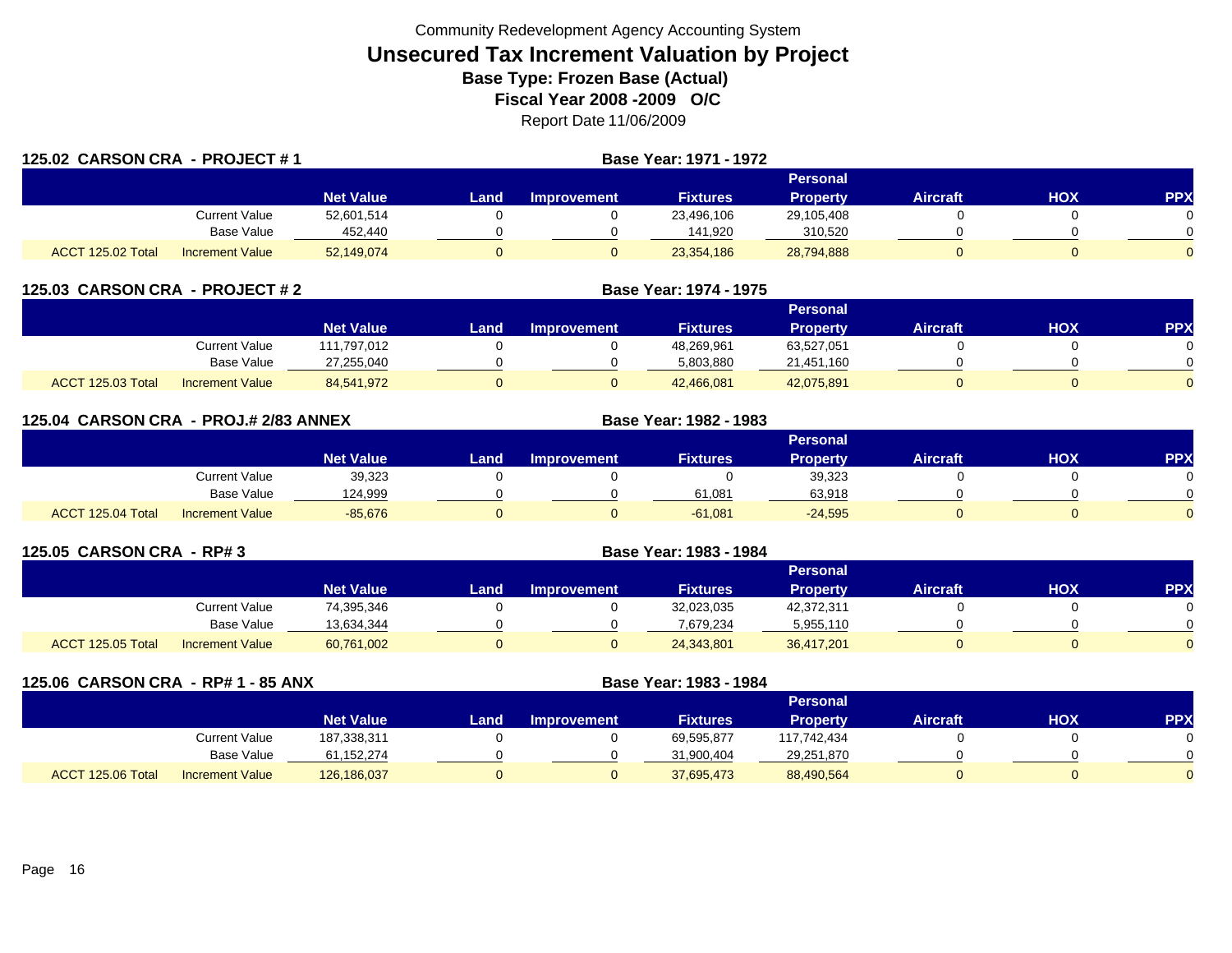Community Redevelopment Agency Accounting System

**Unsecured Tax Increment Valuation by Project**

**Base Type: Frozen Base (Actual)** 

**Fiscal Year 2008 -2009 O/C**

Report Date 11/06/2009

| 125.07 CARSON CRA - RP #1/'97 ANNEX |                        |                  |      | Base Year: 1995 - 1996 |                 |                 |                 |            |            |
|-------------------------------------|------------------------|------------------|------|------------------------|-----------------|-----------------|-----------------|------------|------------|
|                                     |                        |                  |      |                        |                 | Personal        |                 |            |            |
|                                     |                        | <b>Net Value</b> | Land | <b>Improvement</b>     | <b>Fixtures</b> | <b>Property</b> | <b>Aircraft</b> | <b>HOX</b> | <b>PPX</b> |
|                                     | Current Value          | 58,814,886       |      |                        | 49,877,172      | 8,937,714       |                 |            |            |
|                                     | Base Value             | 1,806,133        |      |                        | 721,434         | 084,699.        |                 |            |            |
| ACCT 125.07 Total                   | <b>Increment Value</b> | 57,008,753       |      |                        | 49, 155, 738    | 7,853,015       |                 |            |            |

| 125.08 CARSON CRA - MERGER RP #2 & #3 |                  |      |                    | Base Year: 1995 - 1996 |                 |          |     |            |
|---------------------------------------|------------------|------|--------------------|------------------------|-----------------|----------|-----|------------|
|                                       |                  |      |                    |                        | <b>Personal</b> |          |     |            |
|                                       | <b>Net Value</b> | Land | <b>Improvement</b> | <b>Fixtures</b>        | <b>Property</b> | Aircraft | нох | <b>PPX</b> |
| <b>Current Value</b>                  | 102.566.812      |      |                    | 77.242.263             | 25.324.549      |          |     |            |
| <b>Base Value</b>                     | 320,307          |      |                    | 642,356                | 677,951         |          |     |            |

**125.09 CARSON CRA - RP AREA #4 Base Year: 2001 - 2002 Personal Net Value Land Improvement Fixtures Property Aircraft HOX PPX** Current Value 54,977,566 0 0 19,687,830 30,289,736 5,000,000 0 0 Base Value 41,276,266 0 0 16,456,725 24,823,541 0 0 4,000 ACCT 125.09 TotalIncrement Value 13,701,300 0 0 3,231,105 5,466,195 5,000,000 0 -4,000

l Increment Value 101,246,505 0 0 76,599,907 24,646,598 0 0

#### **125.00 AGENCY TOTAL**

ACCT 125.08 Total

|                        |                  |      |                    |                 | <b>Personal</b> |                 |     |            |
|------------------------|------------------|------|--------------------|-----------------|-----------------|-----------------|-----|------------|
|                        | <b>Net Value</b> | Land | <b>Improvement</b> | <b>Fixtures</b> | Property        | <b>Aircraft</b> | ΗΟΧ | <b>PPX</b> |
| <b>Current Value</b>   | 642,530,770      |      |                    | 320,192,244     | 317,338,526     | 5,000,000       |     |            |
| <b>Base Value</b>      | 147,021,803      |      |                    | 63,407,034      | 83,618,769      |                 |     | 4.000      |
| <b>Increment Value</b> | 495,508,967      |      |                    | 256,785,210     | 233,719,757     | 5,000,000       |     | $-4,000$   |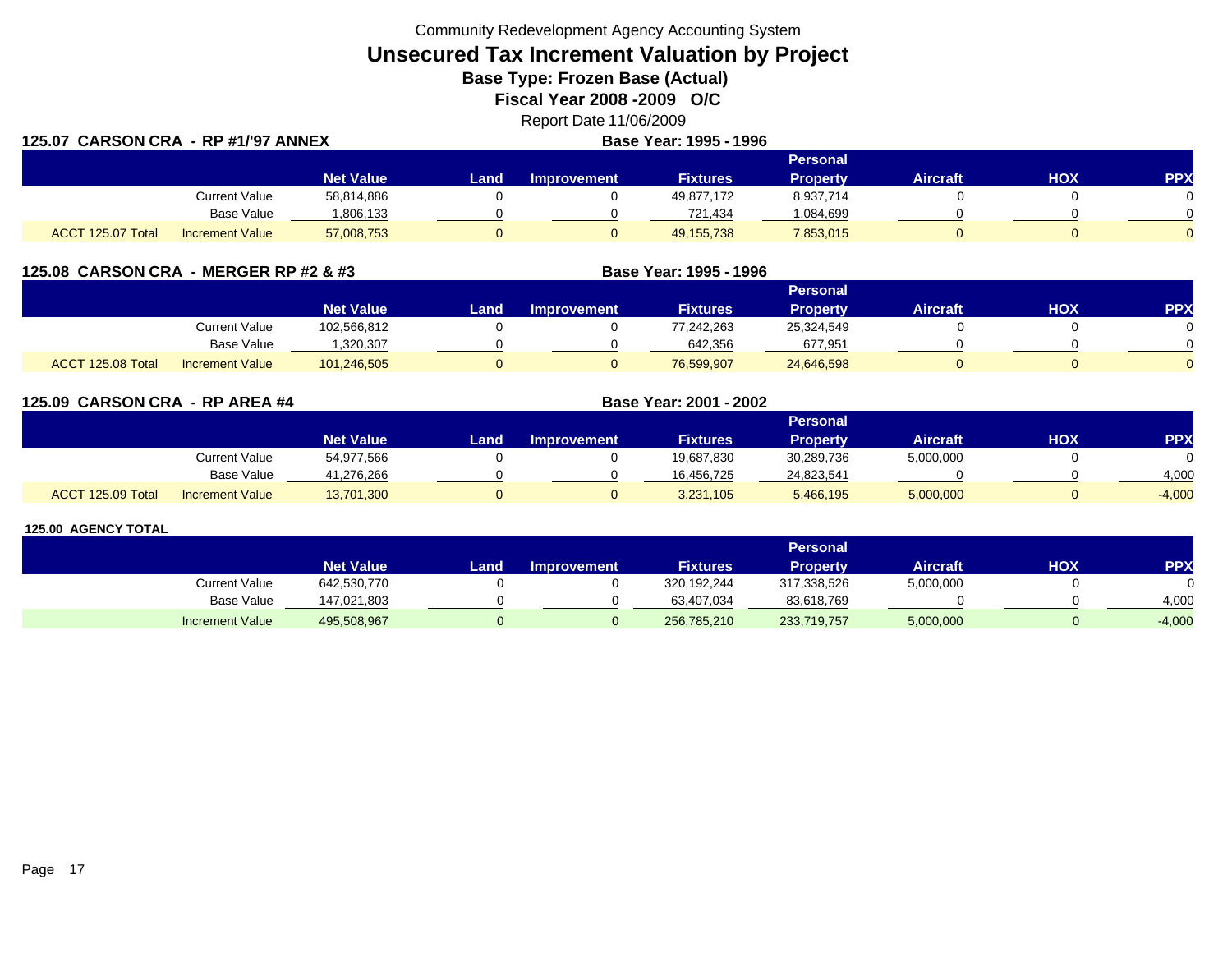| 128.02 CLAREMONT CRA - VILLAGE |                        |                  |      | Base Year: 1972 - 1973 |                 |                 |                 |     |            |
|--------------------------------|------------------------|------------------|------|------------------------|-----------------|-----------------|-----------------|-----|------------|
|                                |                        |                  |      |                        |                 | Personal        |                 |     |            |
|                                |                        | <b>Net Value</b> | Land | Improvement            | <b>Fixtures</b> | <b>Property</b> | <b>Aircraft</b> | HOX | <b>PPX</b> |
|                                | Current Value          | 28,261,530       |      |                        | 12,071,650      | 16,193,930      |                 |     | 4,050      |
|                                | <b>Base Value</b>      | 3,669,100        |      |                        | 344,540         | 3,324,560       |                 |     |            |
| ACCT 128.02 Total              | <b>Increment Value</b> | 24,592,430       |      |                        | 11.727.110      | 12,869,370      |                 |     | 4,050      |

## **128.03 CLAREMONT CRA - VILLAGE 82 ANNEX**

|                   |                        |                    | Personal |                    |                 |                 |          |     |     |  |  |
|-------------------|------------------------|--------------------|----------|--------------------|-----------------|-----------------|----------|-----|-----|--|--|
|                   |                        | Net Value <b>\</b> | Land     | <b>Improvement</b> | <b>Fixtures</b> | <b>Property</b> | Aircraft | HOX | PPX |  |  |
|                   | <b>Current Value</b>   | 552,600            |          |                    | 272,813         | 279,787         |          |     |     |  |  |
|                   | Base Value             | 255,020            |          |                    | 170.440         | 84,580          |          |     |     |  |  |
| ACCT 128.03 Total | <b>Increment Value</b> | 297,580            |          |                    | 102,373         | 195,207         |          |     |     |  |  |

**Base Year: 1980 - 1981**

**Base Year: 1982 - 1983**

**Base Year: 1999 - 2000**

## **128.04 CLAREMONT CRA - VILLAGE 83 ANNEX**

|                   |                        |                  |      |                    |                 | Personal        |                 |            |            |
|-------------------|------------------------|------------------|------|--------------------|-----------------|-----------------|-----------------|------------|------------|
|                   |                        | <b>Net Value</b> | Land | <b>Improvement</b> | <b>Fixtures</b> | <b>Property</b> | <b>Aircraft</b> | <b>HOX</b> | <b>PPX</b> |
|                   | Current Value          | 309,703          |      |                    | 93,726          | 215,977         |                 |            | 0          |
|                   | Base Value             |                  |      |                    |                 |                 |                 |            | $\Omega$   |
| ACCT 128.04 Total | <b>Increment Value</b> | 309,703          |      |                    | 93,726          | 215,977         |                 |            | $\Omega$   |

## **128.06 CLAREMONT CRA - VILLAGE 01 ANNEX**

|                                             |                  | Personal |             |                 |            |                 |     |            |  |
|---------------------------------------------|------------------|----------|-------------|-----------------|------------|-----------------|-----|------------|--|
|                                             | <b>Net Value</b> | Land     | Improvement | <b>Fixtures</b> | Property   | <b>Aircraft</b> | HOX | <b>PPX</b> |  |
| <b>Current Value</b>                        | 18,735,344       |          |             | 5,493,360       | 13,241,984 |                 |     |            |  |
| <b>Base Value</b>                           | 9,432,957        |          |             | 3.234.419       | 6,324,824  |                 |     | 126.286    |  |
| ACCT 128.06 Total<br><b>Increment Value</b> | 9,302,387        |          |             | 2,258,941       | 6,917,160  |                 |     | $-126,286$ |  |

|                        |                  | <b>Personal</b> |                    |                 |            |                 |     |            |
|------------------------|------------------|-----------------|--------------------|-----------------|------------|-----------------|-----|------------|
|                        | <b>Net Value</b> | Land            | <b>Improvement</b> | <b>Fixtures</b> | Propertv   | <b>Aircraft</b> | HOX | <b>PPX</b> |
| <b>Current Value</b>   | 47,859,177       |                 |                    | 17,931,549      | 29,931,678 |                 |     | 4,050      |
| <b>Base Value</b>      | 13,357,077       |                 |                    | 3,749,399       | 9,733,964  |                 |     | 126,286    |
| <b>Increment Value</b> | 34,502,100       |                 |                    | 14,182,150      | 20,197,714 |                 |     | $-122,236$ |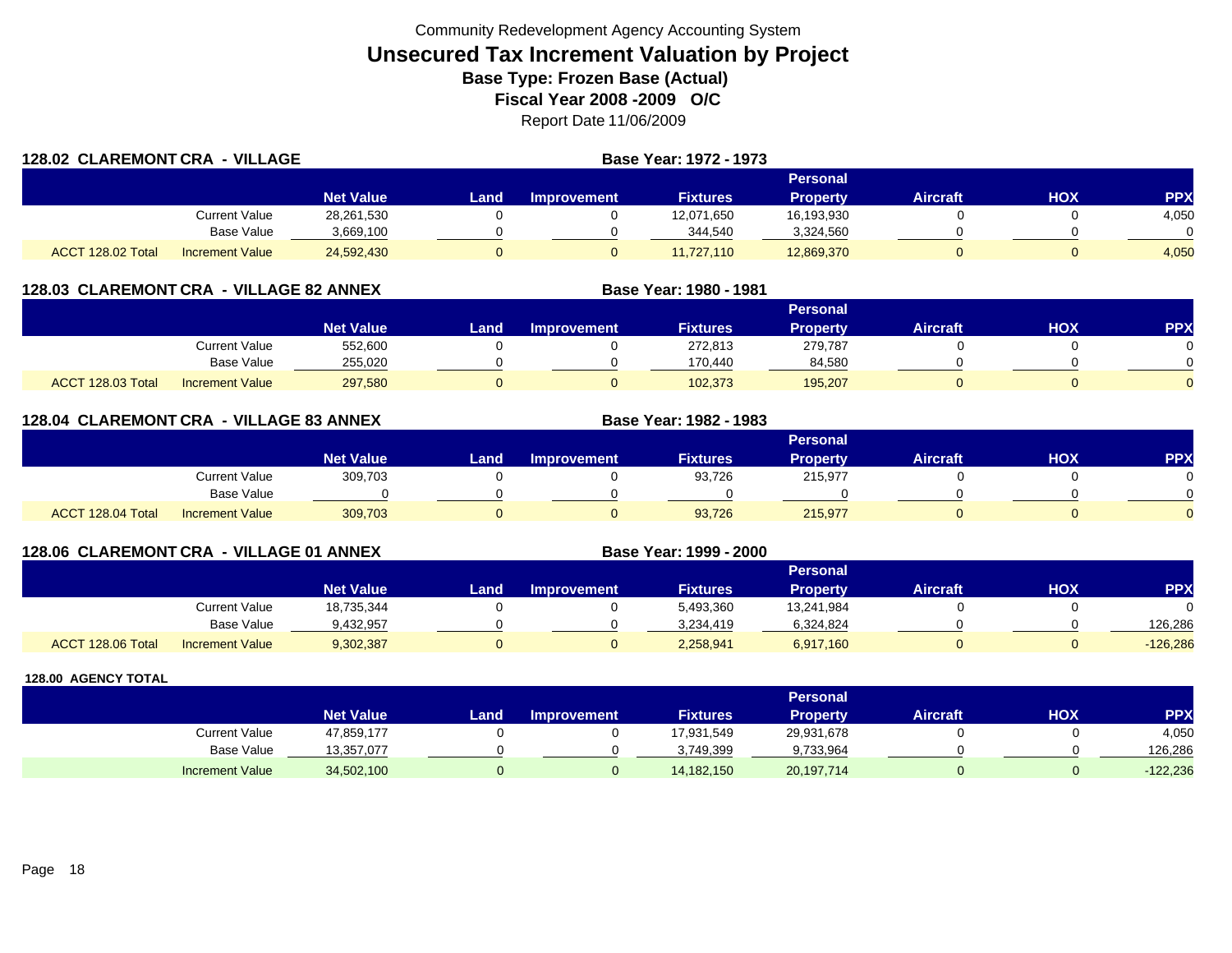| 131.02 COMMERCE CRA - PROJECT #1 |                        |                  |      |                 | Base Year: 1973 - 1974 |                 |                 |     |     |  |  |
|----------------------------------|------------------------|------------------|------|-----------------|------------------------|-----------------|-----------------|-----|-----|--|--|
|                                  |                        |                  |      | <b>Personal</b> |                        |                 |                 |     |     |  |  |
|                                  |                        | <b>Net Value</b> | Land | Improvement     | <b>Fixtures</b>        | <b>Property</b> | <b>Aircraft</b> | HOX | PPX |  |  |
|                                  | Current Value          | 146,699,647      |      |                 | 64,126,207             | 82,573,440      |                 |     |     |  |  |
|                                  | Base Value             | 45,649,180       |      |                 | 7,375,380              | 38,273,800      |                 |     |     |  |  |
| ACCT 131.02 Total                | <b>Increment Value</b> | 101,050,467      |      |                 | 56,750,827             | 44,299,640      |                 |     |     |  |  |

| 131.03 COMMERCE CRA - TOWN CENTER |                        |                  | Base Year: 1978 - 1979 |                    |                 |          |                 |     |            |  |  |  |
|-----------------------------------|------------------------|------------------|------------------------|--------------------|-----------------|----------|-----------------|-----|------------|--|--|--|
|                                   |                        |                  |                        | Personal           |                 |          |                 |     |            |  |  |  |
|                                   |                        | <b>Net Value</b> | Land                   | <b>Improvement</b> | <b>Fixtures</b> | Property | <b>Aircraft</b> | НОХ | <b>PPX</b> |  |  |  |
|                                   | Current Value          | 2.429.418        |                        |                    | 1.968.524       | 460.894  |                 |     |            |  |  |  |
|                                   | Base Value             | 42,860           |                        | 15,700             | 13,900          | 13,260   |                 |     |            |  |  |  |
| <b>ACCT 131.03 Total</b>          | <b>Increment Value</b> | 2,386,558        |                        | $-15,700$          | 1.954.624       | 447.634  |                 |     |            |  |  |  |

| 131.04 COMMERCE CRA - TOWN CENTER/80 ANNEX |                        |                  | Base Year: 1979 - 1980 |                    |                 |                 |                 |            |            |  |  |  |
|--------------------------------------------|------------------------|------------------|------------------------|--------------------|-----------------|-----------------|-----------------|------------|------------|--|--|--|
|                                            |                        |                  |                        | <b>Personal</b>    |                 |                 |                 |            |            |  |  |  |
|                                            |                        | <b>Net Value</b> | Land                   | <b>Improvement</b> | <b>Fixtures</b> | <b>Property</b> | <b>Aircraft</b> | <b>HOX</b> | <b>PPX</b> |  |  |  |
|                                            | Current Value          | 24,993,584       |                        |                    | 8,471,836       | 16,521,748      |                 |            |            |  |  |  |
|                                            | <b>Base Value</b>      | 1,952,180        |                        |                    | 135,780         | .816,400        |                 |            |            |  |  |  |
| ACCT 131.04 Total                          | <b>Increment Value</b> | 23,041,404       |                        | 0                  | 8,336,056       | 14,705,348      |                 |            |            |  |  |  |

| 131.05 COMMERCE CRA - RP# III |                        |                  |          |                    | Base Year: 1983 - 1984 |                 |                 |     |           |
|-------------------------------|------------------------|------------------|----------|--------------------|------------------------|-----------------|-----------------|-----|-----------|
|                               |                        |                  | Personal |                    |                        |                 |                 |     |           |
|                               |                        | <b>Net Value</b> | Land     | <b>Improvement</b> | <b>Fixtures</b>        | <b>Property</b> | <b>Aircraft</b> | нох | <b>PP</b> |
|                               | Current Value          | 4,305,860        |          |                    | 1,870,201              | 2,435,659       |                 |     |           |
|                               | <b>Base Value</b>      | 2,728,884        |          |                    | .386,767               | 342,117         |                 |     |           |
| ACCT 131.05 Total             | <b>Increment Value</b> | 576,976          |          |                    | 483.434                | 1,093,542       |                 |     |           |

| 131.06 COMMERCE CRA - RP# 4 |                   |                        |                  |      | Base Year: 1997 - 1998 |                 |                 |                 |            |            |
|-----------------------------|-------------------|------------------------|------------------|------|------------------------|-----------------|-----------------|-----------------|------------|------------|
|                             |                   |                        |                  |      |                        |                 | <b>Personal</b> |                 |            |            |
|                             |                   |                        | <b>Net Value</b> | Land | <b>Improvement</b>     | <b>Fixtures</b> | <b>Property</b> | <b>Aircraft</b> | <b>HOX</b> | <b>PPX</b> |
|                             |                   | <b>Current Value</b>   | 298,784,806      |      |                        | 153,525,402     | 145,259,404     |                 |            |            |
|                             |                   | <b>Base Value</b>      | 253,978,467      |      |                        | 109,078,276     | 145,400,191     |                 |            | 500,000    |
|                             | ACCT 131.06 Total | <b>Increment Value</b> | 44,806,339       |      | 0                      | 44.447.126      | $-140.787$      |                 |            | $-500,000$ |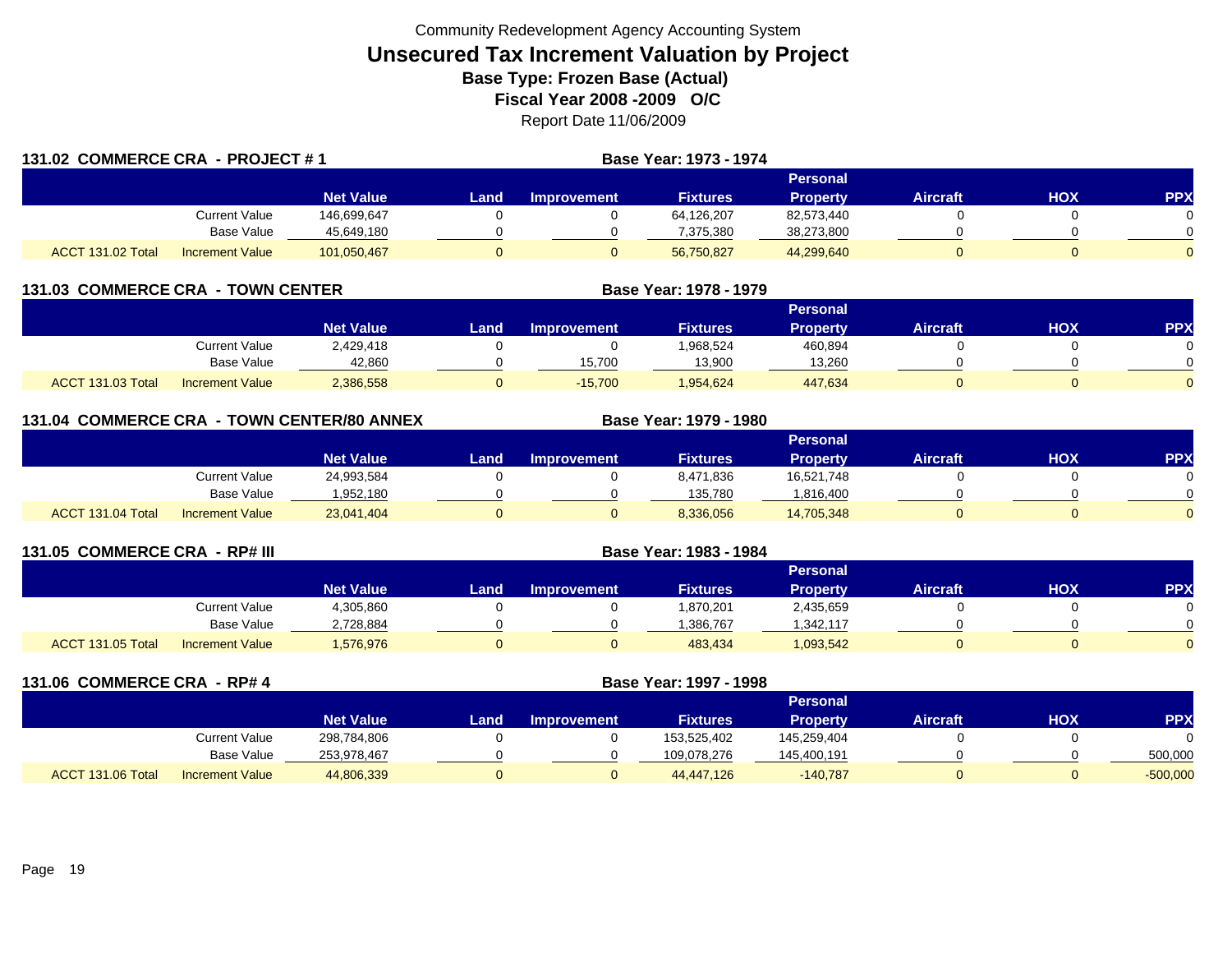|                        |                  | Personal |                    |                 |             |          |     |            |
|------------------------|------------------|----------|--------------------|-----------------|-------------|----------|-----|------------|
|                        | <b>Net Value</b> | Land     | <b>Improvement</b> | <b>Fixtures</b> | Property    | Aircraft | HOX | <b>PPX</b> |
| <b>Current Value</b>   | 477,213,315      |          |                    | 229.962.170     | 247,251,145 |          |     |            |
| Base Value             | 304,351,571      |          | 15.700             | 117.990.103     | 186,845,768 |          |     | 500,000    |
| <b>Increment Value</b> | 172,861,744      |          | $-15.700$          | 111.972.067     | 60,405,377  |          |     | $-500,000$ |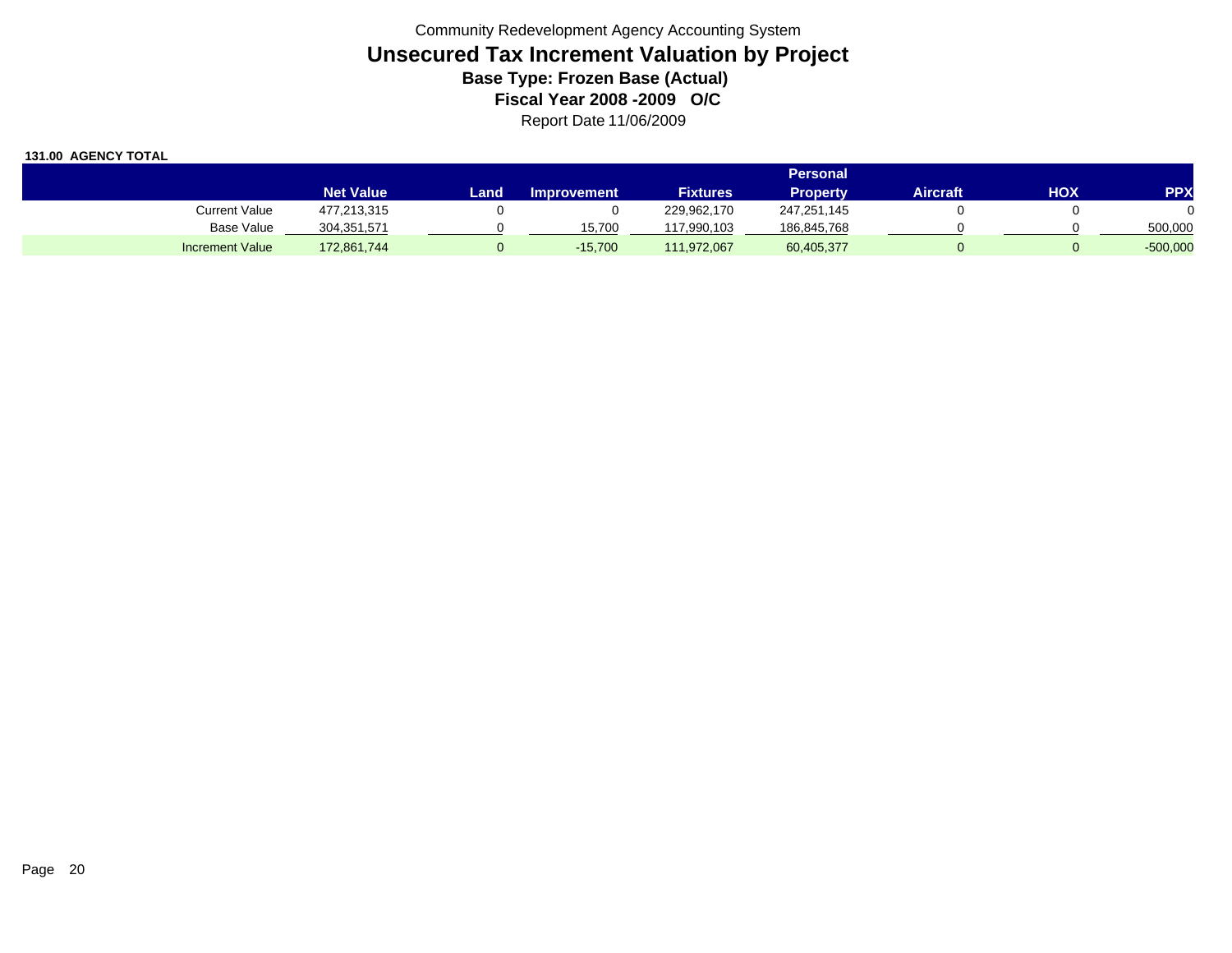| 132.02 COMPTON CRA - ROSECRANS |                        |                  | Base Year: 1970 - 1971 |             |                 |                 |                 |     |            |
|--------------------------------|------------------------|------------------|------------------------|-------------|-----------------|-----------------|-----------------|-----|------------|
|                                |                        |                  |                        |             |                 |                 |                 |     |            |
|                                |                        | <b>Net Value</b> | Land                   | Improvement | <b>Fixtures</b> | <b>Property</b> | <b>Aircraft</b> | HOX | <b>PPX</b> |
|                                | Current Value          | 378.423          |                        |             | 133,957         | 244.466         |                 |     |            |
|                                | <b>Base Value</b>      |                  |                        |             |                 |                 |                 |     |            |
| ACCT 132.02 Total              | <b>Increment Value</b> | 378.423          |                        |             | 133.957         | 244.466         |                 |     |            |

|                   |                        |                  | Personal |                    |                 |            |                 |     |            |  |
|-------------------|------------------------|------------------|----------|--------------------|-----------------|------------|-----------------|-----|------------|--|
|                   |                        | <b>Net Value</b> | Land     | <b>Improvement</b> | <b>Fixtures</b> | Property   | <b>Aircraft</b> | HOX | <b>PPX</b> |  |
|                   | Current Value          | 139,522,167      |          |                    | 43,481,657      | 96,040,510 |                 |     |            |  |
|                   | <b>Base Value</b>      | 75,650,840       |          |                    | 5,904,220       | 69,746,620 |                 |     |            |  |
| ACCT 132.04 Total | <b>Increment Value</b> | 63,871,327       |          |                    | 37,577,437      | 26,293,890 |                 |     |            |  |

**Base Year: 1973 - 1974**

**Base Year: 1979 - 1980**

|  | 132.05 COMPTON CRA - WALNUT IND'L/76 ANNEX | <b>Base Year: 1976 - 1977</b> |
|--|--------------------------------------------|-------------------------------|
|  |                                            |                               |

|                   |                        |                  |      |             |                 | <b>Personal</b> |          |     |            |
|-------------------|------------------------|------------------|------|-------------|-----------------|-----------------|----------|-----|------------|
|                   |                        | <b>Net Value</b> | _and | Improvement | <b>Fixtures</b> | <b>Property</b> | Aircraft | НОХ | <b>PPX</b> |
|                   | Current Value          | 12,879,324       |      |             | 7,239,809       | 5,639,515       |          |     |            |
|                   | <b>Base Value</b>      | 6,728,560        |      |             | 1.378.000       | 5,350,560       |          |     | $\Omega$   |
| ACCT 132.05 Total | <b>Increment Value</b> | 6,150,764        |      |             | 5,861,809       | 288,955         |          |     | $\Omega$   |

## **132.06 COMPTON CRA - WALNUT IND'L/80 ANNEX**

|                   |                        |                  |       |                    |                 | <b>Personal</b> |          |            |          |
|-------------------|------------------------|------------------|-------|--------------------|-----------------|-----------------|----------|------------|----------|
|                   |                        | <b>Net Value</b> | Land. | <b>Improvement</b> | <b>Fixtures</b> | <b>Property</b> | Aircraft | <b>HOX</b> | PPX      |
|                   | Current Value          | 28,364,266       |       |                    | 12,201,818      | 16,162,448      |          |            |          |
|                   | <b>Base Value</b>      | 2,472,672        |       |                    | 464,060         | 2,008,612       |          |            | 0        |
| ACCT 132.06 Total | <b>Increment Value</b> | 25,891,594       |       |                    | 1,737,758       | 14,153,836      |          |            | $\Omega$ |

**132.07 COMPTON CRA - COMPTON RP AREA Base Year: 1991 - 1992 Personal Net Value LandImprovement Fixtures Property Aircraft HOX PPX** Current Value 81,733,340 0 0 29,629,884 52,103,456 0 0 Base Value 25,272,103 0 0 14,039,788 11,246,315 0 0 14,000 ACCT 132.07 TotalIncrement Value 56,461,237 0 0 15,590,096 40,857,141 0 0 -14,000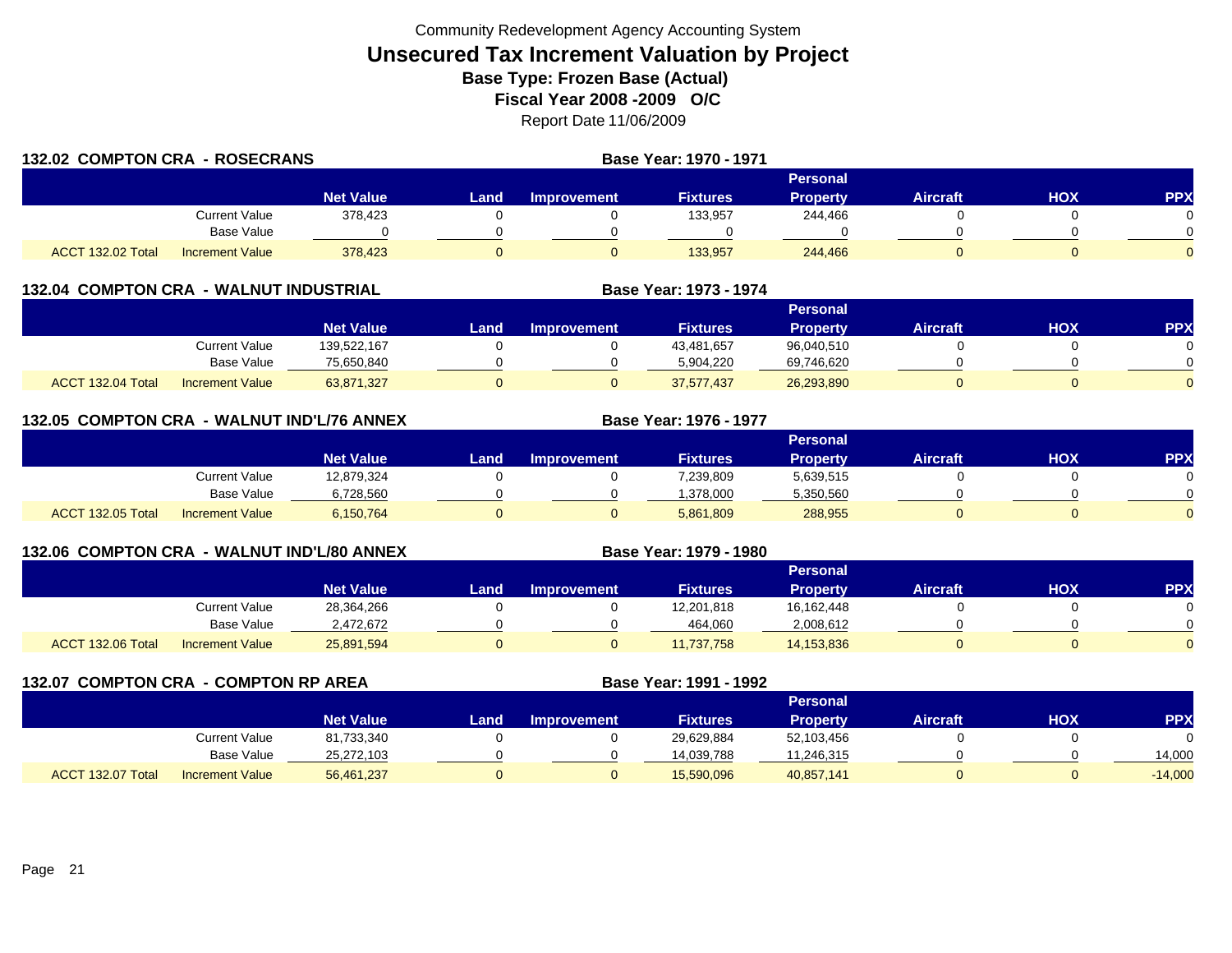|                        |                  |       |                    |                 | <b>Personal</b> |          |     |            |
|------------------------|------------------|-------|--------------------|-----------------|-----------------|----------|-----|------------|
|                        | <b>Net Value</b> | Land. | <b>Improvement</b> | <b>Fixtures</b> | <b>Property</b> | Aircraft | ΗΟΧ | <b>PPX</b> |
| Current Value          | 262,877,520      |       |                    | 92,687,125      | 170,190,395     |          |     |            |
| Base Value             | 110.124.175      |       |                    | 21,786,068      | 88,352,107      |          |     | 14.000     |
| <b>Increment Value</b> | 152,753,345      |       |                    | 70,901,057      | 81,838,288      |          |     | $-14,000$  |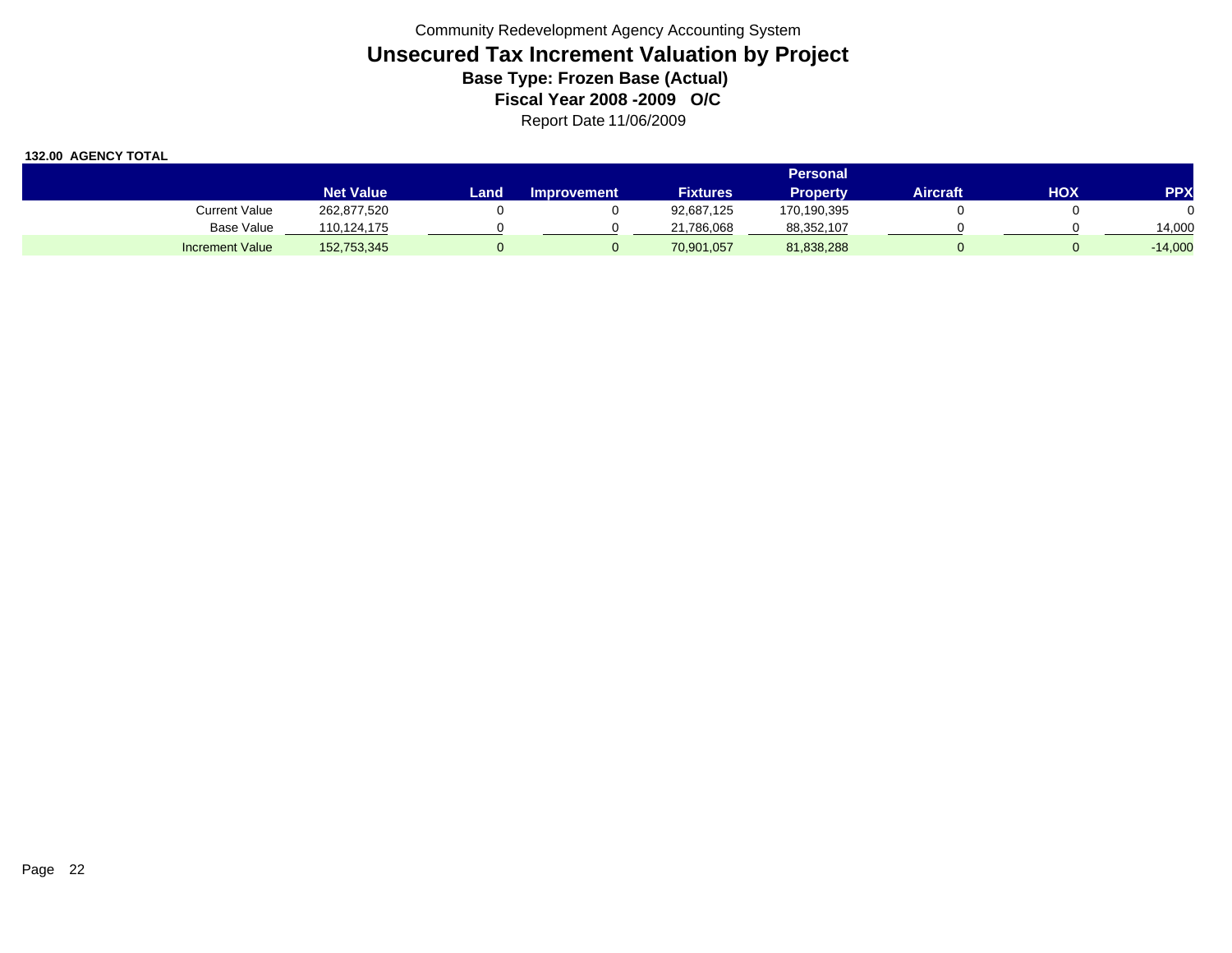| 136.06 COVINA CRA - PROJECT #1<br><b>Base Year: 1973 - 1974</b> |                        |                  |      |             |                 |                 |                 |     |            |
|-----------------------------------------------------------------|------------------------|------------------|------|-------------|-----------------|-----------------|-----------------|-----|------------|
|                                                                 |                        |                  |      |             |                 | Personal        |                 |     |            |
|                                                                 |                        | <b>Net Value</b> | Land | Improvement | <b>Fixtures</b> | <b>Property</b> | <b>Aircraft</b> | HOX | <b>PPX</b> |
|                                                                 | Current Value          | 62,276,192       |      |             | 23,809,552      | 38,466,640      |                 |     |            |
|                                                                 | <b>Base Value</b>      | 12,882,300       |      |             | 2.778.160       | 10,104,140      |                 |     |            |
| ACCT 136.06 Total                                               | <b>Increment Value</b> | 49,393,892       |      |             | 21,031,392      | 28,362,500      |                 |     |            |

| 136.08 COVINA CRA - PROJECT #2 |                        |                  |      |                    | Base Year: 1983 - 1984 |                 |                 |     |            |
|--------------------------------|------------------------|------------------|------|--------------------|------------------------|-----------------|-----------------|-----|------------|
|                                |                        |                  |      |                    |                        | Personal        |                 |     |            |
|                                |                        | <b>Net Value</b> | Land | <b>Improvement</b> | <b>Fixtures</b>        | <b>Property</b> | <b>Aircraft</b> | нох | <b>PPX</b> |
|                                | Current Value          | 4,461,780        |      |                    | .694,365               | 2,767,415       |                 |     |            |
|                                | Base Value             | 926,777          |      |                    | 471,928                | 454,849         |                 |     |            |
| ACCT 136.08 Total              | <b>Increment Value</b> | 3,535,003        |      |                    | .222.437               | 2,312,566       |                 |     |            |

| 136.09 COVINA CRA - PROJECT # 2 88 ANNEX |                        |                  |      |                    | Base Year: 1986 - 1987 |                 |                 |          |            |
|------------------------------------------|------------------------|------------------|------|--------------------|------------------------|-----------------|-----------------|----------|------------|
|                                          |                        |                  |      |                    |                        | <b>Personal</b> |                 |          |            |
|                                          |                        | <b>Net Value</b> | Land | <b>Improvement</b> | <b>Fixtures</b>        | <b>Property</b> | <b>Aircraft</b> | нох      | <b>PPX</b> |
|                                          | <b>Current Value</b>   | 5,636,943        |      |                    | 1,899,786              | 3,737,157       |                 |          |            |
|                                          | Base Value             | 4,677,141        |      |                    | 1,031,024              | 3,646,117       |                 |          |            |
| ACCT 136.09 Total                        | <b>Increment Value</b> | 959,802          |      |                    | 868.762                | 91,040          |                 | $\sigma$ |            |

|                        |                  |       |                    |                 | <b>Personal</b> |                 |     |           |
|------------------------|------------------|-------|--------------------|-----------------|-----------------|-----------------|-----|-----------|
|                        | <b>Net Value</b> | Land, | <b>Improvement</b> | <b>Fixtures</b> | Property        | <b>Aircraft</b> | HOX | <b>PP</b> |
| Current Value          | 72,374,915       |       |                    | 27,403,703      | 44,971,212      |                 |     |           |
| Base Value             | 18,486,218       |       |                    | 4,281,112       | 14,205,106      |                 |     |           |
| <b>Increment Value</b> | 53,888,697       |       |                    | 23,122,591      | 30,766,106      |                 |     |           |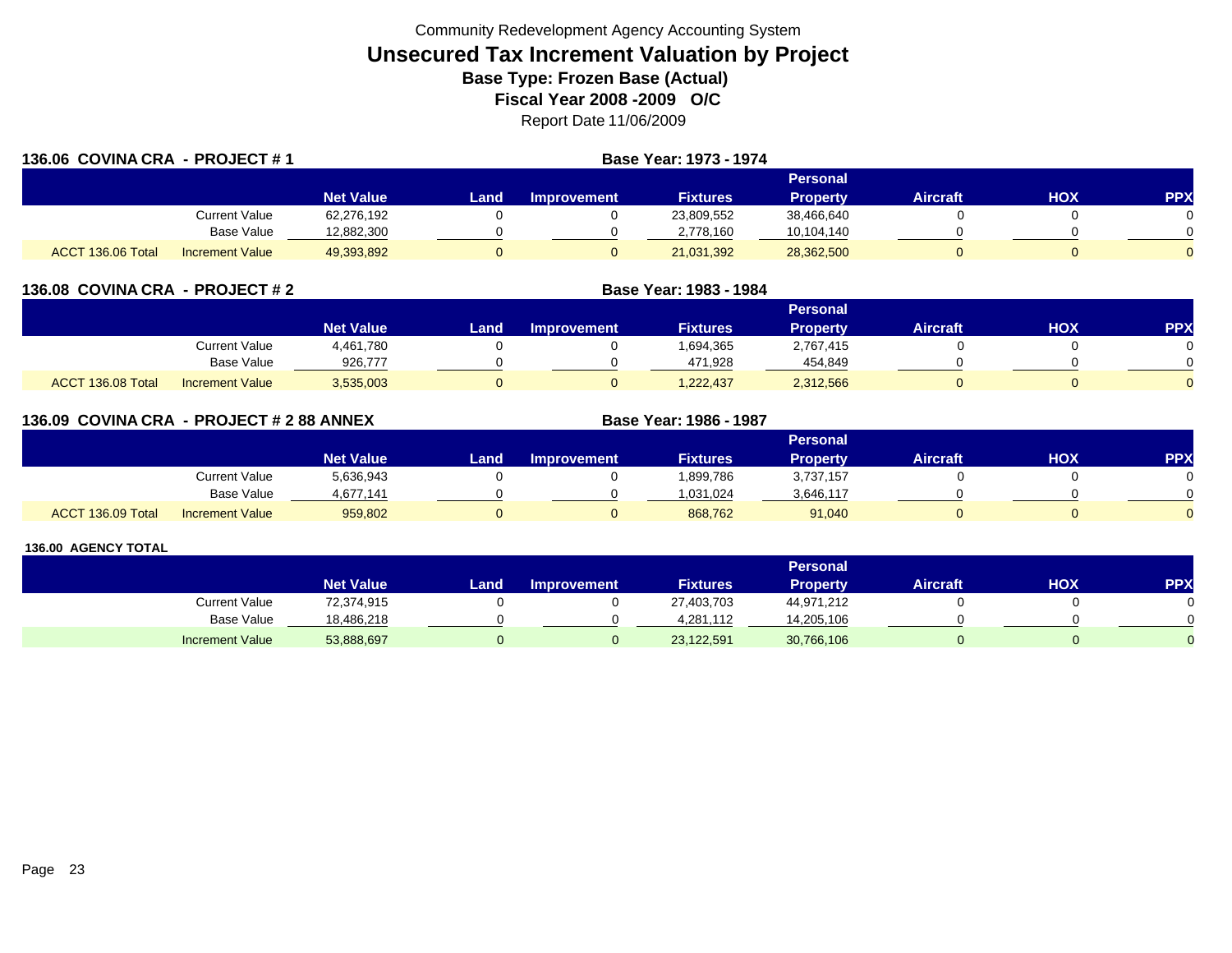| 138.02 CUDAHY CRA - COMMERCIAL IND'L |                        |                  |       |                    | Base Year: 1976 - 1977 |            |                 |     |            |
|--------------------------------------|------------------------|------------------|-------|--------------------|------------------------|------------|-----------------|-----|------------|
|                                      |                        |                  |       |                    |                        | Personal   |                 |     |            |
|                                      |                        | <b>Net Value</b> | Land. | <b>Improvement</b> | <b>Fixtures</b>        | Property   | <b>Aircraft</b> | HOX | <b>PPX</b> |
|                                      | <b>Current Value</b>   | 20,720,821       |       |                    | 7,435,605              | 13,285,216 |                 |     |            |
|                                      | <b>Base Value</b>      | 11,169,160       |       |                    | 2,628,180              | 8,540,980  |                 |     |            |
| ACCT 138.02 Total                    | <b>Increment Value</b> | 9,551,661        | 0     |                    | 4,807,425              | 4,744,236  |                 |     |            |

## **138.03 CUDAHY CRA - COMM'L IND'L/82 ANNEX**

|                                             |                  |      |                    |                 | <b>Personal</b> |                 |            |              |
|---------------------------------------------|------------------|------|--------------------|-----------------|-----------------|-----------------|------------|--------------|
|                                             | <b>Net Value</b> | Land | <b>Improvement</b> | <b>Fixtures</b> | <b>Property</b> | <b>Aircraft</b> | <b>HOX</b> | PPX          |
| Current Value                               | 63,568           |      |                    |                 | 63,568          |                 |            |              |
| <b>Base Value</b>                           | 23,800           |      |                    |                 | 23,800          |                 |            | <sup>n</sup> |
| ACCT 138.03 Total<br><b>Increment Value</b> | 39,768           |      |                    |                 | 39,768          |                 |            | $\Omega$     |

**Base Year: 1981 - 1982**

## **138.04 CUDAHY CRA - COMM'L IND'L/3RD AMEND. Base Year: 1992 - 1993**

|                   |                        |                  |      |                    |                 | Personal        |                 |            |          |
|-------------------|------------------------|------------------|------|--------------------|-----------------|-----------------|-----------------|------------|----------|
|                   |                        | <b>Net Value</b> | Land | <b>Improvement</b> | <b>Fixtures</b> | <b>Property</b> | <b>Aircraft</b> | <b>HOX</b> | PPX      |
|                   | Current Value          | 484,187          |      |                    | 242,603         | 241,584         |                 |            |          |
|                   | <b>Base Value</b>      | 743,699          |      |                    | 372,123         | 371.576         |                 |            | 0        |
| ACCT 138.04 Total | <b>Increment Value</b> | $-259,512$       |      |                    | $-129,520$      | $-129,992$      |                 |            | $\Omega$ |

|                   | 138.05 CUDAHY CRA - CITYWIDE RP |                  |      |                    |                 |                 |                 |     |           |
|-------------------|---------------------------------|------------------|------|--------------------|-----------------|-----------------|-----------------|-----|-----------|
|                   |                                 |                  |      |                    |                 | <b>Personal</b> |                 |     |           |
|                   |                                 | <b>Net Value</b> | Land | <b>Improvement</b> | <b>Fixtures</b> | <b>Property</b> | <b>Aircraft</b> | нох | <b>PP</b> |
|                   | Current Value                   | 479,201          |      |                    | 175,448         | 303,753         |                 |     |           |
|                   | <b>Base Value</b>               | 423,008          |      |                    | 86,404          | 336,604         |                 |     |           |
| ACCT 138.05 Total | <b>Increment Value</b>          | 56,193           |      |                    | 89,044          | $-32,851$       | 0               |     |           |

|                        |                  |      |                    |                 | <b>Personal</b> |                 |     |          |
|------------------------|------------------|------|--------------------|-----------------|-----------------|-----------------|-----|----------|
|                        | <b>Net Value</b> | Land | <b>Improvement</b> | <b>Fixtures</b> | Property        | <b>Aircraft</b> | нох | PPX      |
| <b>Current Value</b>   | 21,747,777       |      |                    | 7,853,656       | 13,894,121      |                 |     | 0        |
| <b>Base Value</b>      | 12,359,667       |      |                    | 3,086,707       | 9,272,960       |                 |     | $\Omega$ |
| <b>Increment Value</b> | 9,388,110        |      |                    | 4,766,949       | 4,621,161       |                 |     |          |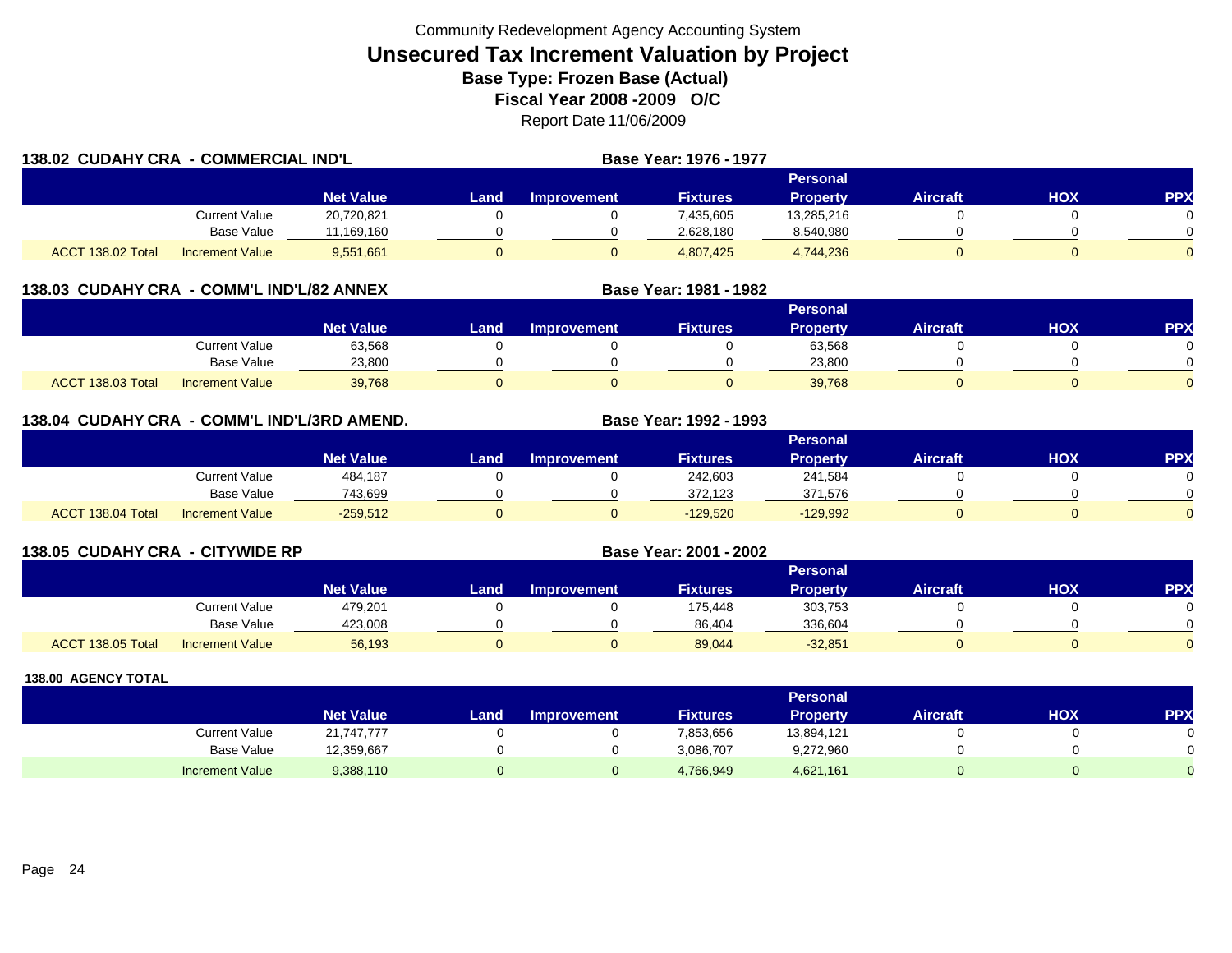|                   | <b>140.04 CULVER CITY CRA - SLAUSON/SEPULVEDA</b> |                  |       |                    | Base Year: 1970 - 1971 |                 |                 |     |            |
|-------------------|---------------------------------------------------|------------------|-------|--------------------|------------------------|-----------------|-----------------|-----|------------|
|                   |                                                   |                  |       |                    |                        | <b>Personal</b> |                 |     |            |
|                   |                                                   | <b>Net Value</b> | Land. | <b>Improvement</b> | <b>Fixtures</b>        | <b>Property</b> | <b>Aircraft</b> | HOX | <b>PPX</b> |
|                   | <b>Current Value</b>                              | 96,092,315       |       |                    | 26,032,744             | 70,059,571      |                 |     |            |
|                   | <b>Base Value</b>                                 | 13,137,360       |       |                    | 1,466,440              | 11,670,920      |                 |     |            |
| ACCT 140.04 Total | <b>Increment Value</b>                            | 82,954,955       | 0     |                    | 24,566,304             | 58,388,651      |                 |     |            |

## **140.05 CULVER CITY CRA - OVERLAND/JEFFERSON**

|                   |                        |                  |      |                    |                 | <b>Personal</b> |                 |            |     |
|-------------------|------------------------|------------------|------|--------------------|-----------------|-----------------|-----------------|------------|-----|
|                   |                        | <b>Net Value</b> | Land | <b>Improvement</b> | <b>Fixtures</b> | <b>Property</b> | <b>Aircraft</b> | <b>XOH</b> | PPX |
|                   | Current Value          | 20,970,826       |      |                    | 5,515,937       | 15,454,889      |                 |            |     |
|                   | <b>Base Value</b>      | 3,218,660        |      |                    | 970.480         | 2,248,180       |                 |            | 0   |
| ACCT 140.05 Total | <b>Increment Value</b> | 17,752,166       |      |                    | 4,545,457       | 13,206,709      |                 |            |     |

**Base Year: 1971 - 1972**

| <b>140.06 CULVER CITY CRA</b> | - WASH/CULVER          |                  |      | Base Year: 1975 - 1976 |                 |                 |                 |     |            |
|-------------------------------|------------------------|------------------|------|------------------------|-----------------|-----------------|-----------------|-----|------------|
|                               |                        |                  |      |                        |                 | <b>Personal</b> |                 |     |            |
|                               |                        | <b>Net Value</b> | Land | <b>Improvement</b>     | <b>Fixtures</b> | <b>Property</b> | <b>Aircraft</b> | нох | <b>PPX</b> |
|                               | Current Value          | 252,106,541      |      |                        | 58,896,765      | 193,209,776     |                 |     |            |
|                               | Base Value             | 63,337,700       |      |                        | 12,386,380      | 50,951,320      |                 |     |            |
| ACCT 140.06 Total             | <b>Increment Value</b> | 188.768.841      |      |                        | 46,510,385      | 142,258,456     |                 |     |            |

| <b>140.07 CULVER CITY CRA - COMPONENT AREA</b> |                        |                  | Base Year: 1998 - 1999 |                    |                 |                 |                 |     |            |
|------------------------------------------------|------------------------|------------------|------------------------|--------------------|-----------------|-----------------|-----------------|-----|------------|
|                                                |                        |                  |                        |                    |                 | <b>Personal</b> |                 |     |            |
|                                                |                        | <b>Net Value</b> | Land                   | <b>Improvement</b> | <b>Fixtures</b> | <b>Property</b> | <b>Aircraft</b> | нох | <b>PPX</b> |
|                                                | Current Value          | 54.601.644       |                        |                    | 20,453,055      | 34.148.589      |                 |     |            |
|                                                | Base Value             | 36,984,552       |                        |                    | 11.025.849      | 26,085,903      |                 |     | 127.200    |
| ACCT 140.07 Total                              | <b>Increment Value</b> | 17,617,092       |                        |                    | 9,427,206       | 8,062,686       |                 |     | $-127,200$ |

|                        |                  |      |                    |                 | <b>Personal</b> |                 |     |            |
|------------------------|------------------|------|--------------------|-----------------|-----------------|-----------------|-----|------------|
|                        | <b>Net Value</b> | Land | <b>Improvement</b> | <b>Fixtures</b> | Property        | <b>Aircraft</b> | нох | PPX        |
| Current Value          | 423,771,326      |      |                    | 110,898,501     | 312,872,825     |                 |     |            |
| <b>Base Value</b>      | 116,678,272      |      |                    | 25,849,149      | 90,956,323      |                 |     | 127,200    |
| <b>Increment Value</b> | 307,093,054      |      |                    | 85,049,352      | 221,916,502     |                 |     | $-127,200$ |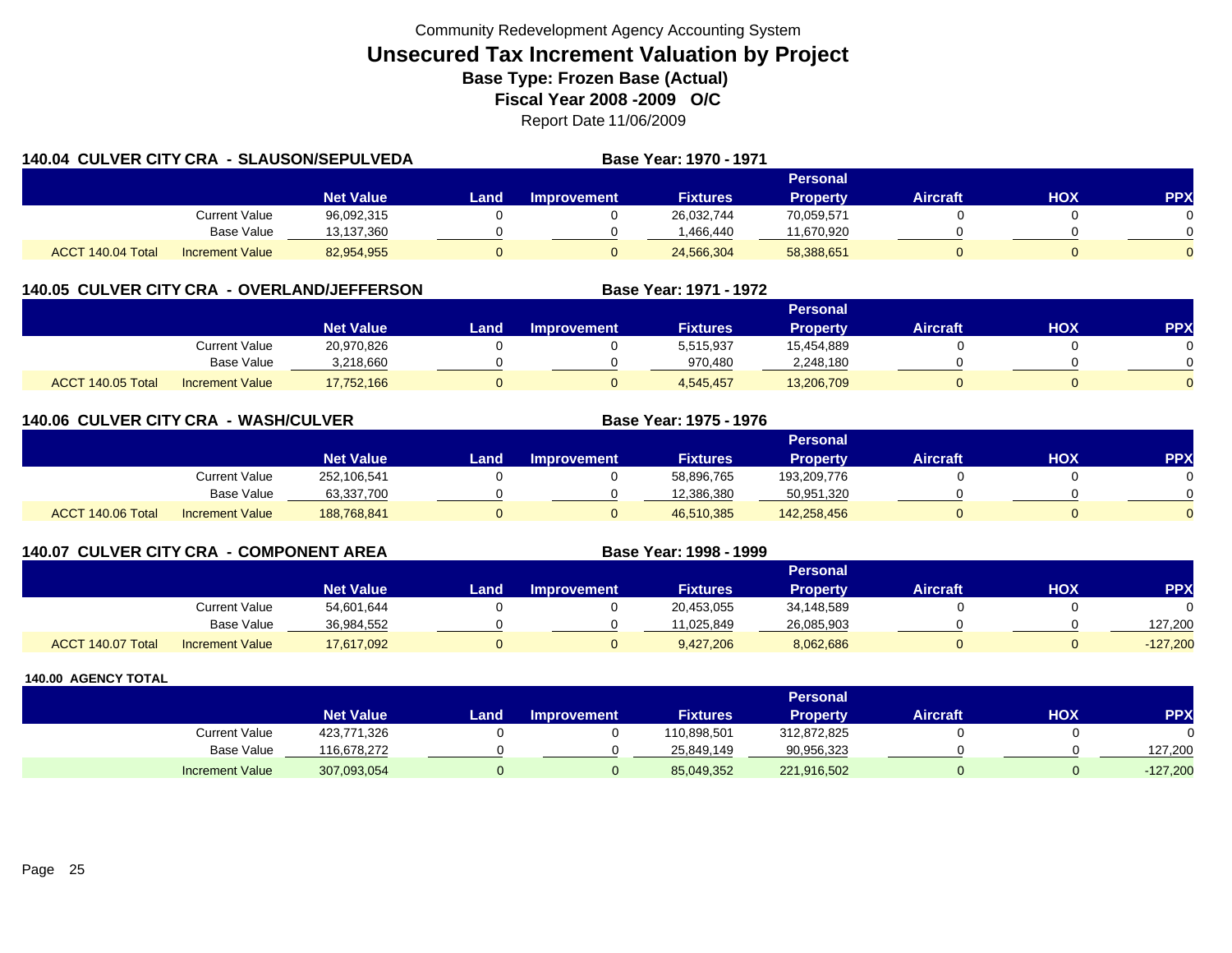| 142.02 CERRITOS CRA - LOS CERRITOS |                        |                  |       |             | Base Year: 1970 - 1971 |                 |                 |            |            |
|------------------------------------|------------------------|------------------|-------|-------------|------------------------|-----------------|-----------------|------------|------------|
|                                    |                        |                  |       |             |                        | Personal        |                 |            |            |
|                                    |                        | <b>Net Value</b> | Land. | Improvement | <b>Fixtures</b>        | <b>Property</b> | <b>Aircraft</b> | <b>HOX</b> | <b>PPX</b> |
|                                    | Current Value          | 70.624.287       |       |             | 27,562,465             | 43,061,822      |                 |            |            |
|                                    | Base Value             | 329.860          |       |             | 113.808                | 216.052         |                 |            |            |
| ACCT 142.02 Total                  | <b>Increment Value</b> | 70,294,427       |       |             | 27,448,657             | 42,845,770      |                 |            |            |

## **142.04 CERRITOS CRA - LOS COYOTES**

|                   |                        |                  |      |                    |                 | Personal        |          |     |     |
|-------------------|------------------------|------------------|------|--------------------|-----------------|-----------------|----------|-----|-----|
|                   |                        | <b>Net Value</b> | Land | <b>Improvement</b> | <b>Fixtures</b> | <b>Property</b> | Aircraft | нох | PPX |
|                   | Current Value          | 150,844,307      |      |                    | 61,741,858      | 89,102,449      |          |     |     |
|                   | Base Value             | 11.695.740       |      |                    | 1.569.220       | 10,126,520      |          |     |     |
| ACCT 142.04 Total | <b>Increment Value</b> | 139,148,567      |      |                    | 60,172,638      | 78,975,929      |          |     |     |

**Base Year: 1974 - 1975**

|                        |                  |      |                    |                 | Personal        |                 |     |            |
|------------------------|------------------|------|--------------------|-----------------|-----------------|-----------------|-----|------------|
|                        | <b>Net Value</b> | Land | <b>Improvement</b> | <b>Fixtures</b> | <b>Property</b> | <b>Aircraft</b> | нох | <b>PPX</b> |
| Current Value          | 221,468,594      |      |                    | 89,304,323      | 132,164,271     |                 |     |            |
| <b>Base Value</b>      | 12,025,600       |      |                    | 1,683,028       | 10,342,572      |                 |     |            |
| <b>Increment Value</b> | 209,442,994      |      |                    | 87,621,295      | 121,821,699     |                 |     |            |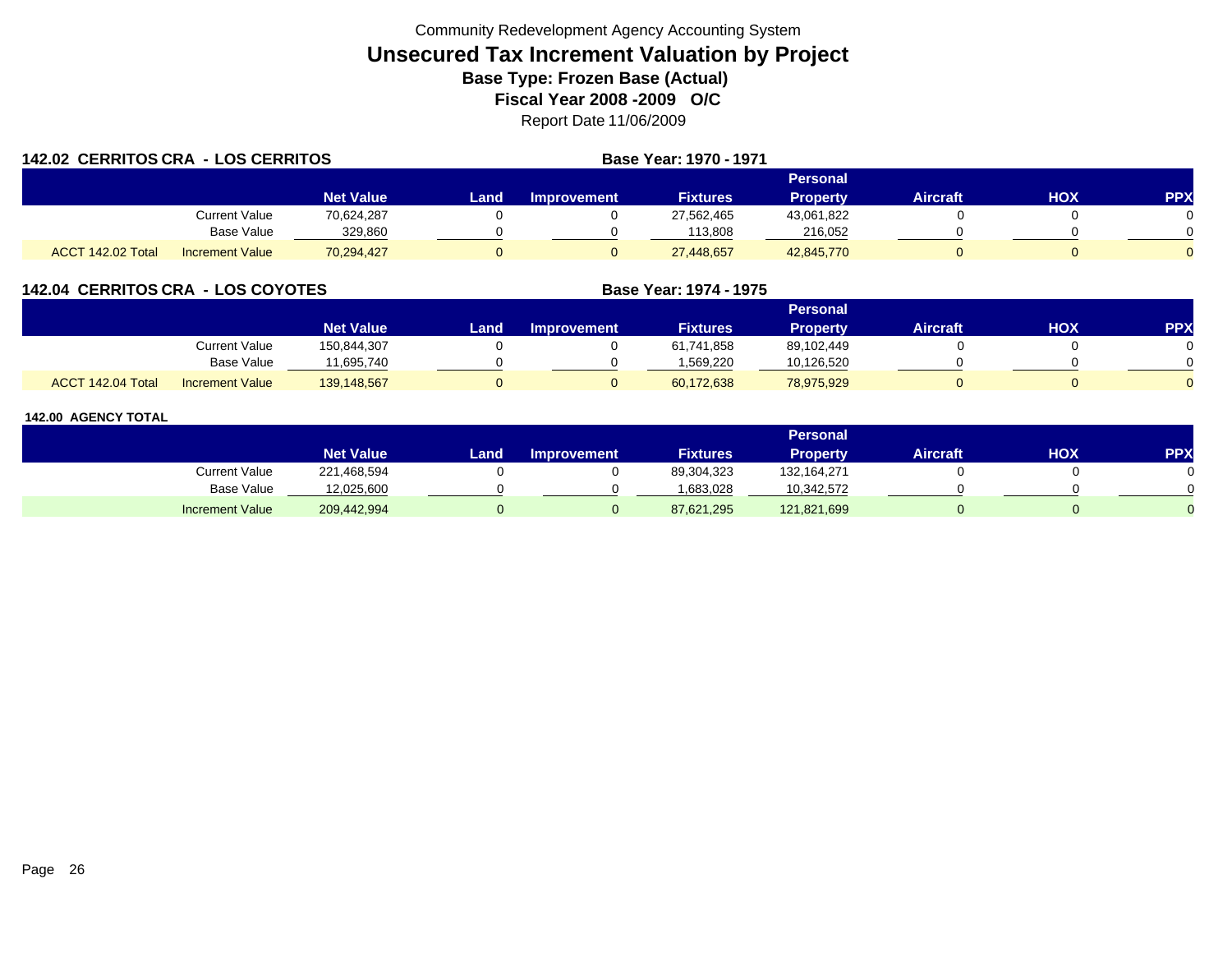| 143.02 DOWNEY CRA - PROJECT #1 |                        |                  |      |                    | <b>Base Year: 1977 - 1978</b> |                 |                 |     |            |
|--------------------------------|------------------------|------------------|------|--------------------|-------------------------------|-----------------|-----------------|-----|------------|
|                                |                        |                  |      |                    |                               | Personal        |                 |     |            |
|                                |                        | <b>Net Value</b> | Land | <b>Improvement</b> | <b>Fixtures</b>               | <b>Property</b> | <b>Aircraft</b> | HOX | <b>PPX</b> |
|                                | Current Value          | 15,955,478       |      |                    | 3,340,980                     | 12,614,498      |                 |     |            |
|                                | Base Value             | 3,674,736        |      | 6.448              | 720,064                       | 2,948,224       |                 |     |            |
| ACCT 143.02 Total              | <b>Increment Value</b> | 12,280,742       |      | $-6,448$           | 2,620,916                     | 9,666,274       |                 |     |            |

| 143.03 DOWNEY CRA - PROJ.# 1/81 ANNEX |                        |                  | Base Year: 1980 - 1981 |                    |                 |                 |                 |     |            |
|---------------------------------------|------------------------|------------------|------------------------|--------------------|-----------------|-----------------|-----------------|-----|------------|
|                                       |                        |                  |                        |                    |                 | <b>Personal</b> |                 |     |            |
|                                       |                        | <b>Net Value</b> | Land                   | <b>Improvement</b> | <b>Fixtures</b> | <b>Property</b> | <b>Aircraft</b> | нох | <b>PPX</b> |
|                                       | Current Value          | .445.982         |                        |                    | 341,948         | .104.034        |                 |     |            |
|                                       | <b>Base Value</b>      | 33,600           |                        |                    | 13,640          | 19,960          |                 |     |            |
| ACCT 143.03 Total                     | <b>Increment Value</b> | ,412,382         |                        |                    | 328,308         | 1,084,074       |                 | 0   |            |

| 143.04 DOWNEY CRA<br>- AMENDMENT 5A |                        |                  |       |                    | <b>Base Year: 1990 - 1991</b> |                 |                 |            |          |
|-------------------------------------|------------------------|------------------|-------|--------------------|-------------------------------|-----------------|-----------------|------------|----------|
|                                     |                        |                  |       |                    |                               | Personal        |                 |            |          |
|                                     |                        | <b>Net Value</b> | Land. | <b>Improvement</b> | <b>Fixtures</b>               | <b>Property</b> | <b>Aircraft</b> | <b>HOX</b> | PPX      |
|                                     | <b>Current Value</b>   | 3,453,435        |       |                    | 618,063                       | 2,835,372       |                 |            | 0        |
|                                     | Base Value             | 679,378          |       |                    | 162,900                       | 516,478         |                 |            | $\Omega$ |
| ACCT 143.04 Total                   | <b>Increment Value</b> | 2,774,057        |       |                    | 455,163                       | 2,318,894       |                 |            | $\Omega$ |

| <b>143.05 DOWNEY CRA - WOODRUFF</b> |                        |                  | Base Year: 1986 - 1987 |                    |                 |                 |                 |            |            |
|-------------------------------------|------------------------|------------------|------------------------|--------------------|-----------------|-----------------|-----------------|------------|------------|
|                                     |                        |                  |                        |                    |                 | <b>Personal</b> |                 |            |            |
|                                     |                        | <b>Net Value</b> | Land                   | <b>Improvement</b> | <b>Fixtures</b> | <b>Property</b> | <b>Aircraft</b> | <b>HOX</b> | <b>PPX</b> |
|                                     | Current Value          | 15,390,226       |                        |                    | 6,705,024       | 8,685,202       |                 |            |            |
|                                     | <b>Base Value</b>      | 22,283,137       |                        |                    | 10,149,892      | 12,133,245      |                 |            |            |
| ACCT 143.05 Total                   | <b>Increment Value</b> | $-6,892,911$     |                        |                    | $-3,444,868$    | $-3,448,043$    | 0               |            |            |

| 143.06 DOWNEY CRA - 88 ANNEX AMEND #4 |                        |                  |      |                    | Base Year: 1986 - 1987 |                 |                 |     |            |
|---------------------------------------|------------------------|------------------|------|--------------------|------------------------|-----------------|-----------------|-----|------------|
|                                       |                        |                  |      |                    |                        | Personal        |                 |     |            |
|                                       |                        | <b>Net Value</b> | Land | <b>Improvement</b> | <b>Fixtures</b>        | <b>Property</b> | <b>Aircraft</b> | ΗΟΧ | <b>PPX</b> |
|                                       | <b>Current Value</b>   | 25,063,326       |      |                    | 10,305,402             | 14,757,924      |                 |     |            |
|                                       | Base Value             | 20,777,788       |      |                    | 6,547,536              | 14,232,252      |                 |     | 2,000      |
| ACCT 143.06 Total                     | <b>Increment Value</b> | 4,285,538        |      |                    | 3,757,866              | 525,672         |                 |     | $-2,000$   |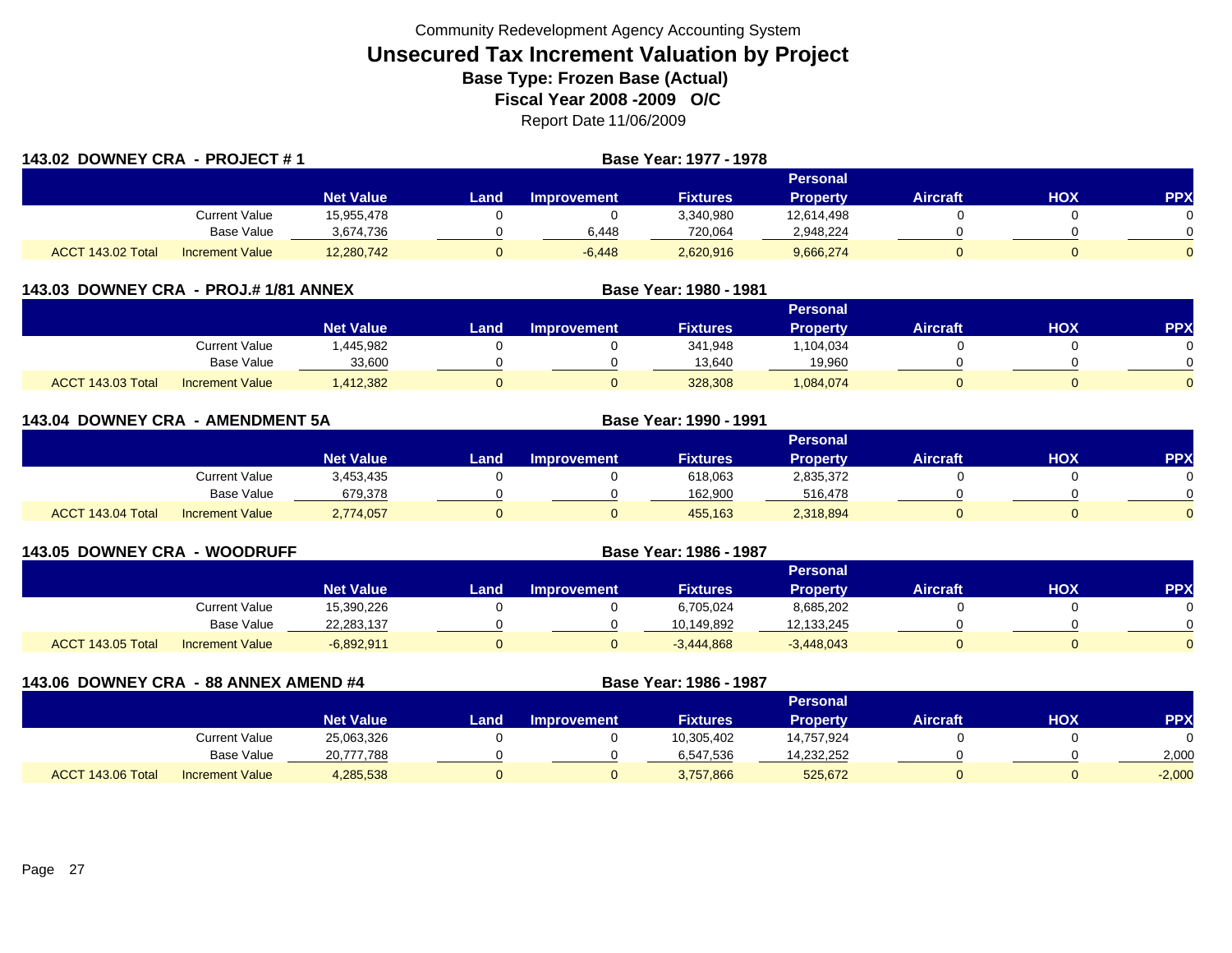|                        | Personal <b>'</b> |      |                    |                 |                 |          |     |            |  |  |  |
|------------------------|-------------------|------|--------------------|-----------------|-----------------|----------|-----|------------|--|--|--|
|                        | <b>Net Value</b>  | Land | <b>Improvement</b> | <b>Fixtures</b> | <b>Property</b> | Aircraft | ΗΟΧ | <b>PPX</b> |  |  |  |
| Current Value          | 61,308,447        |      |                    | 21,311,417      | 39,997,030      |          |     |            |  |  |  |
| <b>Base Value</b>      | 47,448,639        |      | 6.448              | 17,594,032      | 29,850,159      |          |     | 2,000      |  |  |  |
| <b>Increment Value</b> | 13,859,808        |      | $-6,448$           | 3,717,385       | 10,146,871      |          |     | $-2,000$   |  |  |  |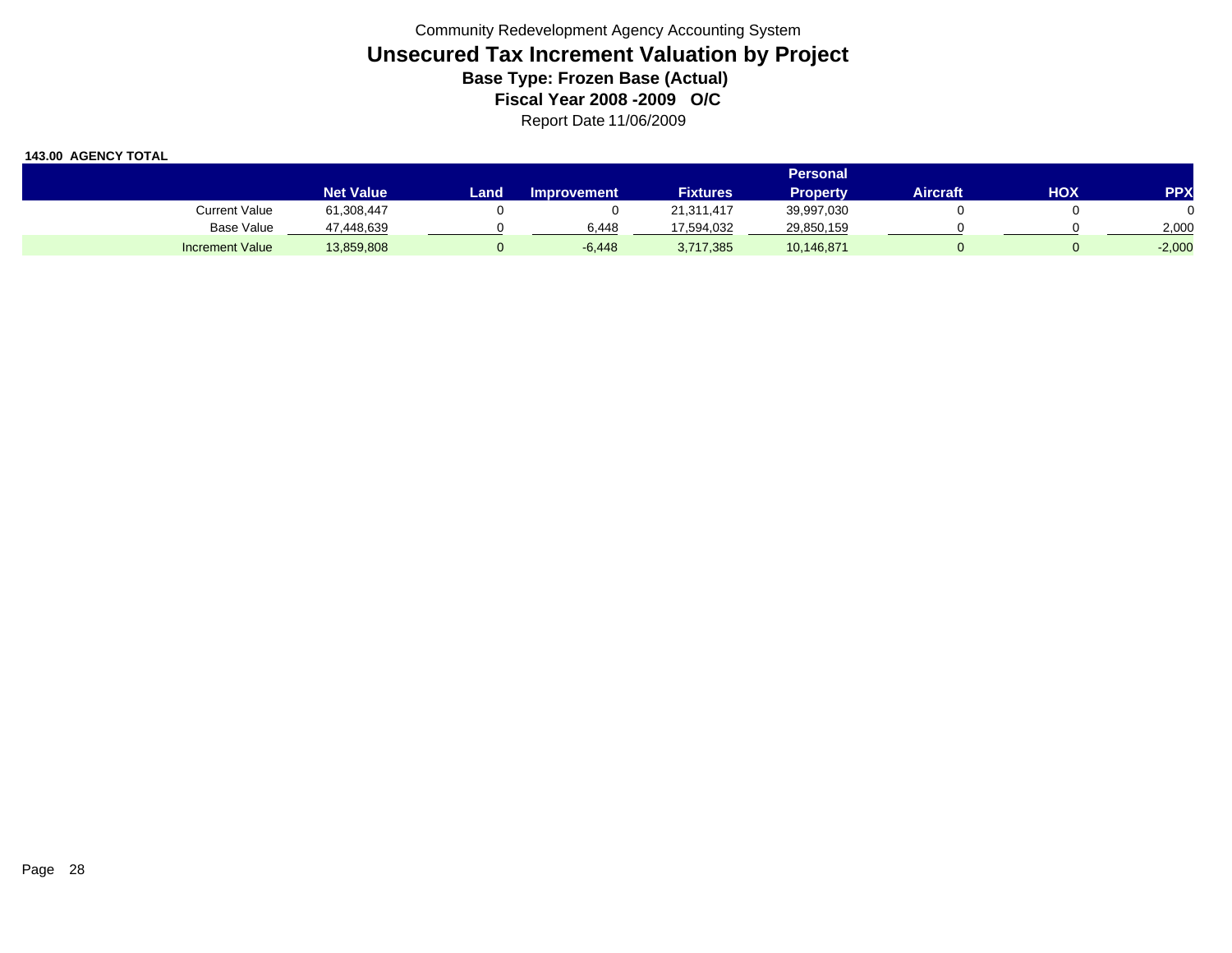| <b>144.05 EL MONTE CRA - EAST VALLEY MALL</b> |                        |                  |                 |                    | Base Year: 1977 - 1978 |                 |                 |     |            |  |
|-----------------------------------------------|------------------------|------------------|-----------------|--------------------|------------------------|-----------------|-----------------|-----|------------|--|
|                                               |                        |                  | <b>Personal</b> |                    |                        |                 |                 |     |            |  |
|                                               |                        | <b>Net Value</b> | Land .          | <b>Improvement</b> | <b>Fixtures</b>        | <b>Property</b> | <b>Aircraft</b> | HOX | <b>PPX</b> |  |
|                                               | <b>Current Value</b>   | 344,573          |                 |                    | 52,548                 | 292,025         |                 |     |            |  |
|                                               | <b>Base Value</b>      | 8,040            |                 |                    | 3,000                  | 5,040           |                 |     |            |  |
| ACCT 144.05 Total                             | <b>Increment Value</b> | 336,533          |                 |                    | 49,548                 | 286,985         |                 |     |            |  |

|  | <b>144.06 EL MONTE CRA - PLAZA PROJECT</b> | <b>Base Year: 1977 - 1978</b> |
|--|--------------------------------------------|-------------------------------|
|  |                                            |                               |

|                                             |                  |      |             |                 | Personal  |                 |            |          |
|---------------------------------------------|------------------|------|-------------|-----------------|-----------|-----------------|------------|----------|
|                                             | <b>Net Value</b> | Land | Improvement | <b>Fixtures</b> | Propertv  | <b>Aircraft</b> | <b>HOX</b> | PPX      |
| Current Value                               | 4,873,569        |      |             | ,712,766        | 3,160,803 |                 |            |          |
| <b>Base Value</b>                           | 138,060          |      |             | 29.220          | 108,840   |                 |            | ∩        |
| ACCT 144.06 Total<br><b>Increment Value</b> | 4,735,509        |      |             | 1,683,546       | 3,051,963 |                 |            | $\Omega$ |

| 144.07 EL MONTE CRA - PLAZA E.M |                        |                  |             |                    |                 |                 |                 |            |          |
|---------------------------------|------------------------|------------------|-------------|--------------------|-----------------|-----------------|-----------------|------------|----------|
|                                 |                        |                  |             |                    |                 | Personal        |                 |            |          |
|                                 |                        | <b>Net Value</b> | <b>Land</b> | <b>Improvement</b> | <b>Fixtures</b> | <b>Property</b> | <b>Aircraft</b> | <b>HOX</b> | PPX      |
|                                 | <b>Current Value</b>   | 489,656          |             |                    | 144,562         | 345,094         |                 |            | $\Omega$ |
|                                 | Base Value             |                  |             |                    |                 |                 |                 |            | $\Omega$ |
| ACCT 144.07 Total               | <b>Increment Value</b> | 489,656          |             |                    | 144,562         | 345.094         |                 |            | $\Omega$ |

| 144.08 EL MONTE CRA - CENTER R.P. |                        |                  |      |                    | Base Year: 1983 - 1984 |                 |                 |     |            |  |  |
|-----------------------------------|------------------------|------------------|------|--------------------|------------------------|-----------------|-----------------|-----|------------|--|--|
|                                   |                        |                  |      | <b>Personal</b>    |                        |                 |                 |     |            |  |  |
|                                   |                        | <b>Net Value</b> | Land | <b>Improvement</b> | <b>Fixtures</b>        | <b>Property</b> | <b>Aircraft</b> | нох | <b>PPX</b> |  |  |
|                                   | <b>Current Value</b>   | 23,697,149       |      |                    | 12,371,634             | 11,325,515      |                 |     |            |  |  |
|                                   | Base Value             | 1,551,380        |      |                    | 761.298                | 790,082         |                 |     |            |  |  |
| ACCT 144.08 Total                 | <b>Increment Value</b> | 22,145,769       |      |                    | 11,610,336             | 10,535,433      | 0               |     |            |  |  |

| <b>144.10 EL MONTE CRA</b><br>- DOWNTOWN R.P. |                        |                  |          |                    | Base Year: 1986 - 1987 |                 |                 |     |            |  |
|-----------------------------------------------|------------------------|------------------|----------|--------------------|------------------------|-----------------|-----------------|-----|------------|--|
|                                               |                        |                  | Personal |                    |                        |                 |                 |     |            |  |
|                                               |                        | <b>Net Value</b> | Land     | <b>Improvement</b> | <b>Fixtures</b>        | <b>Property</b> | <b>Aircraft</b> | нох | <b>PPX</b> |  |
|                                               | Current Value          | 12,439,840       |          |                    | 5,903,170              | 6,536,670       |                 |     |            |  |
|                                               | Base Value             | 6,066,744        |          |                    | 2,144,719              | 3,940,025       |                 |     | 18,000     |  |
| ACCT 144.10 Total                             | <b>Increment Value</b> | 6,373,096        |          |                    | 3,758,451              | 2,596,645       |                 |     | $-18,000$  |  |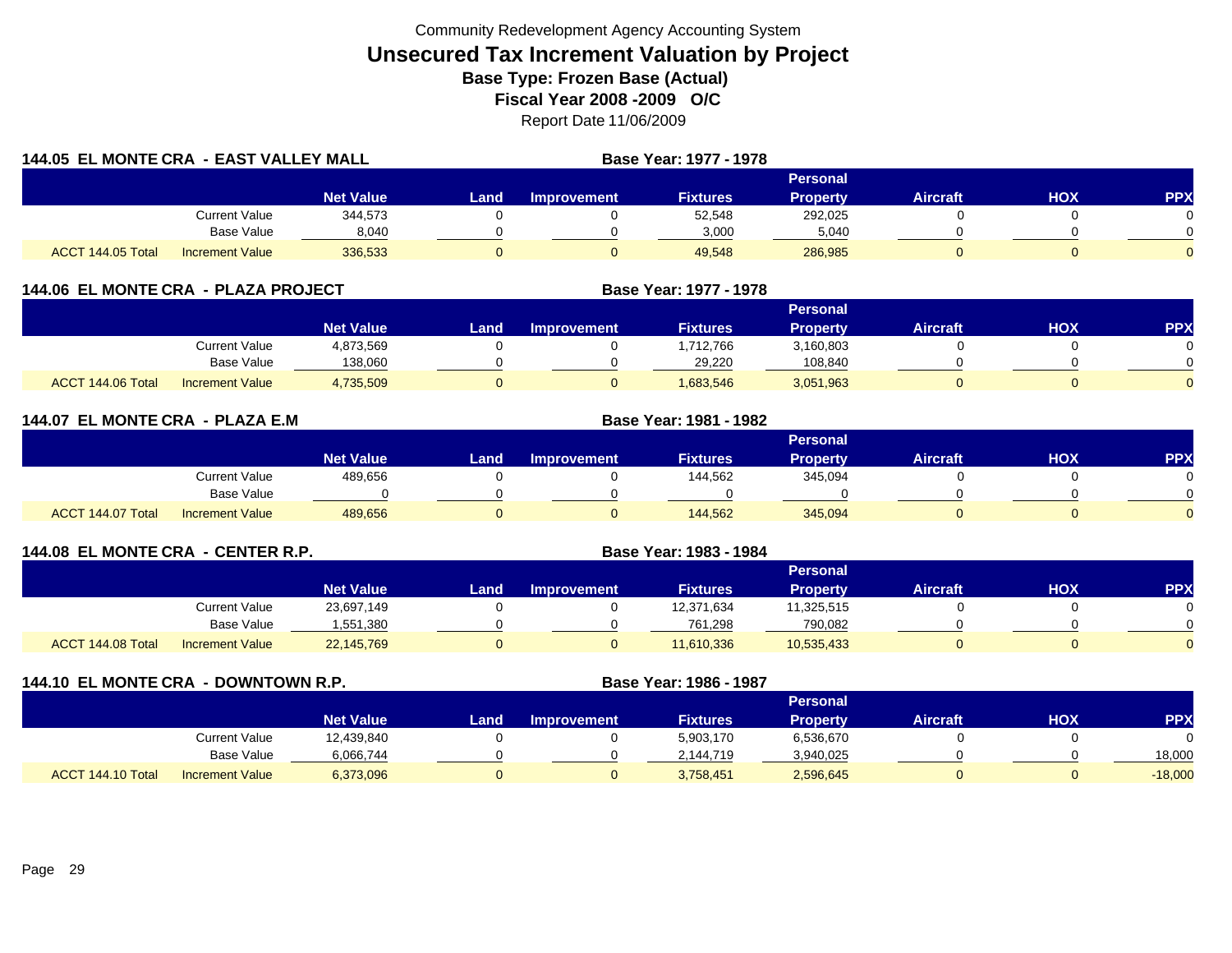Community Redevelopment Agency Accounting System

**Unsecured Tax Increment Valuation by Project**

**Base Type: Frozen Base (Actual)** 

**Fiscal Year 2008 -2009 O/C**

Report Date 11/06/2009

| <b>144.12 EL MONTE CRA - CENTER 90 ANNEX</b> |                        |                  |        |                    | Base Year: 1988 - 1989 |                 |                 |     |            |  |
|----------------------------------------------|------------------------|------------------|--------|--------------------|------------------------|-----------------|-----------------|-----|------------|--|
|                                              |                        |                  |        | <b>Personal</b>    |                        |                 |                 |     |            |  |
|                                              |                        | <b>Net Value</b> | Land . | <b>Improvement</b> | <b>Fixtures</b>        | <b>Property</b> | <b>Aircraft</b> | нох | <b>PPX</b> |  |
|                                              | <b>Current Value</b>   | 2,907,239        |        |                    | 680,105                | 2,227,134       |                 |     |            |  |
|                                              | <b>Base Value</b>      | 2,617,899        |        |                    | 355,059. ا             | ,262,840        |                 |     |            |  |
| ACCT 144.12 Total                            | <b>Increment Value</b> | 289,340          |        |                    | $-674.954$             | 964,294         |                 |     |            |  |

## **144.15 EL MONTE CRA - DOWNTOWN RP '02 ANNEX**

|                                                       |                  |      |             |                 | Personal        |                 |            |     |
|-------------------------------------------------------|------------------|------|-------------|-----------------|-----------------|-----------------|------------|-----|
|                                                       | <b>Net Value</b> | Land | Improvement | <b>Fixtures</b> | <b>Property</b> | <b>Aircraft</b> | <b>HOX</b> | PPX |
| Current Value                                         | 2,326,196        |      |             | 695,266         | 1,630,930       |                 |            |     |
| <b>Base Value</b>                                     | 3,758,555        |      |             | 811,607         | 2,946,948       |                 |            |     |
| 144.15 Total<br><b>ACCT</b><br><b>Increment Value</b> | ,432,359         |      |             | $-116,341$      | $-1,316,018$    |                 |            |     |

**Base Year: 2000 - 2001**

**Base Year: 2002 - 2003**

## **144.18 EL MONTE CRA - VALLEY DURFEE**

|                   |                        |                  |      |                    |                 | Personal     |                 |            |          |
|-------------------|------------------------|------------------|------|--------------------|-----------------|--------------|-----------------|------------|----------|
|                   |                        | <b>Net Value</b> | Land | <b>Improvement</b> | <b>Fixtures</b> | Property     | <b>Aircraft</b> | <b>HOX</b> | PPX      |
|                   | <b>Current Value</b>   | 16,020,977       |      |                    | 6,606,166       | 9.414.811    |                 |            | 0        |
|                   | <b>Base Value</b>      | 15.434.830       |      |                    | 4.048.622       | 11,386,208   |                 |            | $\cap$   |
| ACCT 144.18 Total | <b>Increment Value</b> | 586,147          |      |                    | 2,557,544       | $-1,971,397$ |                 |            | $\Omega$ |

|                        |                  |       |                    |                 | <b>Personal</b> |                 |     |            |
|------------------------|------------------|-------|--------------------|-----------------|-----------------|-----------------|-----|------------|
|                        | <b>Net Value</b> | Land. | <b>Improvement</b> | <b>Fixtures</b> | Property        | <b>Aircraft</b> | нох | <b>PPX</b> |
| Current Value          | 63,099,199       |       |                    | 28,166,217      | 34,932,982      |                 |     |            |
| Base Value             | 29,575,508       |       |                    | 9.153.525       | 20,439,983      |                 |     | 18,000     |
| <b>Increment Value</b> | 33,523,691       |       |                    | 19,012,692      | 14,492,999      |                 |     | $-18,000$  |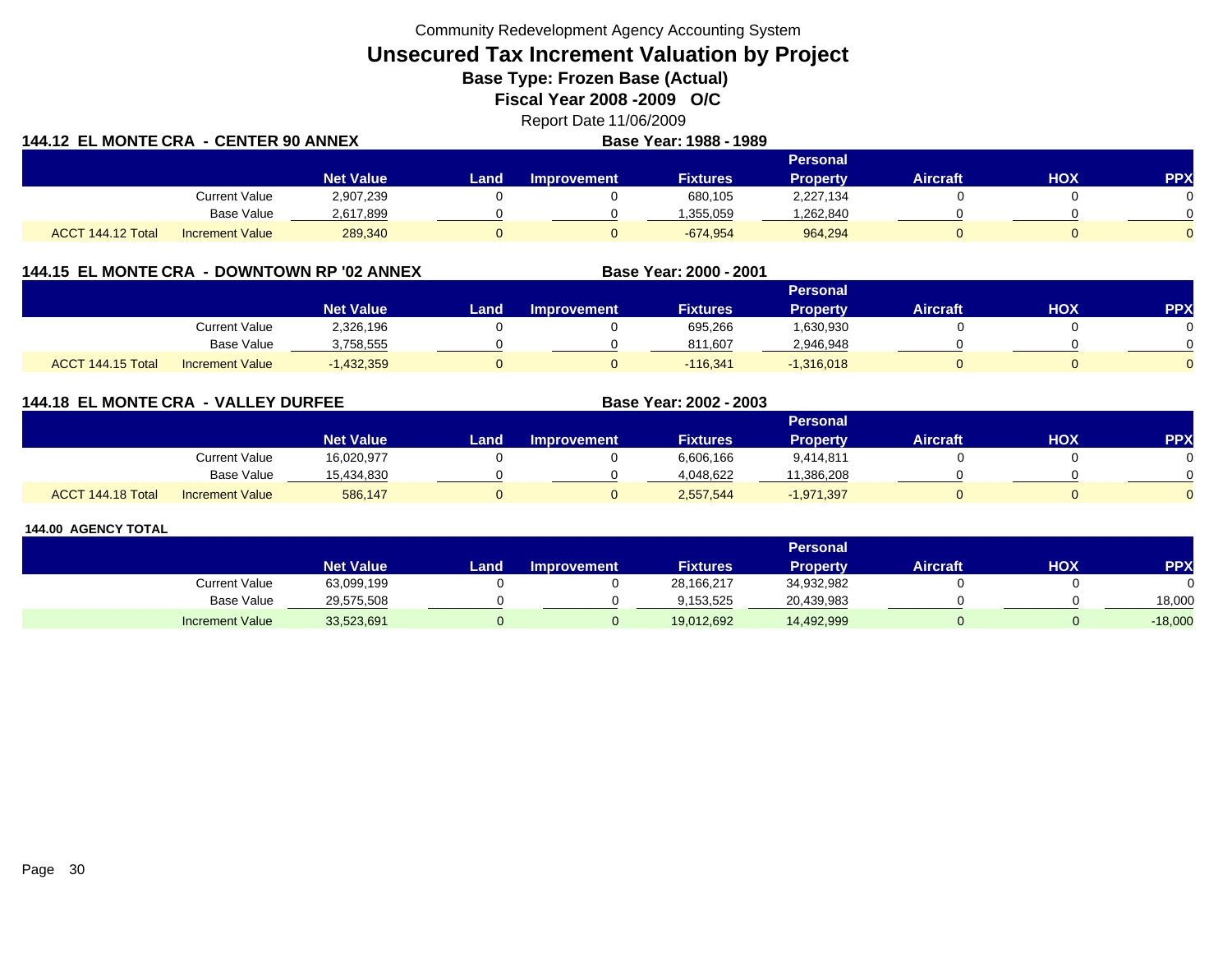|                   | <b>145.02 DUARTE CRA - HUNTINGTON DR.PH#1</b> |                  |      |                    | Base Year: 1979 - 1980 |                 |                 |     |            |
|-------------------|-----------------------------------------------|------------------|------|--------------------|------------------------|-----------------|-----------------|-----|------------|
|                   |                                               |                  |      |                    |                        | <b>Personal</b> |                 |     |            |
|                   |                                               | <b>Net Value</b> | Land | <b>Improvement</b> | <b>Fixtures</b>        | <b>Property</b> | <b>Aircraft</b> | HOX | <b>PPX</b> |
|                   | <b>Current Value</b>                          | 3,871,840        |      |                    | 1,454,465              | 2,417,375       |                 |     |            |
|                   | <b>Base Value</b>                             | 159,300          |      |                    | 115,860                | 43,440          |                 |     |            |
| ACCT 145.02 Total | <b>Increment Value</b>                        | 3,712,540        |      |                    | 1,338,605              | 2,373,935       |                 |     |            |

| <b>145.04 DUARTE CRA - LAS LOMAS</b> |                        |                  | Base Year: 1977 - 1978 |                    |                 |                 |                 |     |            |
|--------------------------------------|------------------------|------------------|------------------------|--------------------|-----------------|-----------------|-----------------|-----|------------|
|                                      |                        |                  |                        |                    |                 | <b>Personal</b> |                 |     |            |
|                                      |                        | <b>Net Value</b> | Land                   | <b>Improvement</b> | <b>Fixtures</b> | <b>Property</b> | <b>Aircraft</b> | нох | <b>PPX</b> |
|                                      | Current Value          | 3,323,287        |                        |                    | 1,592,339       | .730,948        |                 |     |            |
|                                      | <b>Base Value</b>      | 126.240          |                        |                    | .700            | 124.540         |                 |     |            |
| ACCT 145.04 Total                    | <b>Increment Value</b> | 3,197,047        |                        |                    | 1,590,639       | 1,606,408       |                 |     |            |

| <b>145.06 DUARTE CRA - DAVIS ADDITION</b> |                        |                  |       |                    | <b>Base Year: 1974 - 1975</b> |                 |                 |            |            |
|-------------------------------------------|------------------------|------------------|-------|--------------------|-------------------------------|-----------------|-----------------|------------|------------|
|                                           |                        |                  |       |                    |                               | Personal        |                 |            |            |
|                                           |                        | <b>Net Value</b> | Land. | <b>Improvement</b> | <b>Fixtures</b>               | <b>Property</b> | <b>Aircraft</b> | <b>HOX</b> | <b>PPX</b> |
|                                           | <b>Current Value</b>   | 12,386,124       |       |                    | 5,006,798                     | 7,379,326       |                 |            | $\Omega$   |
|                                           | Base Value             | 4,540            |       |                    | 1,500                         | 3,040           |                 |            | $\Omega$   |
| ACCT 145.06 Total                         | <b>Increment Value</b> | 12,381,584       | 0     |                    | 5,005,298                     | 7,376,286       |                 |            | $\Omega$   |

| 145.08 DUARTE CRA - HUNTINGTON DR.PH#2 |                        |                  |      | Base Year: 1979 - 1980 |                 |                 |                 |     |            |
|----------------------------------------|------------------------|------------------|------|------------------------|-----------------|-----------------|-----------------|-----|------------|
|                                        |                        |                  |      |                        |                 | Personal        |                 |     |            |
|                                        |                        | <b>Net Value</b> | Land | <b>Improvement</b>     | <b>Fixtures</b> | <b>Property</b> | <b>Aircraft</b> | нох | <b>PPX</b> |
|                                        | Current Value          | 5,443,275        |      |                        | 2,255,981       | 3,187,294       |                 |     |            |
|                                        | Base Value             | ,731,604         |      |                        | 309.860         | .423,144        |                 |     | .400       |
| ACCT 145.08 Total                      | <b>Increment Value</b> | 3,711,671        |      |                        | 1.946.121       | 1.764,150       |                 |     | $-1,400$   |

| 145.09 DUARTE CRA - DAVIS ADDITION/76 ANNEX |                        |                  | Base Year: 1976 - 1977 |                    |                 |                 |                 |     |            |
|---------------------------------------------|------------------------|------------------|------------------------|--------------------|-----------------|-----------------|-----------------|-----|------------|
|                                             |                        |                  |                        |                    |                 | Personal        |                 |     |            |
|                                             |                        | <b>Net Value</b> | Land                   | <b>Improvement</b> | <b>Fixtures</b> | <b>Property</b> | <b>Aircraft</b> | нох | <b>PPX</b> |
|                                             | <b>Current Value</b>   | 489,248          |                        |                    | 96,613          | 392,635         |                 |     |            |
|                                             | <b>Base Value</b>      | 51.180           |                        |                    | 10,900          | 40,280          |                 |     |            |
| ACCT 145.09 Total                           | <b>Increment Value</b> | 438,068          |                        |                    | 85,713          | 352,355         |                 |     |            |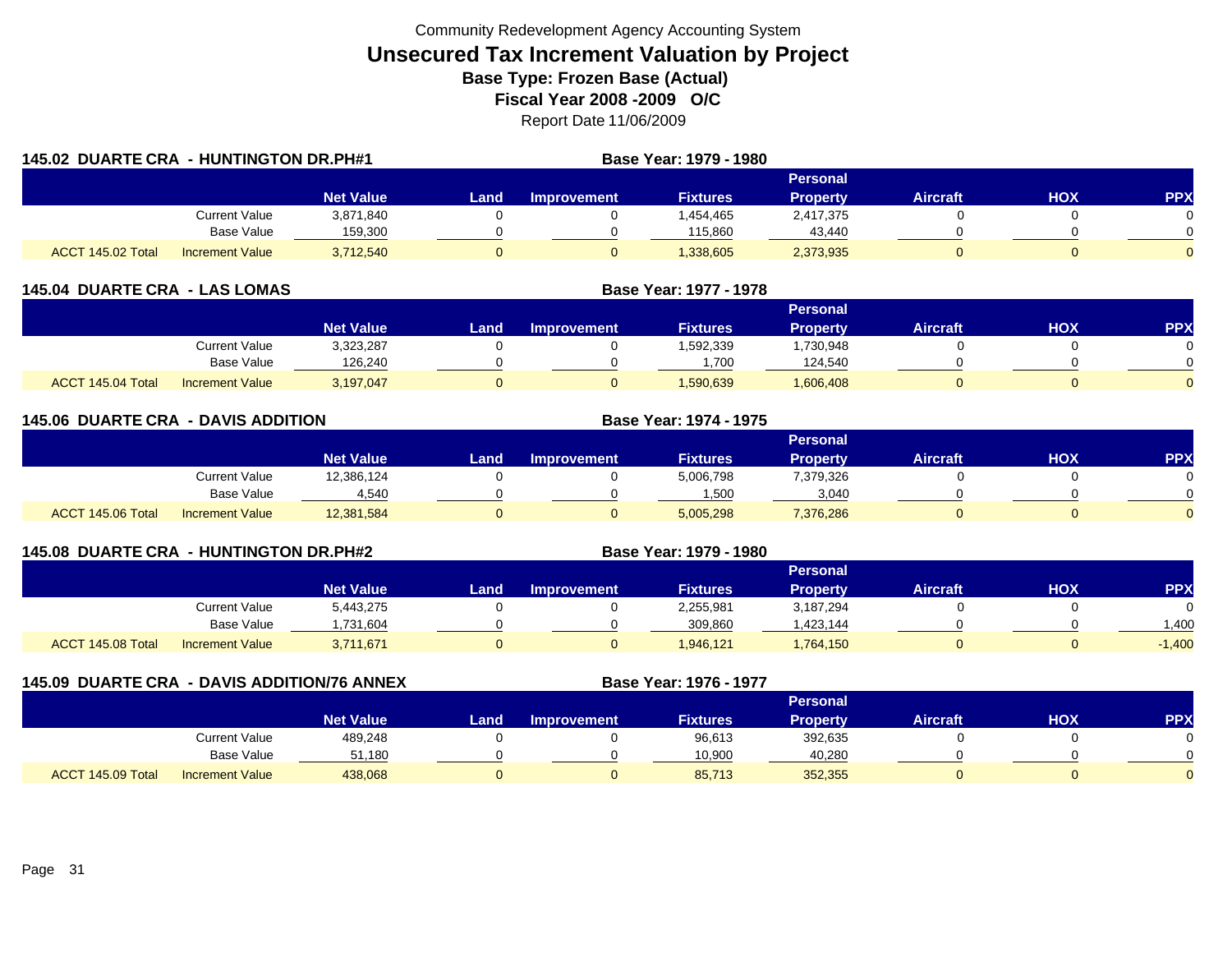Community Redevelopment Agency Accounting System

**Unsecured Tax Increment Valuation by Project**

**Base Type: Frozen Base (Actual)** 

**Fiscal Year 2008 -2009 O/C**

Report Date 11/06/2009 **145.10 DUARTE CRA - RANCHO DUARTE PH#2 Base Year: 1981 - 1982**

| .                 |                        |                  |      |                    | <u> 2000 - 100 - 100 - 100 - 100 - 100 - 100 - 100 - 100 - 100 - 100 - 100 - 100 - 100 - 100 - 100 - 100 - 100 - </u> |                 |                 |     |                |
|-------------------|------------------------|------------------|------|--------------------|-----------------------------------------------------------------------------------------------------------------------|-----------------|-----------------|-----|----------------|
|                   |                        |                  |      |                    |                                                                                                                       | Personal        |                 |     |                |
|                   |                        | <b>Net Value</b> | Land | <b>Improvement</b> | <b>Fixtures</b>                                                                                                       | <b>Property</b> | <b>Aircraft</b> | HOX | <b>PPX</b>     |
|                   | <b>Current Value</b>   | 15,860,412       |      |                    | 10,079,702                                                                                                            | 5,780,710       |                 |     |                |
|                   | <b>Base Value</b>      | 2,265,817        |      |                    | 1.225.766                                                                                                             | 1,040,051       |                 |     | $\Omega$       |
| ACCT 145.10 Total | <b>Increment Value</b> | 13,594,595       |      |                    | 8,853,936                                                                                                             | 4,740,659       |                 |     | $\overline{0}$ |

| 145.11 DUARTE CRA - RANCHO DUARTE PH#1 |                        |                  |      |                    | Base Year: 1981 - 1982 |                 |                 |     |            |
|----------------------------------------|------------------------|------------------|------|--------------------|------------------------|-----------------|-----------------|-----|------------|
|                                        |                        |                  |      |                    |                        | Personal        |                 |     |            |
|                                        |                        | <b>Net Value</b> | Land | <b>Improvement</b> | <b>Fixtures</b>        | <b>Property</b> | <b>Aircraft</b> | нох | <b>PPX</b> |
|                                        | <b>Current Value</b>   | 4,078,116        |      |                    |                        | 4,078,116       |                 |     |            |
|                                        | <b>Base Value</b>      | 191,927          |      |                    | 2.060                  | 189.867         |                 |     |            |
| ACCT 145.11 Total                      | <b>Increment Value</b> | 3,886,189        |      |                    | $-2.060$               | 3.888.249       |                 |     |            |

**145.12 DUARTE CRA - RANCHO DUARTE PH #3 Base Year: 1987 - 1988 Personal Net Value Land Improvement Fixtures Property Aircraft HOX PPX** Current Value 3,489,250 0 0 1,309,578 2,179,672 0 0 0 Base Value 1,276,389 0 0 815,923 460,466 0 0 ACCT 145.12 TotalIncrement Value 2,212,861 0 0 493,655 1,719,206 0 0 0

| 145.13 DUARTE CRA - MERGED R.P. |                        |                  |      | Base Year: 1998 - 1999 |                 |                 |                 |     |            |
|---------------------------------|------------------------|------------------|------|------------------------|-----------------|-----------------|-----------------|-----|------------|
|                                 |                        |                  |      |                        |                 | Personal        |                 |     |            |
|                                 |                        | <b>Net Value</b> | Land | <b>Improvement</b>     | <b>Fixtures</b> | <b>Property</b> | <b>Aircraft</b> | НОХ | <b>PPX</b> |
|                                 | <b>Current Value</b>   | 7,344,803        |      |                        | 6,000           | 7,338,803       |                 |     |            |
|                                 | Base Value             | 6,619,732        |      |                        | 487,446         | 6,132,286       |                 |     |            |
| ACCT 145.13 Total               | <b>Increment Value</b> | 725,071          | 0    |                        | -481,446        | 1,206,517       |                 |     |            |

|                        |                  |       |                    |                 | <b>Personal</b> |                 |     |            |
|------------------------|------------------|-------|--------------------|-----------------|-----------------|-----------------|-----|------------|
|                        | <b>Net Value</b> | Land, | <b>Improvement</b> | <b>Fixtures</b> | Property        | <b>Aircraft</b> | нох | <b>PPX</b> |
| Current Value          | 56,286,355       |       |                    | 21,801,476      | 34,484,879      |                 |     |            |
| Base Value             | 12,426,729       |       |                    | 2,971,015       | 9,457,114       |                 |     | .400       |
| <b>Increment Value</b> | 43,859,626       |       |                    | 18,830,461      | 25,027,765      |                 |     | $-1,400$   |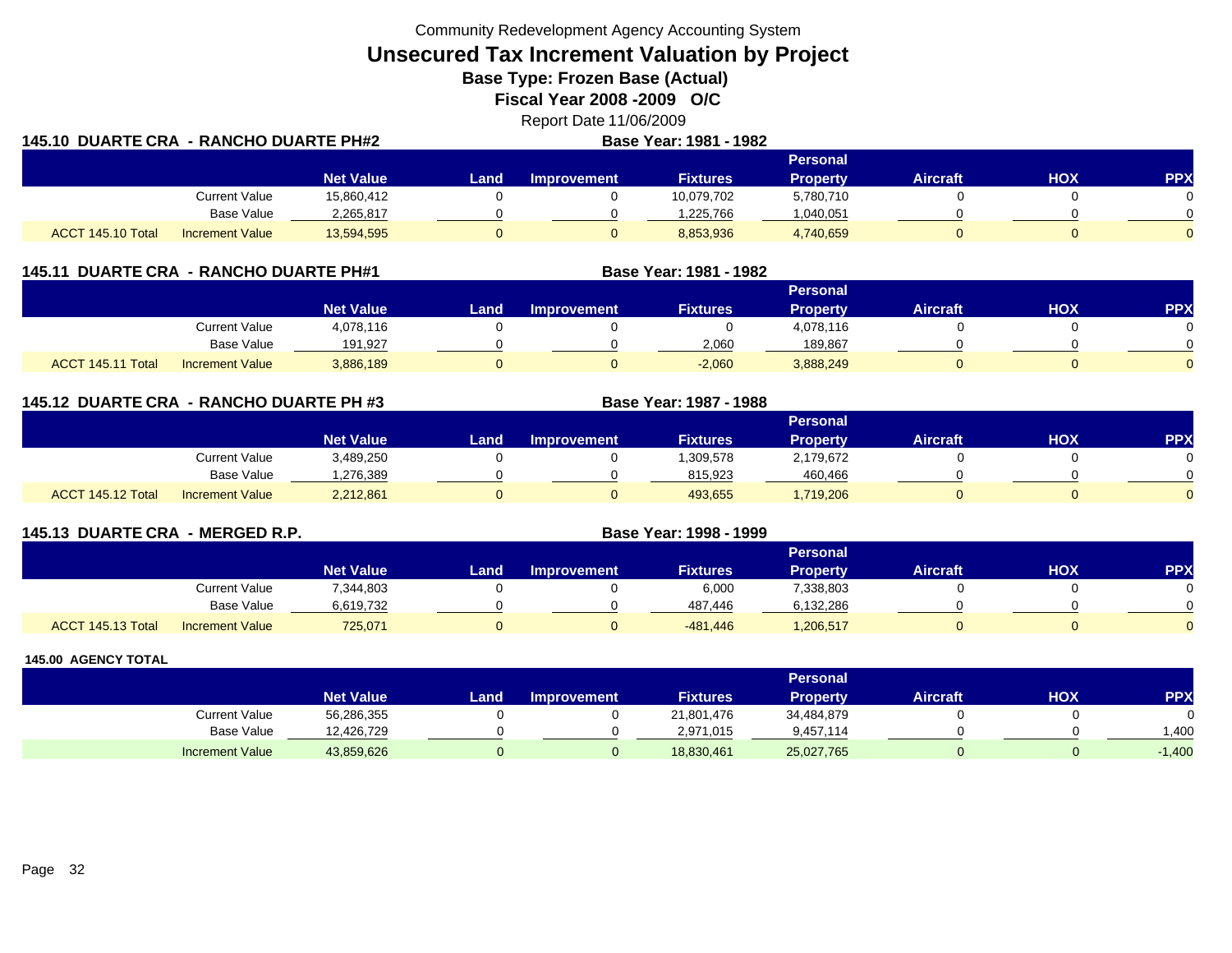| <b>156.02 GLENDALE CRA - CENTRAL</b> |                        |                  |      | Base Year: 1971 - 1972 |                 |                 |          |     |            |
|--------------------------------------|------------------------|------------------|------|------------------------|-----------------|-----------------|----------|-----|------------|
|                                      |                        |                  |      |                        |                 | Personal        |          |     |            |
|                                      |                        | <b>Net Value</b> | Land | <b>Improvement</b>     | <b>Fixtures</b> | <b>Property</b> | Aircraft | HOX | <b>PPX</b> |
|                                      | Current Value          | 158,713,264      |      |                        | 49,951,602      | 108,761,662     |          |     |            |
|                                      | <b>Base Value</b>      | 19,334,140       |      |                        | 2,142,700       | 17,191,440      |          |     |            |
| ACCT 156.02 Total                    | <b>Increment Value</b> | 139,379,124      |      |                        | 47,808,902      | 91,570,222      |          |     |            |

## **156.03 GLENDALE CRA - SAN FERNANDO RD. CORR**

|                   |                        |                  |      |                    |                 | Personal        |          |     |     |
|-------------------|------------------------|------------------|------|--------------------|-----------------|-----------------|----------|-----|-----|
|                   |                        | <b>Net Value</b> | Land | <b>Improvement</b> | <b>Fixtures</b> | <b>Property</b> | Aircraft | нох | PPX |
|                   | <b>Current Value</b>   | 275,061,824      |      |                    | 52,009,859      | 223,051,965     |          |     |     |
|                   | <b>Base Value</b>      | 208,479,049      |      |                    | 65.718.654      | 142,760,395     |          |     |     |
| ACCT 156.03 Total | <b>Increment Value</b> | 66,582,775       |      |                    | $-13,708,795$   | 80,291,570      |          |     |     |

**Base Year: 1992 - 1993**

|                        |                  |      |                    |                 | Personal        |                 |     |           |
|------------------------|------------------|------|--------------------|-----------------|-----------------|-----------------|-----|-----------|
|                        | <b>Net Value</b> | Land | <b>Improvement</b> | <b>Fixtures</b> | <b>Property</b> | <b>Aircraft</b> | нох | <b>PP</b> |
| <b>Current Value</b>   | 433,775,088      |      |                    | 101,961,461     | 331,813,627     |                 |     |           |
| <b>Base Value</b>      | 227,813,189      |      |                    | 67,861,354      | 159,951,835     |                 |     |           |
| <b>Increment Value</b> | 205,961,899      |      |                    | 34,100,107      | 171,861,792     |                 |     |           |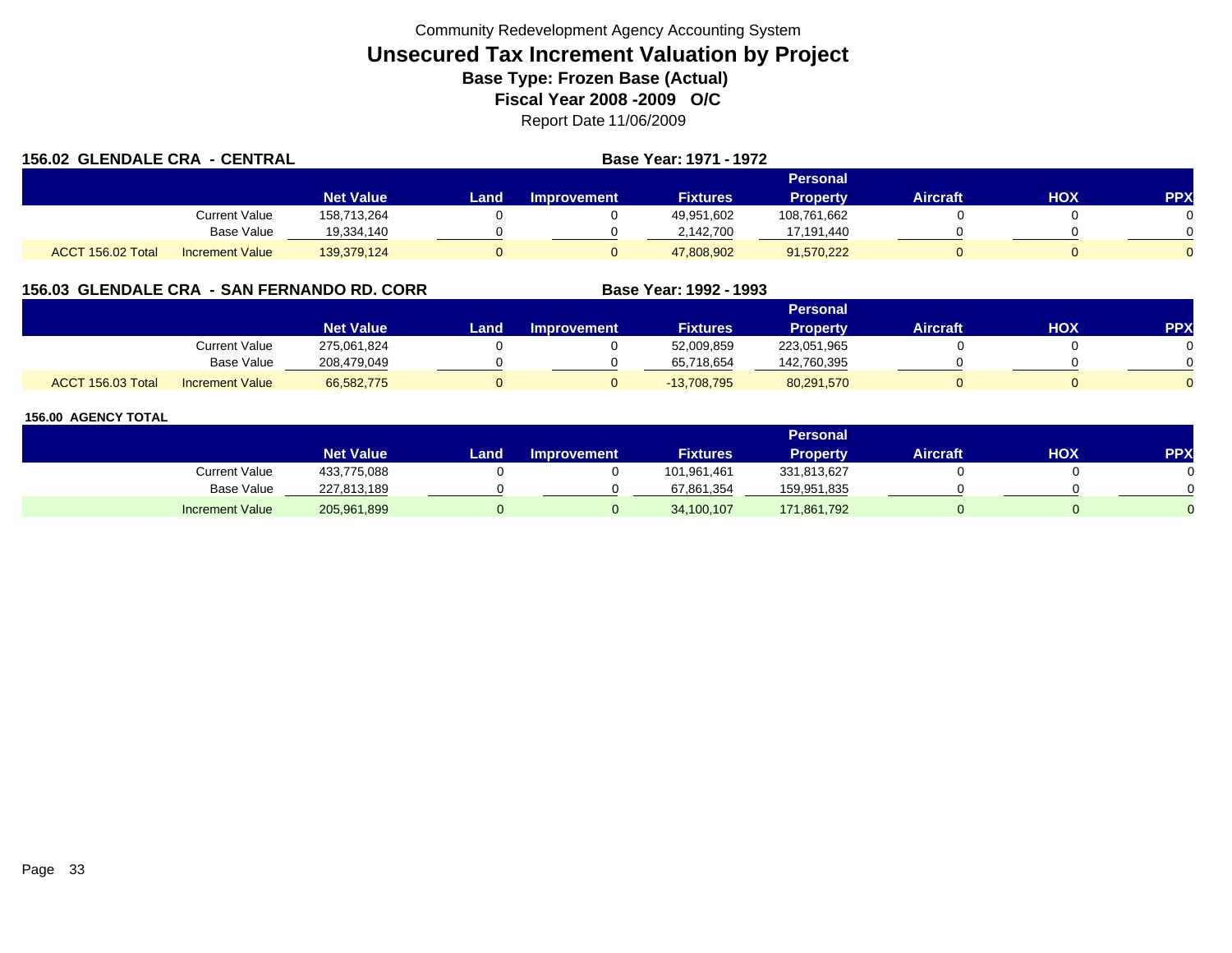| 160.04 GLENDORA CRA - PROJECT #1 |                        |                  | <b>Base Year: 1974 - 1975</b> |                    |                 |                 |                 |     |            |
|----------------------------------|------------------------|------------------|-------------------------------|--------------------|-----------------|-----------------|-----------------|-----|------------|
|                                  |                        | Personal         |                               |                    |                 |                 |                 |     |            |
|                                  |                        | <b>Net Value</b> | Land                          | <b>Improvement</b> | <b>Fixtures</b> | <b>Property</b> | <b>Aircraft</b> | HOX | <b>PPX</b> |
|                                  | Current Value          | 42,640,732       |                               |                    | 16,927,094      | 25,713,638      |                 |     |            |
|                                  | <b>Base Value</b>      | 2,263,920        |                               |                    | 506,660         | ,757,260        |                 |     |            |
| ACCT 160.04 Total                | <b>Increment Value</b> | 40,376,812       |                               | U                  | 16,420,434      | 23,956,378      |                 |     |            |

| 160.05 GLENDORA CRA - R.P. # 2              |                  | Base Year: 1976 - 1977 |                    |                 |                 |                 |     |            |
|---------------------------------------------|------------------|------------------------|--------------------|-----------------|-----------------|-----------------|-----|------------|
|                                             |                  |                        |                    |                 |                 |                 |     |            |
|                                             | <b>Net Value</b> | Land                   | <b>Improvement</b> | <b>Fixtures</b> | <b>Property</b> | <b>Aircraft</b> | нох | <b>PPX</b> |
| Current Value                               | 7,292,625        |                        |                    | ,786,116        | 5,506,509       |                 |     |            |
| <b>Base Value</b>                           | 999,420          |                        |                    | 135,060         | 864,360         |                 |     |            |
| ACCT 160.05 Total<br><b>Increment Value</b> | 6,293,205        |                        |                    | 1,651,056       | 4,642,149       |                 |     |            |

| 160.07 GLENDORA CRA - R.P. #3 |                        | Base Year: 1976 - 1977 |       |             |                 |                 |                 |            |            |  |
|-------------------------------|------------------------|------------------------|-------|-------------|-----------------|-----------------|-----------------|------------|------------|--|
|                               |                        |                        |       |             |                 | Personal        |                 |            |            |  |
|                               |                        | <b>Net Value</b>       | Landı | Improvement | <b>Fixtures</b> | <b>Property</b> | <b>Aircraft</b> | <b>HOX</b> | <b>PPX</b> |  |
|                               | Current Value          | 36,152,753             |       |             | 18,976,356      | 17,176,397      |                 |            |            |  |
|                               | Base Value             | 8,167,520              |       |             | 2,481,500       | 5,686,020       |                 |            |            |  |
| ACCT 160.07 Total             | <b>Increment Value</b> | 27,985,233             |       |             | 16,494,856      | 11,490,377      |                 |            |            |  |

| 160.09 GLENDORA CRA - PROJECT # 1/76 ANX |                        |                  |          |                    |                 |                 |                 |     |            |  |  |
|------------------------------------------|------------------------|------------------|----------|--------------------|-----------------|-----------------|-----------------|-----|------------|--|--|
|                                          |                        |                  | Personal |                    |                 |                 |                 |     |            |  |  |
|                                          |                        | <b>Net Value</b> | Land     | <b>Improvement</b> | <b>Fixtures</b> | <b>Property</b> | <b>Aircraft</b> | НОХ | <b>PPX</b> |  |  |
|                                          | Current Value          | 2,145,387        |          |                    | 320,976         | 1,824,411       |                 |     |            |  |  |
|                                          | Base Value             | 7,280            |          |                    |                 | 7,280           |                 |     |            |  |  |
| ACCT 160.09 Total                        | <b>Increment Value</b> | 2,138,107        |          |                    | 320,976         | 1,817,131       |                 |     |            |  |  |

| 160.11 GLENDORA CRA - R.P. #4 |                        |                  | Base Year: 1982 - 1983 |                    |                 |                 |                 |            |            |
|-------------------------------|------------------------|------------------|------------------------|--------------------|-----------------|-----------------|-----------------|------------|------------|
|                               |                        |                  |                        |                    |                 | <b>Personal</b> |                 |            |            |
|                               |                        | <b>Net Value</b> | Land                   | <b>Improvement</b> | <b>Fixtures</b> | <b>Property</b> | <b>Aircraft</b> | <b>HOX</b> | <b>PPX</b> |
|                               | Current Value          |                  |                        |                    |                 |                 |                 |            |            |
|                               | Base Value             |                  |                        |                    |                 |                 |                 |            |            |
| ACCT 160.11 Total             | <b>Increment Value</b> |                  |                        |                    |                 |                 |                 |            |            |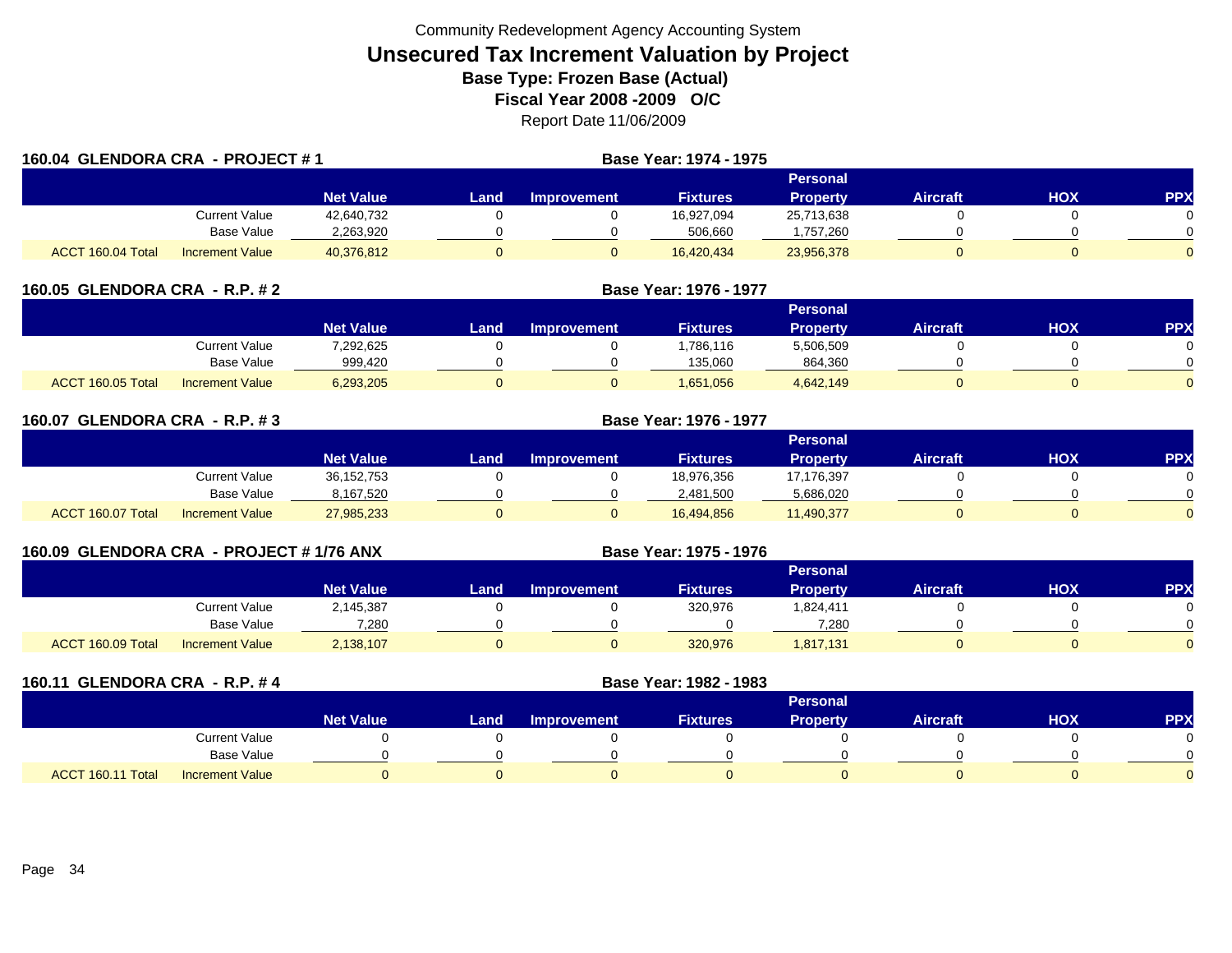Community Redevelopment Agency Accounting System

# **Unsecured Tax Increment Valuation by Project**

**Base Type: Frozen Base (Actual)** 

**Fiscal Year 2008 -2009 O/C**

## Report Date 11/06/2009

| 160.13 GLENDORA CRA - R.P. #5 |                        | Base Year: 2005 - 2006 |      |                    |                 |                 |                 |     |            |  |  |
|-------------------------------|------------------------|------------------------|------|--------------------|-----------------|-----------------|-----------------|-----|------------|--|--|
|                               |                        |                        |      | <b>Personal</b>    |                 |                 |                 |     |            |  |  |
|                               |                        | <b>Net Value</b>       | Land | <b>Improvement</b> | <b>Fixtures</b> | <b>Property</b> | <b>Aircraft</b> | HOX | <b>PPX</b> |  |  |
|                               | <b>Current Value</b>   | 11.345.343             |      |                    | 5.192.297       | 6,175,546       |                 |     | 22,500     |  |  |
|                               | Base Value             | 6,946,836              |      |                    | 1.632.928       | 5,333,908       |                 |     | 20,000     |  |  |
| ACCT 160.13 Total             | <b>Increment Value</b> | 4,398,507              |      |                    | 3,559,369       | 841,638         |                 | 0   | 2,500      |  |  |

|                        |                  |       |                    |                 | <b>Personal</b> |                 |     |        |
|------------------------|------------------|-------|--------------------|-----------------|-----------------|-----------------|-----|--------|
|                        | <b>Net Value</b> | Land. | <b>Improvement</b> | <b>Fixtures</b> | Property.       | <b>Aircraft</b> | HOX | PPX    |
| Current Value          | 99,576,840       |       |                    | 43,202,839      | 56,396,501      |                 |     | 22,500 |
| <b>Base Value</b>      | 18,384,976       |       |                    | 4.756.148       | 13,648,828      |                 |     | 20,000 |
| <b>Increment Value</b> | 81,191,864       |       |                    | 38,446,691      | 42,747,673      |                 |     | 2,500  |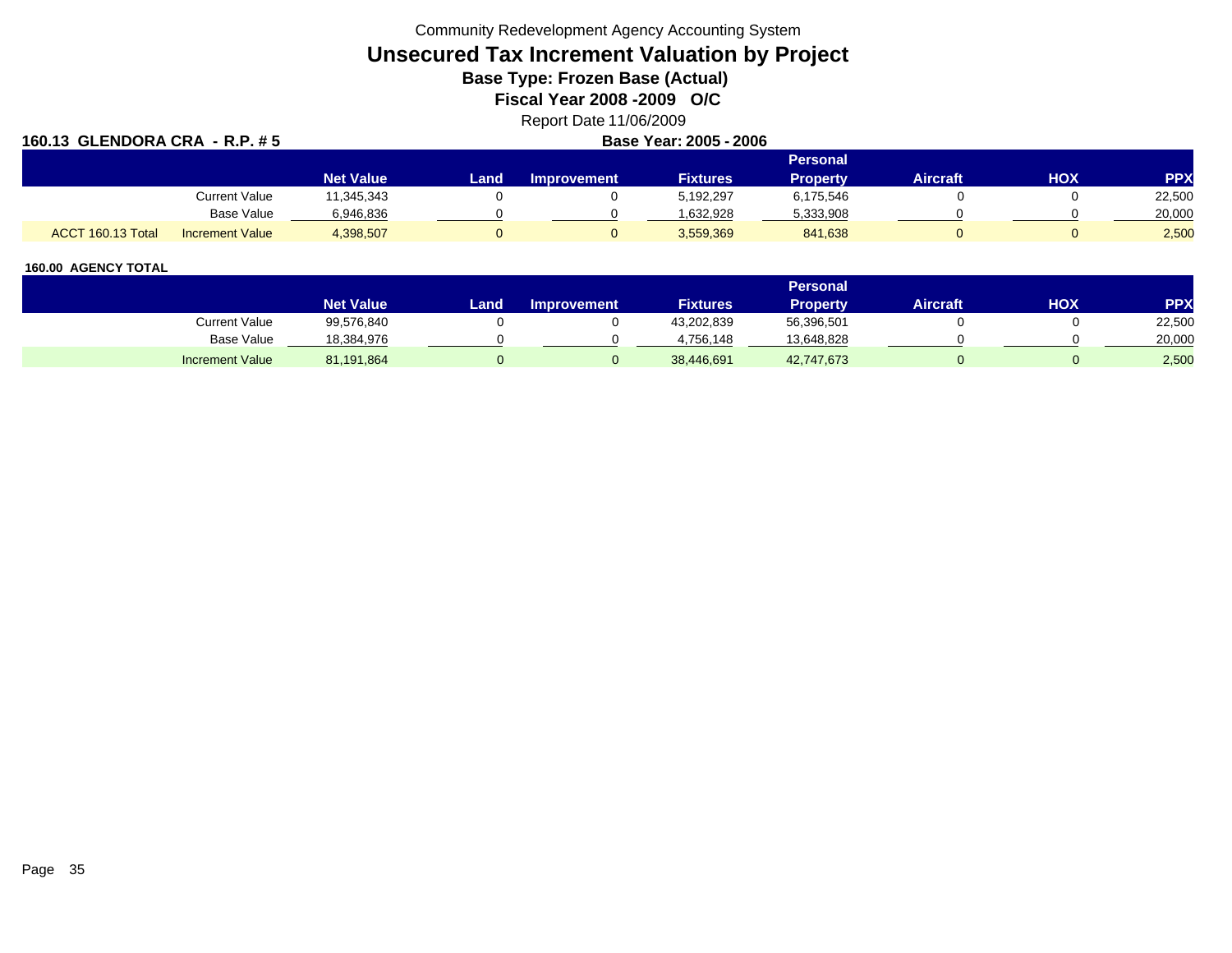| 163.01 HAWAIIAN GARDENS CRA - PROJECT #1 |                        |                  |      |                    | Base Year: 1973 - 1974 |                 |                 |     |            |
|------------------------------------------|------------------------|------------------|------|--------------------|------------------------|-----------------|-----------------|-----|------------|
|                                          |                        |                  |      |                    |                        |                 |                 |     |            |
|                                          |                        | <b>Net Value</b> | Land | <b>Improvement</b> | <b>Fixtures</b>        | <b>Property</b> | <b>Aircraft</b> | HOX | <b>PPX</b> |
|                                          | Current Value          | 22,531,655       |      |                    | 5,439,858              | 17,091,797      |                 |     |            |
|                                          | Base Value             | 5,074,200        |      |                    | 826,520                | 4,247,680       |                 |     |            |
| ACCT 163.01 Total                        | <b>Increment Value</b> | 17,457,455       |      |                    | 4,613,338              | 12,844,117      |                 |     |            |

|                        |                  |      |                    |                 | <b>Personal</b> |                 |            |     |
|------------------------|------------------|------|--------------------|-----------------|-----------------|-----------------|------------|-----|
|                        | <b>Net Value</b> | Land | <b>Improvement</b> | <b>Fixtures</b> | Property        | <b>Aircraft</b> | <b>HOX</b> | PPX |
| Current Value          | 22,531,655       |      |                    | 5,439,858       | 17,091,797      |                 |            |     |
| Base Value             | 5,074,200        |      |                    | 826.520         | 4,247,680       |                 |            |     |
| <b>Increment Value</b> | 17,457,455       |      |                    | 4,613,338       | 12,844,117      |                 |            |     |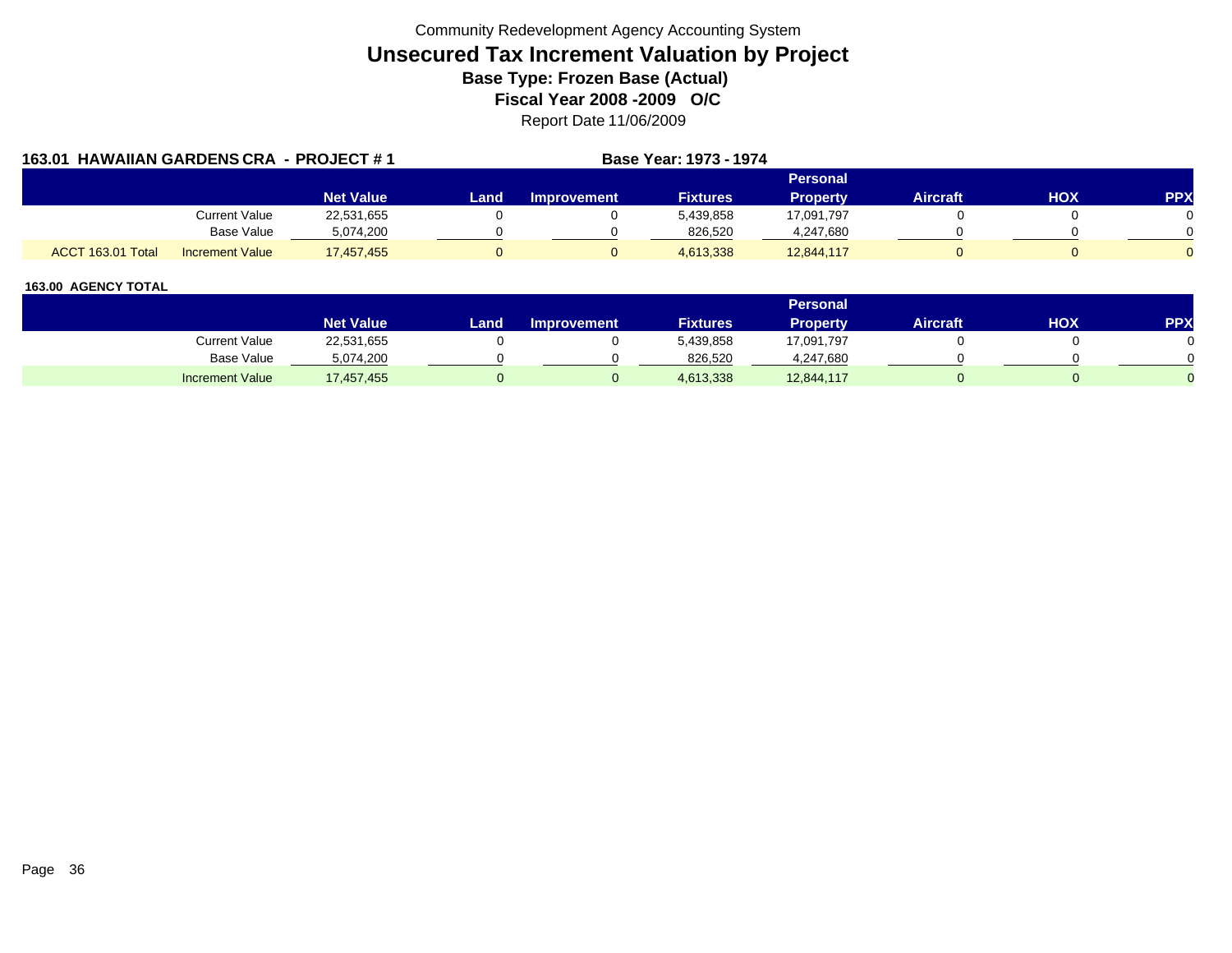| 164.03 HAWTHORNE CRA - PLAZA |                        |                  |      | Base Year: 1969 - 1970 |                 |                 |                 |     |            |
|------------------------------|------------------------|------------------|------|------------------------|-----------------|-----------------|-----------------|-----|------------|
|                              |                        |                  |      |                        |                 | Personal        |                 |     |            |
|                              |                        | <b>Net Value</b> | Land | Improvement            | <b>Fixtures</b> | <b>Property</b> | <b>Aircraft</b> | HOX | <b>PPX</b> |
|                              | Current Value          | 3,308,180        |      |                        | 1,751,371       | 1,556,809       |                 |     |            |
|                              | Base Value             | 537,052          |      | 33,184                 |                 | 503,868         |                 |     |            |
| ACCT 164.03 Total            | <b>Increment Value</b> | 2,771,128        |      | $-33.184$              | 1,751,371       | 1,052,941       |                 |     |            |

|                   | 164.04 HAWTHORNE CRA - RP# 2 |                  |      |                    |                 |                 |                 |          |            |
|-------------------|------------------------------|------------------|------|--------------------|-----------------|-----------------|-----------------|----------|------------|
|                   |                              |                  |      |                    |                 | Personal        |                 |          |            |
|                   |                              | <b>Net Value</b> | Land | <b>Improvement</b> | <b>Fixtures</b> | <b>Property</b> | <b>Aircraft</b> | нох      | <b>PPX</b> |
|                   | Current Value                | 153.568.742      |      |                    | 32,716,048      | 53,589,086      | 67,263,608      |          |            |
|                   | Base Value                   | 75,681,733       |      |                    | 34,386,594      | 41,312,893      |                 | 5,700    | 12,054     |
| ACCT 164.04 Total | <b>Increment Value</b>       | 77,887,009       |      |                    | $-1,670,546$    | 12,276,193      | 67,263,608      | $-5,700$ | $-12,054$  |

| 164.06 HAWTHORNE CRA - RP#2 AMEND #3 |                        |                  |      | Base Year: 2003 - 2004 |                 |                 |                 |     |            |
|--------------------------------------|------------------------|------------------|------|------------------------|-----------------|-----------------|-----------------|-----|------------|
|                                      |                        |                  |      |                        |                 | <b>Personal</b> |                 |     |            |
|                                      |                        | <b>Net Value</b> | Land | <b>Improvement</b>     | <b>Fixtures</b> | <b>Property</b> | <b>Aircraft</b> | нох | <b>PPX</b> |
|                                      | Current Value          | 46,929           |      |                        |                 | 46,929          |                 |     |            |
|                                      | Base Value             | 58,510           |      |                        | 33,338          | 25,172          |                 |     |            |
| ACCT 164.06 Total                    | <b>Increment Value</b> | $-11,581$        |      |                        | $-33.338$       | 21,757          |                 |     |            |

|                        |                  |      |                    |                 | <b>Personal</b> |                 |          |            |
|------------------------|------------------|------|--------------------|-----------------|-----------------|-----------------|----------|------------|
|                        | <b>Net Value</b> | Land | <b>Improvement</b> | <b>Fixtures</b> | Property        | <b>Aircraft</b> | нох      | <b>PPX</b> |
| Current Value          | 156,923,851      |      |                    | 34,467,419      | 55,192,824      | 67,263,608      |          |            |
| Base Value             | 76,277,295       |      | 33.184             | 34,419,932      | 41,841,933      |                 | 5.700    | 12.054     |
| <b>Increment Value</b> | 80,646,556       |      | $-33,184$          | 47,487          | 13,350,891      | 67,263,608      | $-5,700$ | $-12,054$  |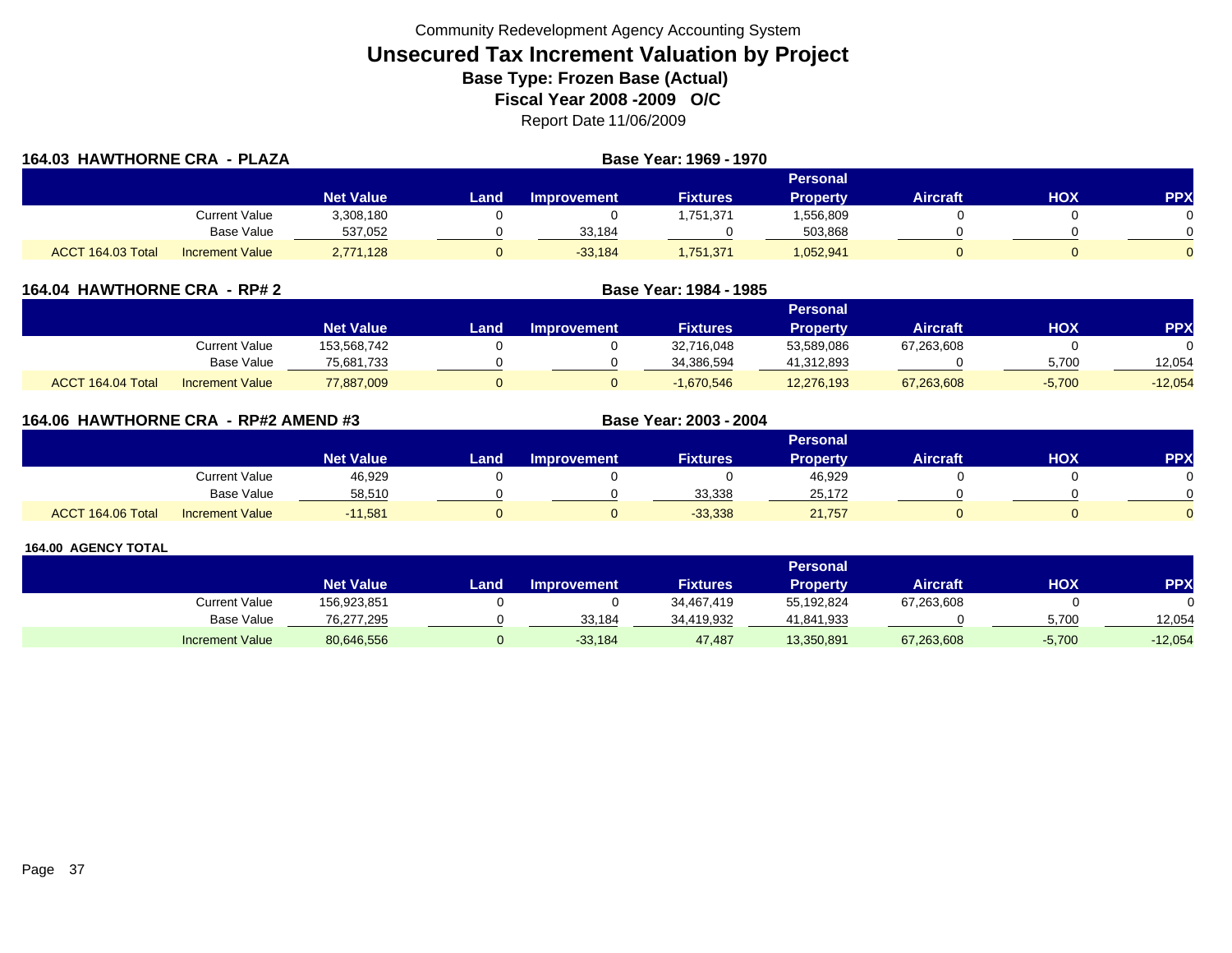| <b>172.02 HUNTINGTON PARK CRA - CBD</b> |                        |                  |         |                    | Base Year: 1971 - 1972 |                 |                 |     |     |
|-----------------------------------------|------------------------|------------------|---------|--------------------|------------------------|-----------------|-----------------|-----|-----|
|                                         |                        |                  |         |                    |                        | Personal        |                 |     |     |
|                                         |                        | <b>Net Value</b> | Land    | <b>Improvement</b> | <b>Fixtures</b>        | <b>Property</b> | <b>Aircraft</b> | HOX | PPX |
|                                         | Current Value          | 12,041,285       | 206,000 | 137,000            | 4,410,855              | 7,287,430       |                 |     |     |
|                                         | <b>Base Value</b>      | 10,022,940       |         |                    | 1,518,380              | 8,504,560       |                 |     |     |
| ACCT 172.02 Total                       | <b>Increment Value</b> | 2,018,345        | 206,000 | 137,000            | 2,892,475              | $-1,217,130$    |                 |     |     |

|                   | <b>172.03 HUNTINGTON PARK CRA - INDUSTRIAL</b> |                  |      |                    | Base Year: 1976 - 1977 |                 |                 |     |            |
|-------------------|------------------------------------------------|------------------|------|--------------------|------------------------|-----------------|-----------------|-----|------------|
|                   |                                                |                  |      |                    |                        | Personal        |                 |     |            |
|                   |                                                | <b>Net Value</b> | Land | <b>Improvement</b> | <b>Fixtures</b>        | <b>Property</b> | <b>Aircraft</b> | нох | <b>PPX</b> |
|                   | Current Value                                  | 34.124.663       |      |                    | 16.728.171             | 17.396.492      |                 |     |            |
|                   | Base Value                                     | 18,769,140       |      |                    | 2,991,540              | 15.777.600      |                 |     |            |
| ACCT 172.03 Total | <b>Increment Value</b>                         | 15,355,523       |      |                    | 13.736.631             | 1,618,892       |                 | 0   |            |

| <b>172.04 HUNTINGTON PARK CRA - NORTH</b> |                        |                  |      |                    | Base Year: 1979 - 1980 |                 |                 |     |            |
|-------------------------------------------|------------------------|------------------|------|--------------------|------------------------|-----------------|-----------------|-----|------------|
|                                           |                        |                  |      |                    |                        | <b>Personal</b> |                 |     |            |
|                                           |                        | <b>Net Value</b> | Land | <b>Improvement</b> | <b>Fixtures</b>        | Propertv        | <b>Aircraft</b> | нох | <b>PPX</b> |
|                                           | Current Value          | 51.411.146       |      |                    | 19.545.140             | 31,866,006      |                 |     |            |
|                                           | Base Value             | 22,989,292       |      |                    | 5.620.772              | 17,368,520      |                 |     |            |
| ACCT 172.04 Total                         | <b>Increment Value</b> | 28,421,854       | 0    |                    | 13,924,368             | 14,497,486      |                 |     |            |

|                   | <b>172.05 HUNTINGTON PARK CRA - SANTA FE</b> |                  |      |                    | <b>Base Year: 1984 - 1985</b> |                 |                 |     |            |
|-------------------|----------------------------------------------|------------------|------|--------------------|-------------------------------|-----------------|-----------------|-----|------------|
|                   |                                              |                  |      |                    |                               | <b>Personal</b> |                 |     |            |
|                   |                                              | <b>Net Value</b> | Land | <b>Improvement</b> | <b>Fixtures</b>               | <b>Property</b> | <b>Aircraft</b> | нох | <b>PPX</b> |
|                   | Current Value                                | 3,252,194        |      |                    | .484,272                      | 1,767,922       |                 |     |            |
|                   | Base Value                                   | ,420,563         |      |                    | 683,928                       | 736,635         |                 |     |            |
| ACCT 172.05 Total | <b>Increment Value</b>                       | 1,831,631        |      |                    | 800,344                       | 1,031,287       |                 |     |            |

| 172.06 HUNTINGTON PARK CRA - NEIGHBORHOOD |                        |                  |      |                    | Base Year: 2002 - 2003 |                 |                 |     |           |
|-------------------------------------------|------------------------|------------------|------|--------------------|------------------------|-----------------|-----------------|-----|-----------|
|                                           |                        |                  |      |                    |                        | <b>Personal</b> |                 |     |           |
|                                           |                        | <b>Net Value</b> | Land | <b>Improvement</b> | <b>Fixtures</b>        | <b>Property</b> | <b>Aircraft</b> | нох | <b>PP</b> |
|                                           | Current Value          | 13,883,111       |      |                    | 5,350,410              | 8,532,701       |                 |     |           |
|                                           | Base Value             | 15,580,173       |      |                    | 6.316.595              | 9,267,578       |                 |     | 4,000     |
| ACCT 172.06 Total                         | <b>Increment Value</b> | $-1,697,062$     |      |                    | $-966.185$             | $-734,877$      |                 |     | $-4,000$  |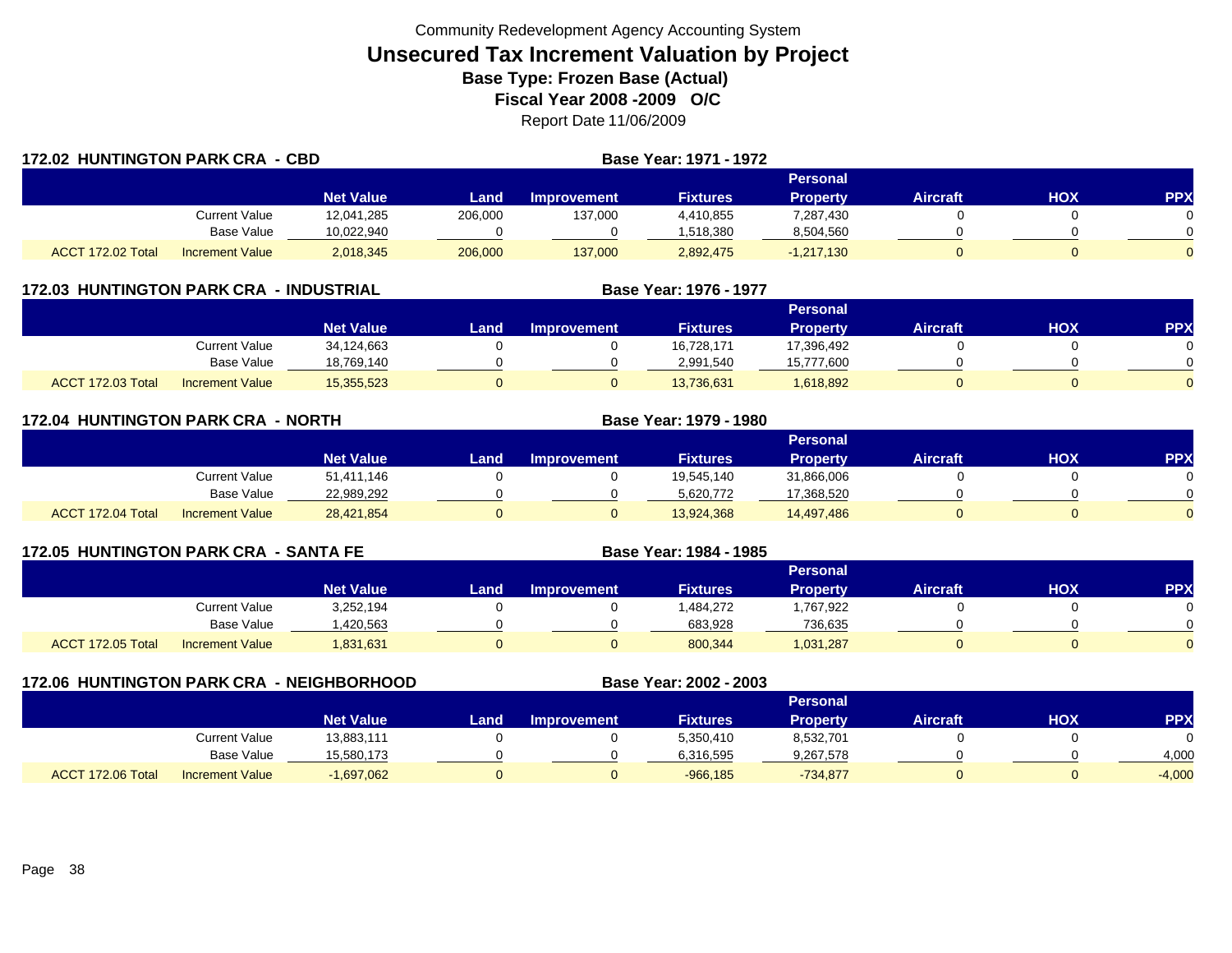|                        |                  |         |                    |                 | <b>Personal</b> |                 |     |            |
|------------------------|------------------|---------|--------------------|-----------------|-----------------|-----------------|-----|------------|
|                        | <b>Net Value</b> | Land    | <b>Improvement</b> | <b>Fixtures</b> | Propertv        | <b>Aircraft</b> | HOX | <b>PPX</b> |
| Current Value          | 114,712,399      | 206,000 | 137,000            | 47,518,848      | 66,850,551      |                 |     |            |
| <b>Base Value</b>      | 68,782,108       |         |                    | 17.131.215      | 51,654,893      |                 |     | 4,000      |
| <b>Increment Value</b> | 45,930,291       | 206,000 | 137,000            | 30,387,633      | 15,195,658      |                 |     | $-4,000$   |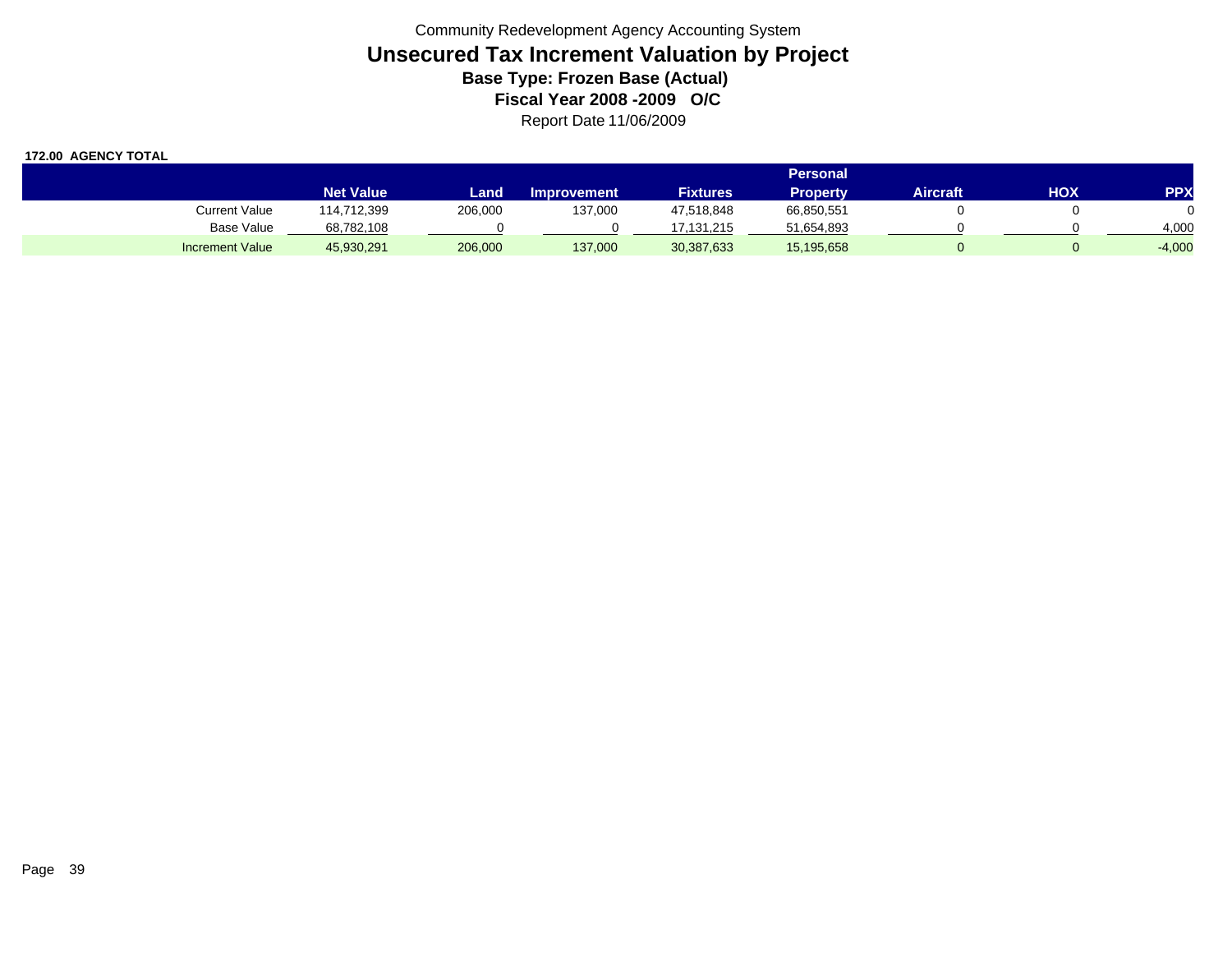| 174.02 INDUSTRY CRA - CIV.REC.IND'L # 1 |                        |                  |        |             | Base Year: 1971 - 1972 |                 |                 |     |            |
|-----------------------------------------|------------------------|------------------|--------|-------------|------------------------|-----------------|-----------------|-----|------------|
|                                         |                        |                  |        |             |                        | Personal        |                 |     |            |
|                                         |                        | <b>Net Value</b> | _and   | Improvement | <b>Fixtures</b>        | <b>Property</b> | <b>Aircraft</b> | HOX | <b>PPX</b> |
|                                         | Current Value          | 862,252,952      |        |             | 423,880,808            | 438,372,144     |                 |     |            |
|                                         | Base Value             | 112.529.124      | 800    |             | 18.643.940             | 93,884,384      |                 |     |            |
| ACCT 174.02 Total                       | <b>Increment Value</b> | 749,723,828      | $-800$ |             | 405,236,868            | 344,487,760     |                 |     |            |

#### **174.03 INDUSTRY CRA - TR.DIST.IND'L # 2 Base Year: 1973 - 1974**

|                                             |                  |      |                    |                 | Personal        |          |     |     |
|---------------------------------------------|------------------|------|--------------------|-----------------|-----------------|----------|-----|-----|
|                                             | <b>Net Value</b> | Land | <b>Improvement</b> | <b>Fixtures</b> | <b>Property</b> | Aircraft | нох | PPX |
| Current Value                               | 122,683,926      |      |                    | 45,644,032      | 77,039,894      |          |     |     |
| Base Value                                  | 7.013.840        |      |                    | 2.401.200       | 4,612,640       |          |     |     |
| ACCT 174.03 Total<br><b>Increment Value</b> | 115,670,086      |      |                    | 43,242,832      | 72,427,254      |          |     |     |

|  | 174.04 INDUSTRY CRA - TR.DIST.IND'L # 3 |
|--|-----------------------------------------|
|  |                                         |

|                                             |                  |      |             |                 | Personal        |                 |     |     |
|---------------------------------------------|------------------|------|-------------|-----------------|-----------------|-----------------|-----|-----|
|                                             | <b>Net Value</b> | _and | Improvement | <b>Fixtures</b> | <b>Property</b> | <b>Aircraft</b> | нох | PPX |
| Current Value                               | 182,528,195      |      |             | 57,113,133      | 125,415,062     |                 |     |     |
| Base Value                                  | 35,177,300       |      |             | 7,406,820       | 27,770,480      |                 |     |     |
| ACCT 174.04 Total<br><b>Increment Value</b> | 147,350,895      |      |             | 49,706,313      | 97,644,582      |                 |     |     |

**Base Year: 1973 - 1974** 

|                        |                  |        |                    |                 | Personal        |                 |     |            |
|------------------------|------------------|--------|--------------------|-----------------|-----------------|-----------------|-----|------------|
|                        | <b>Net Value</b> | Land   | <b>Improvement</b> | <b>Fixtures</b> | <b>Property</b> | <b>Aircraft</b> | нох | <b>PPX</b> |
| Current Value          | 167,465,073      |        |                    | 526,637,973     | 640,827,100     |                 |     |            |
| <b>Base Value</b>      | 154,720,264      | 80C    |                    | 28,451,960      | 126.267.504     |                 |     |            |
| <b>Increment Value</b> | 1,012,744,809    | $-800$ |                    | 498,186,013     | 514,559,596     |                 |     |            |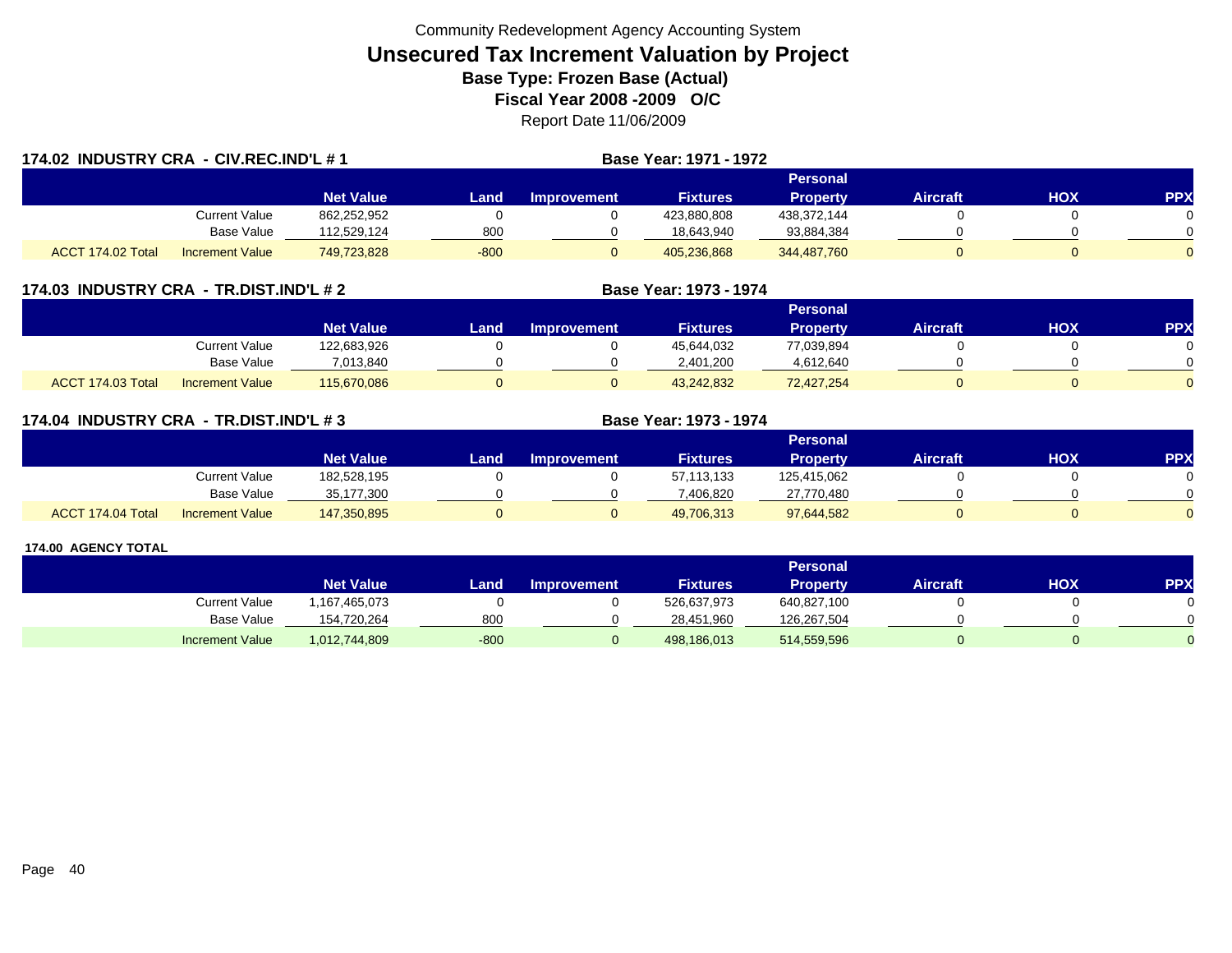| 176.02 INGLEWOOD CRA - IN TOWN |                        |                  |      | <b>Base Year: 1970 - 1971</b> |                 |                 |                 |     |     |
|--------------------------------|------------------------|------------------|------|-------------------------------|-----------------|-----------------|-----------------|-----|-----|
|                                |                        |                  |      |                               |                 | Personal        |                 |     |     |
|                                |                        | <b>Net Value</b> | _and | <b>Improvement</b>            | <b>Fixtures</b> | <b>Property</b> | <b>Aircraft</b> | HOX | PPX |
|                                | Current Value          | 7,938,815        |      |                               | 2,179,680       | 5,759,135       |                 |     |     |
|                                | Base Value             | 6,673,040        |      |                               | .284,460.       | 5,388,580       |                 |     |     |
| ACCT 176.02 Total              | <b>Increment Value</b> | 1,265,775        |      | U                             | 895,220         | 370,555         |                 |     |     |

| 176.03 INGLEWOOD CRA - LA CIENEGA |                        |                  |      |                    | Base Year: 1970 - 1971 |                 |                 |     |            |
|-----------------------------------|------------------------|------------------|------|--------------------|------------------------|-----------------|-----------------|-----|------------|
|                                   |                        |                  |      |                    |                        | <b>Personal</b> |                 |     |            |
|                                   |                        | <b>Net Value</b> | Land | <b>Improvement</b> | <b>Fixtures</b>        | <b>Property</b> | <b>Aircraft</b> | нох | <b>PPX</b> |
|                                   | Current Value          | 2,758,287        |      |                    | 18,437                 | 2,739,850       |                 |     |            |
|                                   | <b>Base Value</b>      | 25.188           |      |                    | .416                   | 23.772          |                 |     |            |
| ACCT 176.03 Total                 | <b>Increment Value</b> | 2,733,099        |      |                    | 17,021                 | 2,716,078       |                 |     |            |

| 176.04 INGLEWOOD CRA - NORTH IND'L |                        |                  |              |                    | Base Year: 1972 - 1973 |                 |                 |     |            |
|------------------------------------|------------------------|------------------|--------------|--------------------|------------------------|-----------------|-----------------|-----|------------|
|                                    |                        |                  |              |                    |                        | Personal        |                 |     |            |
|                                    |                        | <b>Net Value</b> | Land         | <b>Improvement</b> | <b>Fixtures</b>        | <b>Property</b> | <b>Aircraft</b> | HOX | <b>PPX</b> |
|                                    | <b>Current Value</b>   | 19,704,467       |              |                    | 5,853,830              | 13,850,637      |                 |     |            |
|                                    | Base Value             | 1,844,340        |              |                    | 390.760                | :453,580        |                 |     |            |
| ACCT 176.04 Total                  | <b>Increment Value</b> | 17,860,127       | $\mathbf{0}$ |                    | 5,463,070              | 12,397,057      |                 |     |            |

| 176.05 INGLEWOOD CRA |                        | - MANCHESTER/PRAIRIE | Base Year: 1972 - 1973 |                    |                 |                 |                 |     |           |
|----------------------|------------------------|----------------------|------------------------|--------------------|-----------------|-----------------|-----------------|-----|-----------|
|                      |                        |                      |                        |                    |                 | <b>Personal</b> |                 |     |           |
|                      |                        | <b>Net Value</b>     | Land                   | <b>Improvement</b> | <b>Fixtures</b> | <b>Property</b> | <b>Aircraft</b> | HOX | <b>PP</b> |
|                      | Current Value          | 39,020,064           |                        |                    | 2,804,910       | 36.215.154      |                 |     |           |
|                      | Base Value             | 2,550,080            |                        |                    | 224.040         | 2,326,040       |                 |     |           |
| ACCT 176.05 Total    | <b>Increment Value</b> | 36,469,984           |                        |                    | 2,580,870       | 33,889,114      | 0               |     |           |

| <b>176.06 INGLEWOOD CRA</b> |                        | <b>LEANGLEWOOD/CENTURY</b> |      |                    | Base Year: 1980 - 1981 |                 |                 |            |            |
|-----------------------------|------------------------|----------------------------|------|--------------------|------------------------|-----------------|-----------------|------------|------------|
|                             |                        |                            |      |                    |                        | <b>Personal</b> |                 |            |            |
|                             |                        | <b>Net Value</b>           | Land | <b>Improvement</b> | <b>Fixtures</b>        | <b>Property</b> | <b>Aircraft</b> | <b>NOH</b> | <b>PPX</b> |
|                             | <b>Current Value</b>   | 26,147,106                 |      |                    | 10,302,562             | 15.844.544      |                 |            |            |
|                             | Base Value             | ,376,300                   |      |                    | 752,780                | 623,520         |                 |            |            |
| ACCT 176.06 Total           | <b>Increment Value</b> | 24,770,806                 |      |                    | 9.549.782              | 15.221.024      |                 |            |            |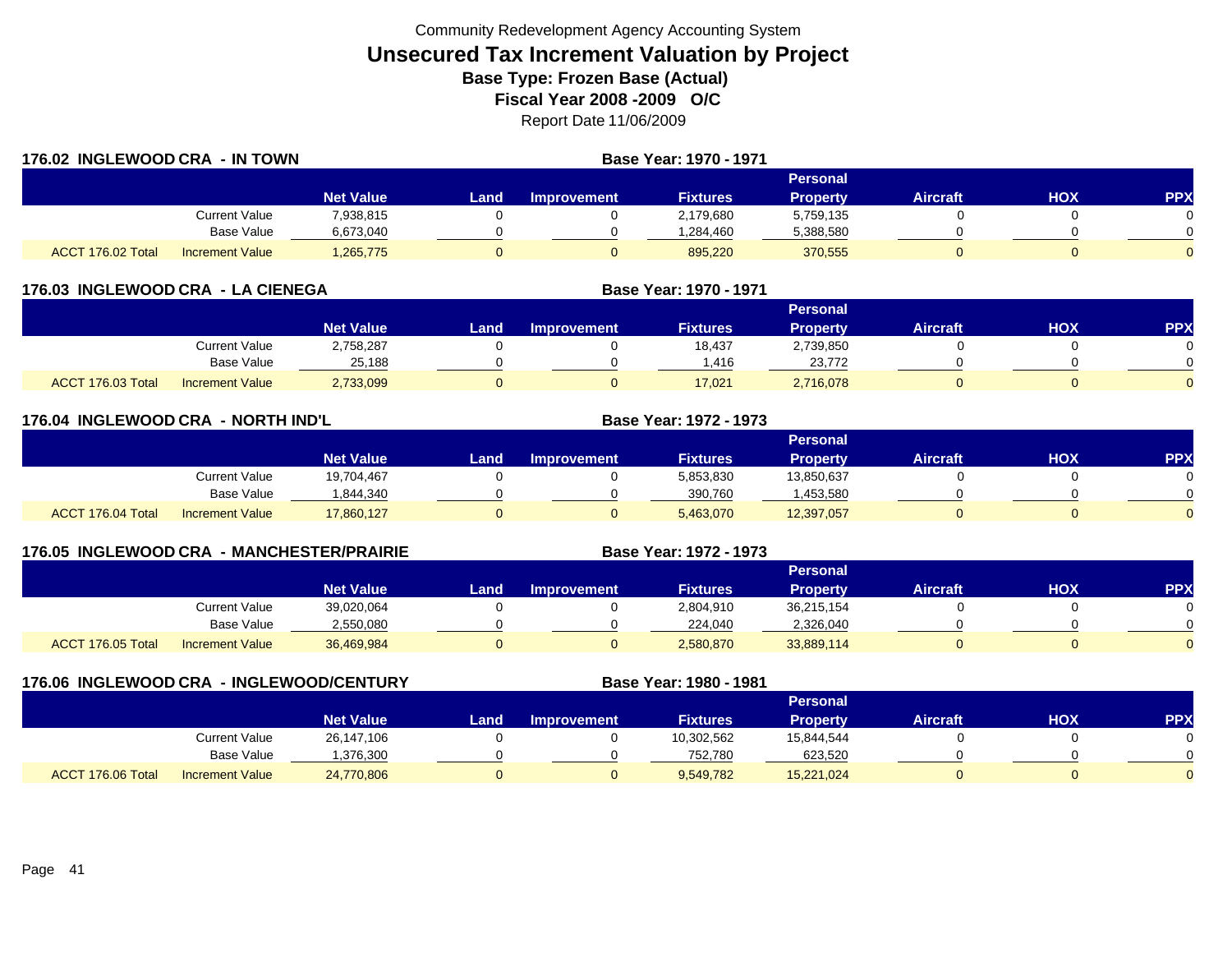**Unsecured Tax Increment Valuation by Project**

**Base Type: Frozen Base (Actual)** 

**Fiscal Year 2008 -2009 O/C**

Report Date 11/06/2009 **176.07 INGLEWOOD CRA - LA CIENEGA/76 ANNEX Base Year: 1976 - 1977 Personal**

|                   |                        |                  |       |                    |                 | <b>Γ ԵΙ SUΠΑΙ</b> |                 |     |            |
|-------------------|------------------------|------------------|-------|--------------------|-----------------|-------------------|-----------------|-----|------------|
|                   |                        | <b>Net Value</b> | Land. | <b>Improvement</b> | <b>Fixtures</b> | <b>Property</b>   | <b>Aircraft</b> | нох | <b>PPX</b> |
|                   | Current Value          | 15,737,341       |       |                    | 4,443,422       | 11,293,919        |                 |     |            |
|                   | Base Value             | 7,999,760        |       |                    | 1.183.160       | 6,816,600         |                 |     |            |
| ACCT 176.07 Total | <b>Increment Value</b> | 7,737,581        |       |                    | 3,260,262       | 4,477,319         |                 |     |            |

| 176.08 INGLEWOOD CRA - IMPERIAL/PRAIRIE |                        |                  |       |                    | Base Year: 1993 - 1994 |                 |                 |     |            |
|-----------------------------------------|------------------------|------------------|-------|--------------------|------------------------|-----------------|-----------------|-----|------------|
|                                         |                        |                  |       |                    |                        | <b>Personal</b> |                 |     |            |
|                                         |                        | <b>Net Value</b> | Land' | <b>Improvement</b> | <b>Fixtures</b>        | <b>Property</b> | <b>Aircraft</b> | нох | <b>PPX</b> |
|                                         | Current Value          | 8,169,179        |       |                    | 3,984,840              | 4,184,339       |                 |     |            |
|                                         | Base Value             | 5,095,278        |       |                    | 2,614,851              | 2,480,427       |                 |     |            |
| ACCT 176.08 Total                       | <b>Increment Value</b> | 3,073,901        |       |                    | .369.989               | ,703,912        |                 |     |            |

# **176.09 INGLEWOOD CRA - CENTURY RP '03 ANNEX**

|                                             |                  |      |                    |                 | Personal        |                 |            |          |
|---------------------------------------------|------------------|------|--------------------|-----------------|-----------------|-----------------|------------|----------|
|                                             | <b>Net Value</b> | Land | <b>Improvement</b> | <b>Fixtures</b> | <b>Property</b> | <b>Aircraft</b> | <b>HOX</b> | PPX      |
| Current Value                               | 8,126,877        |      |                    | 3,637,820       | 4,489,057       |                 |            | 0        |
| Base Value                                  | 5,293,834        |      |                    | .422.157        | 3,871,677       |                 |            | $\Omega$ |
| ACCT 176.09 Total<br><b>Increment Value</b> | 2,833,043        |      |                    | 2,215,663       | 617,380         |                 |            | $\Omega$ |

**Base Year: 2001 - 2002**

**Base Year: 2001 - 2002**

# **176.10 INGLEWOOD CRA - IN TOWN RP '03 ANNEX**

|                   |                        |                  |           |                    |                 | Personal   |                 |     |            |
|-------------------|------------------------|------------------|-----------|--------------------|-----------------|------------|-----------------|-----|------------|
|                   |                        | <b>Net Value</b> | Land      | <b>Improvement</b> | <b>Fixtures</b> | Property   | <b>Aircraft</b> | нох | <b>PPX</b> |
|                   | <b>Current Value</b>   | 16,080,925       |           |                    | 5,722,389       | 10,358,536 |                 |     |            |
|                   | <b>Base Value</b>      | 10,795,816       | 12,550    |                    | 3,931,742       | 6,857,524  |                 |     | 6,000      |
| ACCT 176.10 Total | <b>Increment Value</b> | 5,285,109        | $-12,550$ |                    | ,790,647        | 3,501,012  |                 |     | $-6,000$   |

| 176.11            | INGLEWOOD CRA - LA CIENEGA RP '03 ANNEX |              |      |                    | Base Year: 2001 - 2002 |                 |                 |     |            |
|-------------------|-----------------------------------------|--------------|------|--------------------|------------------------|-----------------|-----------------|-----|------------|
|                   |                                         |              |      |                    |                        | <b>Personal</b> |                 |     |            |
|                   |                                         | Net Value    | Land | <b>Improvement</b> | <b>Fixtures</b>        | <b>Property</b> | <b>Aircraft</b> | НОХ | <b>PPX</b> |
|                   | Current Value                           | 28,702,233   |      |                    | 7,739,309              | 20,962,924      |                 |     |            |
|                   | Base Value                              | 30,903,694   |      |                    | 11,374,382             | 19,529,312      |                 |     |            |
| ACCT 176.11 Total | <b>Increment Value</b>                  | $-2,201,461$ |      |                    | $-3,635,073$           | .433,612        |                 |     |            |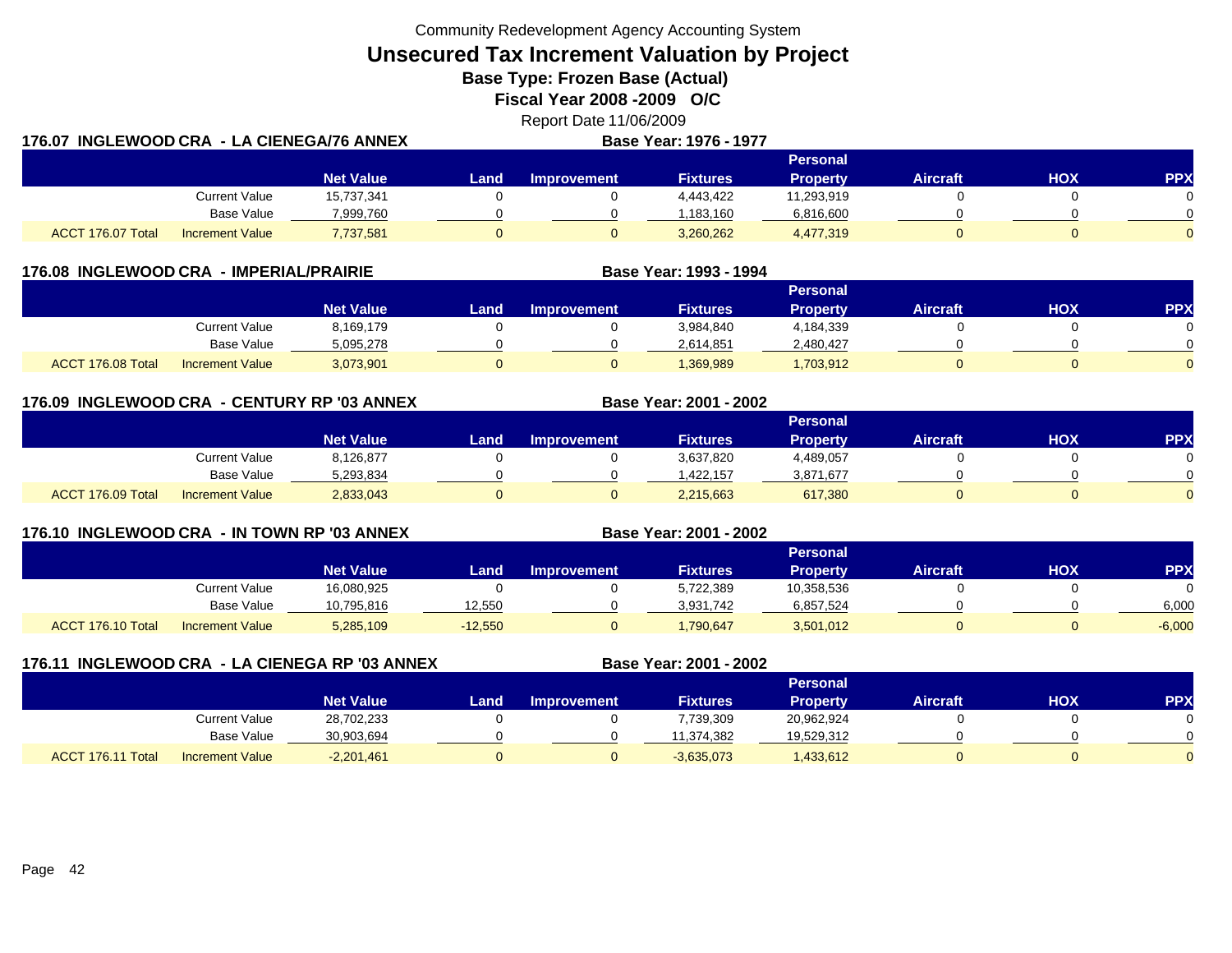**Unsecured Tax Increment Valuation by Project**

**Base Type: Frozen Base (Actual)** 

**Fiscal Year 2008 -2009 O/C**

Report Date 11/06/2009

|                   |                        | 176.12  INGLEWOOD CRA  - IMPERIAL/PRAIRIE '03 ANNEX |      |                    | Base Year: 2001 - 2002 |                 |                 |            |            |
|-------------------|------------------------|-----------------------------------------------------|------|--------------------|------------------------|-----------------|-----------------|------------|------------|
|                   |                        |                                                     |      |                    |                        | Personal        |                 |            |            |
|                   |                        | <b>Net Value</b>                                    | Land | <b>Improvement</b> | Fixtures               | <b>Property</b> | <b>Aircraft</b> | <b>HOX</b> | <b>PPX</b> |
|                   | <b>Current Value</b>   | 186,964                                             |      |                    | 62,648                 | 124,316         |                 |            |            |
|                   | <b>Base Value</b>      | 203,053                                             |      |                    | 73.348                 | 129,705         |                 |            |            |
| ACCT 176.12 Total | <b>Increment Value</b> | $-16,089$                                           |      |                    | $-10.700$              | $-5,389$        |                 |            |            |

|                        |                  |           |                    |                 | Personal    |                 |     |          |
|------------------------|------------------|-----------|--------------------|-----------------|-------------|-----------------|-----|----------|
|                        | <b>Net Value</b> | Land      | <b>Improvement</b> | <b>Fixtures</b> | Propertv    | <b>Aircraft</b> | ΗΟΧ | PPX      |
| Current Value          | 172,572,258      |           |                    | 46,749,847      | 125,822,411 |                 |     |          |
| <b>Base Value</b>      | 72,760,383       | 12,550    |                    | 23,253,096      | 49,500,737  |                 |     | 6,000    |
| <b>Increment Value</b> | 99,811,875       | $-12,550$ |                    | 23,496,751      | 76,321,674  |                 |     | $-6,000$ |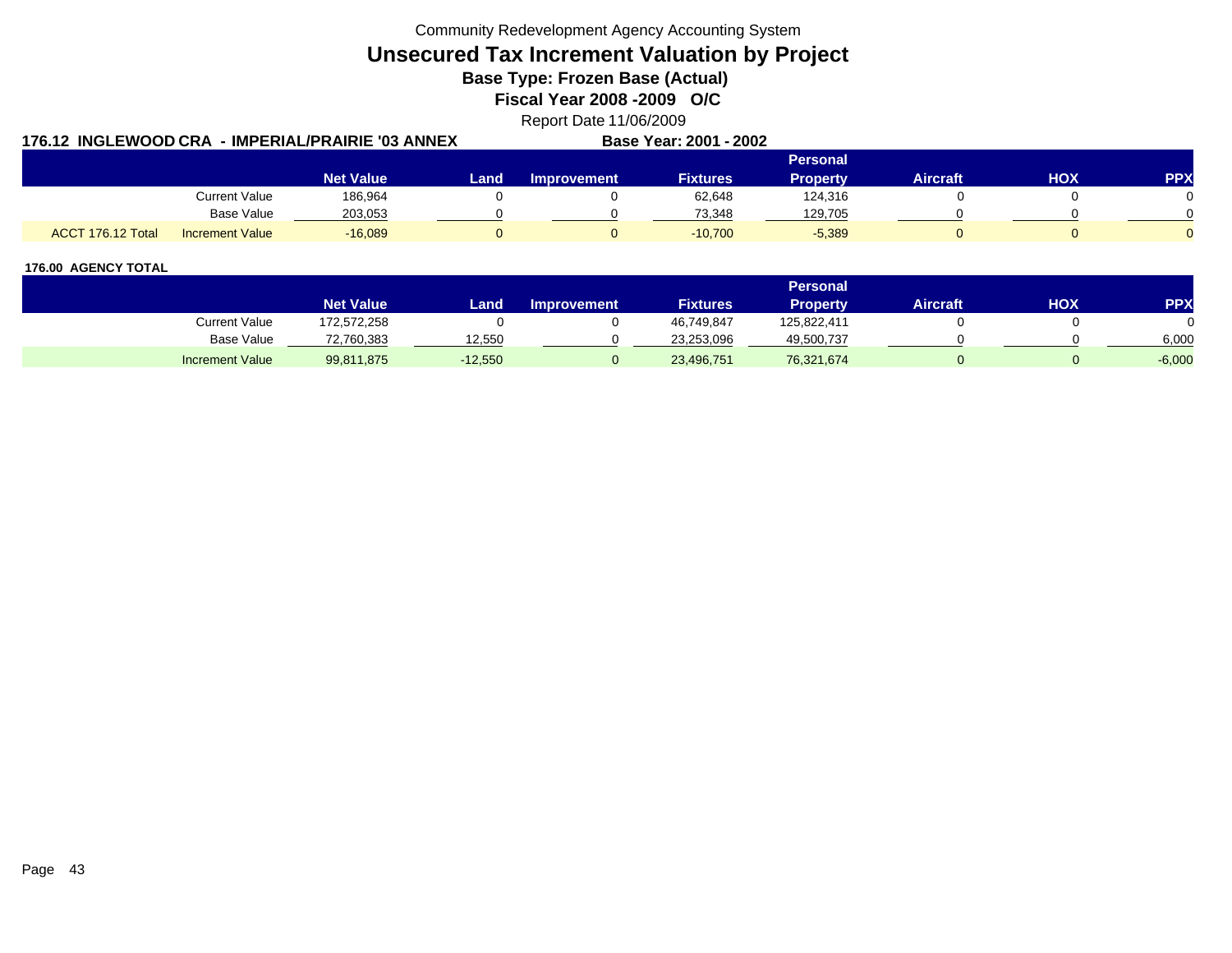| 177.02 IRWINDALE CRA - PARQUE NORTE |                        |                  |      |                    | Base Year: 1975 - 1976 |                 |                 |     |            |
|-------------------------------------|------------------------|------------------|------|--------------------|------------------------|-----------------|-----------------|-----|------------|
|                                     |                        |                  |      |                    |                        | Personal        |                 |     |            |
|                                     |                        | <b>Net Value</b> | Land | <b>Improvement</b> | <b>Fixtures</b>        | <b>Property</b> | <b>Aircraft</b> | HOX | <b>PPX</b> |
|                                     | <b>Current Value</b>   |                  |      |                    |                        |                 |                 |     |            |
|                                     | <b>Base Value</b>      |                  |      |                    |                        |                 |                 |     |            |
| ACCT 177.02 Total                   | <b>Increment Value</b> |                  |      |                    |                        |                 |                 |     |            |

| 177.04            | <b>IRWINDALE CRA - INDUSTRIAL</b> |                  |         | Base Year: 1975 - 1976 |                 |                 |                 |     |            |
|-------------------|-----------------------------------|------------------|---------|------------------------|-----------------|-----------------|-----------------|-----|------------|
|                   |                                   |                  |         |                        |                 | <b>Personal</b> |                 |     |            |
|                   |                                   | <b>Net Value</b> | Land    | <b>Improvement</b>     | <b>Fixtures</b> | <b>Property</b> | <b>Aircraft</b> | нох | <b>PPX</b> |
|                   | Current Value                     | 365,767,512      | 195,950 |                        | 153.476.954     | 212,094,608     |                 |     |            |
|                   | Base Value                        | 27,467,584       |         | 64,300                 | 9,886,900       | 17,516,384      |                 |     |            |
| ACCT 177.04 Total | <b>Increment Value</b>            | 338,299,928      | 195,950 | $-64,300$              | 143,590,054     | 194,578,224     |                 |     |            |

| 177.05 IRWINDALE CRA - NORA FRAIJO |                        |                  | Base Year: 1974 - 1975 |                    |                 |                 |                 |            |            |
|------------------------------------|------------------------|------------------|------------------------|--------------------|-----------------|-----------------|-----------------|------------|------------|
|                                    |                        |                  |                        |                    |                 | <b>Personal</b> |                 |            |            |
|                                    |                        | <b>Net Value</b> | Land                   | <b>Improvement</b> | <b>Fixtures</b> | <b>Property</b> | <b>Aircraft</b> | <b>HOX</b> | <b>PPX</b> |
|                                    | Current Value          | 3,067            |                        |                    |                 | 3,067           |                 |            |            |
|                                    | Base Value             |                  |                        |                    |                 |                 |                 |            |            |
| ACCT 177.05 Total                  | <b>Increment Value</b> | 3,067            |                        |                    |                 | 3,067           |                 |            |            |

|                        |                  |         |                    |                 | <b>Personal</b> |                 |     |            |
|------------------------|------------------|---------|--------------------|-----------------|-----------------|-----------------|-----|------------|
|                        | <b>Net Value</b> | Land    | <b>Improvement</b> | <b>Fixtures</b> | Property        | <b>Aircraft</b> | нох | <b>PPX</b> |
| Current Value          | 365,770,579      | 195,950 |                    | 153,476,954     | 212,097,675     |                 |     |            |
| Base Value             | 27,467,584       |         | 64,300             | 9,886,900       | 17,516,384      |                 |     |            |
| <b>Increment Value</b> | 338,302,995      | 195,950 | $-64,300$          | 143,590,054     | 194,581,291     |                 |     |            |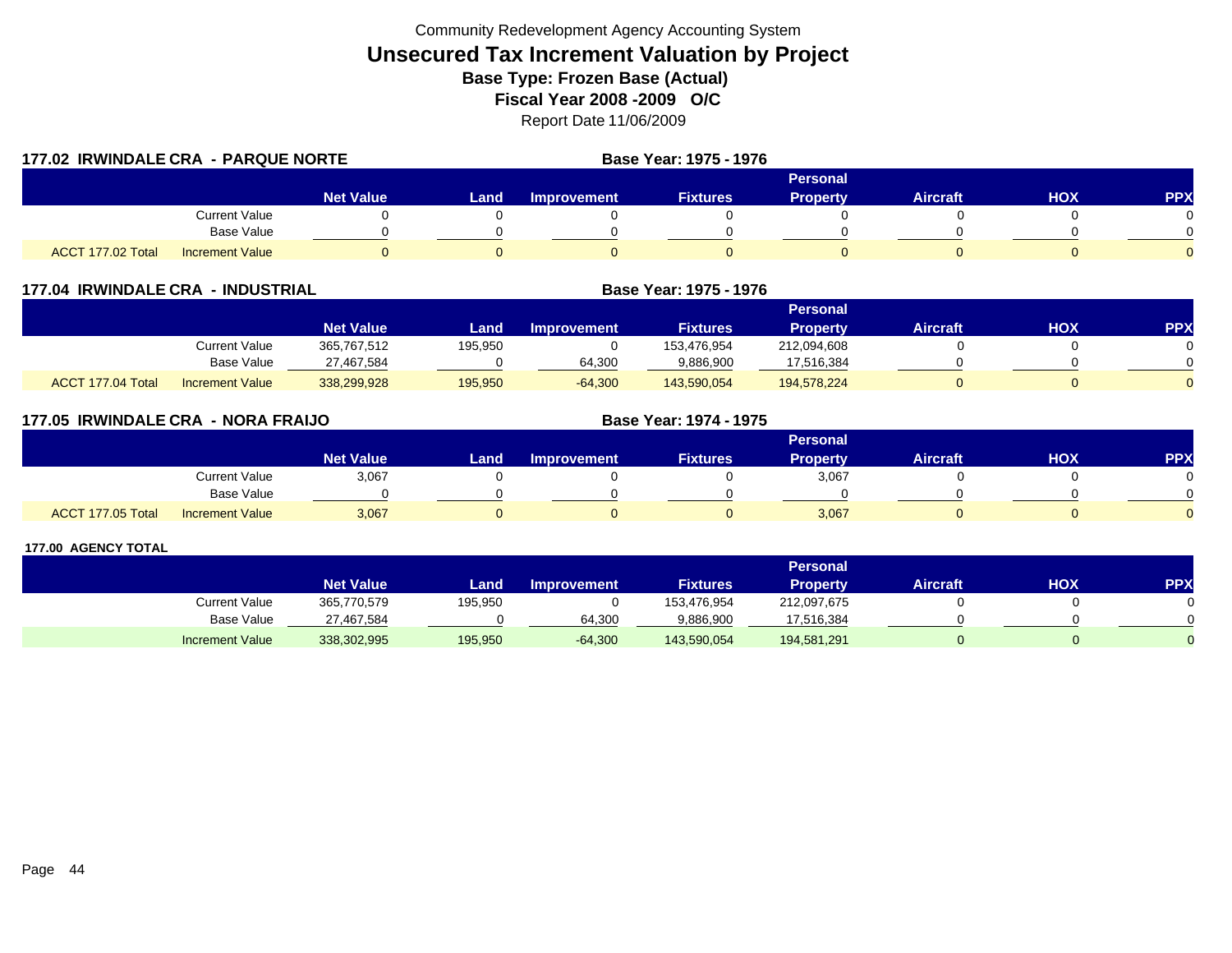| 178.03 LA PUENTE CRA - R. P. #1 |                        | Base Year: 2003 - 2004 |      |                    |                 |                 |                 |     |            |
|---------------------------------|------------------------|------------------------|------|--------------------|-----------------|-----------------|-----------------|-----|------------|
|                                 |                        |                        |      |                    |                 | Personal        |                 |     |            |
|                                 |                        | <b>Net Value</b>       | Land | <b>Improvement</b> | <b>Fixtures</b> | <b>Property</b> | <b>Aircraft</b> | нох | <b>PPX</b> |
|                                 | Current Value          | 18,857,152             |      |                    | 8,008,120       | 10,849,032      |                 |     |            |
|                                 | <b>Base Value</b>      | 17,826,538             |      |                    | 6.929.977       | 10,903,561      |                 |     | 7,000      |
| ACCT 178.03 Total               | <b>Increment Value</b> | 1,030,614              |      |                    | 1,078,143       | $-54,529$       |                 |     | $-7,000$   |

|                        |                  |      |                    |                 | <b>Personal</b> |                 |            |            |
|------------------------|------------------|------|--------------------|-----------------|-----------------|-----------------|------------|------------|
|                        | <b>Net Value</b> | _and | <b>Improvement</b> | <b>Fixtures</b> | Property        | <b>Aircraft</b> | <b>XOH</b> | <b>PPY</b> |
| <b>Current Value</b>   | 18,857,152       |      |                    | 8,008,120       | 10,849,032      |                 |            |            |
| <b>Base Value</b>      | 17,826,538       |      |                    | 6,929,977       | 10,903,561      |                 |            | 7,000      |
| <b>Increment Value</b> | ,030,614         |      |                    | 1,078,143       | $-54,529$       |                 |            | $-7,000$   |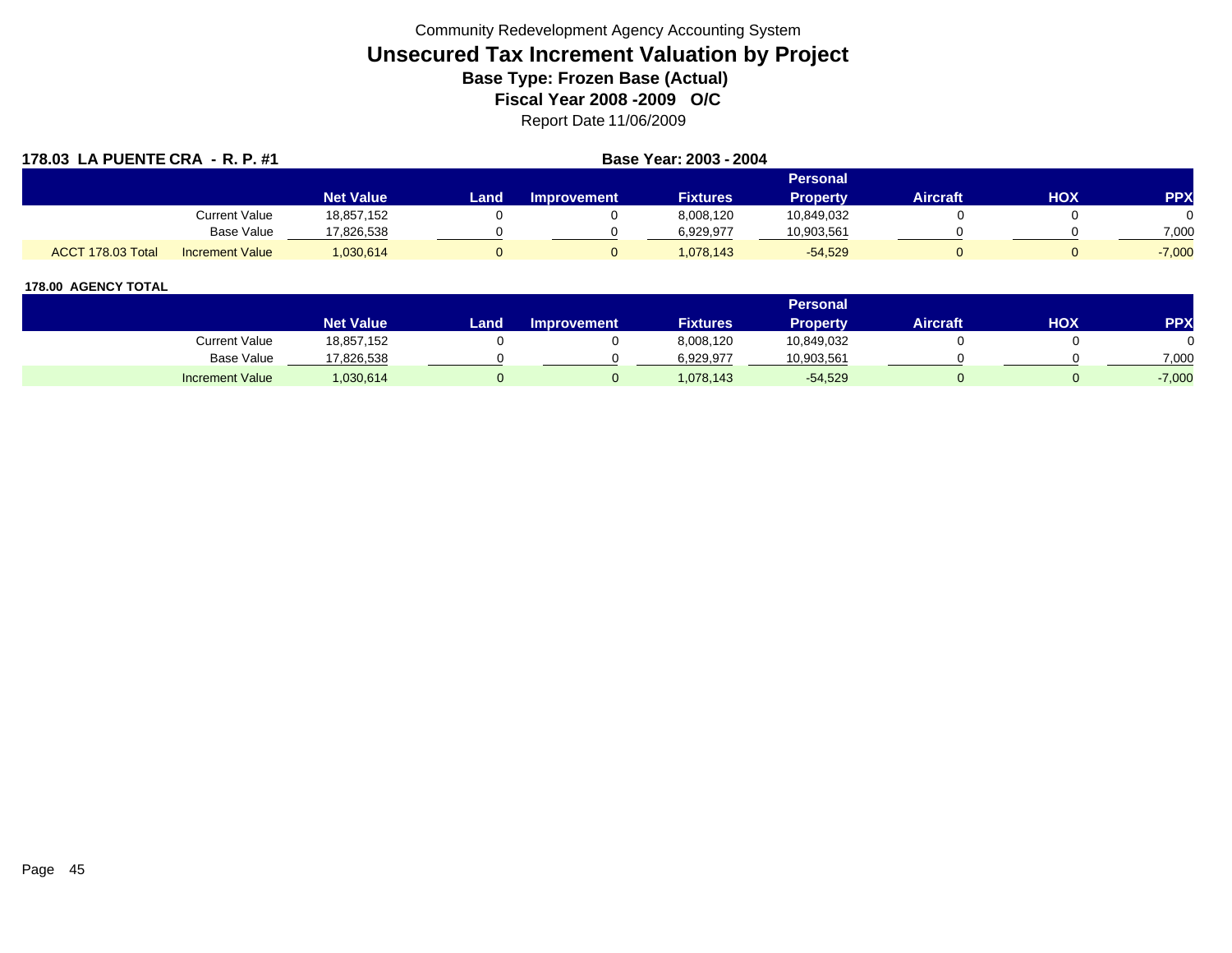| 179.02 LAKEWOOD CRA - TOWN CENTER |                        |                  |      |                    | <b>Base Year: 1972 - 1973</b> |                 |                 |     |            |
|-----------------------------------|------------------------|------------------|------|--------------------|-------------------------------|-----------------|-----------------|-----|------------|
|                                   |                        |                  |      |                    |                               | Personal        |                 |     |            |
|                                   |                        | <b>Net Value</b> | Land | <b>Improvement</b> | <b>Fixtures</b>               | <b>Property</b> | <b>Aircraft</b> | HOX | <b>PPX</b> |
|                                   | <b>Current Value</b>   | 64,224,069       |      |                    | 31.456.460                    | 32,767,609      |                 |     |            |
|                                   | <b>Base Value</b>      | 21,819,120       |      |                    | 4.414.780                     | 17,404,340      |                 |     |            |
| ACCT 179.02 Total                 | <b>Increment Value</b> | 42,404,949       | 0    |                    | 27,041,680                    | 15,363,269      |                 |     | $\Omega$   |

| 179.03 LAKEWOOD CRA - R.P. # 2              |                  | Base Year: 1988 - 1989 |                    |                 |                 |                 |     |            |
|---------------------------------------------|------------------|------------------------|--------------------|-----------------|-----------------|-----------------|-----|------------|
|                                             |                  |                        |                    |                 | Personal        |                 |     |            |
|                                             | <b>Net Value</b> | Land                   | <b>Improvement</b> | <b>Fixtures</b> | <b>Property</b> | <b>Aircraft</b> | НОХ | <b>PPX</b> |
| Current Value                               | 18,294,990       |                        |                    | 7.771.255       | 10,523,735      |                 |     |            |
| Base Value                                  | 489,106          |                        |                    | 3,283,628       | 4.219.478       |                 |     | 14,000     |
| ACCT 179.03 Total<br><b>Increment Value</b> | 10,805,884       |                        |                    | 4.487.627       | 6,304,257       |                 |     | $-14,000$  |

| 179.04 LAKEWOOD CRA - R.P. #3 |                        |                  |      | <b>Base Year: 1997 - 1998</b> |                 |                 |                 |     |            |
|-------------------------------|------------------------|------------------|------|-------------------------------|-----------------|-----------------|-----------------|-----|------------|
|                               |                        |                  |      |                               |                 | Personal        |                 |     |            |
|                               |                        | <b>Net Value</b> | Land | Improvement                   | <b>Fixtures</b> | <b>Property</b> | <b>Aircraft</b> | HOX | <b>PPX</b> |
|                               | Current Value          | 24,696,337       |      |                               | 11,659,873      | 13,036,464      |                 |     |            |
|                               | <b>Base Value</b>      | 27,166,009       |      |                               | 16.459.222      | 10,784,987      |                 |     | 78.200     |
| ACCT 179.04 Total             | <b>Increment Value</b> | $-2,469,672$     |      |                               | -4,799,349      | 2,251,477       |                 |     | $-78,200$  |

|                        |                  |       |                    |                 | Personal   |                 |     |            |
|------------------------|------------------|-------|--------------------|-----------------|------------|-----------------|-----|------------|
|                        | <b>Net Value</b> | Land. | <b>Improvement</b> | <b>Fixtures</b> | Property   | <b>Aircraft</b> | нох | <b>PPX</b> |
| <b>Current Value</b>   | 107,215,396      |       |                    | 50,887,588      | 56,327,808 |                 |     |            |
| Base Value             | 56,474,235       |       |                    | 24,157,630      | 32,408,805 |                 |     | 92.200     |
| <b>Increment Value</b> | 50,741,161       |       |                    | 26,729,958      | 23,919,003 |                 |     | $-92,200$  |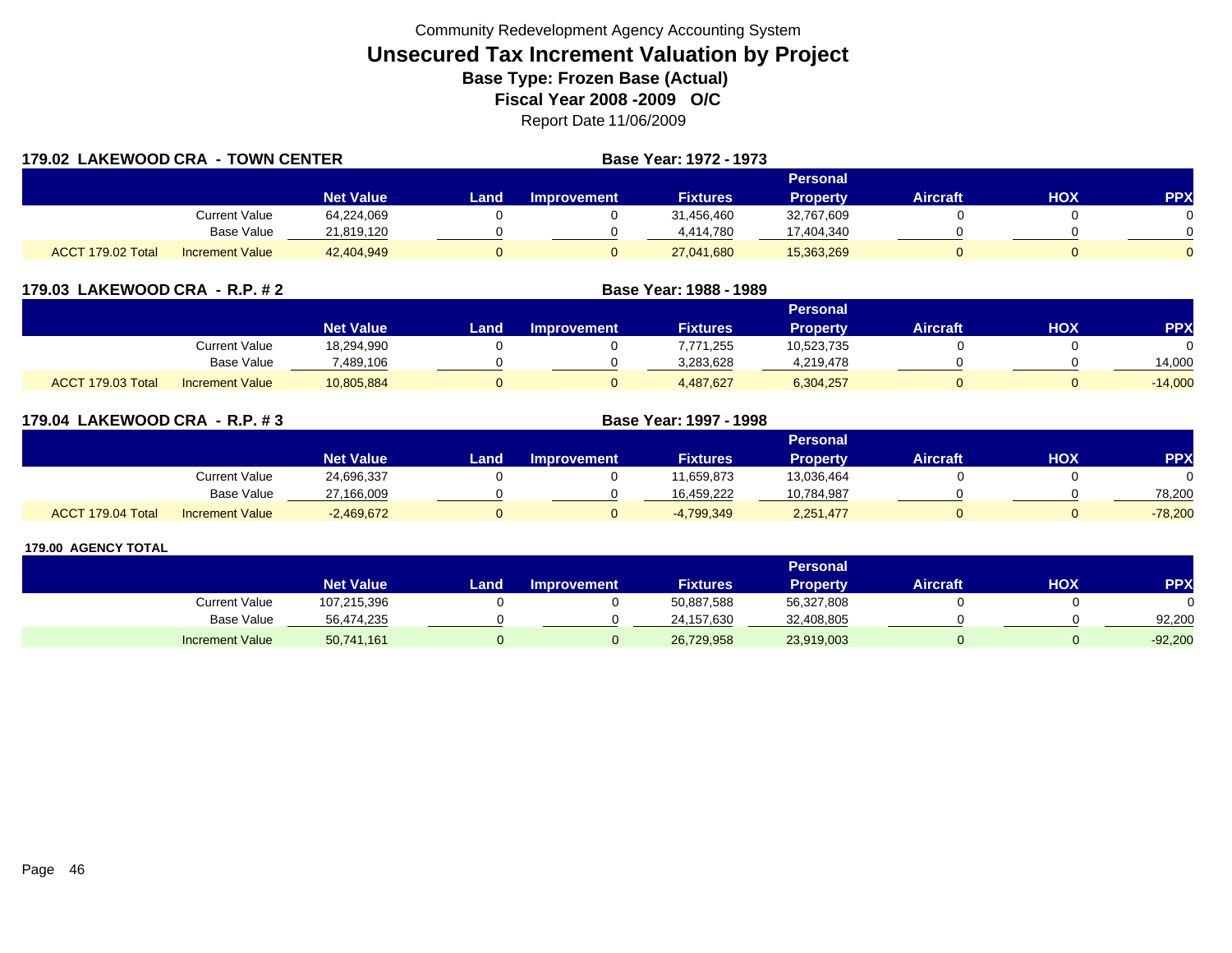| 180.02 LA VERNE CRA - CENTRAL |                        |                  |           |                    | Base Year: 1978 - 1979 |                 |                 |     |            |
|-------------------------------|------------------------|------------------|-----------|--------------------|------------------------|-----------------|-----------------|-----|------------|
|                               |                        |                  |           |                    |                        | Personal        |                 |     |            |
|                               |                        | <b>Net Value</b> | Land      | <b>Improvement</b> | <b>Fixtures</b>        | <b>Property</b> | <b>Aircraft</b> | HOX | <b>PPX</b> |
|                               | Current Value          | 46,381,812       |           |                    | 16,148,997             | 30,232,815      |                 |     |            |
|                               | Base Value             | 10.989.800       | 23,540    |                    | 3.043.996              | 7,969,284       |                 |     | 47.020     |
| ACCT 180.02 Total             | <b>Increment Value</b> | 35,392,012       | $-23,540$ |                    | 13,105,001             | 22,263,531      |                 |     | $-47,020$  |

|                   |                        |                  |      |                    |                 | <b>Personal</b> |                 |            |            |
|-------------------|------------------------|------------------|------|--------------------|-----------------|-----------------|-----------------|------------|------------|
|                   |                        | <b>Net Value</b> | Land | <b>Improvement</b> | <b>Fixtures</b> | Property        | <b>Aircraft</b> | <b>XOH</b> | <b>PPX</b> |
|                   | Current Value          | 14,593,959       |      |                    | 6,602,878       | 7,991,081       |                 |            |            |
|                   | <b>Base Value</b>      | 701.602          |      |                    | 264.807         | 436,795         |                 |            | ∩          |
| ACCT 180.03 Total | <b>Increment Value</b> | 13,892,357       |      |                    | 6,338,071       | 7,554,286       |                 |            | $\Omega$   |

**Base Year: 1981 - 1982**

| 180.04 LA VERNE CRA - CENTRAL CITY RP AMEND #3 | <b>Base Year: 1993 - 1994</b> |
|------------------------------------------------|-------------------------------|
|                                                |                               |

|                   |                        |                  |       |                    |                 | Personal  |                 |     |     |
|-------------------|------------------------|------------------|-------|--------------------|-----------------|-----------|-----------------|-----|-----|
|                   |                        | <b>Net Value</b> | Land, | <b>Improvement</b> | <b>Fixtures</b> | Property  | <b>Aircraft</b> | ΗΟΧ | PPX |
|                   | <b>Current Value</b>   | 1,955,798        |       |                    | 3,872,017       | 8,083,781 |                 |     |     |
|                   | <b>Base Value</b>      | 6,504,246        |       |                    | 2.539.706       | 3,964,540 |                 |     |     |
| ACCT 180.04 Total | <b>Increment Value</b> | 5,451,552        |       |                    | 1,332,311       | 4,119,241 |                 |     |     |

|                        |                  |           |                    |                 | <b>Personal</b> |                 |     |           |
|------------------------|------------------|-----------|--------------------|-----------------|-----------------|-----------------|-----|-----------|
|                        | <b>Net Value</b> | Land .    | <b>Improvement</b> | <b>Fixtures</b> | Property        | <b>Aircraft</b> | HOX | <b>PP</b> |
| Current Value          | 72,931,569       |           |                    | 26,623,892      | 46,307,677      |                 |     |           |
| <b>Base Value</b>      | 18,195,648       | 23.540    |                    | 5.848.509       | 12,370,619      |                 |     | 47.020    |
| <b>Increment Value</b> | 54,735,921       | $-23,540$ |                    | 20,775,383      | 33,937,058      |                 |     | $-47,020$ |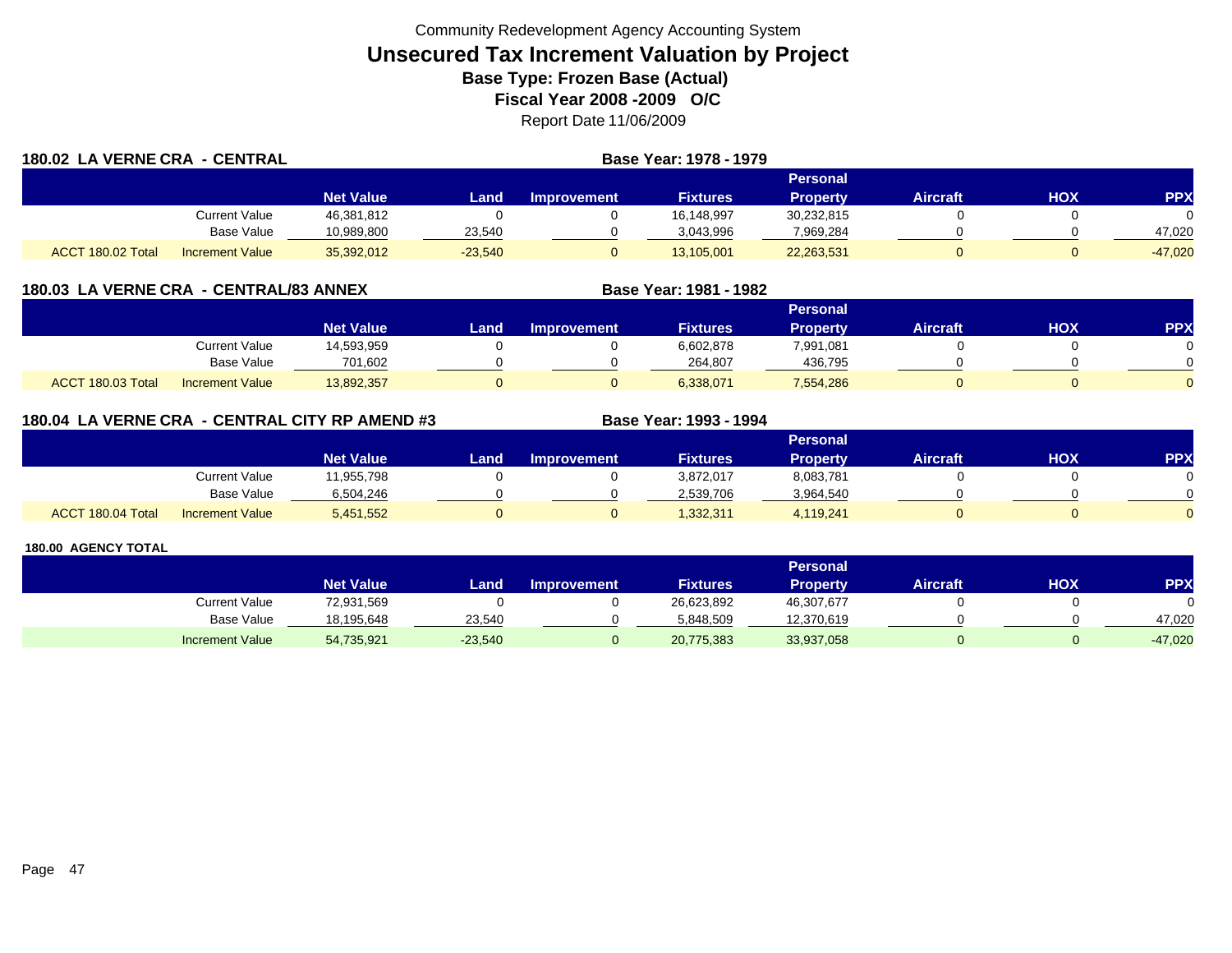| 181.02 LAWNDALE CRA - ECONOMIC R.P. |                        |                  |      |                    | Base Year: 1998 - 1999 |                 |                 |     |            |
|-------------------------------------|------------------------|------------------|------|--------------------|------------------------|-----------------|-----------------|-----|------------|
|                                     |                        |                  |      |                    |                        | Personal        |                 |     |            |
|                                     |                        | <b>Net Value</b> | Land | <b>Improvement</b> | <b>Fixtures</b>        | <b>Property</b> | <b>Aircraft</b> | HOX | <b>PPX</b> |
|                                     | Current Value          | 30,714,974       |      |                    | 13,966,073             | 16,748,901      |                 |     |            |
|                                     | <b>Base Value</b>      | 19,566,475       |      |                    | 6,648,968              | 12,993,707      |                 |     | 76.200     |
| ACCT 181.02 Total                   | <b>Increment Value</b> | 11.148.499       |      |                    | 7,317,105              | 3,755,194       |                 |     | $-76.200$  |

|                        |                  |      |                    |                 | <b>Personal</b> |                 |            |           |
|------------------------|------------------|------|--------------------|-----------------|-----------------|-----------------|------------|-----------|
|                        | <b>Net Value</b> | _and | <b>Improvement</b> | <b>Fixtures</b> | Property        | <b>Aircraft</b> | <b>HOX</b> | PPX       |
| <b>Current Value</b>   | 30,714,974       |      |                    | 13,966,073      | 16,748,901      |                 |            |           |
| <b>Base Value</b>      | 19,566,475       |      |                    | 6,648,968       | 12,993,707      |                 |            | 76.200    |
| <b>Increment Value</b> | 11,148,499       |      |                    | 7,317,105       | 3,755,194       |                 |            | $-76,200$ |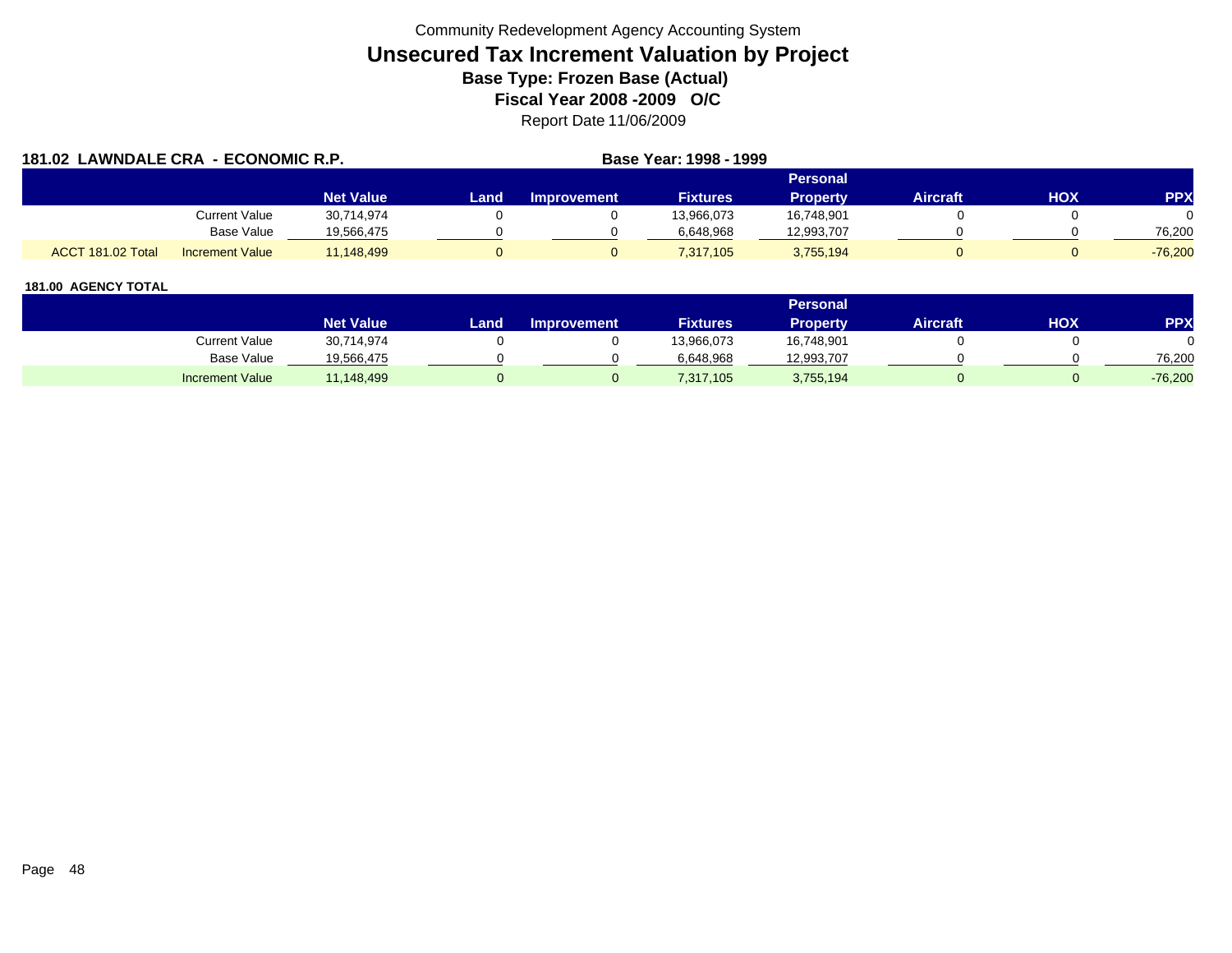| 182.02 LA MIRADA CRA - IND'L COMMERCIAL |                        |                  |              |                    | Base Year: 1973 - 1974 |                 |                 |     |            |
|-----------------------------------------|------------------------|------------------|--------------|--------------------|------------------------|-----------------|-----------------|-----|------------|
|                                         |                        |                  |              |                    |                        | Personal        |                 |     |            |
|                                         |                        | <b>Net Value</b> | Land         | <b>Improvement</b> | <b>Fixtures</b>        | <b>Property</b> | <b>Aircraft</b> | HOX | <b>PPX</b> |
|                                         | <b>Current Value</b>   | 80,931,214       |              |                    | 28,385,485             | 52,545,729      |                 |     |            |
|                                         | Base Value             | 6,228,260        |              |                    | 1,349,080              | 4,879,180       |                 |     |            |
| ACCT 182.02 Total                       | <b>Increment Value</b> | 74,702,954       | $\mathbf{0}$ |                    | 27,036,405             | 47,666,549      |                 |     |            |

| 182.03 LA MIRADA CRA - VALLEY VIEW |                        |                  |      |                    | Base Year: 1974 - 1975 |                 |                 |     |            |
|------------------------------------|------------------------|------------------|------|--------------------|------------------------|-----------------|-----------------|-----|------------|
|                                    |                        |                  |      |                    |                        |                 |                 |     |            |
|                                    |                        | <b>Net Value</b> | Land | <b>Improvement</b> | <b>Fixtures</b>        | <b>Property</b> | <b>Aircraft</b> | нох | <b>PPX</b> |
|                                    | Current Value          | 5,419,575        |      |                    | 1,382,869              | 4,036,706       |                 |     |            |
|                                    | Base Value             | 185.800          |      |                    | 84,520                 | 101.280         |                 |     |            |
| <b>T</b> 182.03 Total<br>ACCT      | <b>Increment Value</b> | 5,233,775        |      |                    | 1,298,349              | 3,935,426       |                 |     |            |

| 182.04 LA MIRADA CRA - BCH BLVD |                        |                  |      |                    | Base Year: 1976 - 1977 |                 |                 |            |            |
|---------------------------------|------------------------|------------------|------|--------------------|------------------------|-----------------|-----------------|------------|------------|
|                                 |                        |                  |      |                    |                        | Personal        |                 |            |            |
|                                 |                        | <b>Net Value</b> | Land | <b>Improvement</b> | <b>Fixtures</b>        | <b>Property</b> | <b>Aircraft</b> | <b>HOX</b> | <b>PPX</b> |
|                                 | <b>Current Value</b>   | 3,154,172        |      |                    | 1,657,513              | .496,659        |                 |            | $\Omega$   |
|                                 | Base Value             | 69,440           |      |                    | 32,020                 | 37,420          |                 |            | $\Omega$   |
| ACCT 182.04 Total               | <b>Increment Value</b> | 3,084,732        | 0    |                    | 1,625,493              | 1,459,239       |                 |            | $\Omega$   |

| 182.05 LA MIRADA CRA - IND'L COMM/L 89 ANX |                   |                        |                  | Base Year: 1987 - 1988 |                    |                 |                 |                 |     |            |
|--------------------------------------------|-------------------|------------------------|------------------|------------------------|--------------------|-----------------|-----------------|-----------------|-----|------------|
|                                            |                   |                        |                  |                        |                    |                 | Personal        |                 |     |            |
|                                            |                   |                        | <b>Net Value</b> | Land                   | <b>Improvement</b> | <b>Fixtures</b> | <b>Property</b> | <b>Aircraft</b> | нох | <b>PPX</b> |
|                                            |                   | <b>Current Value</b>   | 150,966,303      |                        |                    | 64,595,357      | 86,370,946      |                 |     |            |
|                                            |                   | Base Value             | 75,080,735       |                        |                    | 32,261,921      | 42,818,814      |                 |     |            |
|                                            | ACCT 182.05 Total | <b>Increment Value</b> | 75,885,568       |                        |                    | 32,333,436      | 43,552,132      |                 |     |            |

| 182.06 LA MIRADA CRA - RP #4 |                        |                  |      |                    | Base Year: 2002 - 2003 |                 |                 |            |            |
|------------------------------|------------------------|------------------|------|--------------------|------------------------|-----------------|-----------------|------------|------------|
|                              |                        |                  |      |                    |                        | <b>Personal</b> |                 |            |            |
|                              |                        | <b>Net Value</b> | Land | <b>Improvement</b> | <b>Fixtures</b>        | <b>Property</b> | <b>Aircraft</b> | <b>NOH</b> | <b>PPX</b> |
|                              | Current Value          | 4,816,202        |      |                    | 1,781,105              | 3,035,097       |                 |            |            |
|                              | Base Value             | 2,833,051        |      |                    | 1,086,658              | ,746,393        |                 |            |            |
| ACCT 182.06 Total            | <b>Increment Value</b> | 1,983,151        |      |                    | 694.447                | 1,288,704       | 0               |            |            |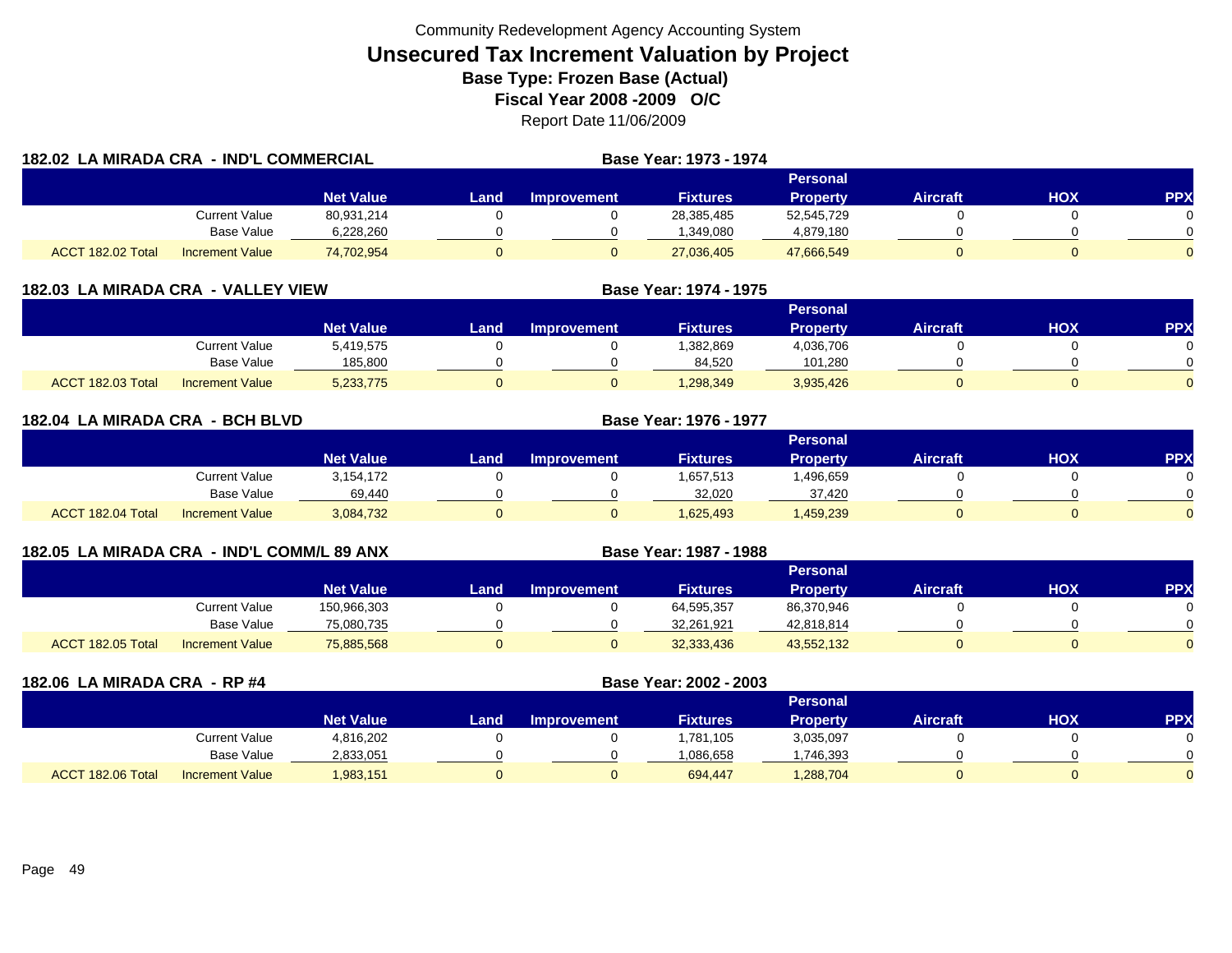|                        | <b>Personal</b>  |       |                    |                 |                 |          |     |            |  |  |
|------------------------|------------------|-------|--------------------|-----------------|-----------------|----------|-----|------------|--|--|
|                        | <b>Net Value</b> | Landı | <b>Improvement</b> | <b>Fixtures</b> | <b>Property</b> | Aircraft | HOX | <b>PPX</b> |  |  |
| Current Value          | 245,287,466      |       |                    | 97,802,329      | 147,485,137     |          |     |            |  |  |
| Base Value             | 84,397,286       |       |                    | 34,814,199      | 49,583,087      |          |     |            |  |  |
| <b>Increment Value</b> | 160,890,180      |       |                    | 62,988,130      | 97,902,050      |          |     |            |  |  |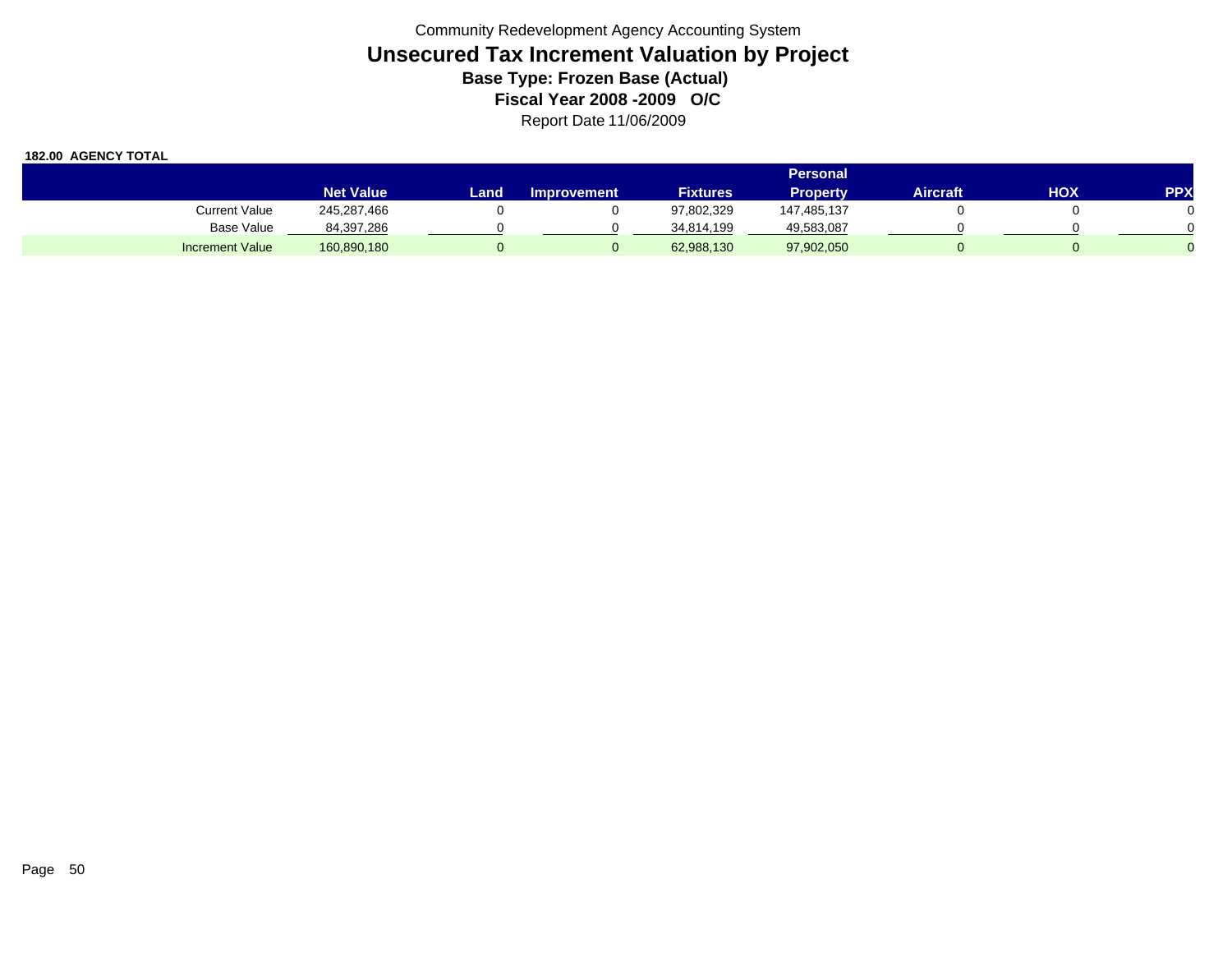| <b>184.02 LONG BEACH CRA - WEST BEACH</b> |                        |                  |           |                    | Base Year: 1963 - 1964 |                 |                 |     |            |
|-------------------------------------------|------------------------|------------------|-----------|--------------------|------------------------|-----------------|-----------------|-----|------------|
|                                           |                        |                  |           |                    |                        | Personal        |                 |     |            |
|                                           |                        | <b>Net Value</b> | Land      | <b>Improvement</b> | <b>Fixtures</b>        | <b>Property</b> | <b>Aircraft</b> | нох | <b>PPX</b> |
|                                           | Current Value          | 37,781,300       |           |                    | 9.589.524              | 28,191,776      |                 |     | 0          |
|                                           | <b>Base Value</b>      | 461,680          | 19,960    |                    | 223,840                | 219,000         |                 |     | 1,120      |
| ACCT 184.02 Total                         | <b>Increment Value</b> | 37,319,620       | $-19,960$ |                    | 9,365,684              | 27,972,776      |                 |     | $-1,120$   |

| 184.03 LONG BEACH CRA - POLY HIGH |                        |                  |      |                    | Base Year: 1972 - 1973 |                 |                 |     |            |
|-----------------------------------|------------------------|------------------|------|--------------------|------------------------|-----------------|-----------------|-----|------------|
|                                   |                        |                  |      |                    |                        | <b>Personal</b> |                 |     |            |
|                                   |                        | <b>Net Value</b> | Land | <b>Improvement</b> | <b>Fixtures</b>        | <b>Property</b> | <b>Aircraft</b> | нох | <b>PPX</b> |
|                                   | Current Value          | 2,294,432        |      |                    | 989,803                | .304,629        |                 |     |            |
|                                   | Base Value             | 260.220          |      |                    | 78,260                 | 181,960         |                 |     |            |
| ACCT 184.03 Total                 | <b>Increment Value</b> | 2,034,212        |      |                    | 911,543                | .122.669        |                 |     |            |

| <b>184.04 LONG BEACH CRA - DOWNTOWN</b>                    |                      |                  |        |                    | Base Year: 1974 - 1975 |                 |                 |            |            |
|------------------------------------------------------------|----------------------|------------------|--------|--------------------|------------------------|-----------------|-----------------|------------|------------|
|                                                            |                      |                  |        |                    |                        | <b>Personal</b> |                 |            |            |
|                                                            |                      | <b>Net Value</b> | Land . | <b>Improvement</b> | <b>Fixtures</b>        | <b>Property</b> | <b>Aircraft</b> | <b>HOX</b> | <b>PPX</b> |
|                                                            | <b>Current Value</b> | 191,572,251      |        |                    | 32,571,533             | 159,284,750     |                 | 277,200    | 6,832      |
|                                                            | Base Value           | 23,384,620       |        |                    | 5,655,260              | 17,729,360      |                 |            |            |
| ACCT 184.04 Total<br>168,187,631<br><b>Increment Value</b> |                      |                  | 0      |                    | 26,916,273             | 141,555,390     | O               | 277,200    | 6,832      |

| 184.05 LONG BEACH CRA - WEST L.B.IND'L |                 |                  |      | Base Year: 1974 - 1975 |                 |                 |                 |     |           |
|----------------------------------------|-----------------|------------------|------|------------------------|-----------------|-----------------|-----------------|-----|-----------|
|                                        |                 |                  |      |                        |                 | <b>Personal</b> |                 |     |           |
|                                        |                 | <b>Net Value</b> | Land | <b>Improvement</b>     | <b>Fixtures</b> | <b>Property</b> | <b>Aircraft</b> | нох | <b>PP</b> |
|                                        | Current Value   | 287,073,248      |      |                        | 162,034,727     | 125,038,521     |                 |     |           |
|                                        | Base Value      | 52,028,468       |      |                        | 11,733,580      | 40,298,588      |                 |     | 3.700     |
| ACCT 184.05 Total                      | Increment Value | 235,044,780      |      |                        | 150.301.147     | 84,739,933      |                 |     | $-3,700$  |

| 184.06 LONG BEACH CRA - LOS ALTOS |                        |                  |      |                    | Base Year: 1991 - 1992 |                 |                 |            |            |
|-----------------------------------|------------------------|------------------|------|--------------------|------------------------|-----------------|-----------------|------------|------------|
|                                   |                        |                  |      |                    |                        | <b>Personal</b> |                 |            |            |
|                                   |                        | <b>Net Value</b> | Land | <b>Improvement</b> | <b>Fixtures</b>        | <b>Property</b> | <b>Aircraft</b> | <b>HOX</b> | <b>PPX</b> |
|                                   | Current Value          | 13,002,868       |      |                    | 6,579,732              | 6,423,136       |                 |            |            |
|                                   | Base Value             | 4,775,325        |      |                    | 2,356,149              | 2,431,176       |                 |            | 12,000     |
| ACCT 184.06 Total                 | <b>Increment Value</b> | 8,227,543        |      |                    | 4,223,583              | 3,991,960       |                 |            | $-12,000$  |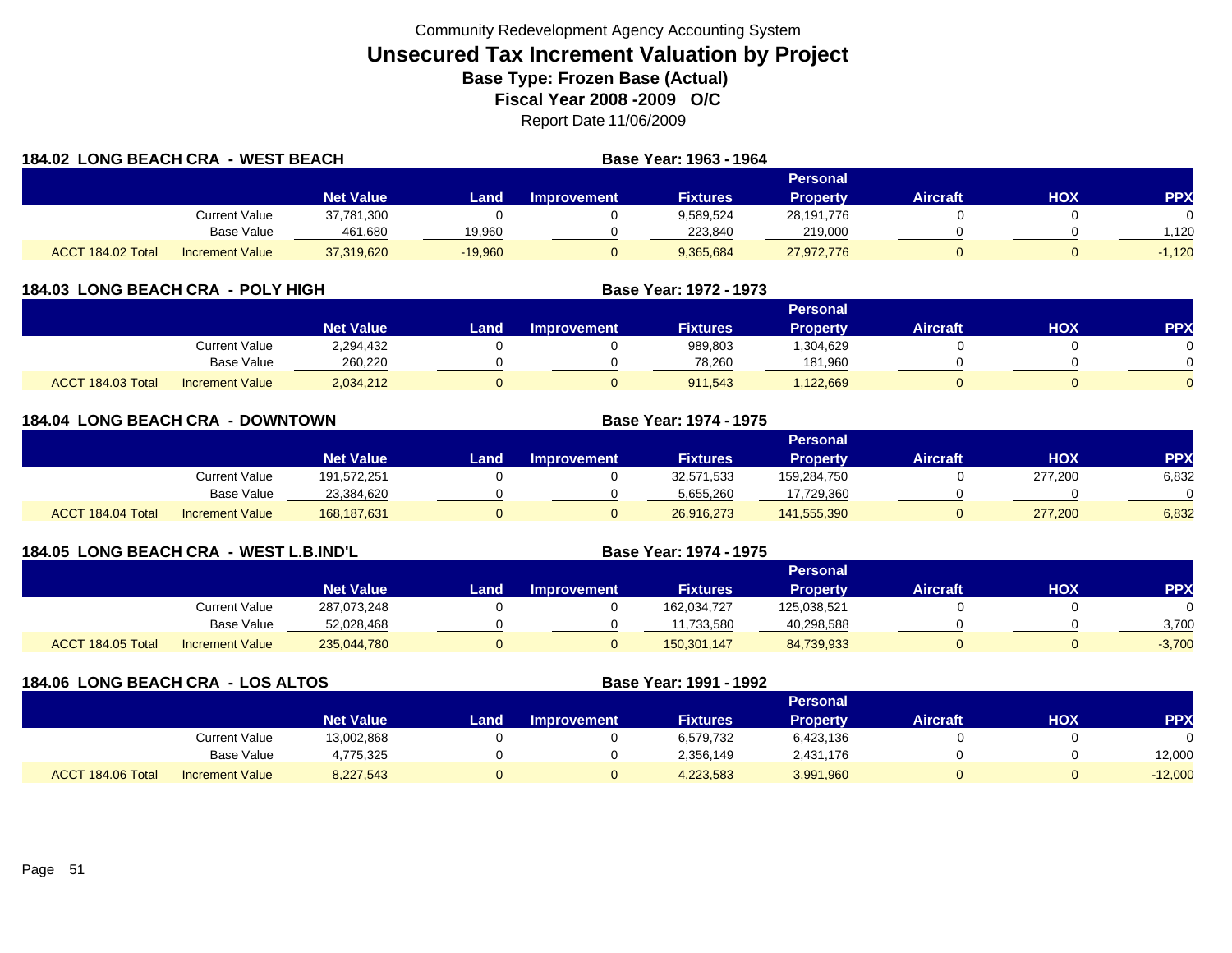**Unsecured Tax Increment Valuation by Project**

**Base Type: Frozen Base (Actual)** 

**Fiscal Year 2008 -2009 O/C**

Report Date 11/06/2009 **184.09 LONG BEACH CRA - NORTH LONG BEACHBase Year: 1995 - 1996**

|                   |                        | Personal         |      |                    |                 |                 |          |          |            |  |  |
|-------------------|------------------------|------------------|------|--------------------|-----------------|-----------------|----------|----------|------------|--|--|
|                   |                        | <b>Net Value</b> | Land | <b>Improvement</b> | <b>Fixtures</b> | <b>Property</b> | Aircraft | нох      | <b>PPX</b> |  |  |
|                   | Current Value          | 912,229,781      |      |                    | 444.675.175     | 467,562,327     |          |          | 7,721      |  |  |
|                   | Base Value             | 396,232,351      |      |                    | 152.359.187     | 243,982,764     |          | 9,000    | 100,600    |  |  |
| ACCT 184.09 Total | <b>Increment Value</b> | 515,997,430      |      |                    | 292,315,988     | 223,579,563     |          | $-9,000$ | $-92,879$  |  |  |

# **184.10 LONG BEACH CRA - NEW CENTRAL LONG BCH**

|                   |                        |                  |              |                    |                 | Personal   |                 |     |              |
|-------------------|------------------------|------------------|--------------|--------------------|-----------------|------------|-----------------|-----|--------------|
|                   |                        | <b>Net Value</b> | Land         | <b>Improvement</b> | <b>Fixtures</b> | Propertv   | <b>Aircraft</b> | HOX | PPX          |
|                   | Current Value          | 126,715,188      |              |                    | 40,151,627      | 86,563,561 |                 |     |              |
|                   | <b>Base Value</b>      | 118,952,790      | 3,373,555    |                    | 53,868,368      | 65,359,222 |                 |     | 3,648,355    |
| ACCT 184.10 Total | <b>Increment Value</b> | 7,762,398        | $-3,373,555$ |                    | $-13,716,741$   | 21,204,339 |                 |     | $-3,648,355$ |

**Base Year: 2000 - 2001**

|                        | <b>Personal</b>  |              |                    |                 |                 |           |         |              |  |  |
|------------------------|------------------|--------------|--------------------|-----------------|-----------------|-----------|---------|--------------|--|--|
|                        | <b>Net Value</b> | Land.        | <b>Improvement</b> | <b>Fixtures</b> | <b>Property</b> | Aircraft' | нох     | PPX          |  |  |
| Current Value          | .570,669,068     |              |                    | 696.592.121     | 874,368,700     |           | 277,200 | 14,553       |  |  |
| Base Value             | 596,095,454      | 3,393,515    |                    | 226.274.644     | 370,202,070     |           | 9,000   | 3,765,775    |  |  |
| <b>Increment Value</b> | 974,573,614      | $-3,393,515$ |                    | 470.317.477     | 504,166,630     |           | 268,200 | $-3,751,222$ |  |  |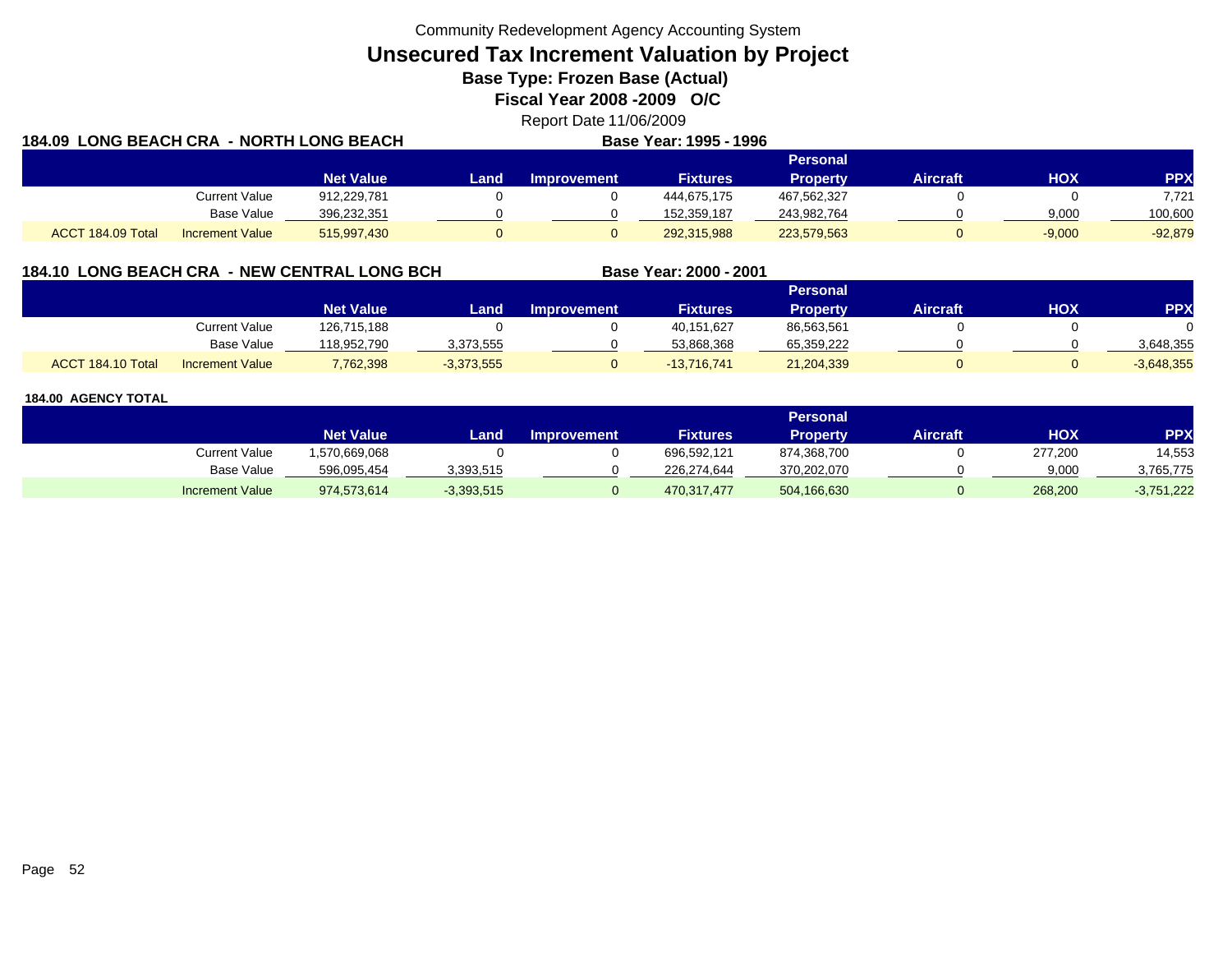| 186.02 LANCASTER CRA - CBD |                        |                  | Base Year: 1980 - 1981 |                    |                 |                 |                 |     |            |
|----------------------------|------------------------|------------------|------------------------|--------------------|-----------------|-----------------|-----------------|-----|------------|
|                            |                        |                  |                        |                    |                 | Personal        |                 |     |            |
|                            |                        | <b>Net Value</b> | Land                   | <b>Improvement</b> | <b>Fixtures</b> | <b>Property</b> | <b>Aircraft</b> | HOX | <b>PPX</b> |
|                            | Current Value          | 17,939,979       |                        |                    | 7,655,151       | 10,131,708      | 153,120         |     |            |
|                            | <b>Base Value</b>      | 5,457,824        |                        |                    | 2,614,640       | 2,845,184       |                 |     | 2,000      |
| ACCT 186.02 Total          | <b>Increment Value</b> | 12,482,155       |                        |                    | 5,040,511       | 286,524         | 153,120         |     | $-2,000$   |

| <b>LANCASTER CRA - FOX FIELD</b><br>186.03 |                        |                  | Base Year: 1982 - 1983 |                    |                 |                 |                 |     |            |
|--------------------------------------------|------------------------|------------------|------------------------|--------------------|-----------------|-----------------|-----------------|-----|------------|
|                                            |                        |                  |                        |                    |                 | <b>Personal</b> |                 |     |            |
|                                            |                        | <b>Net Value</b> | Land                   | <b>Improvement</b> | <b>Fixtures</b> | <b>Property</b> | <b>Aircraft</b> | нох | <b>PPX</b> |
|                                            | Current Value          | 28,414,754       |                        |                    | 3,783,157       | 10,579,255      | 14,052,342      |     |            |
|                                            | Base Value             | 823,275          |                        |                    | 45,373          | .777.902        |                 |     |            |
| ACCT 186.03 Total                          | <b>Increment Value</b> | 26,591,479       |                        |                    | 3.737.784       | 8,801,353       | 14,052,342      |     |            |

| 186.04 LANCASTER CRA - AMARGOZA |                        |                  |      | Base Year: 1983 - 1984 |                 |                 |                 |            |            |
|---------------------------------|------------------------|------------------|------|------------------------|-----------------|-----------------|-----------------|------------|------------|
|                                 |                        |                  |      |                        |                 | <b>Personal</b> |                 |            |            |
|                                 |                        | <b>Net Value</b> | Land | <b>Improvement</b>     | <b>Fixtures</b> | <b>Property</b> | <b>Aircraft</b> | <b>HOX</b> | <b>PPX</b> |
|                                 | <b>Current Value</b>   | 119,005,748      |      |                        | 37,175,919      | 81,829,829      |                 |            |            |
|                                 | <b>Base Value</b>      | 4,720,516        |      |                        | 2,057,576       | 2,662,940       |                 |            |            |
| ACCT 186.04 Total               | <b>Increment Value</b> | 114,285,232      |      |                        | 35,118,343      | 79,166,889      |                 |            | $\Omega$   |

| <b>186.05 LANCASTER CRA - RESIDENTIAL</b> |                        |                  |      |                    | Base Year: 1979 - 1980 |                 |                 |            |            |
|-------------------------------------------|------------------------|------------------|------|--------------------|------------------------|-----------------|-----------------|------------|------------|
|                                           |                        |                  |      |                    |                        | <b>Personal</b> |                 |            |            |
|                                           |                        | <b>Net Value</b> | Land | <b>Improvement</b> | <b>Fixtures</b>        | <b>Property</b> | <b>Aircraft</b> | нох        | <b>PPX</b> |
|                                           | Current Value          | 3,203,973        |      |                    | 655,862                | 2,548,111       |                 |            |            |
|                                           | Base Value             | 665,900          |      |                    | 69,180                 | 832,840         |                 | 236,120    |            |
| ACCT 186.05 Total                         | <b>Increment Value</b> | 2,538,073        |      |                    | 586,682                | 1,715,271       |                 | $-236,120$ |            |

| 186.07            | <b>LANCASTER CRA - RP# 5</b> |                  |      |                    | Base Year: 1984 - 1985 |                 |                 |            |            |
|-------------------|------------------------------|------------------|------|--------------------|------------------------|-----------------|-----------------|------------|------------|
|                   |                              |                  |      |                    |                        | <b>Personal</b> |                 |            |            |
|                   |                              | <b>Net Value</b> | Land | <b>Improvement</b> | <b>Fixtures</b>        | <b>Property</b> | <b>Aircraft</b> | <b>HOX</b> | <b>PPX</b> |
|                   | <b>Current Value</b>         | 50,495,812       |      |                    | 14,063,232             | 36,432,580      |                 |            |            |
|                   | Base Value                   | 13,581,643       |      |                    | 5,409,929              | 8,191,714       |                 |            | 20,000     |
| ACCT 186.07 Total | <b>Increment Value</b>       | 36,914,169       |      |                    | 8,653,303              | 28,240,866      |                 |            | $-20,000$  |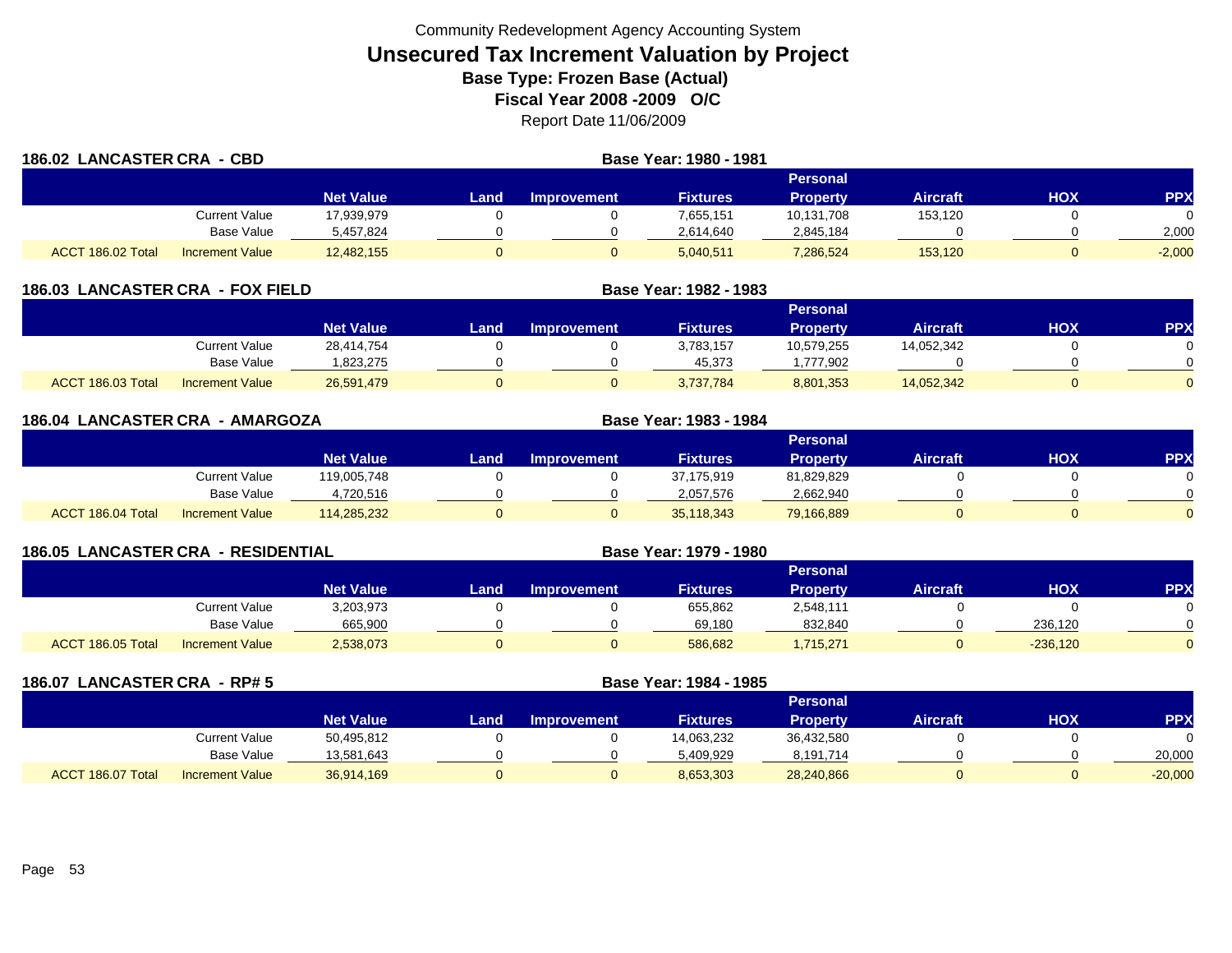**Unsecured Tax Increment Valuation by Project**

**Base Type: Frozen Base (Actual)** 

**Fiscal Year 2008 -2009 O/C**

Report Date 11/06/2009

| 186.08 LANCASTER CRA - RP# 6 |                        |                  | Base Year: 1988 - 1989 |                    |                 |                 |                 |     |           |
|------------------------------|------------------------|------------------|------------------------|--------------------|-----------------|-----------------|-----------------|-----|-----------|
|                              |                        |                  |                        |                    |                 | Personal        |                 |     |           |
|                              |                        | <b>Net Value</b> | Land                   | <b>Improvement</b> | <b>Fixtures</b> | <b>Property</b> | <b>Aircraft</b> | нох | <b>PP</b> |
|                              | Current Value          | 69,244,530       |                        |                    | 17,083,555      | 52,154,975      | 6,000           |     |           |
|                              | Base Value             | 12,151,668       |                        |                    | 3,484,929       | 8,668,739       |                 |     | 2,000     |
| ACCT 186.08 Total            | <b>Increment Value</b> | 57,092,862       |                        |                    | 13,598,626      | 43,486,236      | 6,000           |     | $-2,000$  |

| 186.09 LANCASTER CRA - RP#7 |                        |                  |      | Base Year: 1992 - 1993 |                 |                 |                 |     |     |
|-----------------------------|------------------------|------------------|------|------------------------|-----------------|-----------------|-----------------|-----|-----|
|                             |                        |                  |      |                        |                 | <b>Personal</b> |                 |     |     |
|                             |                        | <b>Net Value</b> | Land | <b>Improvement</b>     | <b>Fixtures</b> | Property        | <b>Aircraft</b> | нох | PPX |
|                             | <b>Current Value</b>   | 18,724,264       |      |                        | 8,054,758       | 10,636,506      | 33,000          |     |     |
|                             | Base Value             | 1,828,322        |      |                        | 762,065         | ,066,257        |                 |     |     |
| ACCT 186.09 Total           | <b>Increment Value</b> | 16,895,942       |      |                        | 7,292,693       | 9,570,249       | 33,000          |     |     |

|                        |                  |      |                    |                 | Personal    |                 |            |           |
|------------------------|------------------|------|--------------------|-----------------|-------------|-----------------|------------|-----------|
|                        | <b>Net Value</b> | Land | <b>Improvement</b> | <b>Fixtures</b> | Property    | <b>Aircraft</b> | <b>HOX</b> | PPX       |
| Current Value          | 307,029,060      |      |                    | 88,471,634      | 204,312,964 | 14,244,462      |            |           |
| <b>Base Value</b>      | 40,229,148       |      |                    | 14.443.692      | 26,045,576  |                 | 236.120    | 24,000    |
| <b>Increment Value</b> | 266,799,912      |      |                    | 74,027,942      | 178,267,388 | 14,244,462      | $-236,120$ | $-24,000$ |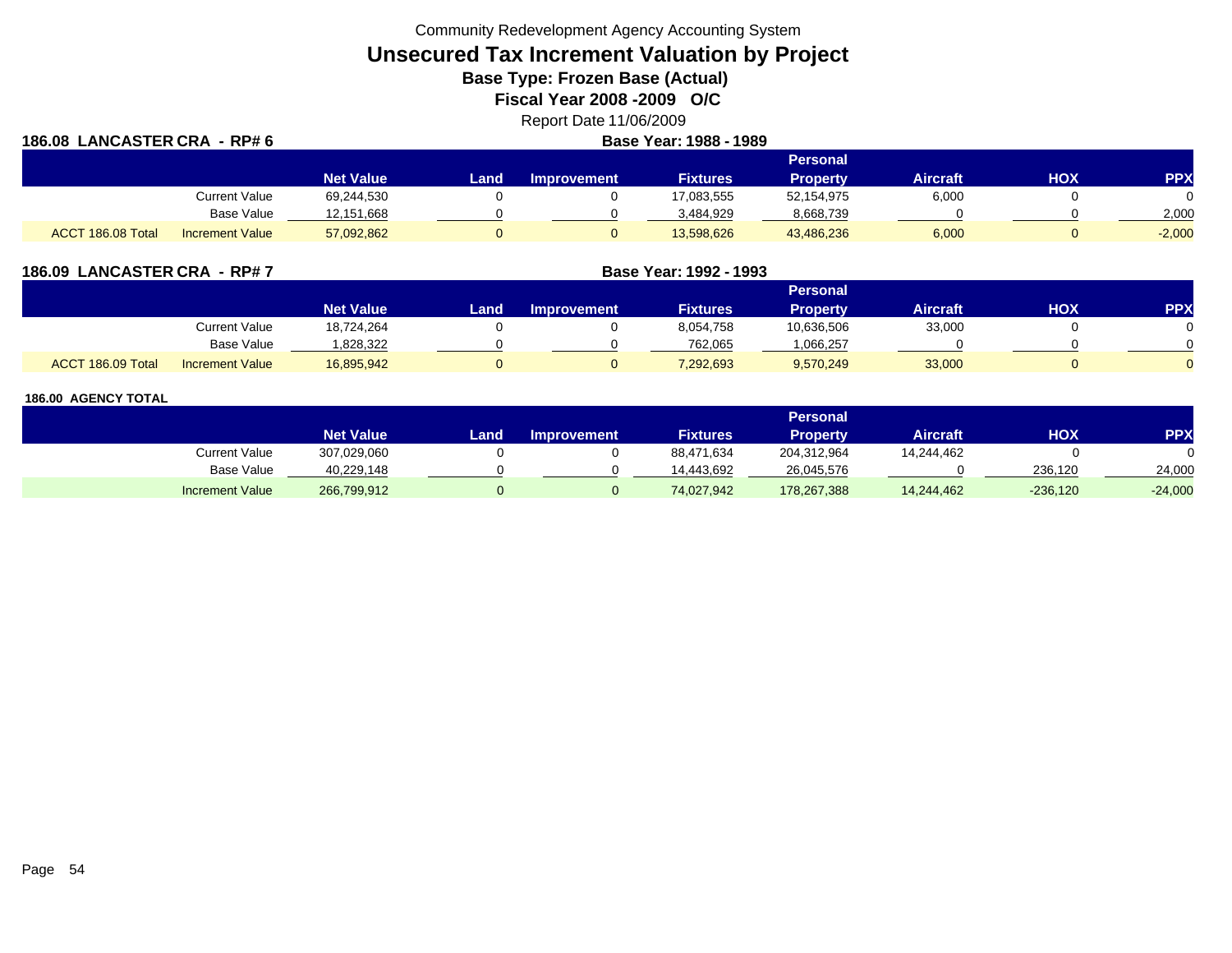| 188.03 L.A. CITY CRA - LITTLE TOKYO |                        |                  |           |                    | Base Year: 1969 - 1970 |                 |                 |            |            |
|-------------------------------------|------------------------|------------------|-----------|--------------------|------------------------|-----------------|-----------------|------------|------------|
|                                     |                        |                  |           |                    |                        | Personal        |                 |            |            |
|                                     |                        | <b>Net Value</b> | Land      | <b>Improvement</b> | <b>Fixtures</b>        | <b>Property</b> | <b>Aircraft</b> | <b>HOX</b> | <b>PPX</b> |
|                                     | Current Value          | 14,439,195       |           |                    | 6,764,957              | 7,674,238       |                 |            | $\Omega$   |
|                                     | Base Value             | 4,662,580        | 88,120    |                    | 740,960                | 3,864,760       |                 |            | 31,260     |
| ACCT 188.03 Total                   | <b>Increment Value</b> | 9,776,615        | $-88,120$ |                    | 6,023,997              | 3,809,478       |                 |            | $-31,260$  |

| <b>188.04 L.A. CITY CRA</b> | <b>NORMANDIE</b>       |                  |           | Base Year: 1969 - 1970 |                 |                 |                 |     |            |
|-----------------------------|------------------------|------------------|-----------|------------------------|-----------------|-----------------|-----------------|-----|------------|
|                             |                        |                  |           |                        |                 | Personal        |                 |     |            |
|                             |                        | <b>Net Value</b> | Land      | <b>Improvement</b>     | <b>Fixtures</b> | <b>Property</b> | <b>Aircraft</b> | нох | <b>PPX</b> |
|                             | Current Value          | 5,407,667        |           |                        | 2,125,956       | 3,281,711       |                 |     |            |
|                             | <b>Base Value</b>      | 3,143,600        | 83,520    |                        | 651,400         | 2,423,240       |                 |     | 14,560     |
| ACCT 188.04 Total           | <b>Increment Value</b> | 2,264,067        | $-83,520$ |                        | ,474,556        | 858,471         |                 |     | $-14,560$  |

| 188.05            | L.A. CITY CRA - BEACON |                  | Base Year: 1969 - 1970 |                    |                 |                 |                 |     |            |
|-------------------|------------------------|------------------|------------------------|--------------------|-----------------|-----------------|-----------------|-----|------------|
|                   |                        |                  |                        |                    |                 | <b>Personal</b> |                 |     |            |
|                   |                        | <b>Net Value</b> | Land                   | <b>Improvement</b> | <b>Fixtures</b> | Property        | <b>Aircraft</b> | HOX | <b>PPX</b> |
|                   | Current Value          | 9,241,426        |                        |                    | 3,661,848       | 5,579,578       |                 |     |            |
|                   | <b>Base Value</b>      | .284.920         | 10,280                 |                    | 257,560         | 1,021,560       |                 |     | 4.480      |
| ACCT 188.05 Total | <b>Increment Value</b> | 7,956,506        | $-10,280$              |                    | 3,404,288       | 4,558,018       |                 |     | $-4,480$   |

| 188.07 L.A. CITY CRA - PICO UNION # 1 |                        |                  |           | Base Year: 1969 - 1970 |                 |                 |                 |     |           |
|---------------------------------------|------------------------|------------------|-----------|------------------------|-----------------|-----------------|-----------------|-----|-----------|
|                                       |                        |                  |           |                        |                 | <b>Personal</b> |                 |     |           |
|                                       |                        | <b>Net Value</b> | Land      | <b>Improvement</b>     | <b>Fixtures</b> | <b>Property</b> | <b>Aircraft</b> | нох | <b>PP</b> |
|                                       | <b>Current Value</b>   | 4,420,956        |           |                        | 1,820,833       | 2,600,123       |                 |     |           |
|                                       | <b>Base Value</b>      | 8,149,440        | 76,880    |                        | 870,960         | 7,245,660       |                 |     | 44.060    |
| ACCT 188.07 Total                     | <b>Increment Value</b> | $-3,728,484$     | $-76,880$ |                        | 949,873         | $-4,645,537$    |                 |     | $-44,060$ |

| 188.08 L.A. CITY CRA - BUNKER HILL |                        |                  |           | Base Year: 1958 - 1959 |                 |                 |                 |            |            |
|------------------------------------|------------------------|------------------|-----------|------------------------|-----------------|-----------------|-----------------|------------|------------|
|                                    |                        |                  |           |                        |                 | <b>Personal</b> |                 |            |            |
|                                    |                        | <b>Net Value</b> | Land      | <b>Improvement</b>     | <b>Fixtures</b> | <b>Property</b> | <b>Aircraft</b> | <b>HOX</b> | <b>PPX</b> |
|                                    | Current Value          | 356,472,498      |           |                        | 113,366,608     | 243,105,890     |                 |            | 0          |
|                                    | <b>Base Value</b>      | 476,440          | 31,960    |                        | 23,520          | 427,840         |                 |            | 6,880      |
| ACCT 188.08 Total                  | <b>Increment Value</b> | 355,996,058      | $-31,960$ |                        | 113,343,088     | 242,678,050     |                 |            | $-6,880$   |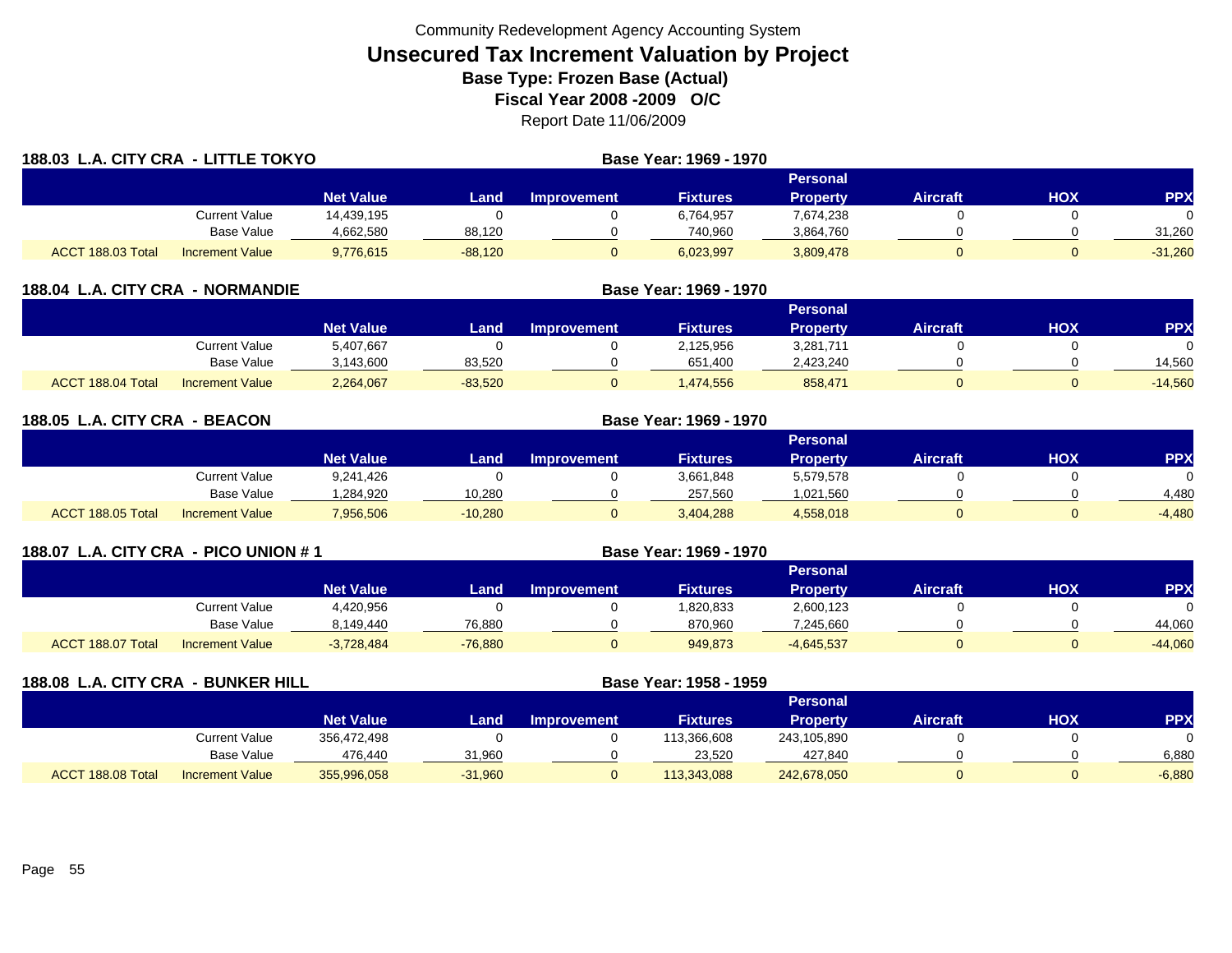**Unsecured Tax Increment Valuation by Project**

**Base Type: Frozen Base (Actual)** 

**Fiscal Year 2008 -2009 O/C**

Report Date 11/06/2009

|                   |                        | 188.09  L.A. CITY CRA  - EXPOSITION/UNIVERISTY PARK RP |           |             | Base Year: 1965 - 1966 |                 |                 |     |            |
|-------------------|------------------------|--------------------------------------------------------|-----------|-------------|------------------------|-----------------|-----------------|-----|------------|
|                   |                        |                                                        |           |             |                        | <b>Personal</b> |                 |     |            |
|                   |                        | <b>Net Value</b>                                       | Land      | Improvement | Fixtures               | <b>Property</b> | <b>Aircraft</b> | HOX | <b>PPX</b> |
|                   | Current Value          | 7,059,023                                              |           |             | 3,890,998              | 3,168,025       |                 |     |            |
|                   | Base Value             | 805,160                                                | 31,000    |             | 413,760                | 380,520         |                 |     | 20,120     |
| ACCT 188.09 Total | <b>Increment Value</b> | 6,253,863                                              | $-31,000$ |             | 3,477,238              | 2,787,505       |                 |     | $-20,120$  |

| 188.10 L.A. CITY CRA - WATTS                |                  | Base Year: 1968 - 1969 |                    |                 |                 |                 |     |           |
|---------------------------------------------|------------------|------------------------|--------------------|-----------------|-----------------|-----------------|-----|-----------|
|                                             |                  |                        |                    |                 | <b>Personal</b> |                 |     |           |
|                                             | <b>Net Value</b> | Land                   | <b>Improvement</b> | <b>Fixtures</b> | <b>Property</b> | <b>Aircraft</b> | нох | <b>PP</b> |
| Current Value                               | 2,689,618        |                        |                    | ,721,742        | 967,876         |                 |     |           |
| <b>Base Value</b>                           | 804,040          |                        |                    | 184.928         | 619,112         |                 |     |           |
| ACCT 188.10 Total<br><b>Increment Value</b> | 885,578          |                        |                    | 1,536,814       | 348,764         | 0               |     |           |

| 188.18 L.A. CITY CRA - MONTEREY HILLS |                        |                  |      |                    | <b>Base Year: 1970 - 1971</b> |                 |                 |            |          |
|---------------------------------------|------------------------|------------------|------|--------------------|-------------------------------|-----------------|-----------------|------------|----------|
|                                       |                        |                  |      |                    |                               | Personal        |                 |            |          |
|                                       |                        | <b>Net Value</b> | Land | <b>Improvement</b> | <b>Fixtures</b>               | <b>Property</b> | <b>Aircraft</b> | <b>HOX</b> | PPX      |
|                                       | <b>Current Value</b>   | 11,287           |      |                    |                               | 11,287          |                 |            |          |
|                                       | Base Value             |                  |      |                    |                               |                 |                 |            | $\Omega$ |
| ACCT 188.18 Total                     | <b>Increment Value</b> | 11,287           |      |                    |                               | 11,287          |                 |            | $\Omega$ |

| 188.19 L.A. CITY CRA - HARBOR IND'L |                        |                  |      |                    | Base Year: 1973 - 1974 |                 |                 |     |            |
|-------------------------------------|------------------------|------------------|------|--------------------|------------------------|-----------------|-----------------|-----|------------|
|                                     |                        |                  |      |                    |                        | <b>Personal</b> |                 |     |            |
|                                     |                        | <b>Net Value</b> | Land | <b>Improvement</b> | <b>Fixtures</b>        | <b>Property</b> | <b>Aircraft</b> | нох | <b>PPX</b> |
|                                     | Current Value          | 28,295,070       |      |                    | 13,584,867             | 14,710,203      |                 |     |            |
|                                     | Base Value             | .144.720         |      |                    | 152,000                | 992,720         |                 |     |            |
| ACCT 188.19 Total                   | <b>Increment Value</b> | 27,150,350       |      |                    | 13,432,867             | 13,717,483      |                 |     |            |

| 188.20 L.A. CITY CRA - CBD |                        |                  |      |                    | Base Year: 1974 - 1975 |                 |                 |     |            |  |
|----------------------------|------------------------|------------------|------|--------------------|------------------------|-----------------|-----------------|-----|------------|--|
|                            |                        |                  |      | <b>Personal</b>    |                        |                 |                 |     |            |  |
|                            |                        | <b>Net Value</b> | Land | <b>Improvement</b> | <b>Fixtures</b>        | <b>Property</b> | <b>Aircraft</b> | нох | <b>PPX</b> |  |
|                            | <b>Current Value</b>   | 546,212,262      |      |                    | 152,337,508            | 396,492,754     |                 |     | 2,618,000  |  |
|                            | Base Value             | 139,318,937      |      |                    | 30,327,247             | 110,092,632     |                 |     | 1,100,942  |  |
| ACCT 188.20 Total          | <b>Increment Value</b> | 406,893,325      | 0    |                    | 122,010,261            | 286,400,122     | 0               |     | 1,517,058  |  |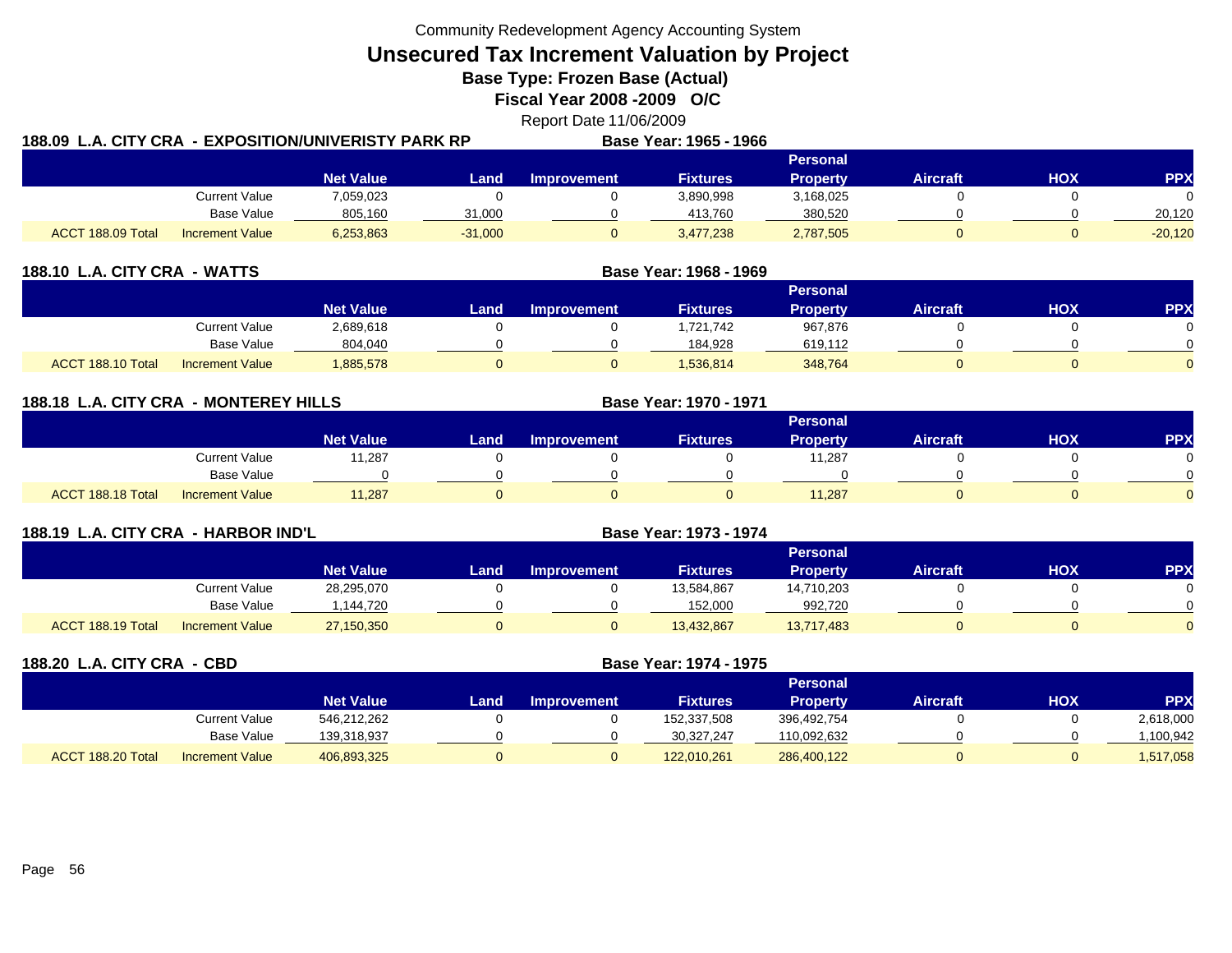**Unsecured Tax Increment Valuation by Project**

**Base Type: Frozen Base (Actual)** 

**Fiscal Year 2008 -2009 O/C**

Report Date 11/06/2009

| 189.01 L.A. CITY CRA - PICO UNION # 2 |                        |                  |       |             | Base Year: 1976 - 1977 |                 |          |     |            |
|---------------------------------------|------------------------|------------------|-------|-------------|------------------------|-----------------|----------|-----|------------|
|                                       |                        |                  |       |             |                        | <b>Personal</b> |          |     |            |
|                                       |                        | <b>Net Value</b> | Landı | Improvement | <b>Fixtures</b>        | <b>Property</b> | Aircraft | HOX | <b>PPX</b> |
|                                       | <b>Current Value</b>   | 10,900,529       |       |             | 3,902,100              | 6,998,429       |          |     | 0.         |
|                                       | Base Value             | 10,578,680       |       |             | 4,102,220              | 6,493,460       |          |     | 17,000     |
| ACCT 189.01 Total                     | <b>Increment Value</b> | 321,849          |       |             | $-200,120$             | 504,969         |          |     | $-17,000$  |

| 189.02 L.A. CITY CRA - NO. HOLLYWOOD |                        |                  |      |                    | Base Year: 1978 - 1979 |                 |                 |     |            |
|--------------------------------------|------------------------|------------------|------|--------------------|------------------------|-----------------|-----------------|-----|------------|
|                                      |                        |                  |      |                    | Personal               |                 |                 |     |            |
|                                      |                        | <b>Net Value</b> | Land | <b>Improvement</b> | <b>Fixtures</b>        | <b>Property</b> | <b>Aircraft</b> | нох | <b>PPX</b> |
|                                      | Current Value          | 61,967,389       |      |                    | 16,242,549             | 45.724.840      |                 |     |            |
|                                      | <b>Base Value</b>      | 40,447,400       |      |                    | 7,865,236              | 32,593,504      |                 |     | 11.340     |
| ACCT 189.02 Total                    | <b>Increment Value</b> | 21,519,989       |      |                    | 8,377,313              | 13,131,336      |                 |     | $-11,340$  |

| 189.03 L.A. CITY CRA - CHINATOWN |                        |                  |       | Base Year: 1979 - 1980 |                 |                 |                 |     |              |
|----------------------------------|------------------------|------------------|-------|------------------------|-----------------|-----------------|-----------------|-----|--------------|
|                                  |                        |                  |       |                        |                 | <b>Personal</b> |                 |     |              |
|                                  |                        | <b>Net Value</b> | Land. | <b>Improvement</b>     | <b>Fixtures</b> | <b>Property</b> | <b>Aircraft</b> | HOX | <b>PPX</b>   |
|                                  | <b>Current Value</b>   | 41,126,739       |       |                        | 12,023,089      | 29,103,650      |                 |     |              |
|                                  | Base Value             | 16,096,060       |       | 3,427,960              | 5,408,048       | 11,608,952      |                 |     | 4,348,900    |
| ACCT 189.03 Total                | <b>Increment Value</b> | 25,030,679       | 0     | $-3,427,960$           | 6,615,041       | 17,494,698      |                 |     | $-4,348,900$ |

| 189.04 L.A. CITY CRA - ADAMS/NORMANDIE |                        |                  |      |                    | Base Year: 1978 - 1979 |                 |                 |     |            |
|----------------------------------------|------------------------|------------------|------|--------------------|------------------------|-----------------|-----------------|-----|------------|
|                                        |                        |                  |      |                    |                        | Personal        |                 |     |            |
|                                        |                        | <b>Net Value</b> | Land | <b>Improvement</b> | <b>Fixtures</b>        | <b>Property</b> | <b>Aircraft</b> | НОХ | <b>PPX</b> |
|                                        | Current Value          | 26,309,279       |      |                    | 21,299,007             | 5,010,272       |                 |     |            |
|                                        | Base Value             | 1,880,128        |      | 137.740            | 431,164                | .330,024        |                 |     | 18,800     |
| ACCT 189.04 Total                      | <b>Increment Value</b> | 24,429,151       | O    | $-137.740$         | 20,867,843             | 3,680,248       |                 |     | $-18,800$  |

| 189.05 L.A. CITY CRA - RODEO/LA CIENEGA |                        |                  |      |                    | Base Year: 1981 - 1982 |                 |                 |            |            |
|-----------------------------------------|------------------------|------------------|------|--------------------|------------------------|-----------------|-----------------|------------|------------|
|                                         |                        |                  |      |                    |                        | <b>Personal</b> |                 |            |            |
|                                         |                        | <b>Net Value</b> | Land | <b>Improvement</b> | <b>Fixtures</b>        | <b>Property</b> | <b>Aircraft</b> | <b>HOX</b> | <b>PPX</b> |
|                                         | Current Value          | 104,239          |      |                    | 13,318                 | 90,921          |                 |            |            |
|                                         | Base Value             |                  |      |                    |                        |                 |                 |            |            |
| ACCT 189.05 Total                       | <b>Increment Value</b> | 104,239          |      |                    | 13,318                 | 90,921          |                 |            |            |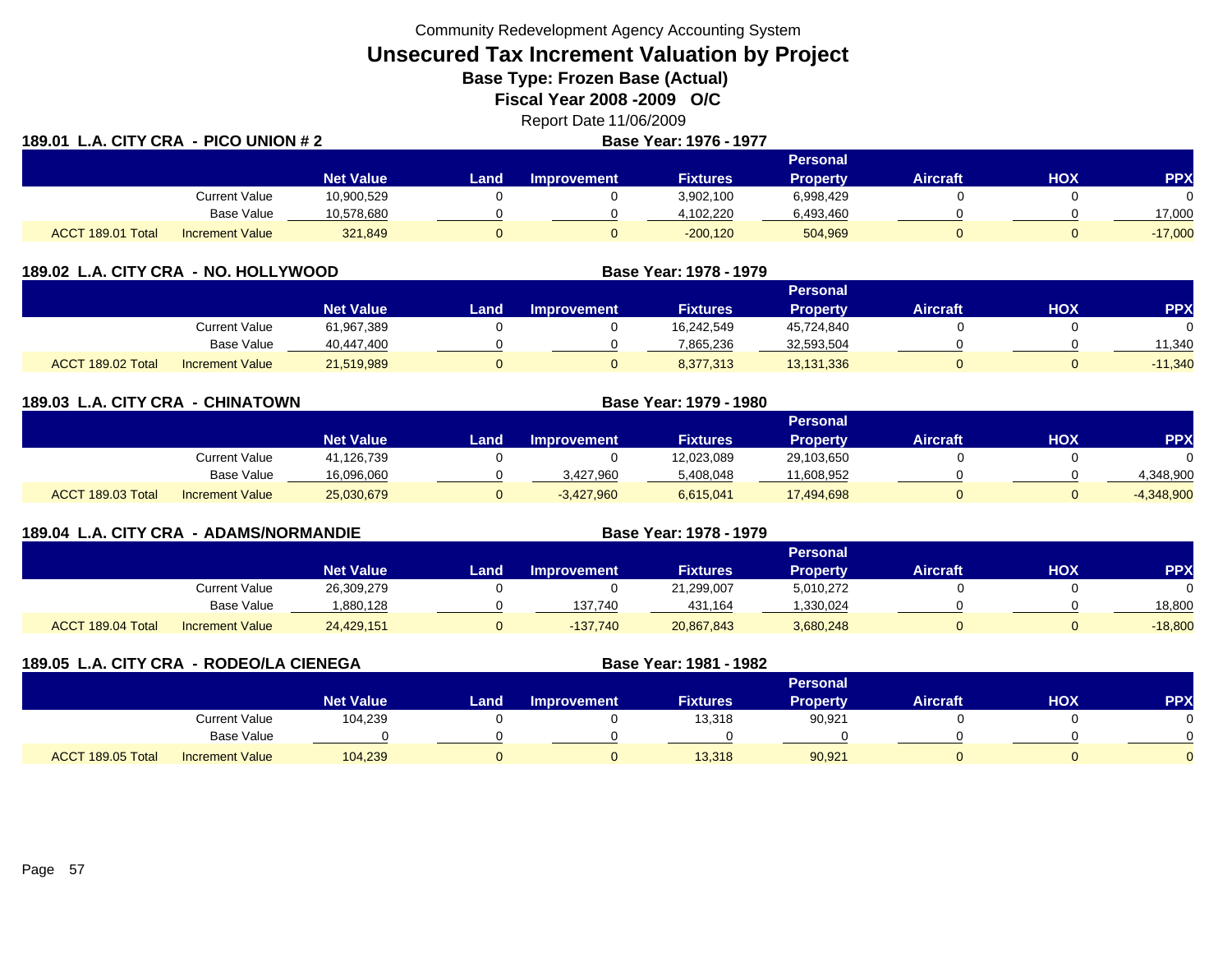**Unsecured Tax Increment Valuation by Project**

**Base Type: Frozen Base (Actual)** 

**Fiscal Year 2008 -2009 O/C**

Report Date 11/06/2009

|                   |                        |                  | 189.06  L.A. CITY CRA  - EXPOSITION/UNIVERSITY PARK RP 84 ANNEX |             | Base Year: 1982 - 1983 |                 |                 |     |            |
|-------------------|------------------------|------------------|-----------------------------------------------------------------|-------------|------------------------|-----------------|-----------------|-----|------------|
|                   |                        |                  |                                                                 |             |                        | <b>Personal</b> |                 |     |            |
|                   |                        | <b>Net Value</b> | Land                                                            | Improvement | Fixtures               | <b>Property</b> | <b>Aircraft</b> | HOX | PPX        |
|                   | Current Value          | 16,885,918       |                                                                 |             | 5,609,303              | 11,276,615      |                 |     |            |
|                   | Base Value             | 9,487,719        | 178,523                                                         |             | 3,231,692              | 6,345,427       |                 |     | 267.923    |
| ACCT 189.06 Total | <b>Increment Value</b> | 7,398,199        | $-178,523$                                                      |             | 2,377,611              | 4,931,188       |                 |     | $-267,923$ |

| 189.07 L.A. CITY CRA - CRENSHAW |                        |                  | Base Year: 1983 - 1984 |                    |                 |                 |                 |     |           |
|---------------------------------|------------------------|------------------|------------------------|--------------------|-----------------|-----------------|-----------------|-----|-----------|
|                                 |                        |                  |                        |                    |                 | <b>Personal</b> |                 |     |           |
|                                 |                        | <b>Net Value</b> | Land                   | <b>Improvement</b> | <b>Fixtures</b> | <b>Property</b> | <b>Aircraft</b> | нох | <b>PP</b> |
|                                 | Current Value          | 13,355,931       |                        |                    | 5,091,760       | 8,264,171       |                 |     |           |
|                                 | Base Value             | 3,235,757        |                        |                    | .829.506        | .406,251        |                 |     |           |
| ACCT 189.07 Total               | <b>Increment Value</b> | 10,120,174       |                        |                    | 3,262,254       | 6,857,920       |                 |     |           |

### **189.08 L.A. CITY CRA - HOLLYWOOD R.P. Base Year: 1985 - 1986**

|                   |                        |                  |       |             |                 | Personal        |                 |            |            |
|-------------------|------------------------|------------------|-------|-------------|-----------------|-----------------|-----------------|------------|------------|
|                   |                        | <b>Net Value</b> | Land. | Improvement | <b>Fixtures</b> | <b>Property</b> | <b>Aircraft</b> | <b>HOX</b> | <b>PPX</b> |
|                   | Current Value          | 386,988,115      |       |             | 129,760,336     | 257,312,779     |                 |            | 85,000     |
|                   | <b>Base Value</b>      | 236,384,603      |       |             | 64,916,063      | 171,589,540     |                 |            | 121.000    |
| ACCT 189.08 Total | <b>Increment Value</b> | 150,603,512      |       |             | 64,844,273      | 85,723,239      |                 |            | $-36,000$  |

### **189.09 L.A. CITY CRA - EXPOSITION/UNIVERISTY PARK RP 90 ANNEX**

**Base Year: 1988 - 1989**

|                                             | <b>Personal</b>  |      |                    |                 |                 |                 |     |            |  |  |
|---------------------------------------------|------------------|------|--------------------|-----------------|-----------------|-----------------|-----|------------|--|--|
|                                             | <b>Net Value</b> | Land | <b>Improvement</b> | <b>Fixtures</b> | <b>Property</b> | <b>Aircraft</b> | HOX | <b>PPX</b> |  |  |
| Current Value                               |                  |      |                    |                 |                 |                 |     |            |  |  |
| Base Value                                  |                  |      |                    |                 |                 |                 |     |            |  |  |
| ACCT 189.09 Total<br><b>Increment Value</b> |                  |      |                    |                 |                 |                 |     |            |  |  |

|                   | 189.10 L.A. CITY CRA - LAUREL CANYON (CD 2) |                  |      |                    | Base Year: 1994 - 1995 |                 |                 |     |            |
|-------------------|---------------------------------------------|------------------|------|--------------------|------------------------|-----------------|-----------------|-----|------------|
|                   |                                             |                  |      |                    |                        | <b>Personal</b> |                 |     |            |
|                   |                                             | <b>Net Value</b> | Land | <b>Improvement</b> | <b>Fixtures</b>        | <b>Property</b> | <b>Aircraft</b> | нох | <b>PPX</b> |
|                   | Current Value                               | 19,934,255       |      |                    | 6,701,543              | 13,232,712      |                 |     |            |
|                   | Base Value                                  | 24,126,675       |      |                    | 10,555,002             | 13,571,673      |                 |     |            |
| ACCT 189.10 Total | <b>Increment Value</b>                      | $-4,192,420$     |      |                    | $-3,853,459$           | $-338,961$      |                 |     |            |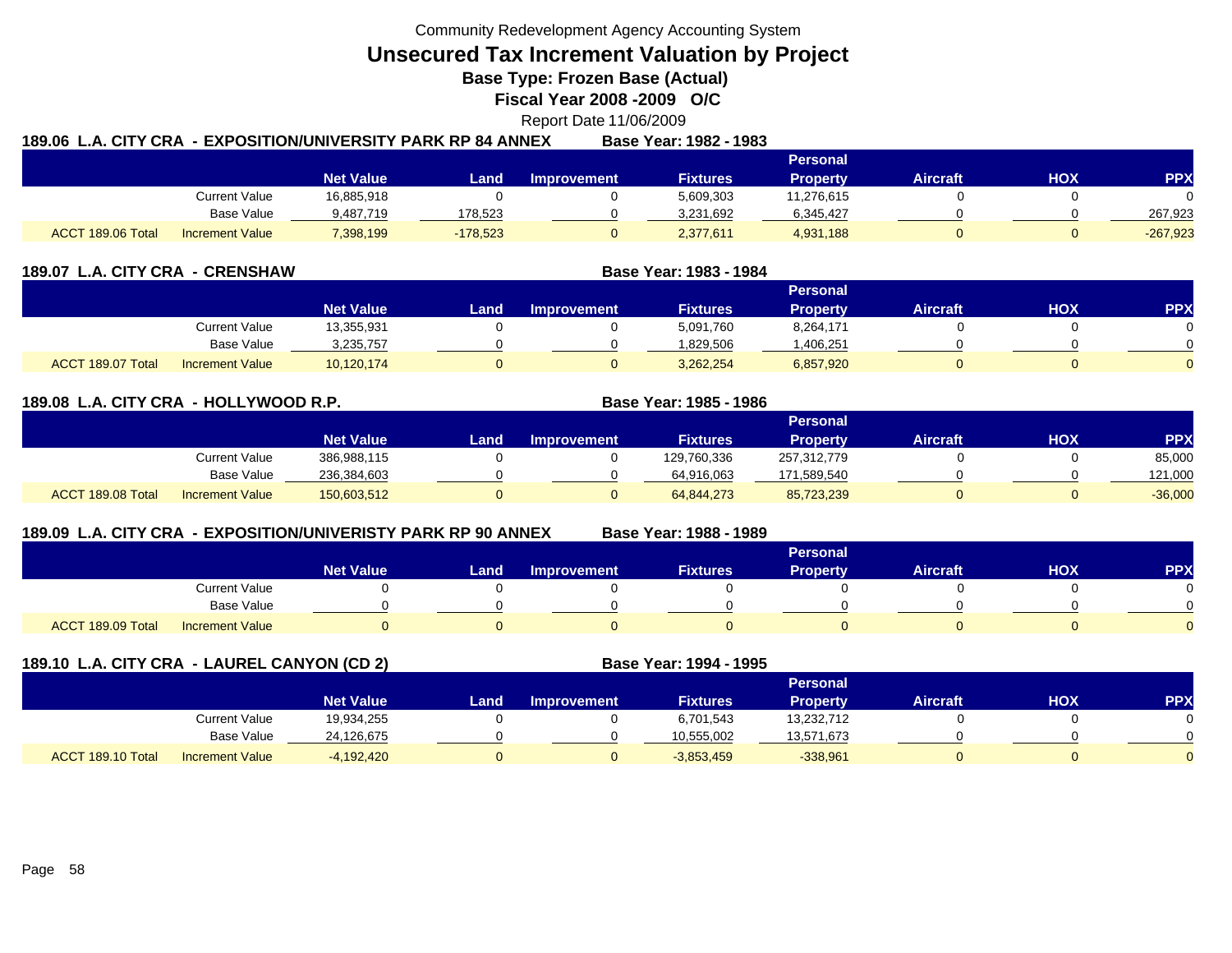**Unsecured Tax Increment Valuation by Project**

**Base Type: Frozen Base (Actual)** 

**Fiscal Year 2008 -2009 O/C**

Report Date 11/06/2009

| 189.11 L.A. CITY CRA - E. HWD/BEV-NORMANDIE (CD 4 &1 3) |                        |                  |      |                    | Base Year: 1994 - 1995 |                 |                 |     |            |  |  |
|---------------------------------------------------------|------------------------|------------------|------|--------------------|------------------------|-----------------|-----------------|-----|------------|--|--|
|                                                         |                        |                  |      |                    |                        | Personal        |                 |     |            |  |  |
|                                                         |                        | <b>Net Value</b> | Land | <b>Improvement</b> | <b>Fixtures</b>        | <b>Property</b> | <b>Aircraft</b> | нох | <b>PPX</b> |  |  |
|                                                         | <b>Current Value</b>   | 30,153,203       |      |                    | 10.240.008             | 19,993,195      |                 |     | 80,000     |  |  |
|                                                         | Base Value             | 34,403,889       |      |                    | 7.156.714              | 27,333,175      |                 |     | 86,000     |  |  |
| ACCT 189.11 Total                                       | <b>Increment Value</b> | $-4,250,686$     | 0    |                    | 3,083,294              | $-7,339,980$    |                 |     | $-6,000$   |  |  |

| 189.12 L.A. CITY CRA - |                        | <b>BROADWAY/MANCHESTER</b> |      | Base Year: 1994 - 1995 |                 |                 |                 |           |            |
|------------------------|------------------------|----------------------------|------|------------------------|-----------------|-----------------|-----------------|-----------|------------|
|                        |                        |                            |      |                        |                 | <b>Personal</b> |                 |           |            |
|                        |                        | <b>Net Value</b>           | Land | <b>Improvement</b>     | <b>Fixtures</b> | <b>Property</b> | <b>Aircraft</b> | нох       | <b>PPX</b> |
|                        | Current Value          | 11,746,026                 |      |                        | 3,654,501       | 8,091,525       |                 |           |            |
|                        | Base Value             | 2,814,134                  |      |                        | 1,541,768       | .282,366        |                 | 10,000    |            |
| ACCT 189.12 Total      | <b>Increment Value</b> | 8,931,892                  |      |                        | 2,112,733       | 6,809,159       |                 | $-10,000$ |            |

# **189.13 L.A. CITY CRA - CRENSHAW RP DIST 8 (1ST AM) Base Year: 1994 - 1995**

|                                             |                  |      |             |                 | Personal        |                 |            |           |
|---------------------------------------------|------------------|------|-------------|-----------------|-----------------|-----------------|------------|-----------|
|                                             | <b>Net Value</b> | Land | Improvement | <b>Fixtures</b> | <b>Property</b> | <b>Aircraft</b> | <b>HOX</b> | <b>PP</b> |
| Current Value                               | 1,352,621        |      |             | 5,939,081       | 5,413,540       |                 |            |           |
| <b>Base Value</b>                           | 22,411,579       |      |             | 2.074.407       | 20,366,172      |                 |            | 29,000    |
| ACCT 189.13 Total<br><b>Increment Value</b> | $-11,058,958$    |      |             | 3,864,674       | $-14,952,632$   |                 |            | $-29,000$ |

# **189.16 L.A. CITY CRA - RESEDA/CANOGA PARK (CD 3) Base Year: 1994 - 1995**

|                                             |                  |      |                    |                 | <b>Personal</b> |                 |            |            |
|---------------------------------------------|------------------|------|--------------------|-----------------|-----------------|-----------------|------------|------------|
|                                             | <b>Net Value</b> | Land | <b>Improvement</b> | <b>Fixtures</b> | <b>Property</b> | <b>Aircraft</b> | <b>HOX</b> | <b>PPX</b> |
| Current Value                               | 180,546,122      |      |                    | 74,145,317      | 106,400,805     |                 |            |            |
| Base Value                                  | 88,753,557       |      |                    | 34.215.863      | 54,623,094      |                 | 8.200      | 77,200     |
| ACCT 189.16 Total<br><b>Increment Value</b> | 91,792,565       |      |                    | 39,929,454      | 51,777,711      |                 | $-8,200$   | $-77,200$  |

|                   |                        | 189.17 L.A. CITY CRA - PACOIMA/PANORAMA CITY (CD 7) |      |                    | Base Year: 1994 - 1995 |                 |                 |     |            |
|-------------------|------------------------|-----------------------------------------------------|------|--------------------|------------------------|-----------------|-----------------|-----|------------|
|                   |                        |                                                     |      |                    |                        | Personal        |                 |     |            |
|                   |                        | <b>Net Value</b>                                    | Land | <b>Improvement</b> | <b>Fixtures</b>        | <b>Property</b> | <b>Aircraft</b> | НОХ | <b>PPX</b> |
|                   | Current Value          | 388,061,763                                         |      |                    | 128,723,602            | 223,621,644     | 35,716,517      |     |            |
|                   | Base Value             | 195,949,247                                         |      |                    | 78,690,824             | 117,289,423     |                 |     | 31,000     |
| ACCT 189.17 Total | <b>Increment Value</b> | 192,112,516                                         |      |                    | 50,032,778             | 106,332,221     | 35,716,517      |     | $-31,000$  |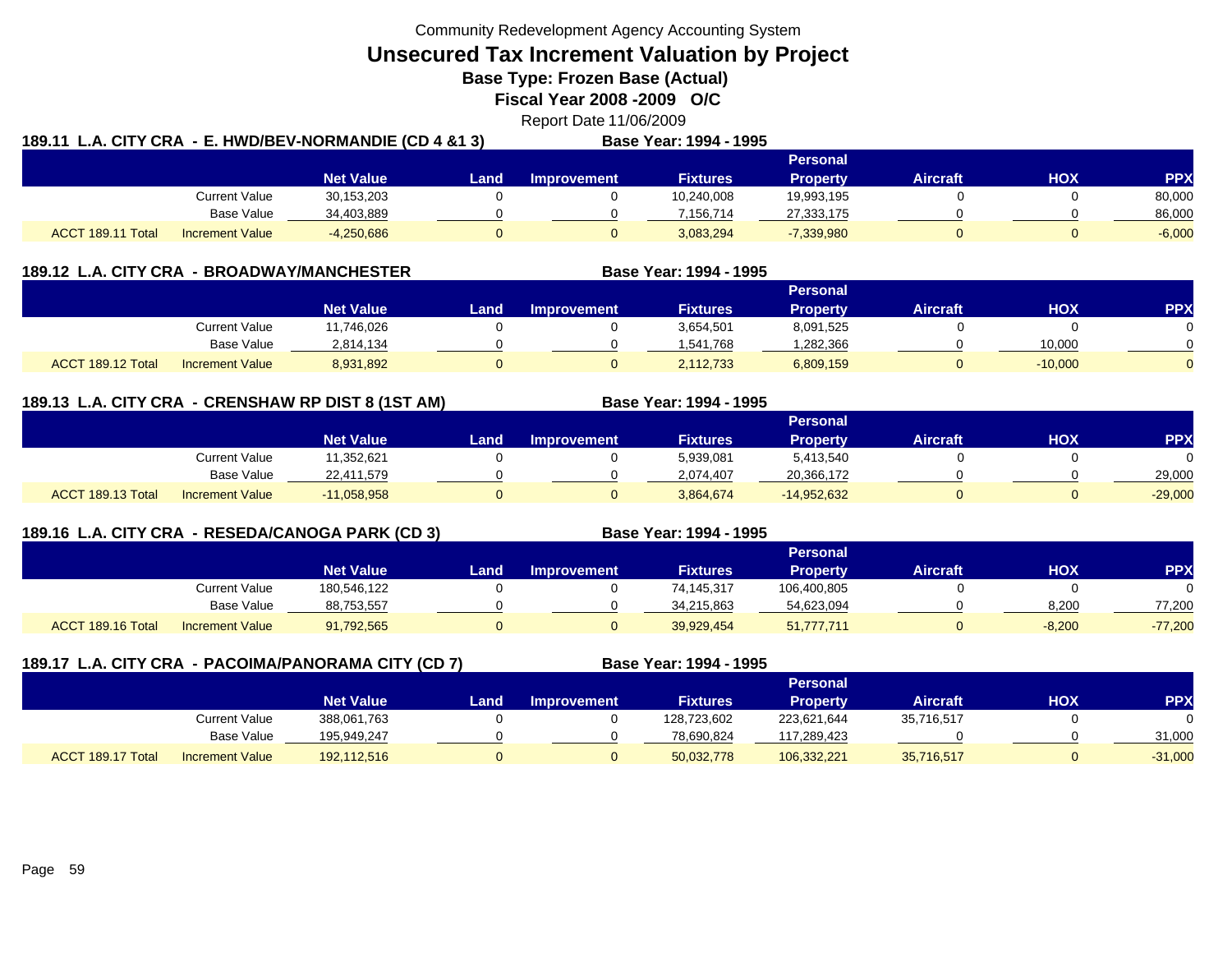**Unsecured Tax Increment Valuation by Project**

**Base Type: Frozen Base (Actual)** 

**Fiscal Year 2008 -2009 O/C**

Report Date 11/06/2009

| - CRENSHAW/SLAUSON RECOVERY RP<br>189.18 L.A. CITY CRA |                        |                  |      | Base Year: 1995 - 1996 |                 |                 |                 |     |            |
|--------------------------------------------------------|------------------------|------------------|------|------------------------|-----------------|-----------------|-----------------|-----|------------|
|                                                        |                        |                  |      |                        |                 | <b>Personal</b> |                 |     |            |
|                                                        |                        | <b>Net Value</b> | Land | Improvement            | <b>Fixtures</b> | <b>Property</b> | <b>Aircraft</b> | HOX | <b>PPX</b> |
|                                                        | <b>Current Value</b>   | 8,936,970        |      |                        | 4,210,116       | 4,726,854       |                 |     |            |
|                                                        | Base Value             | 5,408,390        |      |                        | 2,804,660       | 2,613,730       |                 |     | 10,000     |
| ACCT 189.18 Total                                      | <b>Increment Value</b> | 3,528,580        |      |                        | ,405,456        | 2,113,124       |                 |     | $-10,000$  |

|                   | 189.19 L.A. CITY CRA - WATTS CORRIDOR RECOVERY RP |                  |      |                    | Base Year: 1995 - 1996 |                 |                 |     |          |
|-------------------|---------------------------------------------------|------------------|------|--------------------|------------------------|-----------------|-----------------|-----|----------|
|                   |                                                   |                  |      |                    |                        | <b>Personal</b> |                 |     |          |
|                   |                                                   | <b>Net Value</b> | Land | <b>Improvement</b> | <b>Fixtures</b>        | <b>Property</b> | <b>Aircraft</b> | нох | PPX      |
|                   | <b>Current Value</b>                              | 2,498,316        |      |                    | 857.279                | 1,641,037       |                 |     |          |
|                   | <b>Base Value</b>                                 | 2.019.453        |      |                    | .123.575               | 900,878         |                 |     | 5,000    |
| ACCT 189.19 Total | <b>Increment Value</b>                            | 478,863          |      |                    | $-266,296$             | 740,159         |                 |     | $-5,000$ |

### **189.20 L.A. CITY CRA - WILSHIRE CENTER/KOREATOWN**

|                   |                        | <b>Personal</b>  |      |                    |                 |                 |          |            |            |  |
|-------------------|------------------------|------------------|------|--------------------|-----------------|-----------------|----------|------------|------------|--|
|                   |                        | <b>Net Value</b> | Land | <b>Improvement</b> | <b>Fixtures</b> | <b>Property</b> | Aircraft | <b>HOX</b> | <b>PPX</b> |  |
|                   | <b>Current Value</b>   | 290,085,795      |      |                    | 150,354,519     | 139,731,276     |          |            | 0          |  |
|                   | Base Value             | 41.326.712       |      |                    | 13.115.715      | 28,210,997      |          |            | $\Omega$   |  |
| ACCT 189.20 Total | <b>Increment Value</b> | 248,759,083      |      |                    | 137,238,804     | 111,520,279     |          |            | $\Omega$   |  |

# **190.01 L.A. CITY CRA - CD 9 CORR SO. OF STA MONICA FWY**

**Base Year: 1995 - 1996**

**Base Year: 1995 - 1996**

|                   |                        |                  |      |                    |                 | ___           |                 |     |             |
|-------------------|------------------------|------------------|------|--------------------|-----------------|---------------|-----------------|-----|-------------|
|                   |                        |                  |      |                    |                 | Personal      |                 |     |             |
|                   |                        | <b>Net Value</b> | Land | <b>Improvement</b> | <b>Fixtures</b> | Property      | <b>Aircraft</b> | нох | <b>PP</b>   |
|                   | Current Value          | 232,642,080      |      |                    | 86,887,974      | 145,767,606   |                 |     | 13,500      |
|                   | Base Value             | 265,739,292      |      |                    | 97.306.492      | 168,605,400   |                 |     | 172,600     |
| ACCT 190.01 Total | <b>Increment Value</b> | $-33,097,212$    |      |                    | $-10,418,518$   | $-22,837,794$ |                 |     | $-159, 100$ |

| 190.02 L.A. CITY CRA - VERMONT/MANCHESTER RECOVERY RP |                        |                  |      | Base Year: 1995 - 1996 |                 |                 |                 |     |            |
|-------------------------------------------------------|------------------------|------------------|------|------------------------|-----------------|-----------------|-----------------|-----|------------|
|                                                       |                        |                  |      |                        | <b>Personal</b> |                 |                 |     |            |
|                                                       |                        | <b>Net Value</b> | Land | <b>Improvement</b>     | <b>Fixtures</b> | <b>Property</b> | <b>Aircraft</b> | нох | <b>PPX</b> |
|                                                       | Current Value          | 15,543,031       |      |                        | 8,309,035       | 7,233,996       |                 |     |            |
|                                                       | Base Value             | 8,548,413        |      |                        | 5,037,010       | 3,614,403       |                 |     | 103,000    |
| ACCT 190.02 Total                                     | <b>Increment Value</b> | 6,994,618        |      | 0                      | 3,272,025       | 3,619,593       |                 |     | $-103,000$ |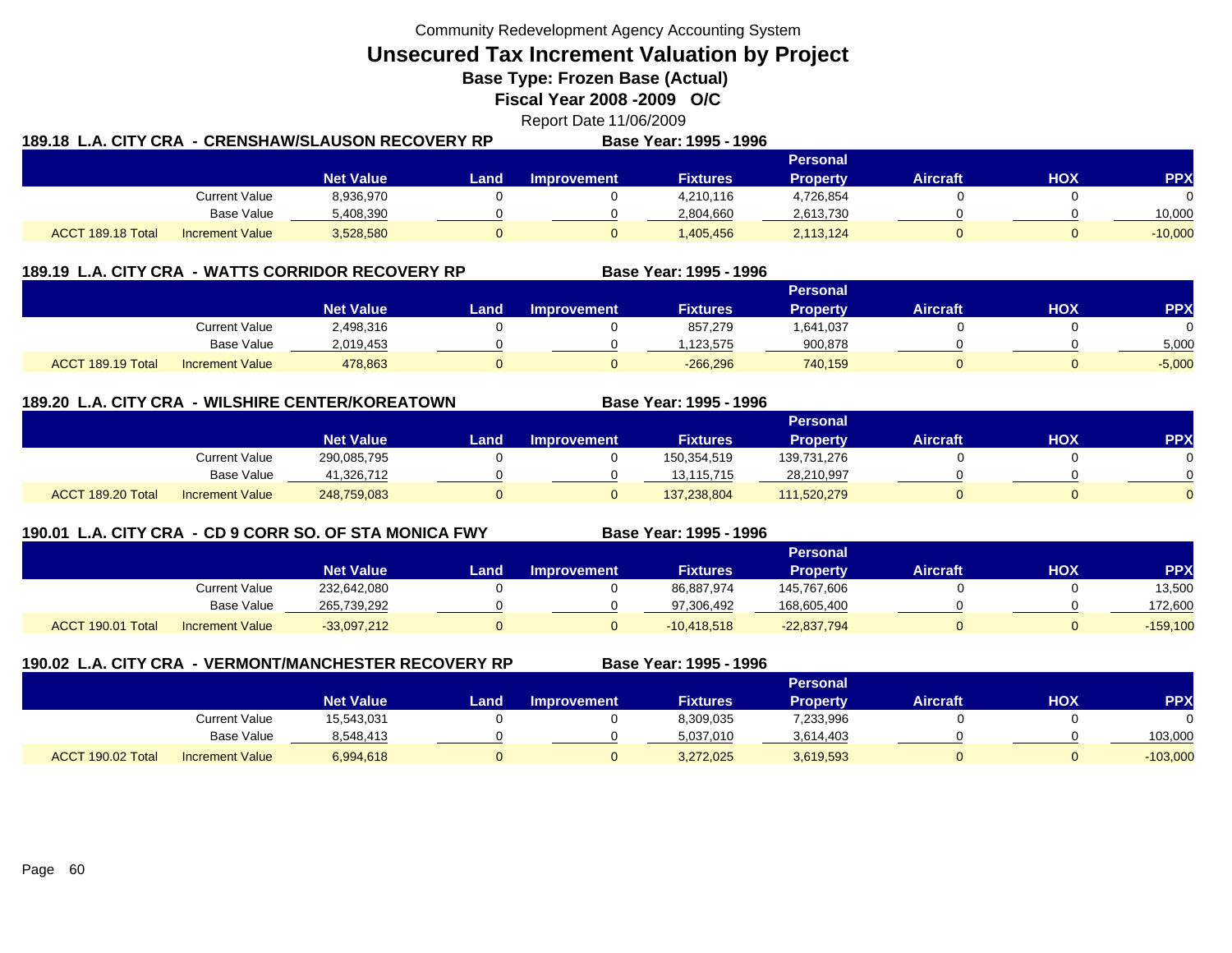**Unsecured Tax Increment Valuation by Project**

**Base Type: Frozen Base (Actual)** 

**Fiscal Year 2008 -2009 O/C**

Report Date 11/06/2009

| 190.03 L.A. CITY CRA |                        | . - WESTERN/SLAUSON RECOVERY RP |             |             | Base Year: 1995 - 1996 |            |          |     |            |  |
|----------------------|------------------------|---------------------------------|-------------|-------------|------------------------|------------|----------|-----|------------|--|
|                      |                        |                                 |             |             | <b>Personal</b>        |            |          |     |            |  |
|                      |                        | <b>Net Value</b>                | <b>Land</b> | Improvement | <b>Fixtures</b>        | Propertv   | Aircraft | нох | <b>PPX</b> |  |
|                      | Current Value          | 28,947,481                      |             |             | 14.189.677             | 14.793.804 |          |     | 36,000     |  |
|                      | Base Value             | 16,850,853                      |             |             | 7.523.693              | 9,369,860  |          |     | 42.700     |  |
| ACCT 190.03 Total    | <b>Increment Value</b> | 12,096,628                      |             |             | 6,665,984              | 5,423,944  |          |     | $-6,700$   |  |

| 190.04 L.A. CITY CRA - MID-CITY RECOVERY RP |                        |                  |      | Base Year: 1995 - 1996 |                 |                 |                 |     |            |
|---------------------------------------------|------------------------|------------------|------|------------------------|-----------------|-----------------|-----------------|-----|------------|
|                                             |                        |                  |      |                        |                 | <b>Personal</b> |                 |     |            |
|                                             |                        | <b>Net Value</b> | Land | <b>Improvement</b>     | <b>Fixtures</b> | <b>Property</b> | <b>Aircraft</b> | нох | <b>PPX</b> |
|                                             | Current Value          | 66,918,279       |      |                        | 18,244,753      | 48,673,526      |                 |     |            |
|                                             | <b>Base Value</b>      | 40,432,820       |      |                        | 14,504,278      | 25,996,542      |                 |     | 68,000     |
| ACCT 190.04 Total                           | <b>Increment Value</b> | 26,485,459       |      |                        | 3,740,475       | 22,676,984      |                 |     | $-68,000$  |

**190.05 L.A. CITY CRA - WESTLAKE RECOVERY RP Base Year: 1998 - 1999 Personal Net Value Land Improvement Fixtures Property Aircraft HOX PPX** Current Value 41,342,768 0 0 11,447,336 29,895,432 0 0 Base Value 35,241,923 0 0 9,917,315 30,638,608 0 0 5,314,000 ACCT 190.05 TotalI Increment Value 6,100,845 0 0 1,530,021 -743,176 0 -5,314,000

| 190.06 L.A. CITY CRA - ADELANTE EASTSIDE RP |                   |                        |                  |      |                    | Base Year: 1998 - 1999 |                 |                 |     |               |
|---------------------------------------------|-------------------|------------------------|------------------|------|--------------------|------------------------|-----------------|-----------------|-----|---------------|
|                                             |                   |                        |                  |      |                    |                        | <b>Personal</b> |                 |     |               |
|                                             |                   |                        | <b>Net Value</b> | Land | <b>Improvement</b> | <b>Fixtures</b>        | <b>Property</b> | <b>Aircraft</b> | нох | <b>PPX</b>    |
|                                             |                   | Current Value          | 282,456,581      |      |                    | 94,840,749             | 187,615,832     |                 |     |               |
|                                             |                   | Base Value             | 228,316,332      |      |                    | 96,685,417             | 168,921,915     |                 |     | 37,291,000    |
|                                             | ACCT 190.06 Total | <b>Increment Value</b> | 54,140,249       |      |                    | $-1,844,668$           | 18,693,917      |                 |     | $-37,291,000$ |

| 190.07 L.A. CITY CRA - PACIFIC CORRIDOR RP |                        |                  |      | Base Year: 2001 - 2002 |                 |                 |                 |     |           |  |
|--------------------------------------------|------------------------|------------------|------|------------------------|-----------------|-----------------|-----------------|-----|-----------|--|
|                                            |                        |                  |      |                        |                 | <b>Personal</b> |                 |     |           |  |
|                                            |                        | <b>Net Value</b> | Land | <b>Improvement</b>     | <b>Fixtures</b> | <b>Property</b> | <b>Aircraft</b> | нох | PP)       |  |
|                                            | <b>Current Value</b>   | 39,016,186       |      |                        | 14,082,295      | 24,933,891      |                 |     |           |  |
|                                            | Base Value             | 18,376,315       |      |                        | 5,880,459       | 12,518,856      |                 |     | 23,000    |  |
| ACCT 190.07 Total                          | <b>Increment Value</b> | 20,639,871       |      |                        | 8,201,836       | 12,415,035      | 0               |     | $-23,000$ |  |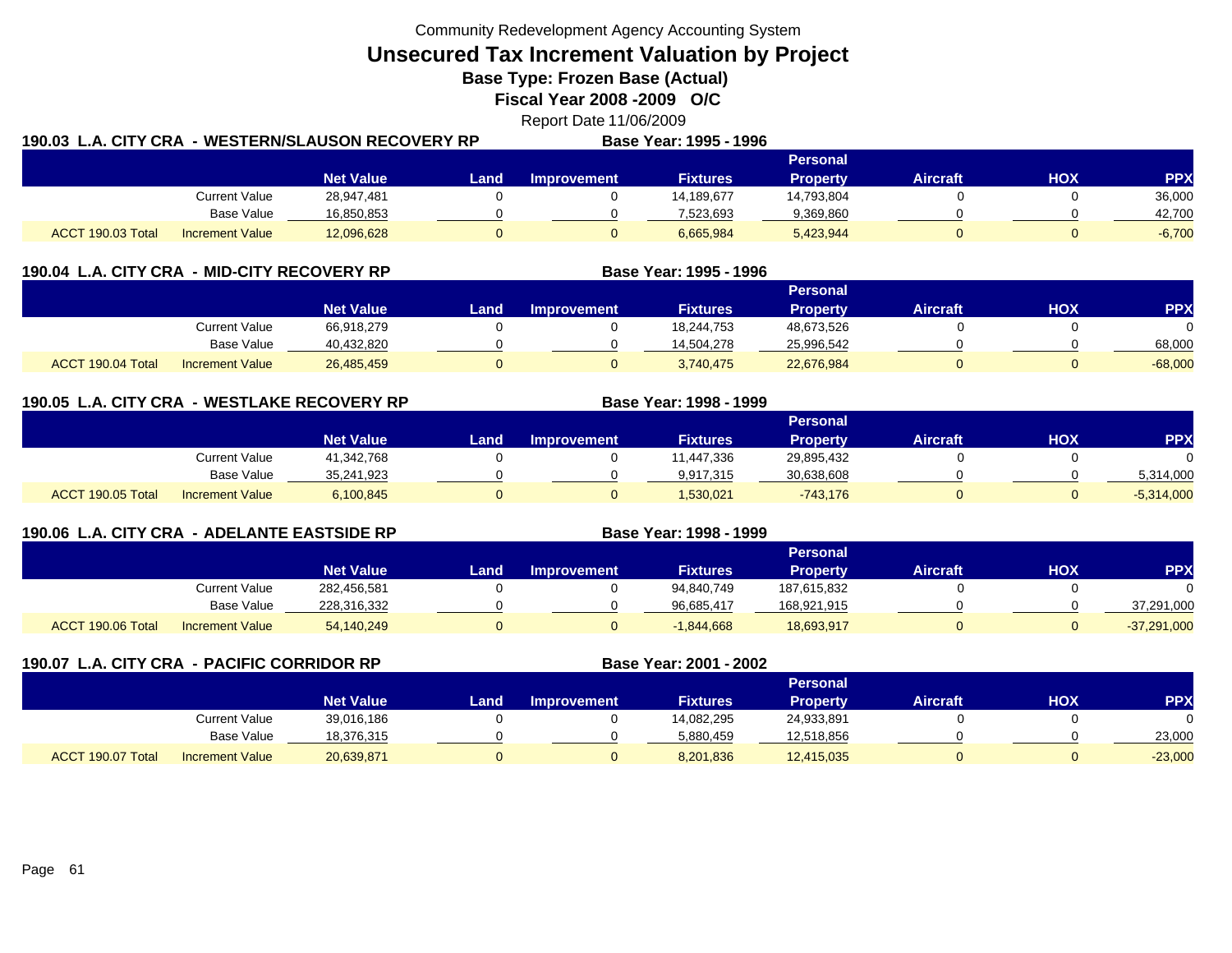# **Unsecured Tax Increment Valuation by Project**

**Base Type: Frozen Base (Actual)** 

**Fiscal Year 2008 -2009 O/C**

Report Date 11/06/2009

| 190.08 L.A. CITY CRA - CITY CENTER RP |                        |                  |        | Base Year: 2001 - 2002 |                 |                 |                 |     |            |
|---------------------------------------|------------------------|------------------|--------|------------------------|-----------------|-----------------|-----------------|-----|------------|
|                                       |                        |                  |        |                        | <b>Personal</b> |                 |                 |     |            |
|                                       |                        | <b>Net Value</b> | Land . | <b>Improvement</b>     | <b>Fixtures</b> | <b>Property</b> | <b>Aircraft</b> | HOX | <b>PPX</b> |
|                                       | <b>Current Value</b>   | 138,082,180      |        |                        | 37,739,106      | 100,343,074     |                 |     |            |
|                                       | <b>Base Value</b>      | 160,230,013      |        |                        | 43,463,059      | 117.074.954     |                 |     | 308,000    |
| ACCT 190.08 Total                     | <b>Increment Value</b> | $-22,147,833$    |        |                        | $-5,723,953$    | $-16,731,880$   |                 |     | $-308,000$ |

| 190.10 L.A. CITY CRA - CENTRAL INDUSTRIAL RP | <b>Base Year: 2002 - 2003</b> |
|----------------------------------------------|-------------------------------|
|                                              |                               |

|                   |                        |                  |      |                    |                 | Personal     |                 |            |            |
|-------------------|------------------------|------------------|------|--------------------|-----------------|--------------|-----------------|------------|------------|
|                   |                        | <b>Net Value</b> | Land | <b>Improvement</b> | <b>Fixtures</b> | Property     | <b>Aircraft</b> | <b>XOH</b> | <b>PPX</b> |
|                   | <b>Current Value</b>   | 89,946,913       |      |                    | 37,029,080      | 52,917,833   |                 |            |            |
|                   | <b>Base Value</b>      | 92.184.871       |      |                    | 35.629.029      | 56,608,842   |                 |            | 53.000     |
| ACCT 190.10 Total | <b>Increment Value</b> | $-2,237,958$     |      |                    | ,400,051        | $-3,691,009$ |                 |            | $-53,000$  |

|                        | Personal         |            |                    |                 |               |            |            |               |  |  |  |
|------------------------|------------------|------------|--------------------|-----------------|---------------|------------|------------|---------------|--|--|--|
|                        | <b>Net Value</b> | Land       | <b>Improvement</b> | <b>Fixtures</b> | Propertv      | Aircraft   | <b>HOX</b> | <b>PPX</b>    |  |  |  |
| Current Value          | 3,410,097,711    |            |                    | .200.812.750    | 2,176,400,944 | 35,716,517 |            | 2,832,500     |  |  |  |
| <b>Base Value</b>      | 761,034,652.     | 500,283    | 3,565,700          | 588,631,544     | 1,217,976,090 |            | 18.200     | 49,620,765    |  |  |  |
| <b>Increment Value</b> | 1,649,063,059    | $-500,283$ | $-3,565,700$       | 612,181,206     | 958,424,854   | 35,716,517 | $-18,200$  | $-46,788,265$ |  |  |  |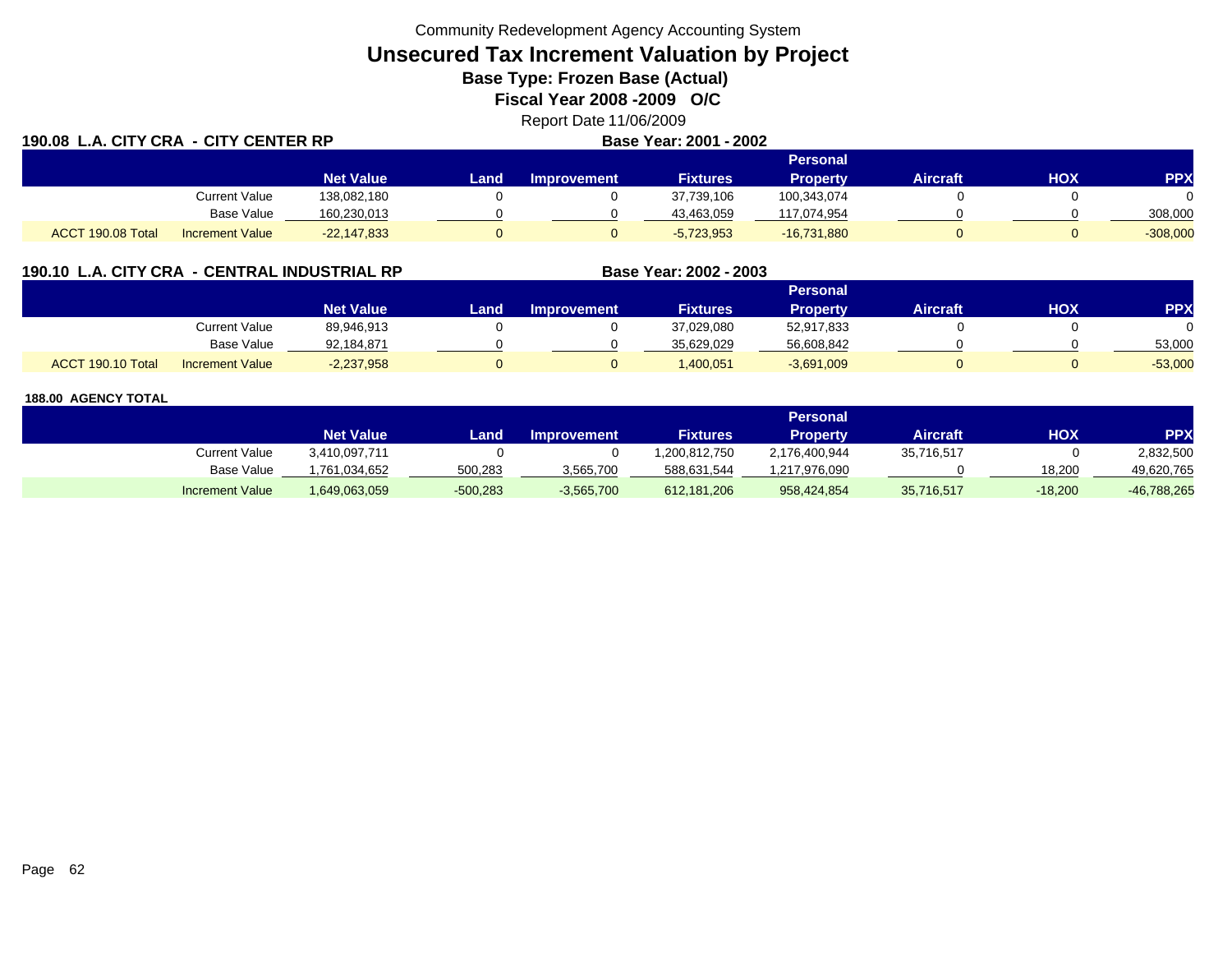| 200.02 LYNWOOD CRA - PROJ.AREA #1-A |                        |                  |      |                    | Base Year: 1972 - 1973 |                 |                 |     |            |
|-------------------------------------|------------------------|------------------|------|--------------------|------------------------|-----------------|-----------------|-----|------------|
|                                     |                        |                  |      |                    |                        |                 |                 |     |            |
|                                     |                        | <b>Net Value</b> | Land | <b>Improvement</b> | <b>Fixtures</b>        | <b>Property</b> | <b>Aircraft</b> | HOX | <b>PPX</b> |
|                                     | Current Value          | 7,960,951        |      |                    | 4,479,838              | 3,481,113       |                 |     |            |
|                                     | Base Value             | 92,680           |      |                    | 53,200                 | 39,480          |                 |     |            |
| ACCT 200.02 Total                   | <b>Increment Value</b> | 7,868,271        |      |                    | 4,426,638              | 3,441,633       |                 |     |            |

| 200.03 LYNWOOD CRA - ALAMEDA                |                  | Base Year: 1975 - 1976 |                    |                 |                 |                 |     |            |  |
|---------------------------------------------|------------------|------------------------|--------------------|-----------------|-----------------|-----------------|-----|------------|--|
|                                             |                  | Personal               |                    |                 |                 |                 |     |            |  |
|                                             | <b>Net Value</b> | Land                   | <b>Improvement</b> | <b>Fixtures</b> | <b>Property</b> | <b>Aircraft</b> | НОХ | <b>PPX</b> |  |
| Current Value                               | 32,789,676       |                        |                    | 16,500,896      | 16,311,280      |                 |     | 22,500     |  |
| <b>Base Value</b>                           | 10.326.700       |                        |                    | .712,040        | 8,614,660       |                 |     |            |  |
| ACCT 200.03 Total<br><b>Increment Value</b> | 22,462,976       |                        |                    | 14,788,856      | 7,696,620       |                 |     | 22,500     |  |

| 200.04 LYNWOOD CRA - PROJ. AREA #1/76 ANX |                        |                  | Base Year: 1975 - 1976 |                    |                 |                 |                 |     |            |
|-------------------------------------------|------------------------|------------------|------------------------|--------------------|-----------------|-----------------|-----------------|-----|------------|
|                                           |                        |                  |                        |                    |                 | <b>Personal</b> |                 |     |            |
|                                           |                        | <b>Net Value</b> | Land                   | <b>Improvement</b> | <b>Fixtures</b> | <b>Property</b> | <b>Aircraft</b> | нох | <b>PPX</b> |
|                                           | Current Value          |                  |                        |                    |                 |                 |                 |     |            |
|                                           | <b>Base Value</b>      |                  |                        |                    |                 |                 |                 |     |            |
| ACCT 200.04 Total                         | <b>Increment Value</b> |                  |                        |                    |                 |                 |                 |     |            |

| 200.05 LYNWOOD CRA - PROJ.AREA A/81 ANX |                        |                  |      |                    | Base Year: 1980 - 1981 |                 |                 |     |           |  |
|-----------------------------------------|------------------------|------------------|------|--------------------|------------------------|-----------------|-----------------|-----|-----------|--|
|                                         |                        |                  |      | <b>Personal</b>    |                        |                 |                 |     |           |  |
|                                         |                        | <b>Net Value</b> | Land | <b>Improvement</b> | <b>Fixtures</b>        | <b>Property</b> | <b>Aircraft</b> | нох | <b>PP</b> |  |
|                                         | Current Value          | 34,852,604       |      |                    | 15,909,822             | 18,942,782      |                 |     |           |  |
|                                         | Base Value             | 13,395,700       |      |                    | 5,609,168              | 7,787,532       |                 |     | 1.000     |  |
| ACCT 200.05 Total                       | <b>Increment Value</b> | 21,456,904       |      |                    | 10,300,654             | 11,155,250      | 0               |     | $-1,000$  |  |

| 200.06 LYNWOOD CRA - PROJ.AREA A/89 ANX |                        |                  |      | Base Year: 1987 - 1988 |                 |                 |                 |     |            |  |  |
|-----------------------------------------|------------------------|------------------|------|------------------------|-----------------|-----------------|-----------------|-----|------------|--|--|
|                                         |                        |                  |      | Personal               |                 |                 |                 |     |            |  |  |
|                                         |                        | <b>Net Value</b> | Land | <b>Improvement</b>     | <b>Fixtures</b> | <b>Property</b> | <b>Aircraft</b> | нох | <b>PPX</b> |  |  |
|                                         | <b>Current Value</b>   | 5,017,923        |      |                        | 2,403,937       | 2,613,986       |                 |     |            |  |  |
|                                         | Base Value             | 5,941,852        |      |                        | 2,019,281       | 3,922,571       |                 |     |            |  |  |
| ACCT 200.06 Total                       | <b>Increment Value</b> | $-923,929$       |      |                        | 384,656         | $-1,308,585$    |                 |     |            |  |  |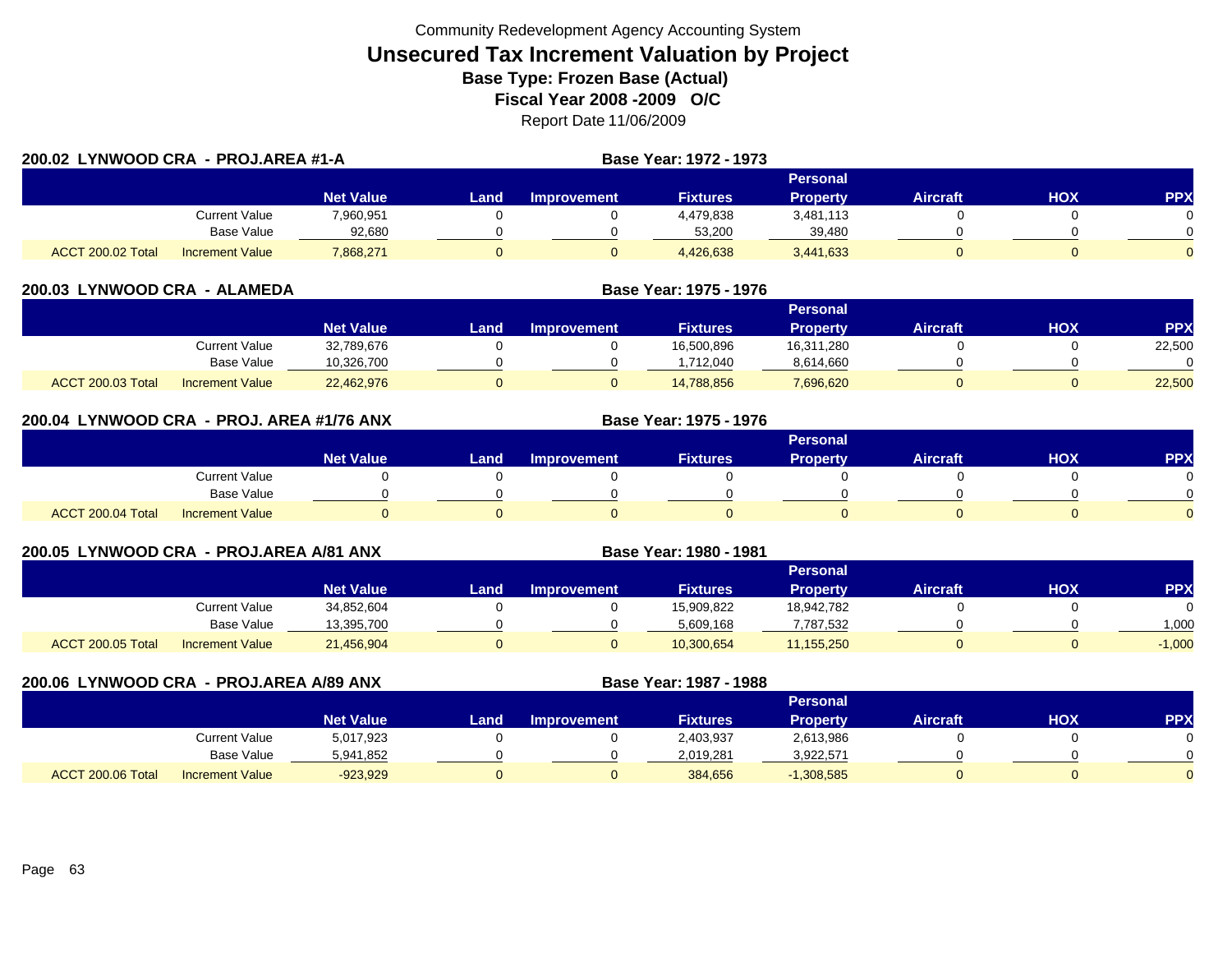|                        |                  | <b>Personal</b> |                    |                 |                 |          |     |            |  |
|------------------------|------------------|-----------------|--------------------|-----------------|-----------------|----------|-----|------------|--|
|                        | <b>Net Value</b> | Land.           | <b>Improvement</b> | <b>Fixtures</b> | <b>Property</b> | Aircraft | ΗΟΧ | <b>PPX</b> |  |
| <b>Current Value</b>   | 80,621,154       |                 |                    | 39.294.493      | 41.349.161      |          |     | 22,500     |  |
| Base Value             | 29,756,932       |                 |                    | 9,393,689       | 20,364,243      |          |     | 000.1      |  |
| <b>Increment Value</b> | 50,864,222       |                 |                    | 29,900,804      | 20,984,918      |          |     | 21,500     |  |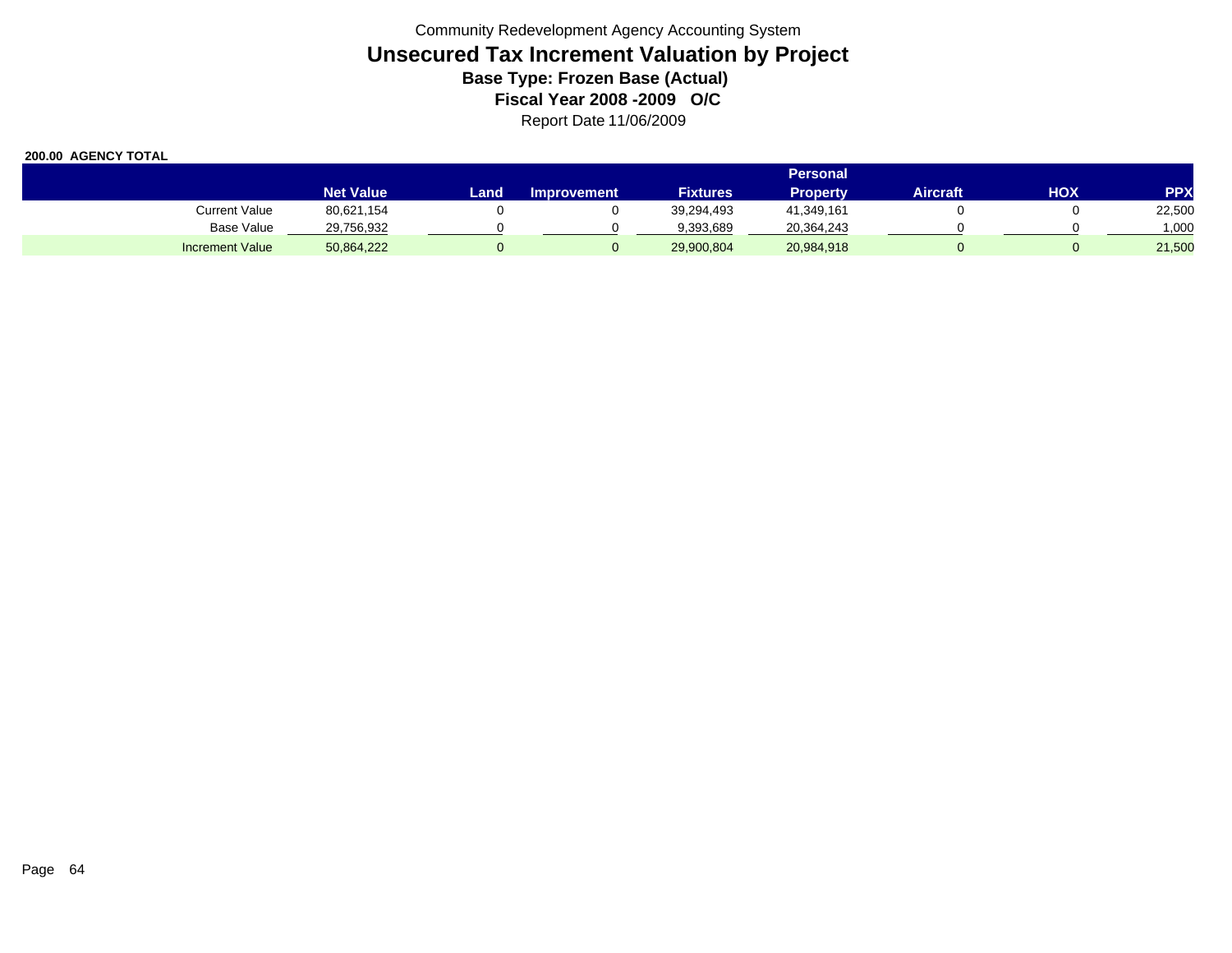| 208.02 MAYWOOD CRA       | <b>WESTSIDE</b>        |                  | Base Year: 1978 - 1979 |                    |                 |                 |                 |            |            |  |
|--------------------------|------------------------|------------------|------------------------|--------------------|-----------------|-----------------|-----------------|------------|------------|--|
|                          |                        |                  |                        | <b>Personal</b>    |                 |                 |                 |            |            |  |
|                          |                        | <b>Net Value</b> | Land                   | <b>Improvement</b> | <b>Fixtures</b> | <b>Property</b> | <b>Aircraft</b> | <b>HOX</b> | <b>PPX</b> |  |
|                          | Current Value          | 2,210,968        |                        |                    | 942,507         | .268,461        |                 |            |            |  |
|                          | Base Value             | 136,580          |                        |                    | 262.560         | 874,020         |                 |            |            |  |
| <b>ACCT 208.02 Total</b> | <b>Increment Value</b> | 1,074,388        |                        |                    | 679.947         | 394,441         |                 |            |            |  |

|  | 208.03 MAYWOOD CRA - PROJECT # 2 |  |  |  |
|--|----------------------------------|--|--|--|
|--|----------------------------------|--|--|--|

|                   |                        | Personal         |      |                    |                 |           |                 |            |            |  |
|-------------------|------------------------|------------------|------|--------------------|-----------------|-----------|-----------------|------------|------------|--|
|                   |                        | <b>Net Value</b> | Land | <b>Improvement</b> | <b>Fixtures</b> | Property  | <b>Aircraft</b> | <b>XOH</b> | <b>PPX</b> |  |
|                   | Current Value          | 7,389,726        |      |                    | 3,766,110       | 3,623,616 |                 |            |            |  |
|                   | <b>Base Value</b>      | .466.852         |      | 677.689            |                 | 789.163   |                 |            | ∩          |  |
| ACCT 208.03 Total | <b>Increment Value</b> | 5,922,874        |      | $-677,689$         | 3,766,110       | 2,834,453 |                 |            | $\Omega$   |  |

**MAYWOOD CRA - PROJECT # 2 Base Year: 1981 - 1982**

| 208.04 MAYWOOD CRA - CITYWIDE RP |                        |                  | Base Year: 2000 - 2001 |                    |                 |                 |                 |     |     |  |  |
|----------------------------------|------------------------|------------------|------------------------|--------------------|-----------------|-----------------|-----------------|-----|-----|--|--|
|                                  |                        |                  |                        | <b>Personal</b>    |                 |                 |                 |     |     |  |  |
|                                  |                        | <b>Net Value</b> | Land                   | <b>Improvement</b> | <b>Fixtures</b> | <b>Property</b> | <b>Aircraft</b> | нох | PPX |  |  |
|                                  | Current Value          | 9,698,302        |                        |                    | 4,386,728       | 5,311,574       |                 |     |     |  |  |
|                                  | Base Value             | 22,095,325       |                        |                    | 2,352,179       | 19,743,146      |                 |     |     |  |  |
| ACCT 208.04 Total                | <b>Increment Value</b> | $-12,397,023$    |                        |                    | 2,034,549       | $-14.431.572$   |                 |     |     |  |  |

|                        |                  | <b>Personal</b> |                    |                 |               |                 |            |     |  |  |
|------------------------|------------------|-----------------|--------------------|-----------------|---------------|-----------------|------------|-----|--|--|
|                        | <b>Net Value</b> | Land            | <b>Improvement</b> | <b>Fixtures</b> | Property      | <b>Aircraft</b> | <b>NOH</b> | PPX |  |  |
| <b>Current Value</b>   | 19,298,996       |                 |                    | 9,095,345       | 10,203,651    |                 |            |     |  |  |
| <b>Base Value</b>      | 24,698,757       |                 | 677,689            | 2,614,739       | 21,406,329    |                 |            |     |  |  |
| <b>Increment Value</b> | $-5,399,761$     |                 | $-677,689$         | 6,480,606       | $-11,202,678$ |                 |            |     |  |  |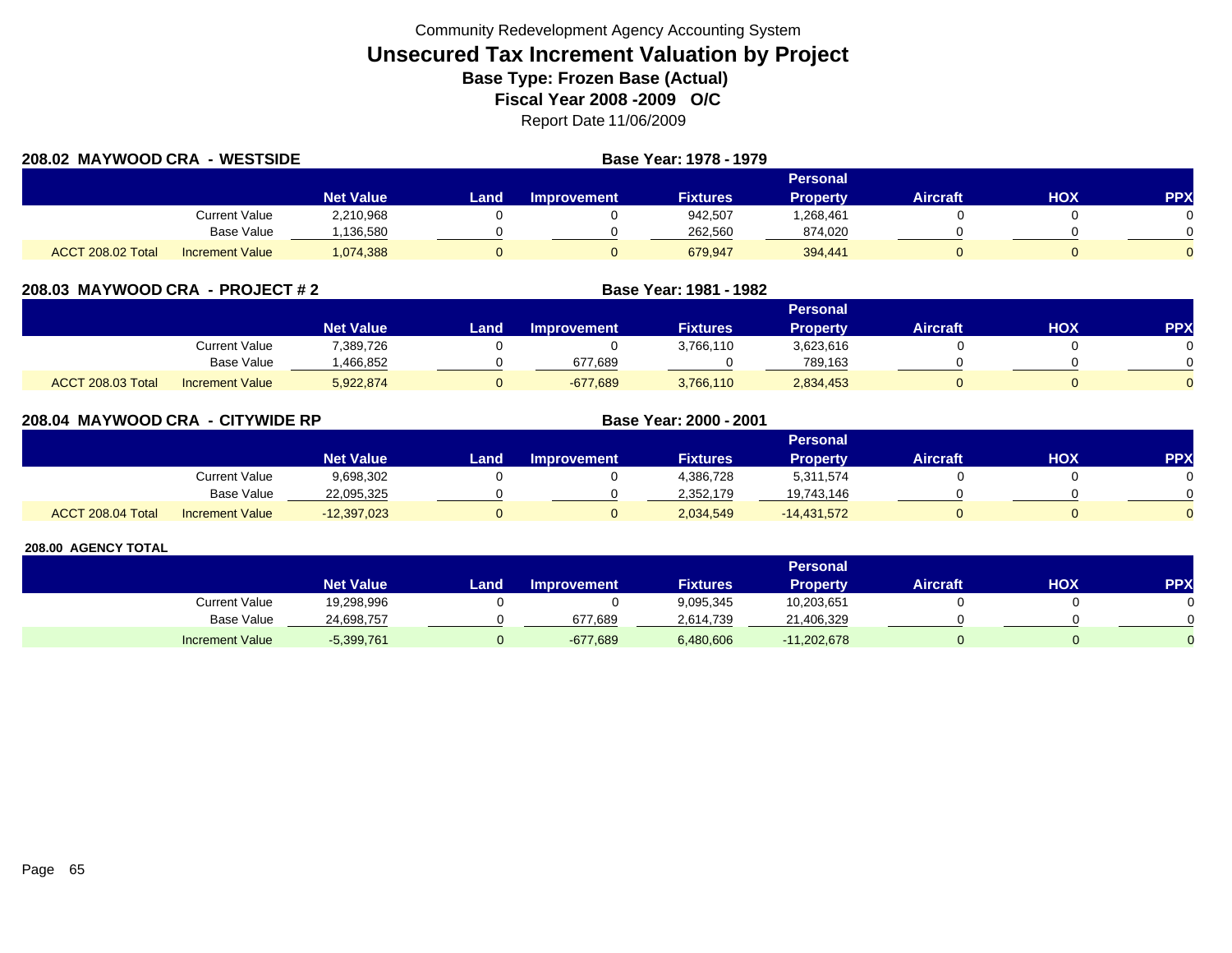| 212.04 MONROVIA CRA - CENTRAL |                        |                  |      | Base Year: 1973 - 1974 |                 |                 |                 |     |            |
|-------------------------------|------------------------|------------------|------|------------------------|-----------------|-----------------|-----------------|-----|------------|
|                               |                        |                  |      |                        |                 | Personal        |                 |     |            |
|                               |                        | <b>Net Value</b> | Land | Improvement            | <b>Fixtures</b> | <b>Property</b> | <b>Aircraft</b> | HOX | <b>PPX</b> |
|                               | Current Value          | 94,415,680       |      |                        | 33,772,714      | 60,642,966      |                 |     |            |
|                               | Base Value             | 14,470,200       |      |                        | 3.008.120       | 11,462,080      |                 |     |            |
| ACCT 212.04 Total             | <b>Increment Value</b> | 79,945,480       |      |                        | 30,764,594      | 49,180,886      |                 |     |            |

#### **212.05 MONROVIA CRA - CENTRAL 78 ANX**

|                          |                        |                  | Personal |                    |                 |          |                 |            |              |  |  |
|--------------------------|------------------------|------------------|----------|--------------------|-----------------|----------|-----------------|------------|--------------|--|--|
|                          |                        | <b>Net Value</b> | Land     | <b>Improvement</b> | <b>Fixtures</b> | Property | <b>Aircraft</b> | <b>XOH</b> | PPX          |  |  |
|                          | Current Value          | 362,915          |          |                    | 82,352          | 280,563  |                 |            |              |  |  |
|                          | <b>Base Value</b>      | 17.420           |          |                    | 7,000           | 10.420   |                 |            | <sup>n</sup> |  |  |
| <b>ACCT 212.05 Total</b> | <b>Increment Value</b> | 345,495          |          |                    | 75,352          | 270,143  |                 |            | $\Omega$     |  |  |

**Base Year: 1976 - 1977**

**Base Year: 1979 - 1980**

**Base Year: 2001 - 2002**

| 212.06 MONROVIA CRA - CENTRAL 80 ANX |  |
|--------------------------------------|--|
|                                      |  |

|                   |                        |                  | <b>Personal</b> |                    |                 |                 |                 |            |              |  |
|-------------------|------------------------|------------------|-----------------|--------------------|-----------------|-----------------|-----------------|------------|--------------|--|
|                   |                        | <b>Net Value</b> | Land            | <b>Improvement</b> | <b>Fixtures</b> | <b>Property</b> | <b>Aircraft</b> | <b>HOX</b> | PPX          |  |
|                   | Current Value          | 5,709,128        |                 |                    | 1,369,621       | 4,339,507       |                 |            |              |  |
|                   | <b>Base Value</b>      | 304.320          |                 |                    | 91.060          | 213.260         |                 |            | <sup>n</sup> |  |
| ACCT 212.06 Total | <b>Increment Value</b> | 5,404,808        |                 |                    | 1,278,561       | 4,126,247       |                 |            | $\Omega$     |  |

#### **212.07 MONROVIA CRA - CENTRAL RP #1 '03 ANNEX**

|                          |                        |                  |      |             |                 | Personal        |                 |            |              |
|--------------------------|------------------------|------------------|------|-------------|-----------------|-----------------|-----------------|------------|--------------|
|                          |                        | <b>Net Value</b> | Land | Improvement | <b>Fixtures</b> | <b>Property</b> | <b>Aircraft</b> | <b>HOX</b> | PPX          |
|                          | <b>Current Value</b>   | 19,529,392       |      |             | 7,514,149       | 12,015,243      |                 |            |              |
|                          | <b>Base Value</b>      | 24,230,011       |      |             | 10.992.739      | 13,237,272      |                 |            | <sup>n</sup> |
| <b>ACCT 212.07 Total</b> | <b>Increment Value</b> | $-4,700,619$     |      |             | $-3,478,590$    | $-1,222,029$    |                 |            | $\Omega$     |

|                        | <b>Personal</b>  |      |             |                 |                 |          |            |            |
|------------------------|------------------|------|-------------|-----------------|-----------------|----------|------------|------------|
|                        | <b>Net Value</b> | Land | Improvement | <b>Fixtures</b> | <b>Property</b> | Aircraft | <b>HOX</b> | <b>PPX</b> |
| <b>Current Value</b>   | 120,017,115      |      |             | 42,738,836      | 77,278,279      |          |            |            |
| <b>Base Value</b>      | 39,021,951       |      |             | 14,098,919      | 24,923,032      |          |            |            |
| <b>Increment Value</b> | 80,995,164       |      |             | 28,639,917      | 52,355,247      |          |            |            |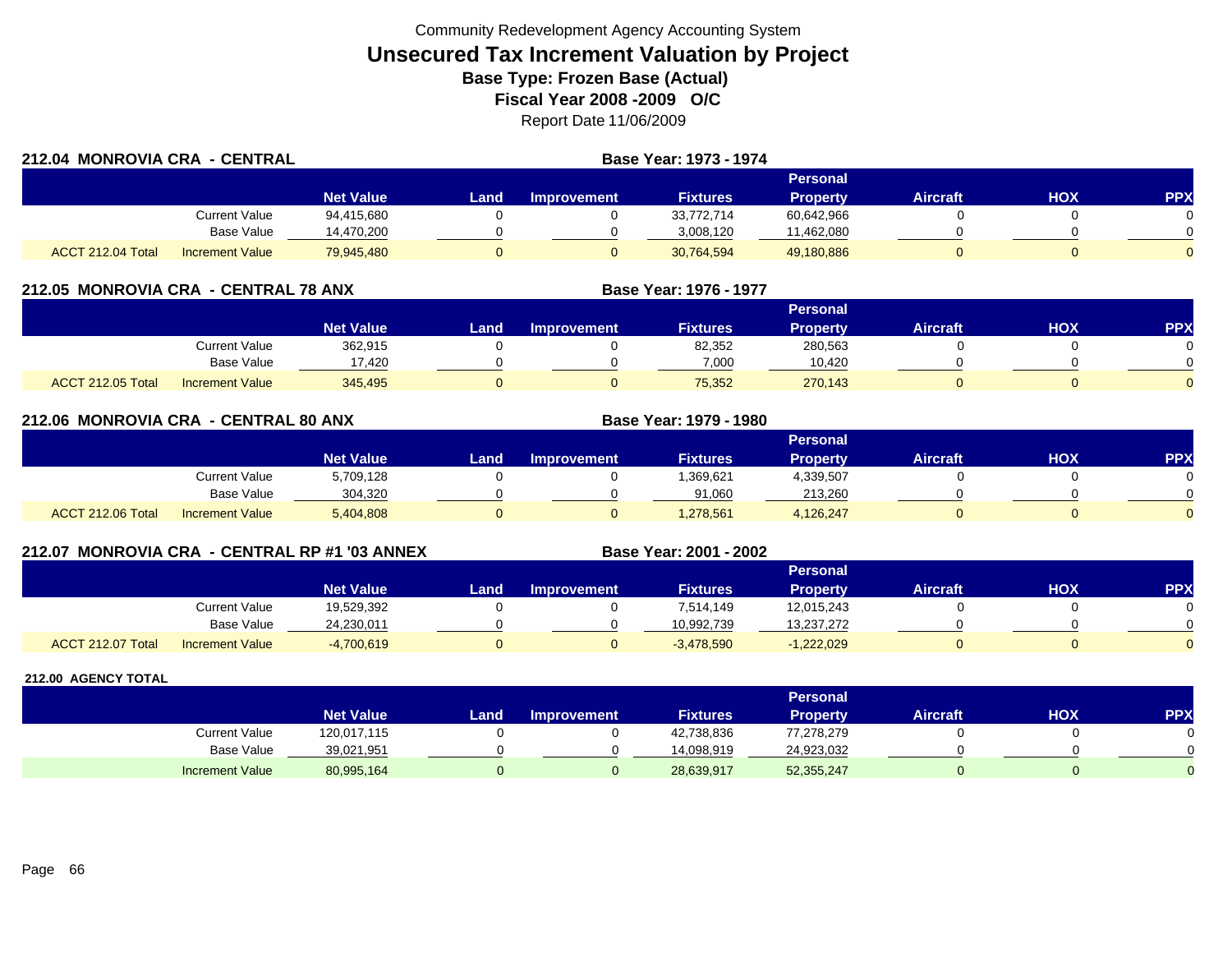| 216.05 MONTEBELLO CRA - SO. INDUSTRIAL |                        |                  |      | Base Year: 1972 - 1973 |                 |                 |                 |            |            |
|----------------------------------------|------------------------|------------------|------|------------------------|-----------------|-----------------|-----------------|------------|------------|
|                                        |                        |                  |      |                        |                 | Personal        |                 |            |            |
|                                        |                        | <b>Net Value</b> | Land | Improvement            | <b>Fixtures</b> | <b>Property</b> | <b>Aircraft</b> | <b>HOX</b> | <b>PPX</b> |
|                                        | Current Value          | 41,830,480       |      |                        | 21.320.447      | 20,510,033      |                 |            |            |
|                                        | <b>Base Value</b>      | 13,193,100       |      |                        | 4,326,640       | 8,866,460       |                 |            |            |
| ACCT 216.05 Total                      | <b>Increment Value</b> | 28,637,380       |      |                        | 16,993,807      | 11,643,573      |                 |            |            |

#### **216.07 MONTEBELLO CRA - MONTE HILLS**

|                   |                        | <b>Personal</b>  |      |                    |                 |            |                 |            |          |
|-------------------|------------------------|------------------|------|--------------------|-----------------|------------|-----------------|------------|----------|
|                   |                        | <b>Net Value</b> | Land | <b>Improvement</b> | <b>Fixtures</b> | Propertv   | <b>Aircraft</b> | <b>XOH</b> | PPX      |
|                   | <b>Current Value</b>   | 34,933,339       |      |                    | 15,030,446      | 19,902,893 |                 |            |          |
|                   | <b>Base Value</b>      | 7.160            |      |                    |                 | 7.160      |                 |            | 0        |
| ACCT 216.07 Total | <b>Increment Value</b> | 34,926,179       |      |                    | 15,030,446      | 19,895,733 |                 |            | $\Omega$ |

**Base Year: 1974 - 1975**

**Base Year: 1975 - 1976**

### **216.09 MONTEBELLO CRA - MONTE HILLS 76 ANX**

|                   |                        |                  |      |                    |                 | Personal  |                 |     |            |
|-------------------|------------------------|------------------|------|--------------------|-----------------|-----------|-----------------|-----|------------|
|                   |                        | <b>Net Value</b> | Land | <b>Improvement</b> | <b>Fixtures</b> | Property  | <b>Aircraft</b> | HOX | <b>PPX</b> |
|                   | <b>Current Value</b>   | 6,324,673        |      |                    | 2,755,886       | 3,568,787 |                 |     |            |
|                   | <b>Base Value</b>      | 842,340          |      |                    | 273,640         | 1,568,700 |                 |     |            |
| ACCT 216.09 Total | <b>Increment Value</b> | 4,482,333        |      |                    | 2,482,246       | 2,000,087 |                 |     |            |

#### **216.11 MONTEBELLO CRA - ECO. REV. Base Year: 1981 - 1982**

|                   |                        | <b>Personal</b>  |            |             |                 |                 |          |     |            |
|-------------------|------------------------|------------------|------------|-------------|-----------------|-----------------|----------|-----|------------|
|                   |                        | <b>Net Value</b> | Land       | Improvement | <b>Fixtures</b> | <b>Property</b> | Aircraft | нох | <b>PPY</b> |
|                   | Current Value          | 46,225,187       |            |             | 16,074,326      | 30,150,861      |          |     |            |
|                   | Base Value             | 17,002,431       | 191.237    |             | 8.285.022       | 8,526,172       |          |     |            |
| ACCT 216.11 Total | <b>Increment Value</b> | 29,222,756       | $-191,237$ |             | 7,789,304       | 21,624,689      |          |     |            |

|                        | <b>Personal</b>  |            |                    |                 |            |                 |     |     |  |
|------------------------|------------------|------------|--------------------|-----------------|------------|-----------------|-----|-----|--|
|                        | <b>Net Value</b> | Land       | <b>Improvement</b> | <b>Fixtures</b> | Propertv   | <b>Aircraft</b> | нох | PPX |  |
| Current Value          | 129,313,679      |            |                    | 55,181,105      | 74,132,574 |                 |     |     |  |
| <b>Base Value</b>      | 32,045,031       | 191.237    |                    | 12,885,302      | 18,968,492 |                 |     |     |  |
| <b>Increment Value</b> | 97,268,648       | $-191,237$ |                    | 42,295,803      | 55,164,082 |                 |     |     |  |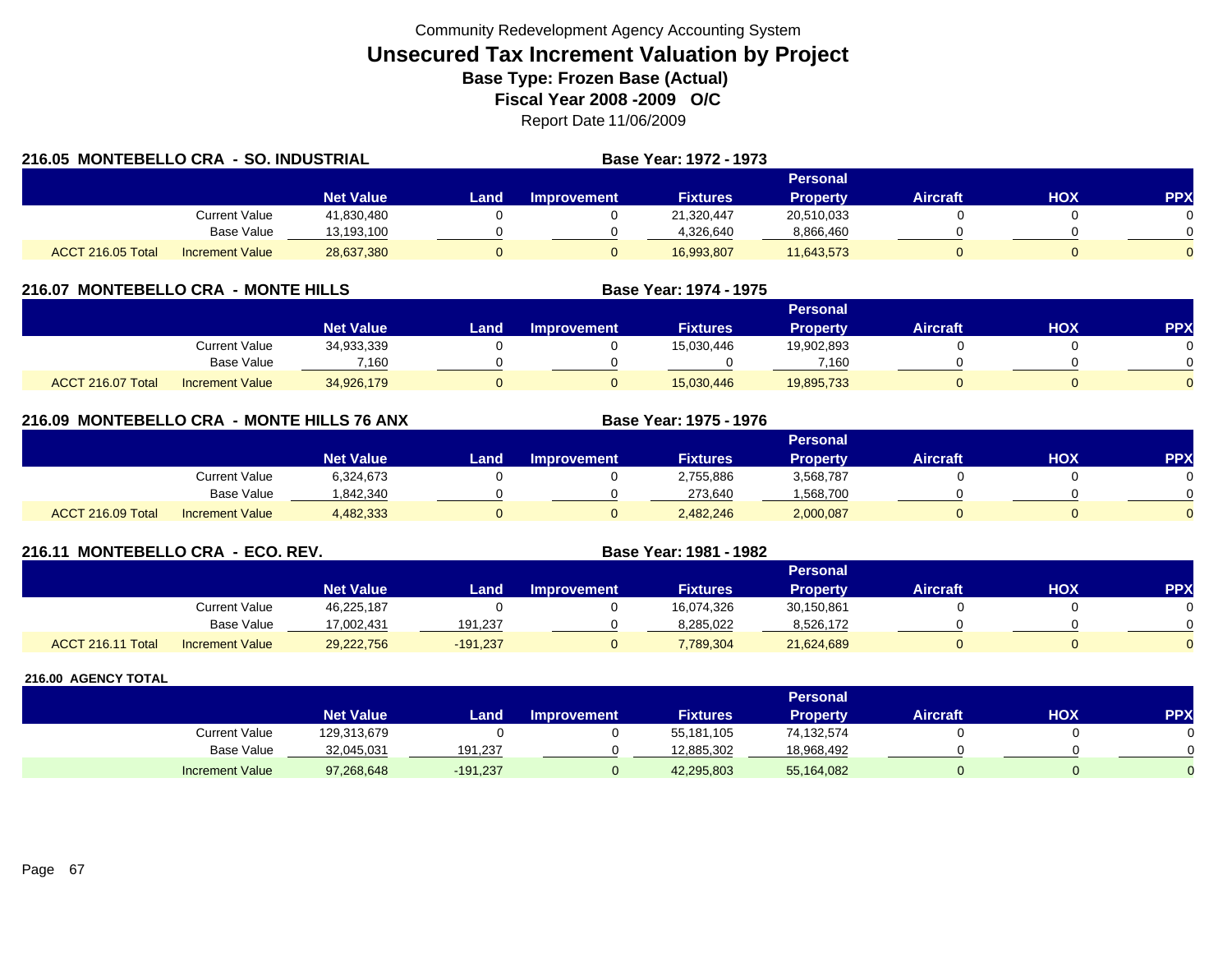| 220.04 MONTEREY PARK CRA - ATL/GARVEY |                        |                  |                 |             | Base Year: 1972 - 1973 |                 |                 |     |            |  |
|---------------------------------------|------------------------|------------------|-----------------|-------------|------------------------|-----------------|-----------------|-----|------------|--|
|                                       |                        |                  | <b>Personal</b> |             |                        |                 |                 |     |            |  |
|                                       |                        | <b>Net Value</b> | <b>Land</b>     | Improvement | <b>Fixtures</b>        | <b>Property</b> | <b>Aircraft</b> | HOX | <b>PPX</b> |  |
|                                       | Current Value          | 579,891          |                 |             | 291,102                | 288,789         |                 |     |            |  |
|                                       | Base Value             | 10,040           |                 |             | 7,340                  | 2,700           |                 |     |            |  |
| ACCT 220.04 Total                     | <b>Increment Value</b> | 569,851          |                 |             | 283,762                | 286,089         |                 |     |            |  |

#### **220.05 MONTEREY PARK CRA - FREEWAY**

|                   |                        | Personal         |      |                    |                 |                 |                 |            |            |
|-------------------|------------------------|------------------|------|--------------------|-----------------|-----------------|-----------------|------------|------------|
|                   |                        | <b>Net Value</b> | Land | <b>Improvement</b> | <b>Fixtures</b> | <b>Property</b> | <b>Aircraft</b> | <b>XOH</b> | <b>PPX</b> |
|                   | Current Value          | ,756,909         |      |                    | 290,236         | ,466,673        |                 |            |            |
|                   | <b>Base Value</b>      | 32.600           |      |                    |                 | 32.600          |                 |            | 0          |
| ACCT 220.05 Total | <b>Increment Value</b> | ,724,309         |      |                    | 290,236         | 1,434,073       |                 |            |            |

**Base Year: 1973 - 1974**

**Base Year: 1976 - 1977**

**Base Year: 1984 - 1985**

#### **220.07 MONTEREY PARK CRA - ATL/GAR 76 ANX**

|                   |                        |                  |      |                    |                 | <b>Personal</b> |                 |     |            |
|-------------------|------------------------|------------------|------|--------------------|-----------------|-----------------|-----------------|-----|------------|
|                   |                        | <b>Net Value</b> | Land | <b>Improvement</b> | <b>Fixtures</b> | Property        | <b>Aircraft</b> | нох | <b>PPX</b> |
|                   | Current Value          | 13,426,884       |      |                    | 8,151,212       | 5,275,672       |                 |     |            |
|                   | Base Value             | 1.042.460        |      |                    | 95.860          | 946.600         |                 |     |            |
| ACCT 220.07 Total | <b>Increment Value</b> | 12,384,424       |      |                    | 8,055,352       | 4,329,072       |                 |     |            |

#### **220.08 MONTEREY PARK CRA - SOUTHEAST**

|                   |                        | Personal         |       |                    |                 |                 |          |            |            |
|-------------------|------------------------|------------------|-------|--------------------|-----------------|-----------------|----------|------------|------------|
|                   |                        | <b>Net Value</b> | Land. | <b>Improvement</b> | <b>Fixtures</b> | <b>Property</b> | Aircraft | <b>HOX</b> | <b>PPX</b> |
|                   | <b>Current Value</b>   | 176,000          |       |                    |                 | 176,000         |          |            |            |
|                   | <b>Base Value</b>      | 1.369.975        |       |                    | 2,964,394       | .405,581        |          |            | ∩          |
| ACCT 220.08 Total | <b>Increment Value</b> | $-4,193,975$     |       |                    | $-2,964,394$    | $-1,229,581$    |          |            | $\Omega$   |

#### **220.09 MONTEREY PARK CRA - CENTRAL COMM'L Base Year: 1986 - 1987 Personal Net Value Land Improvement Fixtures Property Aircraft HOX PPX** Current Value 30,753,481 0 0 11,007,109 19,746,372 0 0 Base Value 15,446,109 0 0 5,319,325 10,126,784 0 0 ACCT 220.09 TotalI Increment Value 15,307,372 0 5,687,784 9,619,588 0 0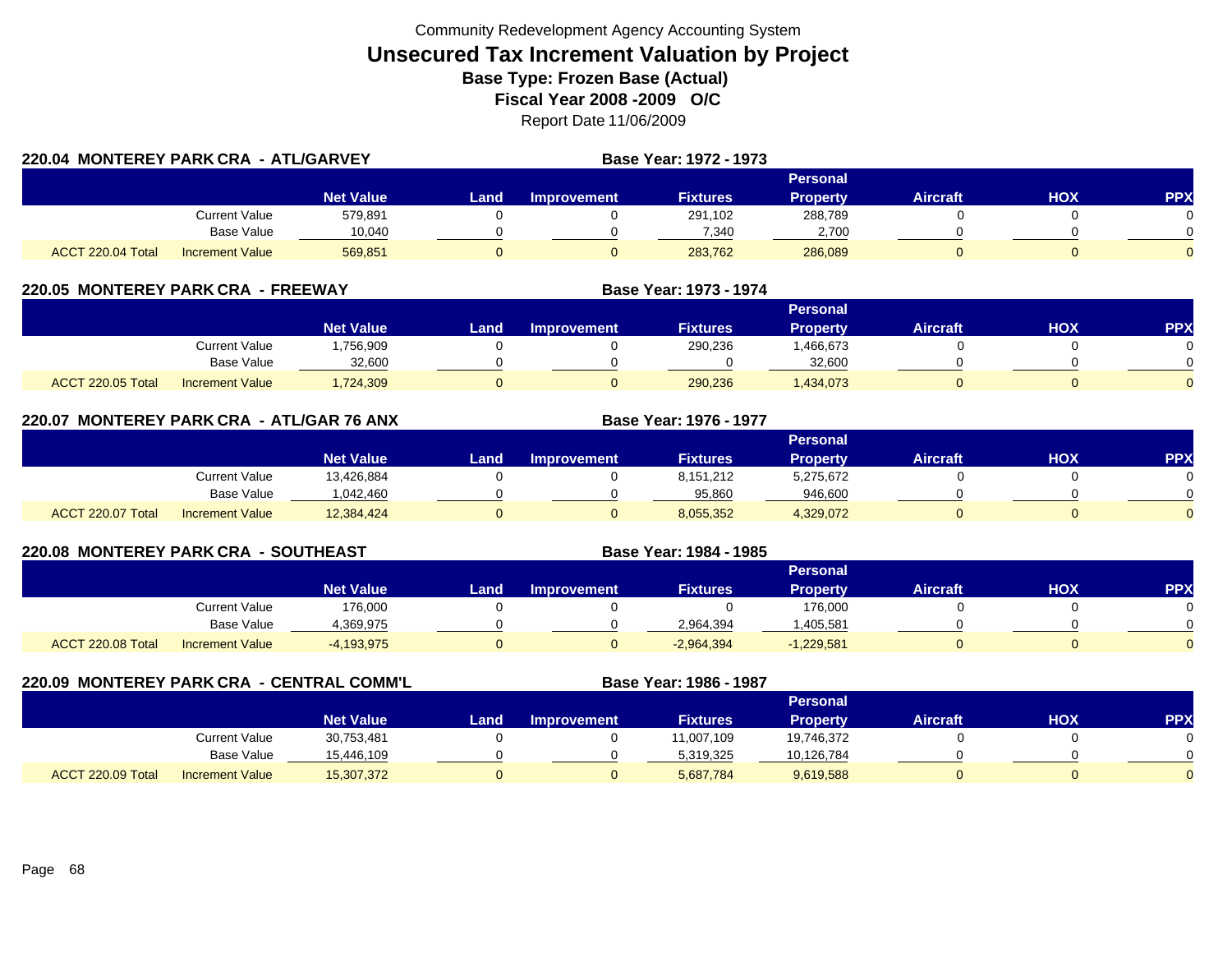**Unsecured Tax Increment Valuation by Project**

**Base Type: Frozen Base (Actual)** 

**Fiscal Year 2008 -2009 O/C**

|                                                | Report Date 11/06/2009        |  |
|------------------------------------------------|-------------------------------|--|
| 220.10  MONTEREY PARK CRA  - ATL/GARVEY 88 ANX | <b>Base Year: 1986 - 1987</b> |  |

|                   |                        | <b>Personal</b>  |      |                    |                 |                 |                 |     |     |  |  |  |
|-------------------|------------------------|------------------|------|--------------------|-----------------|-----------------|-----------------|-----|-----|--|--|--|
|                   |                        | <b>Net Value</b> | Land | <b>Improvement</b> | <b>Fixtures</b> | <b>Property</b> | <b>Aircraft</b> | НОХ | PPX |  |  |  |
|                   | <b>Current Value</b>   | 14,343,327       |      |                    | 7,092,720       | 7,250,607       |                 |     |     |  |  |  |
|                   | <b>Base Value</b>      | 9.210.831        |      |                    | 984.010.        | 7,226,821       |                 |     |     |  |  |  |
| ACCT 220.10 Total | <b>Increment Value</b> | 5,132,496        |      |                    | 5,108,710       | 23,786          |                 |     |     |  |  |  |

# **220.12 MONTEREY PARK CRA - FREEWAY 90 LOT #1 Base Year: 1988 - 1989**

|                   |                        |                  |      |                    |                 | <b>Personal</b> |                 |            |          |
|-------------------|------------------------|------------------|------|--------------------|-----------------|-----------------|-----------------|------------|----------|
|                   |                        | <b>Net Value</b> | Land | <b>Improvement</b> | <b>Fixtures</b> | <b>Property</b> | <b>Aircraft</b> | <b>HOX</b> | PPX      |
|                   | <b>Current Value</b>   |                  |      |                    |                 |                 |                 |            |          |
|                   | <b>Base Value</b>      |                  |      |                    |                 |                 |                 |            |          |
| ACCT 220.12 Total | <b>Increment Value</b> |                  |      |                    |                 |                 |                 |            | $\Omega$ |

### **220.13 MONTEREY PARK CRA - CEN COMM'L '99 ANX**

|                   |                        |                  |      |                    |                 | Personal   |                 |            |          |
|-------------------|------------------------|------------------|------|--------------------|-----------------|------------|-----------------|------------|----------|
|                   |                        | <b>Net Value</b> | Land | <b>Improvement</b> | <b>Fixtures</b> | Property   | <b>Aircraft</b> | <b>HOX</b> | PPX      |
|                   | Current Value          | 30,767,176       |      |                    | 12,570,548      | 18,196,628 |                 |            |          |
|                   | <b>Base Value</b>      | 1.938.154        |      |                    | 4,696,202       | 7,241,952  |                 |            | 0        |
| ACCT 220.13 Total | <b>Increment Value</b> | 18,829,022       |      |                    | 7,874,346       | 10,954,676 |                 |            | $\Omega$ |

**Base Year: 1992 - 1993**

|                        | <b>Personal</b>  |       |                    |                 |            |                 |     |            |  |  |  |
|------------------------|------------------|-------|--------------------|-----------------|------------|-----------------|-----|------------|--|--|--|
|                        | <b>Net Value</b> | Land, | <b>Improvement</b> | <b>Fixtures</b> | Property   | <b>Aircraft</b> | НОХ | <b>PPX</b> |  |  |  |
| <b>Current Value</b>   | 91,803,668       |       |                    | 39,402,927      | 52,400,741 |                 |     |            |  |  |  |
| <b>Base Value</b>      | 42,050,169       |       |                    | 15.067.131      | 26,983,038 |                 |     |            |  |  |  |
| <b>Increment Value</b> | 49,753,499       |       |                    | 24,335,796      | 25,417,703 |                 |     |            |  |  |  |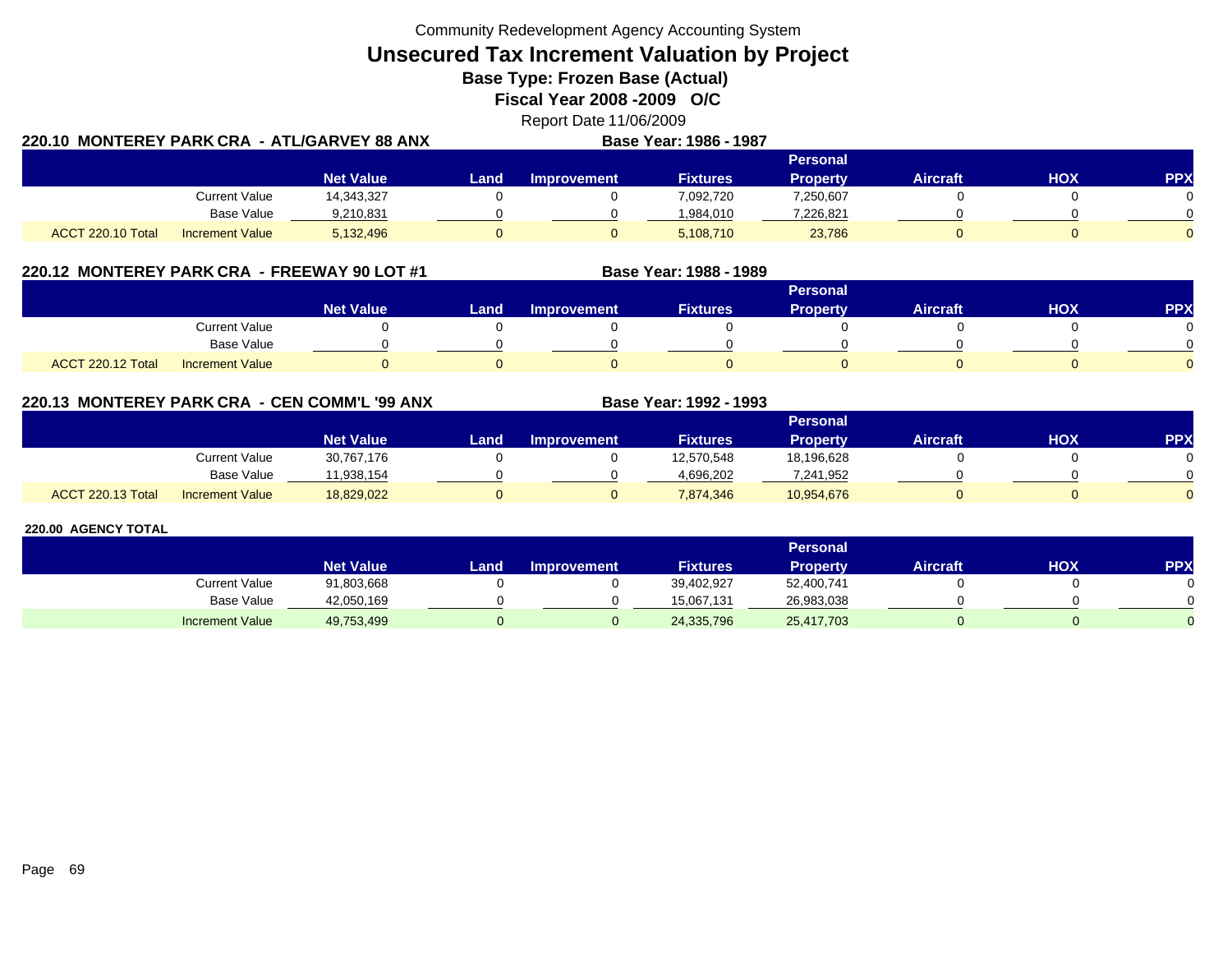| 222.02 NORWALK CRA - RP#1 |                        |                  | Base Year: 1983 - 1984 |                    |                 |                 |                 |     |              |
|---------------------------|------------------------|------------------|------------------------|--------------------|-----------------|-----------------|-----------------|-----|--------------|
|                           |                        |                  |                        |                    |                 | Personal        |                 |     |              |
|                           |                        | <b>Net Value</b> | Land                   | <b>Improvement</b> | <b>Fixtures</b> | <b>Property</b> | <b>Aircraft</b> | нох | <b>PPX</b>   |
|                           | Current Value          | 50,587,064       |                        |                    | 20,467,128      | 30,119,936      |                 |     | <sup>n</sup> |
|                           | <b>Base Value</b>      | 17.847.794       |                        |                    | 5,468,233       | 12,394,061      |                 |     | 14,500       |
| ACCT 222.02 Total         | <b>Increment Value</b> | 32,739,270       |                        |                    | 14,998,895      | 17,725,875      |                 |     | $-14,500$    |

| 222.03 NORWALK CRA - RP #2 |                        |                  |      | Base Year: 1986 - 1987 |                 |                 |                 |     |            |
|----------------------------|------------------------|------------------|------|------------------------|-----------------|-----------------|-----------------|-----|------------|
|                            |                        |                  |      |                        |                 | Personal        |                 |     |            |
|                            |                        | <b>Net Value</b> | Land | <b>Improvement</b>     | <b>Fixtures</b> | <b>Property</b> | <b>Aircraft</b> | ΗΟΧ | <b>PPX</b> |
|                            | Current Value          | 24.486.412       |      |                        | 11.281.311      | 13,205,101      |                 |     |            |
|                            | Base Value             | 7,802,118        |      |                        | 3,301,671       | 4,500,447       |                 |     |            |
| <b>ACCT 222.03 Total</b>   | <b>Increment Value</b> | 16,684,294       |      |                        | 7,979,640       | 8,704,654       |                 |     |            |

| 222.04 NORWALK CRA - RP #3 |                        |                  |      |                    | Base Year: 2001 - 2002 |                 |                 |            |            |
|----------------------------|------------------------|------------------|------|--------------------|------------------------|-----------------|-----------------|------------|------------|
|                            |                        |                  |      |                    |                        | <b>Personal</b> |                 |            |            |
|                            |                        | <b>Net Value</b> | Land | <b>Improvement</b> | <b>Fixtures</b>        | <b>Property</b> | <b>Aircraft</b> | <b>HOX</b> | <b>PPX</b> |
|                            | Current Value          | 39.297.624       |      |                    | 15.386.227             | 23,926,397      |                 |            | 15,000     |
|                            | Base Value             | 42,558,212       |      |                    | 17.518.824             | 25,039,388      |                 |            | $\Omega$   |
| ACCT 222.04 Total          | <b>Increment Value</b> | $-3,260,588$     |      |                    | $-2,132,597$           | $-1,112,991$    |                 |            | 15,000     |

|                        |                  |                  |                    |                 | Personal   |                 |     |            |
|------------------------|------------------|------------------|--------------------|-----------------|------------|-----------------|-----|------------|
|                        | <b>Net Value</b> | Land <b>Land</b> | <b>Improvement</b> | <b>Fixtures</b> | Property   | <b>Aircraft</b> | нох | <b>PPX</b> |
| Current Value          | 14,371,100       |                  |                    | 47,134,666      | 67,251,434 |                 |     | 15,000     |
| <b>Base Value</b>      | 68,208,124       |                  |                    | 26,288,728      | 41,933,896 |                 |     | 14,500     |
| <b>Increment Value</b> | 46,162,976       |                  |                    | 20,845,938      | 25,317,538 |                 |     | 500        |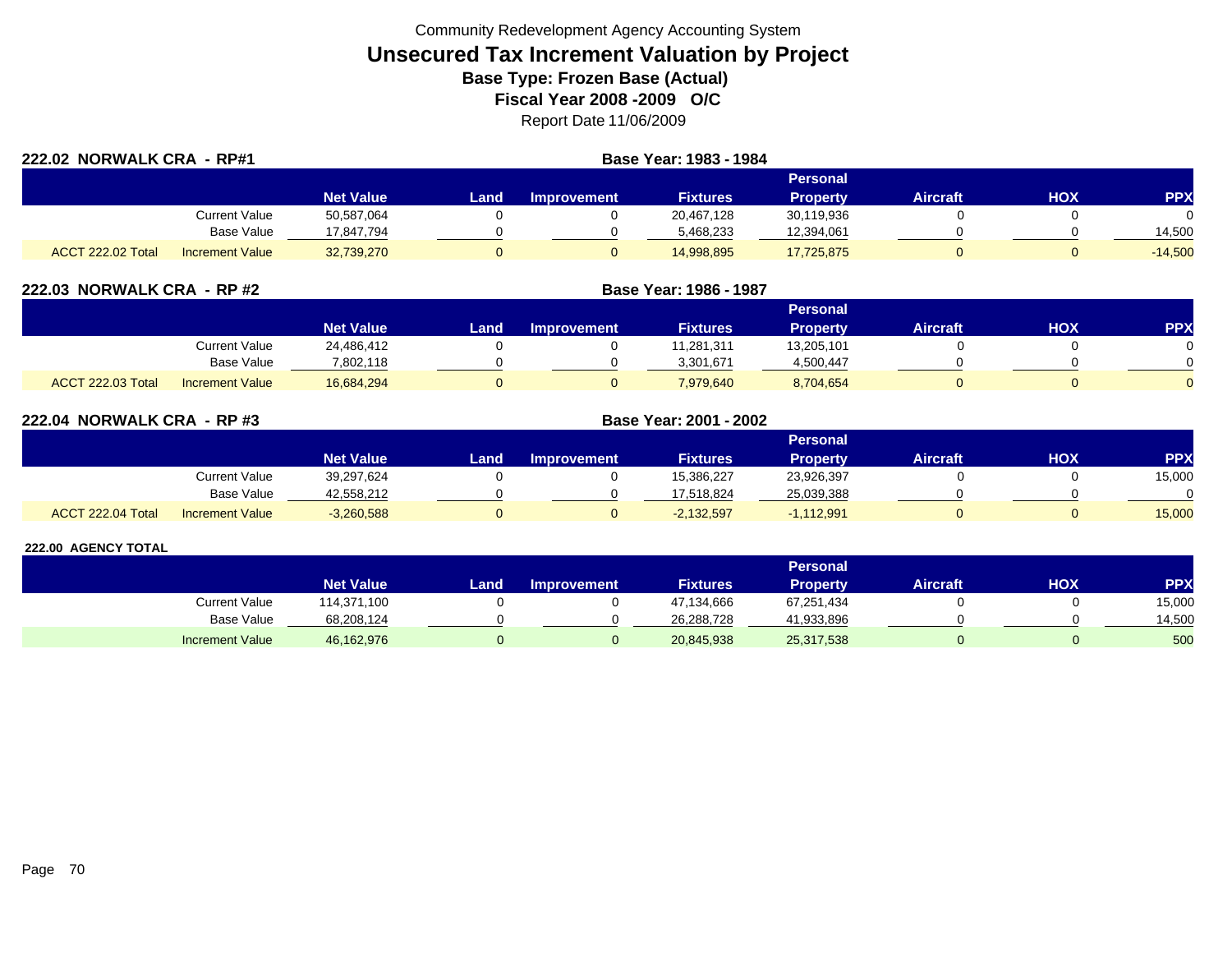| 225.02 PALMDALE CRA - PROJECT #1 |                        |                  |      |                    | <b>Base Year: 1974 - 1975</b> |                 |                 |     |            |
|----------------------------------|------------------------|------------------|------|--------------------|-------------------------------|-----------------|-----------------|-----|------------|
|                                  |                        |                  |      |                    |                               | Personal        |                 |     |            |
|                                  |                        | <b>Net Value</b> | Land | <b>Improvement</b> | <b>Fixtures</b>               | <b>Property</b> | <b>Aircraft</b> | HOX | <b>PPX</b> |
|                                  | Current Value          | 22,593,538       |      |                    | 8,687,293                     | 13,906,245      |                 |     |            |
|                                  | <b>Base Value</b>      | 2,635,100        |      |                    | 1,381,140                     | ,253,960        |                 |     |            |
| ACCT 225.02 Total                | <b>Increment Value</b> | 19,958,438       |      |                    | 7,306,153                     | 12,652,285      |                 |     |            |

| 225.03 PALMDALE CRA - PROJECT # 2 |                        |                  |      |                    | Base Year: 1978 - 1979 |                 |                 |     |            |  |  |
|-----------------------------------|------------------------|------------------|------|--------------------|------------------------|-----------------|-----------------|-----|------------|--|--|
|                                   |                        |                  |      | Personal           |                        |                 |                 |     |            |  |  |
|                                   |                        | <b>Net Value</b> | Land | <b>Improvement</b> | <b>Fixtures</b>        | <b>Property</b> | <b>Aircraft</b> | нох | <b>PPX</b> |  |  |
|                                   | Current Value          | 14.236.119       |      |                    | 5,037,990              | 9.198.129       |                 |     |            |  |  |
|                                   | Base Value             | 3.357.872        |      | 63.460             | 672.548                | 2,623,464       |                 |     | 1.600      |  |  |
| ACCT 225.03 Total                 | <b>Increment Value</b> | 10.878.247       |      | $-63.460$          | 4,365,442              | 6,574,665       |                 |     | $-1.600$   |  |  |

|                   | 225.04 PALMDALE CRA - PROJ.#1/82 ANX |                  |      | Base Year: 1980 - 1981 |                 |                 |                 |            |            |
|-------------------|--------------------------------------|------------------|------|------------------------|-----------------|-----------------|-----------------|------------|------------|
|                   |                                      |                  |      |                        |                 | <b>Personal</b> |                 |            |            |
|                   |                                      | <b>Net Value</b> | Land | <b>Improvement</b>     | <b>Fixtures</b> | Property        | <b>Aircraft</b> | <b>HOX</b> | <b>PPX</b> |
|                   | <b>Current Value</b>                 | 877,597          |      |                        | 229,084         | 648,513         |                 |            |            |
|                   | Base Value                           |                  |      |                        |                 |                 |                 |            |            |
| ACCT 225.04 Total | <b>Increment Value</b>               | 877,597          |      |                        | 229,084         | 648,513         |                 |            |            |

| 225.05 PALMDALE CRA - PROJECT #3 |                        |                  |      | Base Year: 1982 - 1983 |                 |                 |                 |     |            |
|----------------------------------|------------------------|------------------|------|------------------------|-----------------|-----------------|-----------------|-----|------------|
|                                  |                        |                  |      |                        |                 | Personal        |                 |     |            |
|                                  |                        | <b>Net Value</b> | Land | <b>Improvement</b>     | <b>Fixtures</b> | <b>Property</b> | <b>Aircraft</b> | нох | <b>PPX</b> |
|                                  | <b>Current Value</b>   | 11,662,663       |      |                        | 4,442,831       | 7,219,832       |                 |     |            |
|                                  | Base Value             | 112,289          |      |                        | 110.572         | 1.717           |                 |     |            |
| ACCT 225.05 Total                | <b>Increment Value</b> | 11,550,374       |      |                        | 4,332,259       | 7,218,115       |                 |     |            |

| 225.06 PALMDALE CRA - PROJECT #4 |                   |                        |                  |      | Base Year: 1983 - 1984 |                 |                 |                 |     |           |
|----------------------------------|-------------------|------------------------|------------------|------|------------------------|-----------------|-----------------|-----------------|-----|-----------|
|                                  |                   |                        | Personal         |      |                        |                 |                 |                 |     |           |
|                                  |                   |                        | <b>Net Value</b> | Land | <b>Improvement</b>     | <b>Fixtures</b> | <b>Property</b> | <b>Aircraft</b> | нох | <b>PP</b> |
|                                  |                   | Current Value          | 82,381,669       |      |                        | 37,991,094      | 44.390.575      |                 |     |           |
|                                  |                   | Base Value             | 419,828          |      |                        | 210.293         | 209,535         |                 |     |           |
|                                  | ACCT 225.06 Total | <b>Increment Value</b> | 81,961,841       |      |                        | 37,780,801      | 44,181,040      |                 |     |           |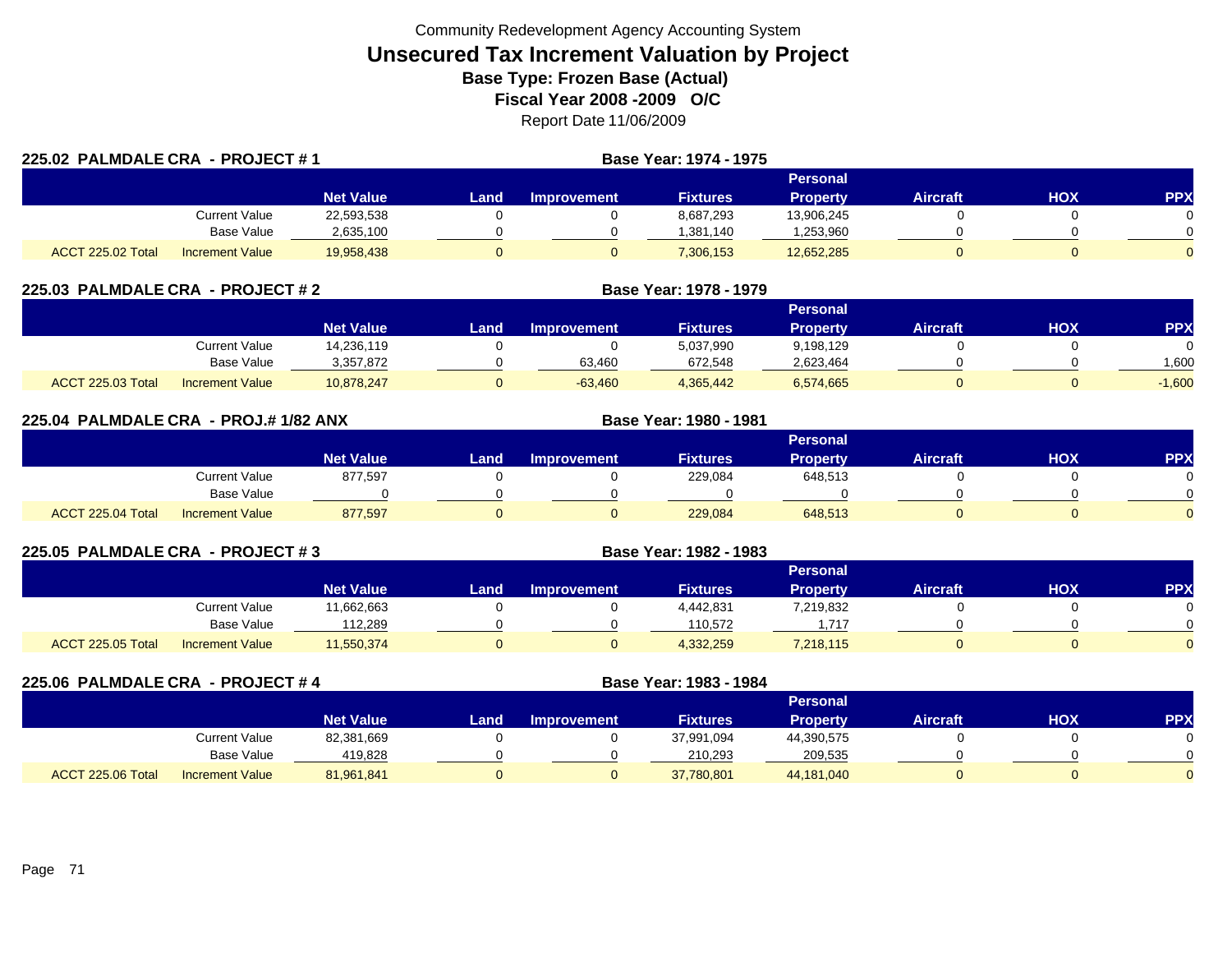|                        | <b>Personal</b>  |      |                    |                 |                 |          |     |            |  |
|------------------------|------------------|------|--------------------|-----------------|-----------------|----------|-----|------------|--|
|                        | <b>Net Value</b> | Land | <b>Improvement</b> | <b>Fixtures</b> | <b>Property</b> | Aircraft | ΗΟΧ | <b>PPX</b> |  |
| Current Value          | 131,751,586      |      |                    | 56,388,292      | 75,363,294      |          |     |            |  |
| Base Value             | 6,525,089        |      | 63.460             | 2,374,553       | 4,088,676       |          |     | 006,       |  |
| <b>Increment Value</b> | 125,226,497      |      | $-63,460$          | 54,013,739      | 71,274,618      |          |     | $-1,600$   |  |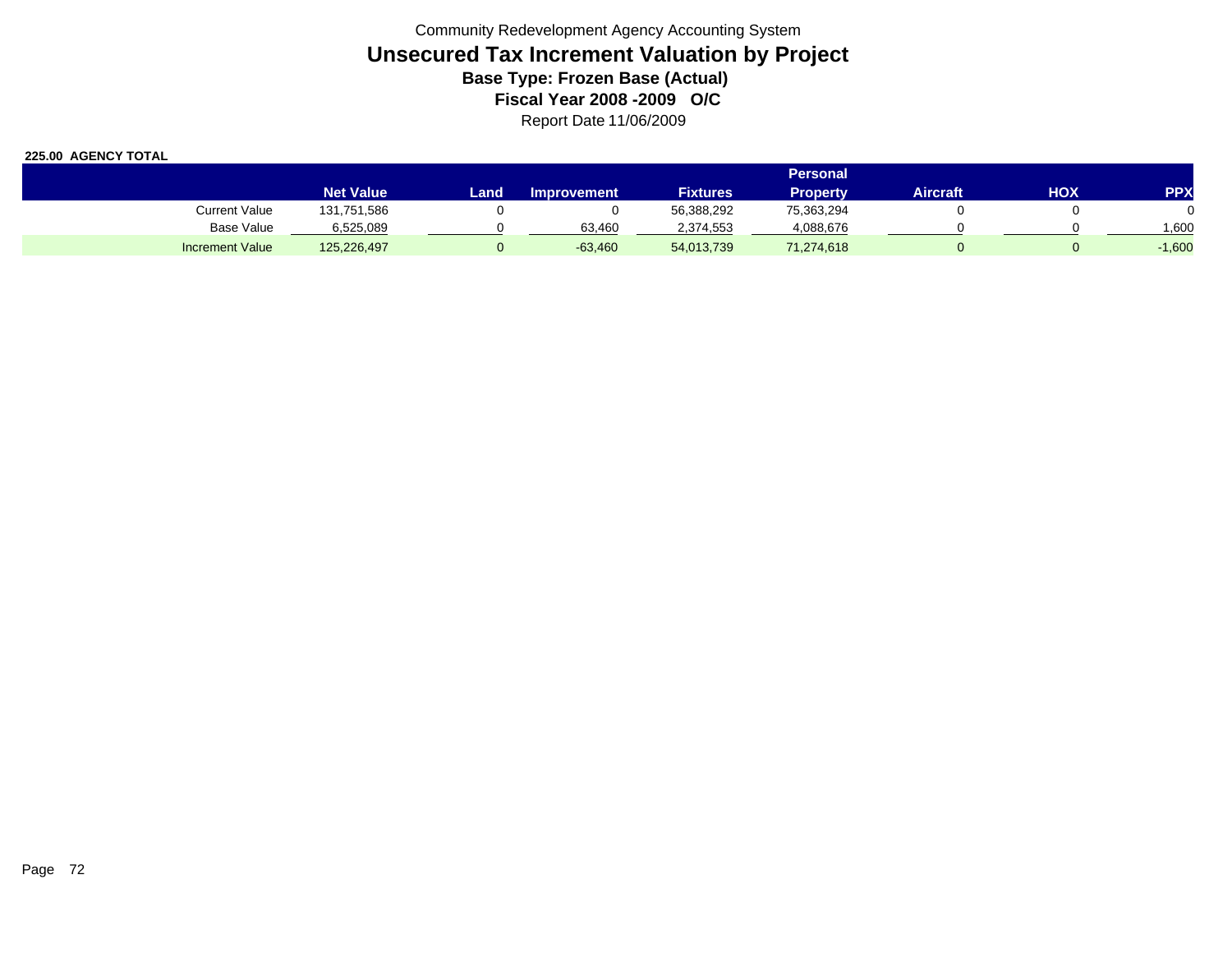| 226.04 PARAMOUNT CRA - PROJECT #1 |                        |                  |      |                    | <b>Base Year: 1973 - 1974</b> |                 |                 |     |            |
|-----------------------------------|------------------------|------------------|------|--------------------|-------------------------------|-----------------|-----------------|-----|------------|
|                                   |                        |                  |      |                    |                               | Personal        |                 |     |            |
|                                   |                        | <b>Net Value</b> | Land | <b>Improvement</b> | <b>Fixtures</b>               | <b>Property</b> | <b>Aircraft</b> | HOX | <b>PPX</b> |
|                                   | Current Value          | 113,718,199      |      |                    | 48,456,817                    | 65,261,382      |                 |     |            |
|                                   | Base Value             | 34,766,720       |      | 210,300            | 9,474,820                     | 25,081,600      |                 |     |            |
| ACCT 226.04 Total                 | <b>Increment Value</b> | 78,951,479       |      | $-210,300$         | 38,981,997                    | 40,179,782      |                 |     |            |

| 226.06 PARAMOUNTCRA - PROJ#1 81 ANX |                        |                  | Base Year: 1980 - 1981 |             |                 |                 |                 |     |            |
|-------------------------------------|------------------------|------------------|------------------------|-------------|-----------------|-----------------|-----------------|-----|------------|
|                                     |                        |                  |                        |             |                 | <b>Personal</b> |                 |     |            |
|                                     |                        | <b>Net Value</b> | Land                   | Improvement | <b>Fixtures</b> | <b>Property</b> | <b>Aircraft</b> | нох | <b>PPX</b> |
|                                     | <b>Current Value</b>   | 11.874.613       |                        |             | 4,989,398       | 6,885,215       |                 |     |            |
|                                     | <b>Base Value</b>      | .440.572         |                        |             | 771,936         | 669,136         |                 |     | 500        |
| ACCT 226.06 Total                   | <b>Increment Value</b> | 10,434,041       |                        |             | 4,217,462       | 6,216,079       |                 |     | $-500$     |

| 226.07 PARAMOUNT CRA - PROJECT #2 |                        |                  |      |                    | Base Year: 1990 - 1991 |                 |                 |            |          |
|-----------------------------------|------------------------|------------------|------|--------------------|------------------------|-----------------|-----------------|------------|----------|
|                                   |                        |                  |      |                    |                        | Personal        |                 |            |          |
|                                   |                        | <b>Net Value</b> | Land | <b>Improvement</b> | <b>Fixtures</b>        | <b>Property</b> | <b>Aircraft</b> | <b>HOX</b> | PPX      |
|                                   | Current Value          | 2,317,821        |      |                    | 304,874                | 2,012,947       |                 |            | 0        |
|                                   | Base Value             | 441,685          |      |                    | 118.776                | 322,909         |                 |            | $\Omega$ |
| ACCT 226.07 Total                 | <b>Increment Value</b> | 1,876,136        |      |                    | 186,098                | 1,690,038       |                 |            | $\Omega$ |

| 226.08 PARAMOUNT CRA - PROJECT #3 |                        |                  |      |                    | Base Year: 1994 - 1995 |                 |                 |     |            |
|-----------------------------------|------------------------|------------------|------|--------------------|------------------------|-----------------|-----------------|-----|------------|
|                                   |                        |                  |      |                    |                        | <b>Personal</b> |                 |     |            |
|                                   |                        | <b>Net Value</b> | Land | <b>Improvement</b> | <b>Fixtures</b>        | <b>Property</b> | <b>Aircraft</b> | HOX | <b>PPX</b> |
|                                   | <b>Current Value</b>   | 34,237,348       |      |                    | 12,642,834             | 21,594,514      |                 |     |            |
|                                   | Base Value             | .697,751         |      |                    | ,133,387               | 564,364         |                 |     |            |
| ACCT 226.08 Total                 | <b>Increment Value</b> | 32,539,597       |      |                    | 11,509,447             | 21,030,150      | 0               |     |            |

|                        |                  |      |                    |                 | Personal   |          |     |        |
|------------------------|------------------|------|--------------------|-----------------|------------|----------|-----|--------|
|                        | <b>Net Value</b> | Land | <b>Improvement</b> | <b>Fixtures</b> | Property   | Aircraft | нох | PPX    |
| <b>Current Value</b>   | 162,147,981      |      |                    | 66,393,923      | 95,754,058 |          |     | 0      |
| <b>Base Value</b>      | 38,346,728       |      | 210.300            | .498.919        | 26,638,009 |          |     | 500    |
| <b>Increment Value</b> | 123,801,253      |      | $-210,300$         | 54,895,004      | 69,116,049 |          |     | $-500$ |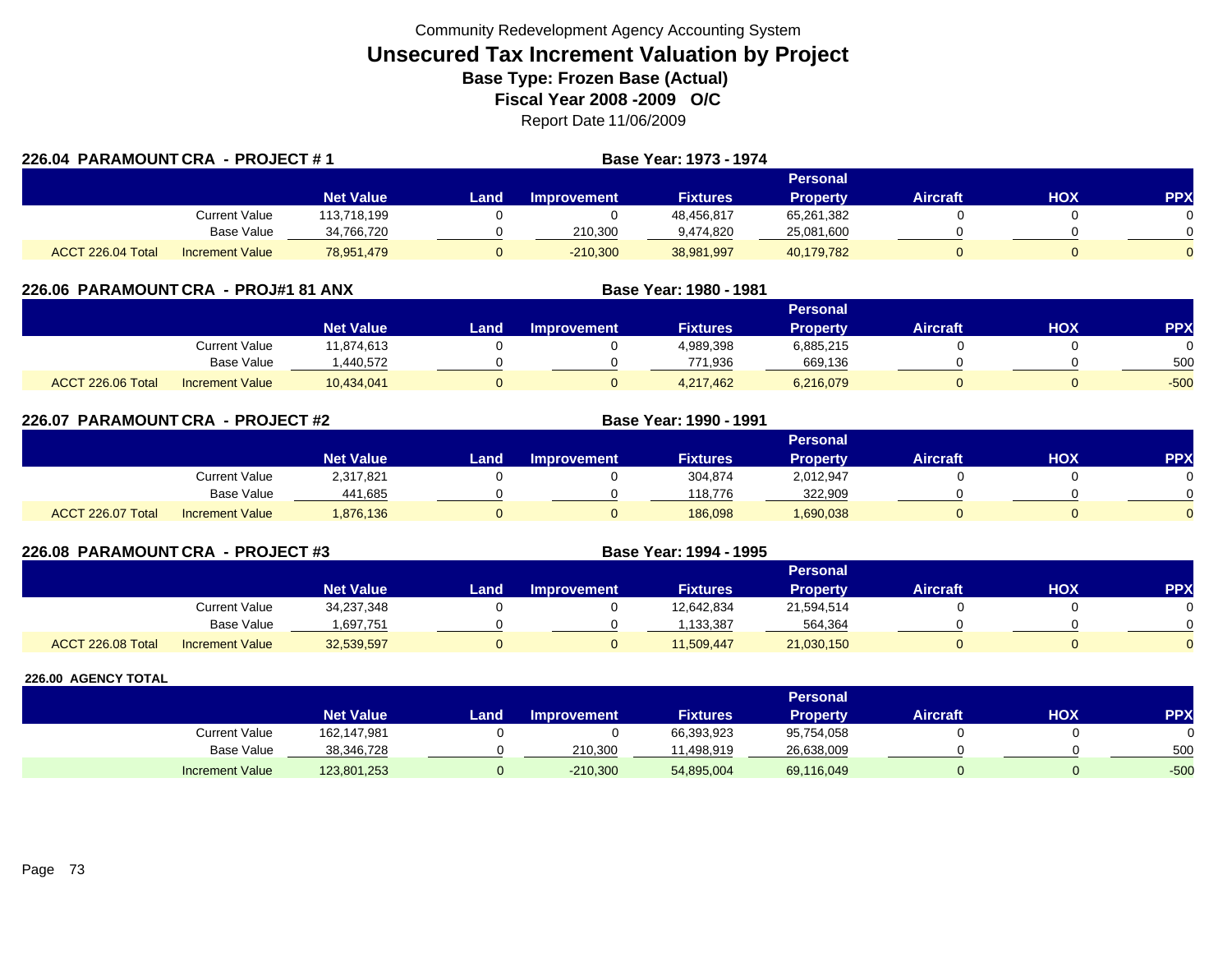| 228.02 PASADENA CRA - FAIROAKS |                        |                  |          | Base Year: 1963 - 1964 |                 |                 |                 |     |        |
|--------------------------------|------------------------|------------------|----------|------------------------|-----------------|-----------------|-----------------|-----|--------|
|                                |                        |                  |          |                        |                 | Personal        |                 |     |        |
|                                |                        | <b>Net Value</b> | Land     | <b>Improvement</b>     | <b>Fixtures</b> | <b>Property</b> | <b>Aircraft</b> | HOX | PPX    |
|                                | Current Value          | 5,135,443        |          |                        | 2,820,705       | 2,314,738       |                 |     |        |
|                                | Base Value             | 767,960          | .240     |                        | 115.240         | 651,800         |                 |     | 320    |
| ACCT 228.02 Total              | <b>Increment Value</b> | 4,367,483        | $-1.240$ |                        | 2,705,465       | 1,662,938       |                 |     | $-320$ |

| 228.03 PASADENA CRA - DOWNTOWN |                        |                  |           |                    | Base Year: 1970 - 1971 |                 |                 |     |            |
|--------------------------------|------------------------|------------------|-----------|--------------------|------------------------|-----------------|-----------------|-----|------------|
|                                |                        |                  |           |                    |                        | <b>Personal</b> |                 |     |            |
|                                |                        | <b>Net Value</b> | Land      | <b>Improvement</b> | <b>Fixtures</b>        | <b>Property</b> | <b>Aircraft</b> | нох | <b>PPX</b> |
|                                | Current Value          | 155,560,660      |           |                    | 46,407,911             | 109.152.749     |                 |     |            |
|                                | Base Value             | 7,771,584        | 27,800    |                    | 2,848,684              | 4,917,200       |                 |     | 22,100     |
| ACCT 228.03 Total              | <b>Increment Value</b> | 147,789,076      | $-27,800$ |                    | 43,559,227             | 104,235,549     |                 |     | $-22,100$  |

| 228.04 PASADENA CRA - SAN GABRIEL BLVD. |                        |                  |      | Base Year: 1972 - 1973 |          |                 |                 |     |            |
|-----------------------------------------|------------------------|------------------|------|------------------------|----------|-----------------|-----------------|-----|------------|
|                                         |                        |                  |      |                        |          | <b>Personal</b> |                 |     |            |
|                                         |                        | <b>Net Value</b> | Land | <b>Improvement</b>     | Fixtures | <b>Property</b> | <b>Aircraft</b> | нох | <b>PPX</b> |
|                                         | Current Value          | .495.275         |      |                        | 618.996  | 876.279         |                 |     |            |
|                                         | Base Value             | 89,020           |      |                        |          | 89,020          |                 |     |            |
| ACCT 228.04 Total                       | <b>Increment Value</b> | ,406,255         |      |                        | 618.996  | 787,259         |                 |     |            |

| <b>228.05 PASADENA CRA - ORANGE GROVE</b> |                        |                  |      |                    | <b>Base Year: 1972 - 1973</b> |                 |                 |            |            |
|-------------------------------------------|------------------------|------------------|------|--------------------|-------------------------------|-----------------|-----------------|------------|------------|
|                                           |                        |                  |      |                    |                               | <b>Personal</b> |                 |            |            |
|                                           |                        | <b>Net Value</b> | Land | <b>Improvement</b> | <b>Fixtures</b>               | Property        | <b>Aircraft</b> | <b>HOX</b> | <b>PPX</b> |
|                                           | <b>Current Value</b>   | 2,660,902        |      |                    |                               | 2,660,902       |                 |            |            |
|                                           | <b>Base Value</b>      |                  |      |                    |                               |                 |                 |            |            |
| ACCT 228.05 Total                         | <b>Increment Value</b> | 2,660,902        |      |                    |                               | 2,660,902       |                 |            |            |

| 228.06 PASADENA CRA - VILLA PARK |                        |                  |      | Base Year: 1972 - 1973 |                 |                 |                 |            |            |
|----------------------------------|------------------------|------------------|------|------------------------|-----------------|-----------------|-----------------|------------|------------|
|                                  |                        |                  |      |                        |                 | <b>Personal</b> |                 |            |            |
|                                  |                        | <b>Net Value</b> | Land | <b>Improvement</b>     | <b>Fixtures</b> | <b>Property</b> | <b>Aircraft</b> | <b>NOH</b> | <b>PPX</b> |
|                                  | <b>Current Value</b>   | ,764,818         |      |                        | 920.177         | 844.641         |                 |            |            |
|                                  | Base Value             | 671,360          |      |                        | 195,520         | 475,840         |                 |            |            |
| ACCT 228.06 Total                | <b>Increment Value</b> | 1,093,458        |      |                        | 724,657         | 368,801         |                 |            |            |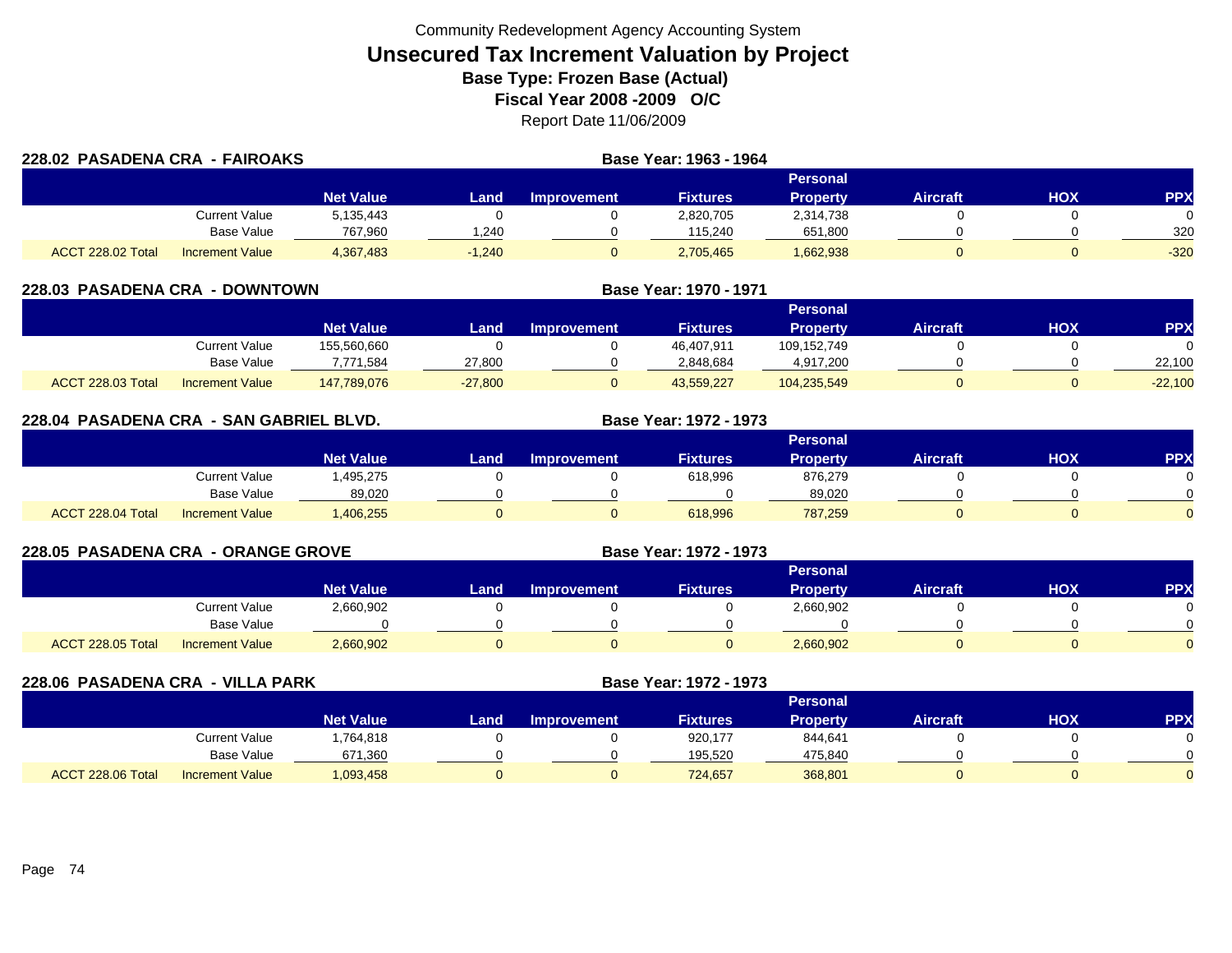Community Redevelopment Agency Accounting System

**Unsecured Tax Increment Valuation by Project**

**Base Type: Frozen Base (Actual)** 

**Fiscal Year 2008 -2009 O/C**

Report Date 11/06/2009 **Base Year: 1981 - 1982**

| 228.09  PASADENA CRA  -  LAKE WASHINGTON |                        |                  |      |             | <b>Base Year: 1981 - 1982</b> |                 |                 |     |          |
|------------------------------------------|------------------------|------------------|------|-------------|-------------------------------|-----------------|-----------------|-----|----------|
|                                          |                        |                  |      |             |                               |                 |                 |     |          |
|                                          |                        | <b>Net Value</b> | Land | Improvement | <b>Fixtures</b>               | <b>Property</b> | <b>Aircraft</b> | ΗΟΧ | PPX      |
|                                          | <b>Current Value</b>   | 3,801,666        |      |             | 1,508,200                     | 2,293,466       |                 |     |          |
|                                          | Base Value             | 471,793          |      |             | 237.167                       | 242,926         |                 |     | 8,300    |
| ACCT 228.09 Total                        | <b>Increment Value</b> | 3,329,873        |      |             | 1,271,033                     | 2,050,540       |                 |     | $-8,300$ |

| 228.10 PASADENA CRA - OLD PASADENA |                        |                  |      |                    | Base Year: 1982 - 1983 |                 |                 |     |            |
|------------------------------------|------------------------|------------------|------|--------------------|------------------------|-----------------|-----------------|-----|------------|
|                                    |                        |                  |      |                    |                        | <b>Personal</b> |                 |     |            |
|                                    |                        | <b>Net Value</b> | Land | <b>Improvement</b> | <b>Fixtures</b>        | <b>Property</b> | <b>Aircraft</b> | нох | <b>PPX</b> |
|                                    | Current Value          | 52,256,504       |      |                    | 25,204,102             | 27,052,402      |                 |     |            |
|                                    | <b>Base Value</b>      | 2,515,659        |      |                    | 1,285,012              | .263,747        |                 |     | 33,100     |
| ACCT 228.10 Total                  | <b>Increment Value</b> | 49.740.845       |      |                    | 23,919,090             | 25,788,655      |                 |     | $-33,100$  |

**228.11 PASADENA CRA - LINCOLN Base Year: 1985 - 1986 Personal Net Value Land Improvement Fixtures Property Aircraft HOX PPX** Current Value 1,350,745 0 0 591,202 759,543 0 0 0 Base Value 309,511 0 0 104,139 205,372 0 0 ACCT 228.11 TotalI Increment Value 1,041,234 0 0 0 487,063 554,171 0 0 0 0 0

| 228.12 PASADENA CRA - FAIROAKS 87 ANNEX |                        |                  |      |                    | Base Year: 1985 - 1986 |                 |                 |     |            |
|-----------------------------------------|------------------------|------------------|------|--------------------|------------------------|-----------------|-----------------|-----|------------|
|                                         |                        |                  |      |                    |                        | Personal        |                 |     |            |
|                                         |                        | <b>Net Value</b> | Land | <b>Improvement</b> | <b>Fixtures</b>        | <b>Property</b> | <b>Aircraft</b> | нох | <b>PPX</b> |
|                                         | Current Value          | 4,817,216        |      |                    | ,772,248               | 3,044,968       |                 |     |            |
|                                         | Base Value             | 1,081,126        |      |                    | 354.233                | 726,893         |                 |     |            |
| ACCT 228.12 Total                       | <b>Increment Value</b> | 3,736,090        |      |                    | 1,418,015              | 2,318,075       |                 |     |            |

|                        |                  |           |                    |                 | <b>Personal</b> |                 |            |           |
|------------------------|------------------|-----------|--------------------|-----------------|-----------------|-----------------|------------|-----------|
|                        | <b>Net Value</b> | Land .    | <b>Improvement</b> | <b>Fixtures</b> | Property        | <b>Aircraft</b> | <b>XOH</b> | PPX       |
| Current Value          | 228,843,229      |           |                    | 79,843,541      | 148,999,688     |                 |            |           |
| Base Value             | 13,678,013       | 29.040    |                    | 5,139,995       | 8,572,798       |                 |            | 63,820    |
| <b>Increment Value</b> | 215, 165, 216    | $-29,040$ |                    | 74,703,546      | 140,426,890     |                 |            | $-63,820$ |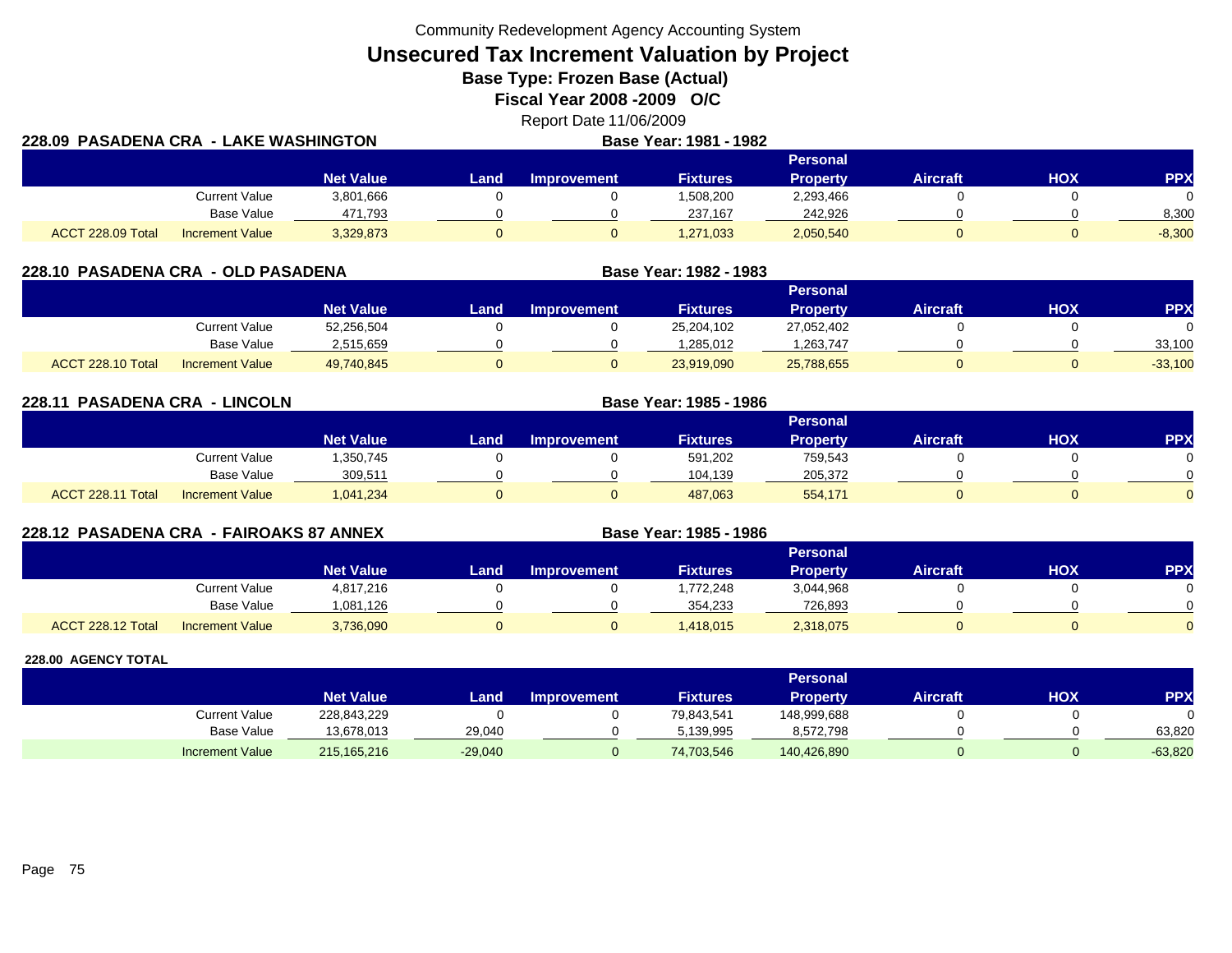|                   | 230.02 PICO RIVERA CRA - PROJECT # 1 |                  |      | <b>Base Year: 1974 - 1975</b> |                 |                 |                 |     |            |  |
|-------------------|--------------------------------------|------------------|------|-------------------------------|-----------------|-----------------|-----------------|-----|------------|--|
|                   |                                      |                  |      |                               |                 | <b>Personal</b> |                 |     |            |  |
|                   |                                      | <b>Net Value</b> | Land | <b>Improvement</b>            | <b>Fixtures</b> | <b>Property</b> | <b>Aircraft</b> | HOX | <b>PPX</b> |  |
|                   | Current Value                        | 31,523,642       |      |                               | 12,073,945      | 19,449,697      |                 |     |            |  |
|                   | <b>Base Value</b>                    | 7,952,660        |      |                               | .430.560        | 6,522,100       |                 |     |            |  |
| ACCT 230.02 Total | Increment Value                      | 23,570,982       |      |                               | 10,643,385      | 12,927,597      |                 |     |            |  |

# **230.03 PICO RIVERA CRA - PROJ. # 1/78 ANX**

|                          |                        |                  |      |                    |                 | Personal        |                 |            |          |
|--------------------------|------------------------|------------------|------|--------------------|-----------------|-----------------|-----------------|------------|----------|
|                          |                        | <b>Net Value</b> | Land | <b>Improvement</b> | <b>Fixtures</b> | <b>Property</b> | <b>Aircraft</b> | <b>XOH</b> | PPX      |
|                          | <b>Current Value</b>   | 6,453,669        |      |                    | ,376,848        | 5,076,821       |                 |            |          |
|                          | <b>Base Value</b>      | .556.280         |      |                    | 459.840         | 096,440         |                 |            | 0        |
| <b>ACCT 230.03 Total</b> | <b>Increment Value</b> | 4,897,389        |      |                    | 917,008         | 3,980,381       |                 |            | $\Omega$ |

**Base Year: 1976 - 1977**

**Base Year: 1982 - 1983**

# **230.04 PICO RIVERA CRA - PROJ. # 1/84 ANX**

|                   |                        |                  |      |                    |                 | Personal   |                 |            |            |
|-------------------|------------------------|------------------|------|--------------------|-----------------|------------|-----------------|------------|------------|
|                   |                        | <b>Net Value</b> | Land | <b>Improvement</b> | <b>Fixtures</b> | Property   | <b>Aircraft</b> | <b>XOH</b> | <b>PPX</b> |
|                   | <b>Current Value</b>   | 47,670,382       |      |                    | 27,468,793      | 20,201,589 |                 |            |            |
|                   | <b>Base Value</b>      | 5.130.044        |      |                    | 3.588.797       | 1.541.247  |                 |            | 0          |
| ACCT 230.04 Total | <b>Increment Value</b> | 42,540,338       |      |                    | 23,879,996      | 18,660,342 |                 |            | $\Omega$   |

|                        |                  |      |                    |                 | <b>Personal</b> |                 |            |     |
|------------------------|------------------|------|--------------------|-----------------|-----------------|-----------------|------------|-----|
|                        | <b>Net Value</b> | _and | <b>Improvement</b> | <b>Fixtures</b> | <b>Property</b> | <b>Aircraft</b> | <b>NOH</b> | PPX |
| Current Value          | 85,647,693       |      |                    | 40,919,586      | 44,728,107      |                 |            |     |
| Base Value             | 14,638,984       |      |                    | 5.479.197       | 9,159,787       |                 |            |     |
| <b>Increment Value</b> | 71,008,709       |      |                    | 35,440,389      | 35,568,320      |                 |            |     |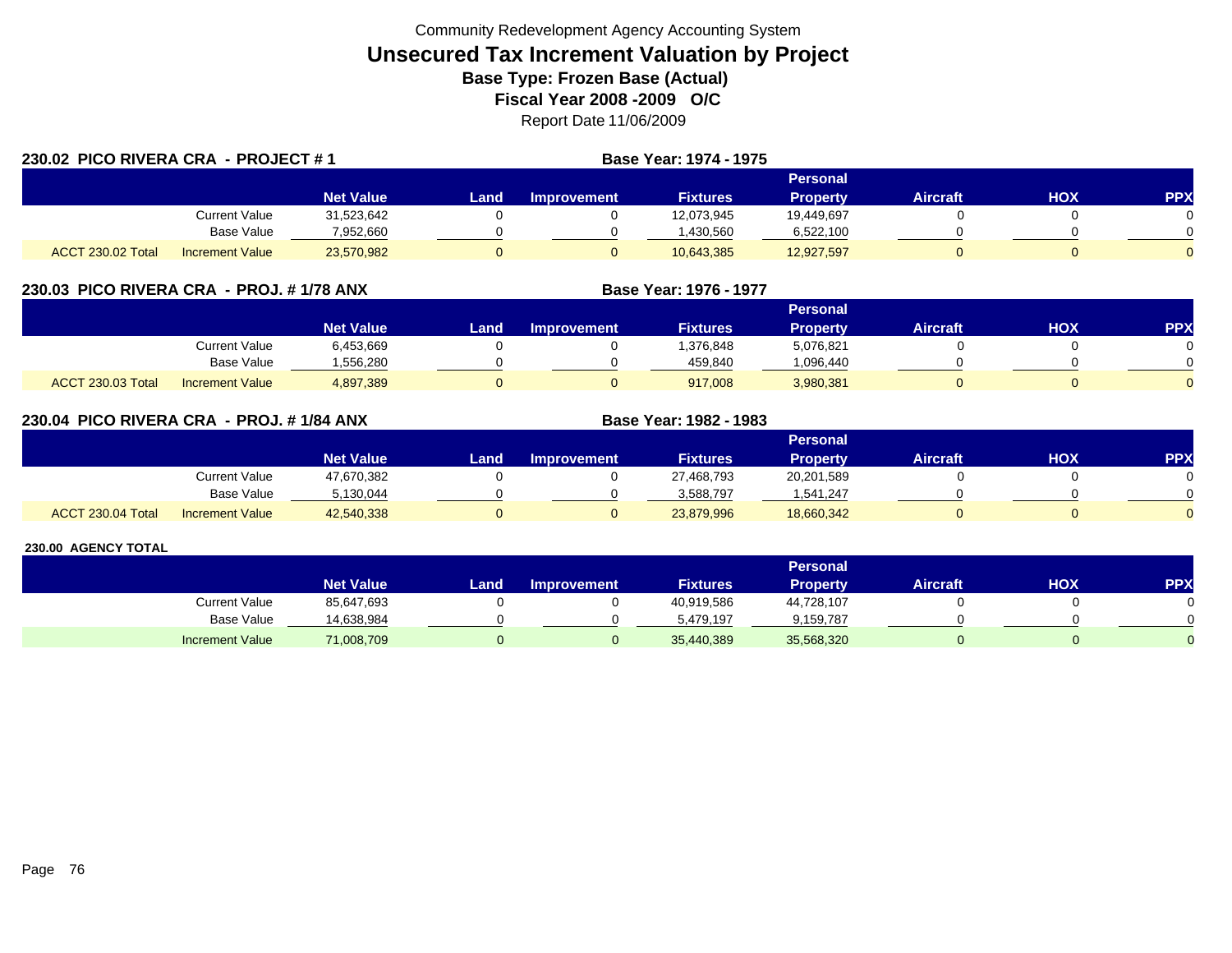| 232.05 POMONA CRA - PROJECT A-1 |                        |                  |          | Base Year: 1969 - 1970 |                 |                 |                 |     |            |
|---------------------------------|------------------------|------------------|----------|------------------------|-----------------|-----------------|-----------------|-----|------------|
|                                 |                        |                  |          |                        |                 | Personal        |                 |     |            |
|                                 |                        | <b>Net Value</b> | Land     | <b>Improvement</b>     | <b>Fixtures</b> | <b>Property</b> | <b>Aircraft</b> | HOX | <b>PPX</b> |
|                                 | Current Value          | 3,230,065        |          |                        | 1,258,939       | 1,971,126       |                 |     |            |
|                                 | Base Value             | 2,269,216        | 5,596    |                        | 293,084         | .970,536        |                 |     |            |
| <b>ACCT 232.05 Total</b>        | <b>Increment Value</b> | 960,849          | $-5,596$ | 0                      | 965,855         | 590             |                 |     |            |

| <b>POMONA CRA - PROJECT A-2</b><br>232.06 |                        |                  | Base Year: 1969 - 1970 |                    |                 |                 |                 |     |            |
|-------------------------------------------|------------------------|------------------|------------------------|--------------------|-----------------|-----------------|-----------------|-----|------------|
|                                           |                        |                  |                        |                    |                 | <b>Personal</b> |                 |     |            |
|                                           |                        | <b>Net Value</b> | Land                   | <b>Improvement</b> | <b>Fixtures</b> | <b>Property</b> | <b>Aircraft</b> | нох | <b>PPX</b> |
|                                           | Current Value          | 3,742,127        |                        |                    | 1,733,876       | 2,008,251       |                 |     |            |
|                                           | <b>Base Value</b>      | ,625,500         |                        |                    | 205,104         | ,420,396        |                 |     |            |
| <b>ACCT 232.06 Total</b>                  | <b>Increment Value</b> | 2,116,627        |                        |                    | 1,528,772       | 587,855         |                 |     |            |

| 232.09 POMONA CRA | <b>LEAD MOUNTAIN MEADOW</b> |                  |       |             | Base Year: 1976 - 1977 |                 |                 |            |            |
|-------------------|-----------------------------|------------------|-------|-------------|------------------------|-----------------|-----------------|------------|------------|
|                   |                             |                  |       |             |                        | <b>Personal</b> |                 |            |            |
|                   |                             | <b>Net Value</b> | Land. | Improvement | <b>Fixtures</b>        | <b>Property</b> | <b>Aircraft</b> | <b>HOX</b> | <b>PPX</b> |
|                   | Current Value               | 2,175,369        |       |             | 914.257                | 1,261,112       |                 |            | $\Omega$   |
|                   | <b>Base Value</b>           | 263,400          |       |             | 114.100                | 149,300         |                 |            | $\Omega$   |
| ACCT 232.09 Total | <b>Increment Value</b>      | 1,911,969        |       |             | 800.157                | 1,111,812       |                 |            | $\Omega$   |

| 232.10 POMONA CRA - RES. ST. R.P. |                   |                  | <b>Base Year: 1978 - 1979</b> |                    |                 |                 |                 |     |           |
|-----------------------------------|-------------------|------------------|-------------------------------|--------------------|-----------------|-----------------|-----------------|-----|-----------|
|                                   |                   |                  |                               |                    |                 | <b>Personal</b> |                 |     |           |
|                                   |                   | <b>Net Value</b> | Land                          | <b>Improvement</b> | <b>Fixtures</b> | <b>Property</b> | <b>Aircraft</b> | нох | <b>PP</b> |
|                                   | Current Value     | 47,726,209       |                               |                    | 22,863,225      | 24,862,984      |                 |     |           |
|                                   | <b>Base Value</b> | ,754,404         |                               |                    | 1,302,180       | 6,452,224       |                 |     |           |
| <b>ACCT 232.10 Total</b>          | Increment Value   | 39,971,805       |                               |                    | 21,561,045      | 18.410.760      |                 |     |           |

| 232.11 POMONA CRA - HOLT AVE./INDIAN HILL |                        |                  |      | Base Year: 1979 - 1980 |                 |                 |                 |     |            |
|-------------------------------------------|------------------------|------------------|------|------------------------|-----------------|-----------------|-----------------|-----|------------|
|                                           |                        |                  |      |                        |                 | Personal        |                 |     |            |
|                                           |                        | <b>Net Value</b> | Land | <b>Improvement</b>     | <b>Fixtures</b> | <b>Property</b> | <b>Aircraft</b> | НОХ | <b>PPX</b> |
|                                           | <b>Current Value</b>   | 11,004,223       |      |                        | 3,661,106       | 7,343,117       |                 |     |            |
|                                           | Base Value             | 9,553,320        |      |                        | 1,563,280       | 7,990,040       |                 |     |            |
| ACCT 232.11 Total                         | <b>Increment Value</b> | 1,450,903        |      |                        | 2,097,826       | $-646.923$      |                 |     |            |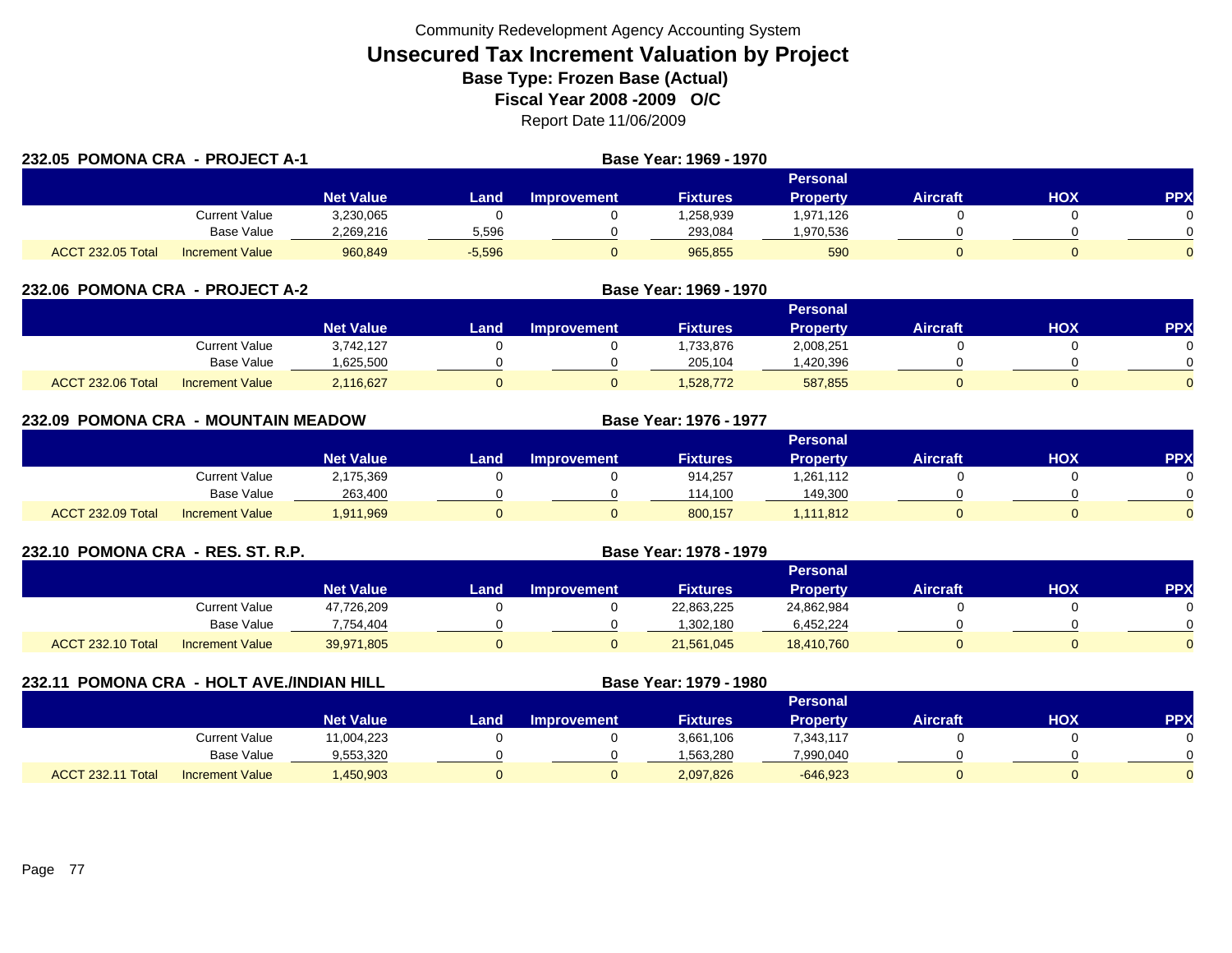Community Redevelopment Agency Accounting System

**Unsecured Tax Increment Valuation by Project**

**Base Type: Frozen Base (Actual)** 

**Fiscal Year 2008 -2009 O/C**

Report Date 11/06/2009

| 232.13 POMONA CRA - SOUTHWEST |                        |                  | Base Year: 1979 - 1980 |                    |                 |                 |                 |     |            |  |
|-------------------------------|------------------------|------------------|------------------------|--------------------|-----------------|-----------------|-----------------|-----|------------|--|
|                               |                        |                  |                        |                    |                 | <b>Personal</b> |                 |     |            |  |
|                               |                        | <b>Net Value</b> | Land                   | <b>Improvement</b> | <b>Fixtures</b> | <b>Property</b> | <b>Aircraft</b> | HOX | <b>PPX</b> |  |
|                               | <b>Current Value</b>   | 14,075,217       |                        |                    | 4,344,242       | 9,730,975       |                 |     |            |  |
|                               | Base Value             | 1,204,960        |                        |                    | 364.200         | 840,760         |                 |     |            |  |
| <b>ACCT 232.13 Total</b>      | <b>Increment Value</b> | 12,870,257       |                        |                    | 3,980,042       | 8,890,215       |                 |     |            |  |

| 232.14 POMONA CRA - ARROW TOWNE |                        |                  |      | Base Year: 1980 - 1981 |                 |                 |                 |            |            |
|---------------------------------|------------------------|------------------|------|------------------------|-----------------|-----------------|-----------------|------------|------------|
|                                 |                        |                  |      |                        |                 | <b>Personal</b> |                 |            |            |
|                                 |                        | <b>Net Value</b> | Land | <b>Improvement</b>     | <b>Fixtures</b> | <b>Property</b> | <b>Aircraft</b> | <b>HOX</b> | <b>PPX</b> |
|                                 | Current Value          | 4,002,719        |      |                        | .639,525        | 2,363,194       |                 |            |            |
|                                 | <b>Base Value</b>      | 84,880           |      |                        | 33.420          | 51,460          |                 |            |            |
| ACCT 232.14 Total               | <b>Increment Value</b> | 3,917,839        |      |                        | 1.606.105       | 2,311,734       |                 |            |            |

**232.15 POMONA CRA - MISSION CORONA BUS.CTR Base Year: 1981 - 1982 Personal Net Value LandImprovement Fixtures Property Aircraft HOX PPX** Current Value 2,883,107 0 0 1,118,135 1,764,972 0 0 Base Value 156,152 0 0 88,594 67,558 0 0 ACCT 232.15 TotalI Increment Value 2,726,955 0 1,029,541 1,697,414 0 0

| 232.19 POMONA CRA - WEST HOLT AVE. |                        |                  |      |                    | Base Year: 1981 - 1982 |                 |                 |            |            |
|------------------------------------|------------------------|------------------|------|--------------------|------------------------|-----------------|-----------------|------------|------------|
|                                    |                        |                  |      |                    |                        | <b>Personal</b> |                 |            |            |
|                                    |                        | <b>Net Value</b> | Land | <b>Improvement</b> | <b>Fixtures</b>        | <b>Property</b> | <b>Aircraft</b> | <b>NOH</b> | <b>PPX</b> |
|                                    | Current Value          | 35,585,454       |      |                    | 8,690,610              | 26,894,844      |                 |            |            |
|                                    | Base Value             | 4,460,526        |      | 23.339             | 3,140,231              | 1,296,956       |                 |            |            |
| ACCT 232.19 Total                  | <b>Increment Value</b> | 31,124,928       |      | $-23,339$          | 5,550,379              | 25,597,888      |                 |            |            |

| <b>232.20 POMONA CRA</b> | - DOWNTOWN RP# 3       |                  |      |                    | Base Year: 1983 - 1984 |                 |                 |     |          |
|--------------------------|------------------------|------------------|------|--------------------|------------------------|-----------------|-----------------|-----|----------|
|                          |                        |                  |      |                    |                        | <b>Personal</b> |                 |     |          |
|                          |                        | <b>Net Value</b> | Land | <b>Improvement</b> | <b>Fixtures</b>        | <b>Property</b> | <b>Aircraft</b> | нох | PP)      |
|                          | <b>Current Value</b>   | 14,036,054       |      |                    | 6,417,760              | 7,618,294       |                 |     |          |
|                          | Base Value             | 5,953,325        |      |                    | 2,284,596              | 3,669,729       |                 |     | 1,000    |
| <b>ACCT 232.20 Total</b> | <b>Increment Value</b> | 8,082,729        |      |                    | 4,133,164              | 3,948,565       | 0               |     | $-1,000$ |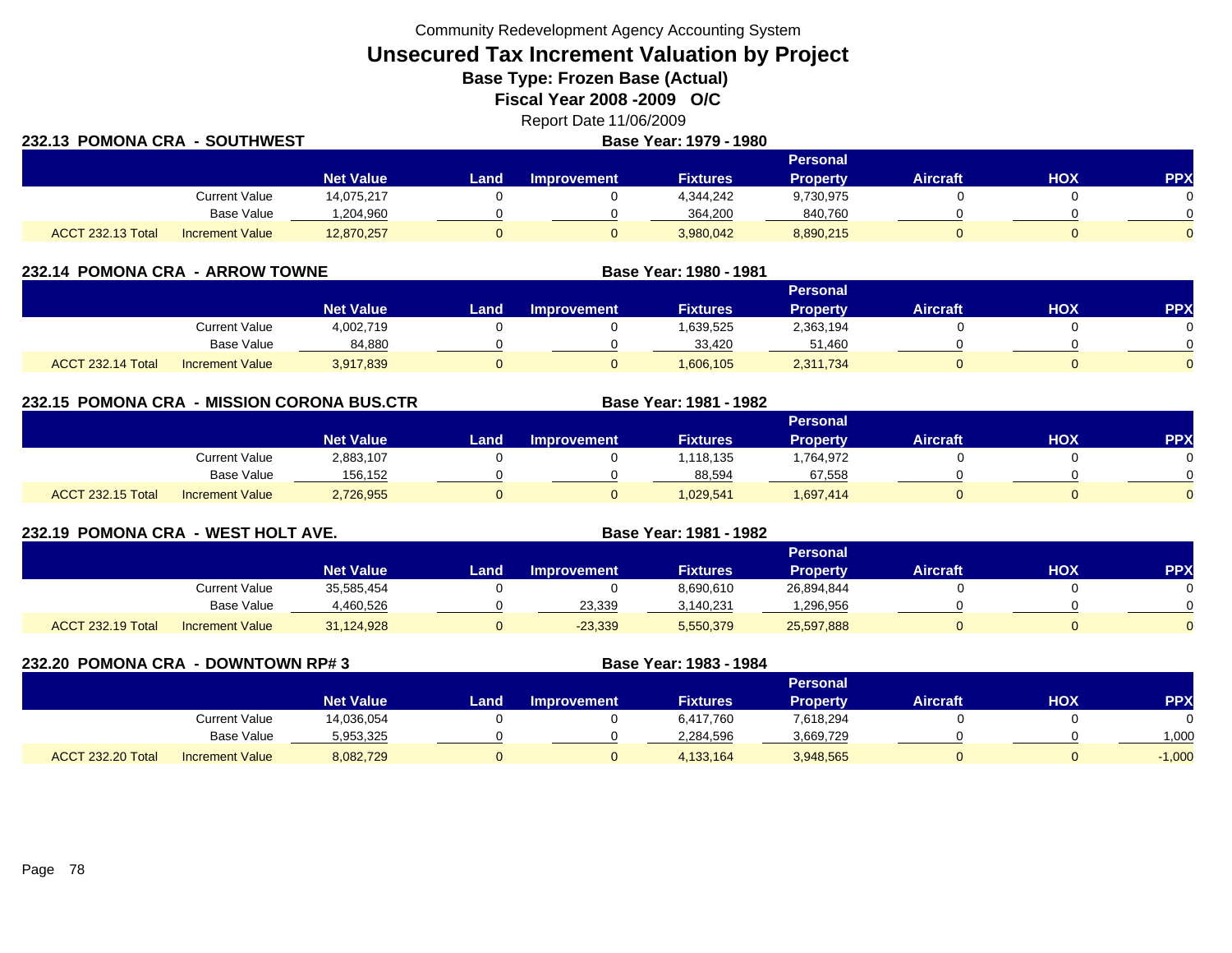Community Redevelopment Agency Accounting System

**Unsecured Tax Increment Valuation by Project**

**Base Type: Frozen Base (Actual)** 

**Fiscal Year 2008 -2009 O/C**

Report Date 11/06/2009 **Base Year: 1985 - 1986**

| 233.01 POMONA CRA  - FAIRGROUNDS AMEND |                        |                  |             | Base Year: 1985 - 1986 |           |                 |                 |     |            |
|----------------------------------------|------------------------|------------------|-------------|------------------------|-----------|-----------------|-----------------|-----|------------|
|                                        |                        |                  |             |                        |           | <b>Personal</b> |                 |     |            |
|                                        |                        | <b>Net Value</b> | <b>Land</b> | Improvement            | Fixtures  | <b>Property</b> | <b>Aircraft</b> | ΗΟΧ | <b>PPX</b> |
|                                        | <b>Current Value</b>   | 13,941,013       |             |                        | 5,492,740 | 8,448,273       |                 |     |            |
|                                        | Base Value             | 7.007.064        |             | 551.050                |           | 6.456.014       |                 |     |            |
| <b>ACCT 233.01 Total</b>               | <b>Increment Value</b> | 6,933,949        |             | $-551.050$             | 5,492,740 | 1,992,259       |                 |     |            |

| 233.03 POMONA CRA - S. GAREY/FREEWAY CORR. |                        |                  |      |                    | Base Year: 1990 - 1991 |                 |                 |     |            |
|--------------------------------------------|------------------------|------------------|------|--------------------|------------------------|-----------------|-----------------|-----|------------|
|                                            |                        |                  |      |                    |                        | Personal        |                 |     |            |
|                                            |                        | <b>Net Value</b> | Land | <b>Improvement</b> | <b>Fixtures</b>        | <b>Property</b> | <b>Aircraft</b> | нох | <b>PPX</b> |
|                                            | Current Value          | 32,656,398       |      |                    | 13.401.037             | 19.255.361      |                 |     |            |
|                                            | Base Value             | 111.421.470      |      |                    | 5,551,559              | 105,869,911     |                 |     |            |
| <b>ACCT 233.03 Total</b>                   | <b>Increment Value</b> | $-78,765,072$    |      |                    | 7.849.478              | $-86,614,550$   |                 |     |            |

**233.06 POMONA CRA - MERGED RP Base Year: 2001 - 2002 Personal Net Value Land Improvement Fixtures Property Aircraft HOX PPX** Current Value 22,362,488 0 0 9,629,122 12,733,366 0 0 Base Value 28,786,412 0 0 12,625,019 16,161,393 0 0 ACCT 233.06 Totall Increment Value -6,423,924 0 0 -2,995,897 -3,428,027 0 0 0

|                        |                  |          |                    |                 | <b>Personal</b> |                 |     |            |
|------------------------|------------------|----------|--------------------|-----------------|-----------------|-----------------|-----|------------|
|                        | <b>Net Value</b> | Landı    | <b>Improvement</b> | <b>Fixtures</b> | Propertv        | <b>Aircraft</b> | HOX | <b>PPX</b> |
| Current Value          | 207,420,443      |          |                    | 81,164,574      | 126,255,869     |                 |     |            |
| <b>Base Value</b>      | 180,540,629      | 5,596    | 574.389            | 27,565,367      | 152,396,277     |                 |     | 000,1      |
| <b>Increment Value</b> | 26,879,814       | $-5,596$ | $-574,389$         | 53,599,207      | $-26,140,408$   |                 |     | $-1,000$   |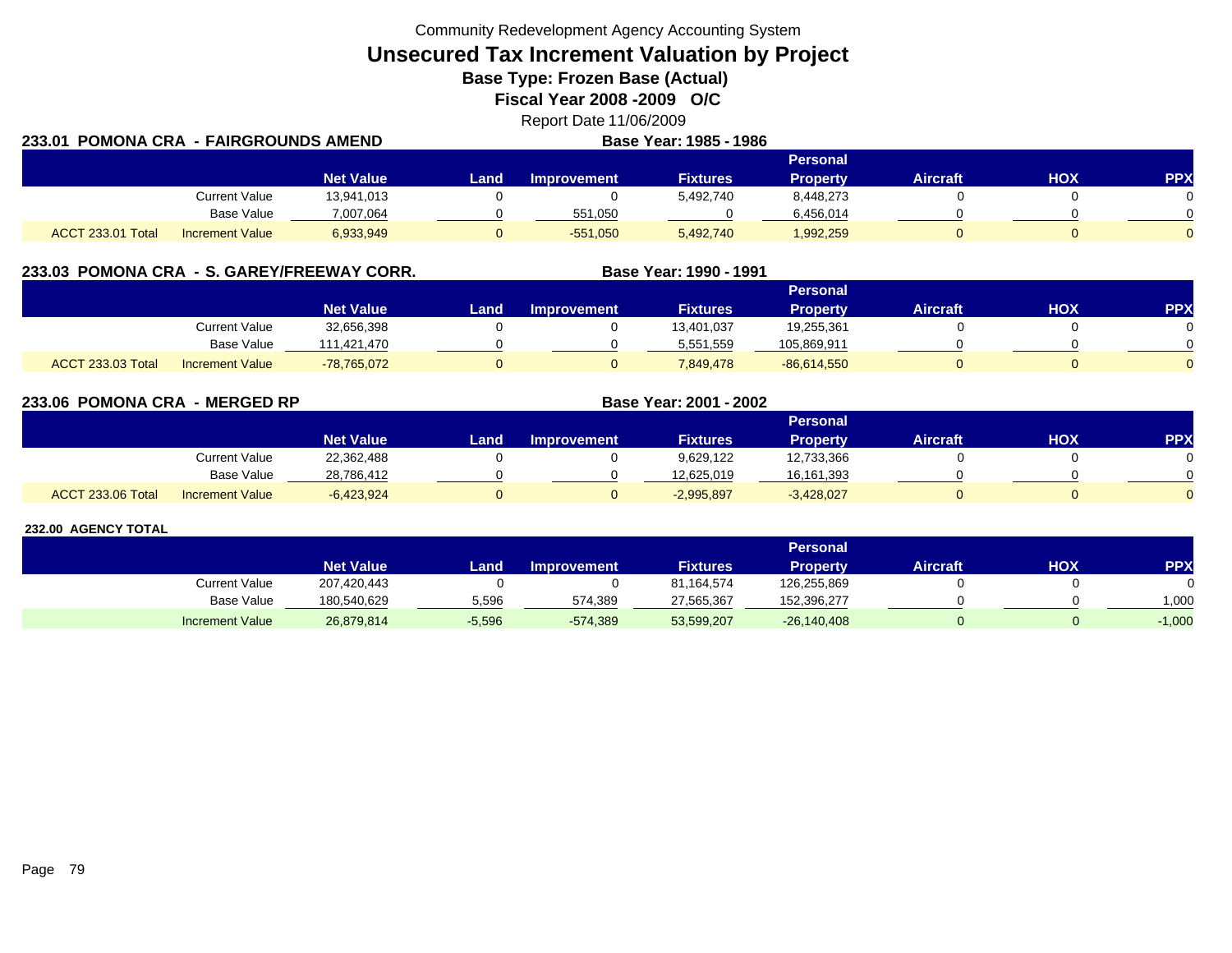|                          | 234.02 RANCHO PALOS VERDES CRA - RP# 1 |                  |      |                    | <b>Base Year: 1984 - 1985</b> |                 |                 |            |            |
|--------------------------|----------------------------------------|------------------|------|--------------------|-------------------------------|-----------------|-----------------|------------|------------|
|                          |                                        |                  |      |                    |                               | <b>Personal</b> |                 |            |            |
|                          |                                        | <b>Net Value</b> | Land | <b>Improvement</b> | <b>Fixtures</b>               | <b>Property</b> | <b>Aircraft</b> | <b>HOX</b> | <b>PPX</b> |
|                          | Current Value                          | 143.745          |      |                    |                               | 143.745         |                 |            |            |
|                          | Base Value                             | 42.206           |      |                    |                               | 42.206          |                 |            |            |
| <b>ACCT 234.02 Total</b> | <b>Increment Value</b>                 | 101.539          |      |                    |                               | 101.539         |                 |            |            |

|                        |                        |      |                    |                 | <b>Personal</b> |                 |     |            |
|------------------------|------------------------|------|--------------------|-----------------|-----------------|-----------------|-----|------------|
|                        | Net Value <sup>1</sup> | Land | <b>Improvement</b> | <b>Fixtures</b> | Property        | <b>Aircraft</b> | ΗΟΧ | <b>PPX</b> |
| Current Value          | 143,745                |      |                    |                 | 143,745         |                 |     |            |
| Base Value             | 42,206                 |      |                    |                 | 42.206          |                 |     |            |
| <b>Increment Value</b> | 101,539                |      |                    |                 | 101,539         |                 |     |            |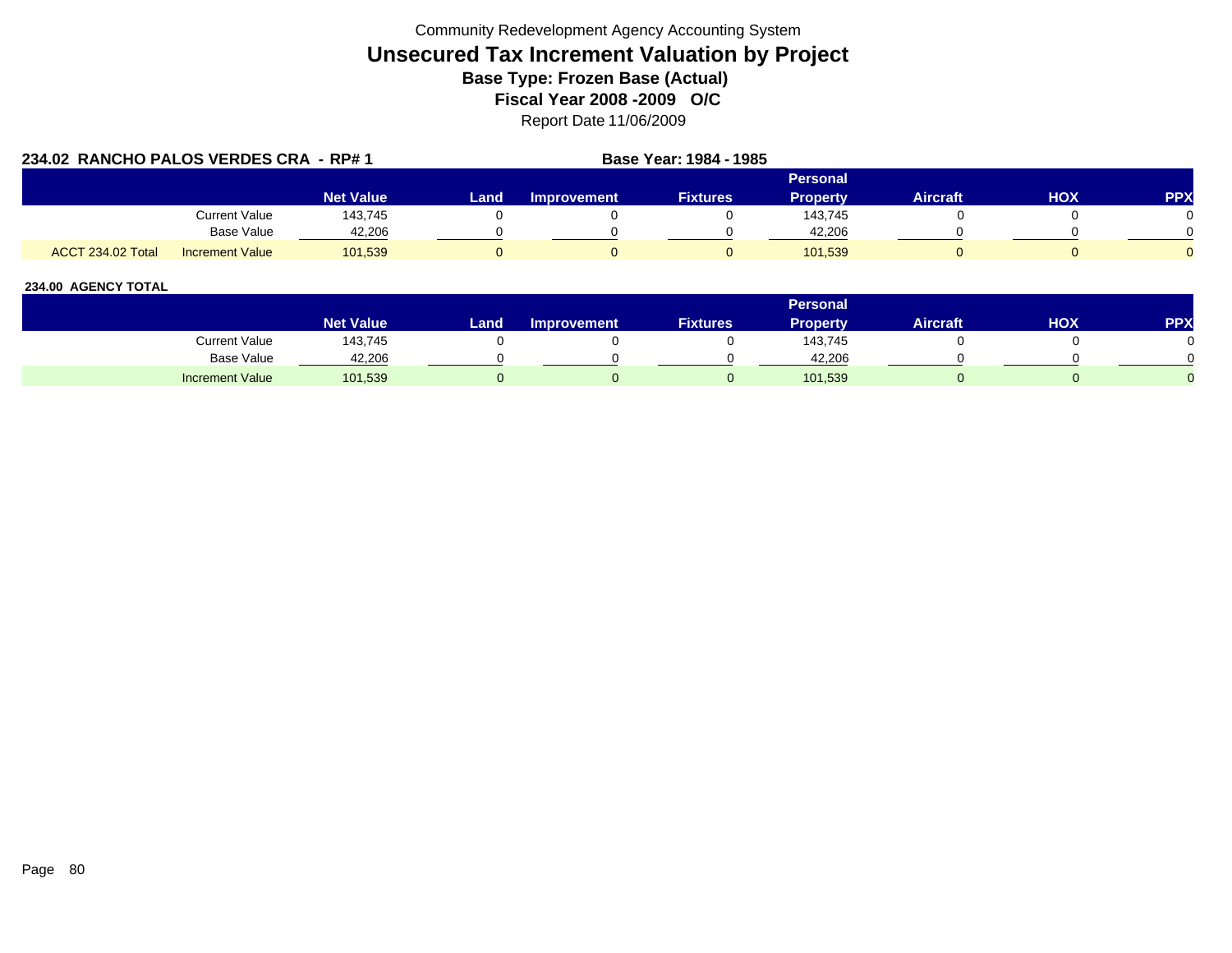| 236.04 REDONDO BEACH CRA - PLAZA |                        |                  |      |                    | Base Year: 1963 - 1964 |                 |                 |     |            |
|----------------------------------|------------------------|------------------|------|--------------------|------------------------|-----------------|-----------------|-----|------------|
|                                  |                        |                  |      |                    |                        | Personal        |                 |     |            |
|                                  |                        | <b>Net Value</b> | Land | <b>Improvement</b> | <b>Fixtures</b>        | <b>Property</b> | <b>Aircraft</b> | HOX | <b>PPX</b> |
|                                  | Current Value          | 1,984,733        |      |                    | 1,007,843              | 976,890         |                 |     |            |
|                                  | <b>Base Value</b>      | 785,120          |      |                    | 41,360                 | 745,360         |                 |     | 1,600      |
| ACCT 236.04 Total                | <b>Increment Value</b> | 1,199,613        |      |                    | 966.483                | 231,530         |                 |     | $-1,600$   |

# **236.05 REDONDO BEACH CRA - SOUTH BAY CTR. Base Year: 1983 - 1984**

|                   |                        |                  |      |             |                 | Personal   |                 |            |          |
|-------------------|------------------------|------------------|------|-------------|-----------------|------------|-----------------|------------|----------|
|                   |                        | <b>Net Value</b> | Land | Improvement | <b>Fixtures</b> | Propertv   | <b>Aircraft</b> | <b>HOX</b> | PPX      |
|                   | Current Value          | 27,525,499       |      |             | 13,336,333      | 14,189,166 |                 |            |          |
|                   | <b>Base Value</b>      | 4,871,960        |      |             | 3,023,006       | .848,954   |                 |            | 0        |
| ACCT 236.05 Total | <b>Increment Value</b> | 22,653,539       |      |             | 10,313,327      | 12,340,212 |                 |            | $\Omega$ |

# **236.06 REDONDO BEACH CRA - AVIATION HI-SCH**

|                   |                        |                  |      |                    |                 | Personal        |                 |            |           |
|-------------------|------------------------|------------------|------|--------------------|-----------------|-----------------|-----------------|------------|-----------|
|                   |                        | <b>Net Value</b> | Land | <b>Improvement</b> | <b>Fixtures</b> | <b>Property</b> | <b>Aircraft</b> | <b>HOX</b> | <b>PP</b> |
|                   | Current Value          | 32,967,083       |      |                    | 4,496,753       | 28,470,330      |                 |            |           |
|                   | Base Value             |                  |      |                    |                 |                 |                 |            |           |
| ACCT 236.06 Total | <b>Increment Value</b> | 32,967,083       |      |                    | 4,496,753       | 28,470,330      |                 |            |           |

**Base Year: 1983 - 1984**

**Base Year: 1980 - 1981**

# **236.07 REDONDO BEACH CRA - HARBOR CENTER**

|                   |                        |                  |      |                    |                 | Personal  |                 |            |           |
|-------------------|------------------------|------------------|------|--------------------|-----------------|-----------|-----------------|------------|-----------|
|                   |                        | <b>Net Value</b> | Land | <b>Improvement</b> | <b>Fixtures</b> | Property  | <b>Aircraft</b> | <b>HOX</b> | <b>PP</b> |
|                   | Current Value          | 4,415,962        |      |                    | 1,094,975       | 3,320,987 |                 |            |           |
|                   | <b>Base Value</b>      | 126.560          |      |                    | 69.280          | 57.280    |                 |            |           |
| ACCT 236.07 Total | <b>Increment Value</b> | 4,289,402        |      |                    | 1,025,695       | 3,263,707 |                 |            |           |

|                        |                  |      |                    |                 | Personal   |                 |            |          |
|------------------------|------------------|------|--------------------|-----------------|------------|-----------------|------------|----------|
|                        | <b>Net Value</b> | Land | <b>Improvement</b> | <b>Fixtures</b> | Property   | <b>Aircraft</b> | <b>HOX</b> | PPX      |
| <b>Current Value</b>   | 66,893,277       |      |                    | 19,935,904      | 46,957,373 |                 |            |          |
| <b>Base Value</b>      | 5,783,640        |      |                    | 3.133.646       | 2,651,594  |                 |            | 1,600    |
| <b>Increment Value</b> | 61,109,637       |      |                    | 16,802,258      | 44,305,779 |                 |            | $-1,600$ |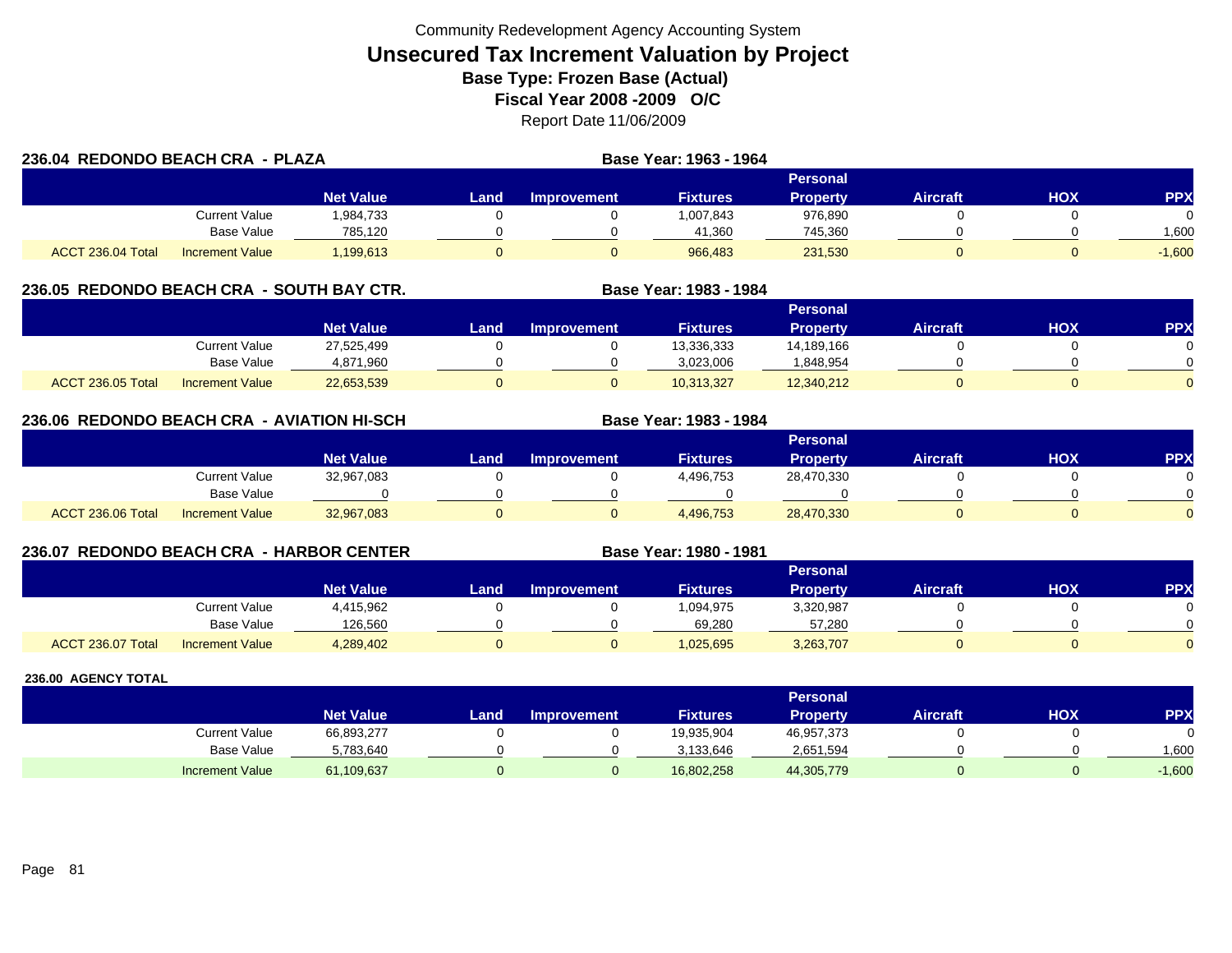| 237.02 ROSEMEAD CRA - PROJ. A-1 |                        |                  |      | <b>Base Year: 1971 - 1972</b> |                 |                 |                 |            |            |
|---------------------------------|------------------------|------------------|------|-------------------------------|-----------------|-----------------|-----------------|------------|------------|
|                                 |                        |                  |      |                               |                 | Personal        |                 |            |            |
|                                 |                        | <b>Net Value</b> | Land | Improvement                   | <b>Fixtures</b> | <b>Property</b> | <b>Aircraft</b> | <b>HOX</b> | <b>PPX</b> |
|                                 | Current Value          | 25,966,481       |      |                               | 6,219,960       | 19,746,521      |                 |            |            |
|                                 | <b>Base Value</b>      | 3,364,580        |      |                               | 386,980         | 2,977,600       |                 |            |            |
| ACCT 237.02 Total               | <b>Increment Value</b> | 22,601,901       |      |                               | 5,832,980       | 16,768,921      |                 |            |            |

| 237.04 ROSEMEAD CRA - RP #2                 |                  | Base Year: 1999 - 2000 |                    |                 |                 |                 |     |           |
|---------------------------------------------|------------------|------------------------|--------------------|-----------------|-----------------|-----------------|-----|-----------|
|                                             |                  |                        |                    |                 | <b>Personal</b> |                 |     |           |
|                                             | <b>Net Value</b> | Land                   | <b>Improvement</b> | <b>Fixtures</b> | <b>Property</b> | <b>Aircraft</b> | нох | <b>PP</b> |
| Current Value                               | 18.441.486       |                        |                    | 8,961,532       | 9,479,954       |                 |     |           |
| Base Value                                  | 19,017,519       |                        |                    | 7,828,195       | 11,197,324      |                 |     | 8,000     |
| ACCT 237.04 Total<br><b>Increment Value</b> | $-576,033$       |                        |                    | ,133,337        | $-1,717,370$    |                 |     | $-8,000$  |

|                        |                  |      |                    |                 | <b>Personal</b> |                 |     |           |
|------------------------|------------------|------|--------------------|-----------------|-----------------|-----------------|-----|-----------|
|                        | <b>Net Value</b> | Land | <b>Improvement</b> | <b>Fixtures</b> | <b>Property</b> | <b>Aircraft</b> | нох | <b>PP</b> |
| Current Value          | 44,407,967       |      |                    | 15,181,492      | 29,226,475      |                 |     |           |
| <b>Base Value</b>      | 22,382,099       |      |                    | 8.215.175       | 14,174,924      |                 |     | 8,000     |
| <b>Increment Value</b> | 22,025,868       |      |                    | 6,966,317       | 15,051,551      |                 |     | $-8,000$  |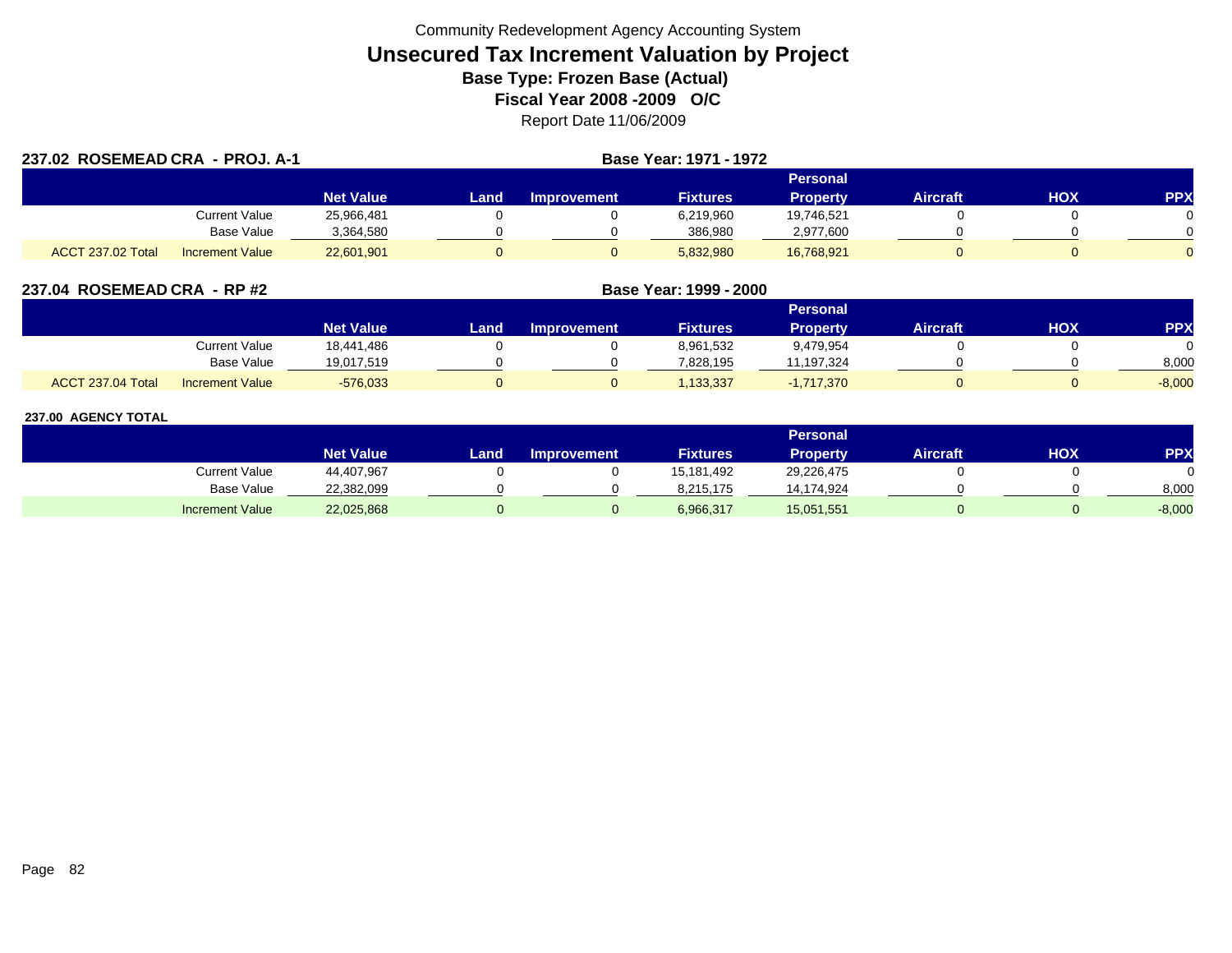| 240.02 SAN FERNANDO CRA - PROJ. #1 |                        |                  |      | Base Year: 1965 - 1966 |                 |                 |                 |     |            |
|------------------------------------|------------------------|------------------|------|------------------------|-----------------|-----------------|-----------------|-----|------------|
|                                    |                        |                  |      |                        |                 | Personal        |                 |     |            |
|                                    |                        | <b>Net Value</b> | Land | <b>Improvement</b>     | <b>Fixtures</b> | <b>Property</b> | <b>Aircraft</b> | нох | <b>PPX</b> |
|                                    | Current Value          | 3,643,341        |      |                        | 1,223,011       | 2,420,330       |                 |     |            |
|                                    | Base Value             | 458,880          |      |                        | 171,560         | 287,320         |                 |     |            |
| ACCT 240.02 Total                  | <b>Increment Value</b> | 3,184,461        |      |                        | 1,051,451       | 2,133,010       |                 |     |            |

| 240.03 SAN FERNANDO CRA - PROJ. # 2 |                        | Base Year: 1971 - 1972 |      |                    |                 |                 |                 |            |            |
|-------------------------------------|------------------------|------------------------|------|--------------------|-----------------|-----------------|-----------------|------------|------------|
|                                     |                        |                        |      |                    |                 | Personal        |                 |            |            |
|                                     |                        | <b>Net Value</b>       | Land | <b>Improvement</b> | <b>Fixtures</b> | <b>Property</b> | <b>Aircraft</b> | <b>XOH</b> | <b>PPX</b> |
|                                     | Current Value          | 6,109,763              |      |                    | 2,213,305       | 3,896,458       |                 |            |            |
|                                     | Base Value             | 794,120                |      |                    | 158,560         | 635,560         |                 |            |            |
| <b>ACCT 240.03 Total</b>            | <b>Increment Value</b> | 5,315,643              |      |                    | 2.054.745       | 3,260,898       |                 |            |            |

|                   | 240.04 SAN FERNANDO CRA - CIVIC CENTER |                        |                  |      |                    | <b>Base Year: 1972 - 1973</b> |                 |                 |     |            |
|-------------------|----------------------------------------|------------------------|------------------|------|--------------------|-------------------------------|-----------------|-----------------|-----|------------|
|                   |                                        |                        |                  |      |                    |                               | Personal        |                 |     |            |
|                   |                                        |                        | <b>Net Value</b> | Land | <b>Improvement</b> | <b>Fixtures</b>               | <b>Property</b> | <b>Aircraft</b> | нох | <b>PPX</b> |
|                   |                                        | Current Value          | 7,268,521        |      |                    | 1,352,995                     | 5,915,526       |                 |     |            |
|                   |                                        | Base Value             | 786,820          |      |                    | 71,200                        | 715,620         |                 |     |            |
| ACCT 240.04 Total |                                        | <b>Increment Value</b> | 6,481,701        |      |                    | 1,281,795                     | 5,199,906       |                 |     |            |

| 240.05 SAN FERNANDO CRA - CIV. CTR. 84 ANX |                        |                  |      |             | Base Year: 1982 - 1983 |                 |                 |     |           |
|--------------------------------------------|------------------------|------------------|------|-------------|------------------------|-----------------|-----------------|-----|-----------|
|                                            |                        |                  |      |             |                        | <b>Personal</b> |                 |     |           |
|                                            |                        | <b>Net Value</b> | Land | Improvement | <b>Fixtures</b>        | <b>Property</b> | <b>Aircraft</b> | HOX | <b>PP</b> |
|                                            | Current Value          | 42,538,196       |      |             | 16,825,567             | 25,712,629      |                 |     |           |
|                                            | Base Value             | 11.672.043       |      |             | 5,494,006              | 6,178,037       |                 |     |           |
| ACCT 240.05 Total                          | <b>Increment Value</b> | 30,866,153       |      |             | 11,331,561             | 19,534,592      |                 |     |           |

| 240.06 SAN FERNANDO CRA - PROJ. #189 ANX |                        |                  |      |                    | Base Year: 1987 - 1988 |                 |                 |            |            |
|------------------------------------------|------------------------|------------------|------|--------------------|------------------------|-----------------|-----------------|------------|------------|
|                                          |                        |                  |      |                    |                        | <b>Personal</b> |                 |            |            |
|                                          |                        | <b>Net Value</b> | Land | <b>Improvement</b> | <b>Fixtures</b>        | <b>Property</b> | <b>Aircraft</b> | <b>NOH</b> | <b>PPX</b> |
|                                          | <b>Current Value</b>   | 2,122,833        |      |                    | 971,975                | 1,150,858       |                 |            |            |
|                                          | Base Value             | .858,927         |      |                    | 937,837                | 921,090         |                 |            |            |
| ACCT 240.06 Total                        | <b>Increment Value</b> | 263,906          |      |                    | 34.138                 | 229,768         |                 |            |            |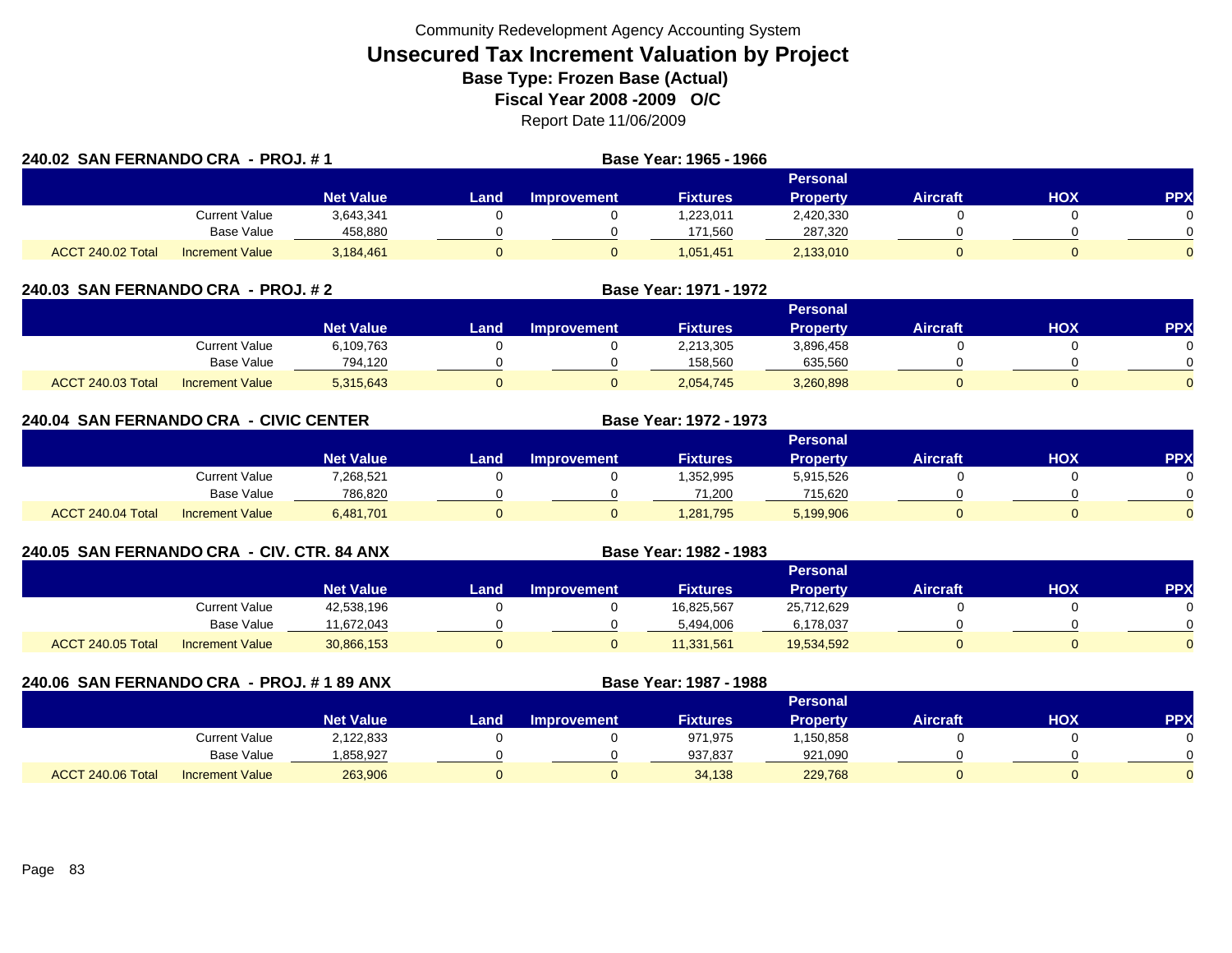Community Redevelopment Agency Accounting System

# **Unsecured Tax Increment Valuation by Project**

**Base Type: Frozen Base (Actual)** 

**Fiscal Year 2008 -2009 O/C**

Report Date 11/06/2009

| 240.07 SAN FERNANDO CRA - RP #4 | Base Year: 1993 - 1994 |                  |       |                    |                 |                 |                 |            |            |
|---------------------------------|------------------------|------------------|-------|--------------------|-----------------|-----------------|-----------------|------------|------------|
|                                 |                        |                  |       |                    |                 | <b>Personal</b> |                 |            |            |
|                                 |                        | <b>Net Value</b> | Landı | <b>Improvement</b> | <b>Fixtures</b> | <b>Property</b> | <b>Aircraft</b> | <b>HOX</b> | <b>PPX</b> |
|                                 | <b>Current Value</b>   | 7.984.222        |       |                    | .499.370        | 6,484,852       |                 |            |            |
|                                 | Base Value             | 8,839,014        |       |                    | 3,740,899       | 5,211,415       |                 |            | 113.300    |
| ACCT 240.07 Total               | <b>Increment Value</b> | $-854.792$       |       |                    | $-2,241,529$    | 1,273,437       |                 |            | $-113,300$ |

|                        |                  |      |                    |                 | <b>Personal</b> |                 |     |         |
|------------------------|------------------|------|--------------------|-----------------|-----------------|-----------------|-----|---------|
|                        | <b>Net Value</b> | Land | <b>Improvement</b> | <b>Fixtures</b> | Propertv        | <b>Aircraft</b> | HOX | PPX     |
| Current Value          | 69,666,876       |      |                    | 24,086,223      | 45,580,653      |                 |     |         |
| Base Value             | 24,409,804       |      |                    | 10.574.062      | 13,949,042      |                 |     | 113.300 |
| <b>Increment Value</b> | 45,257,072       |      |                    | 13,512,161      | 31,631,611      |                 |     | 113,300 |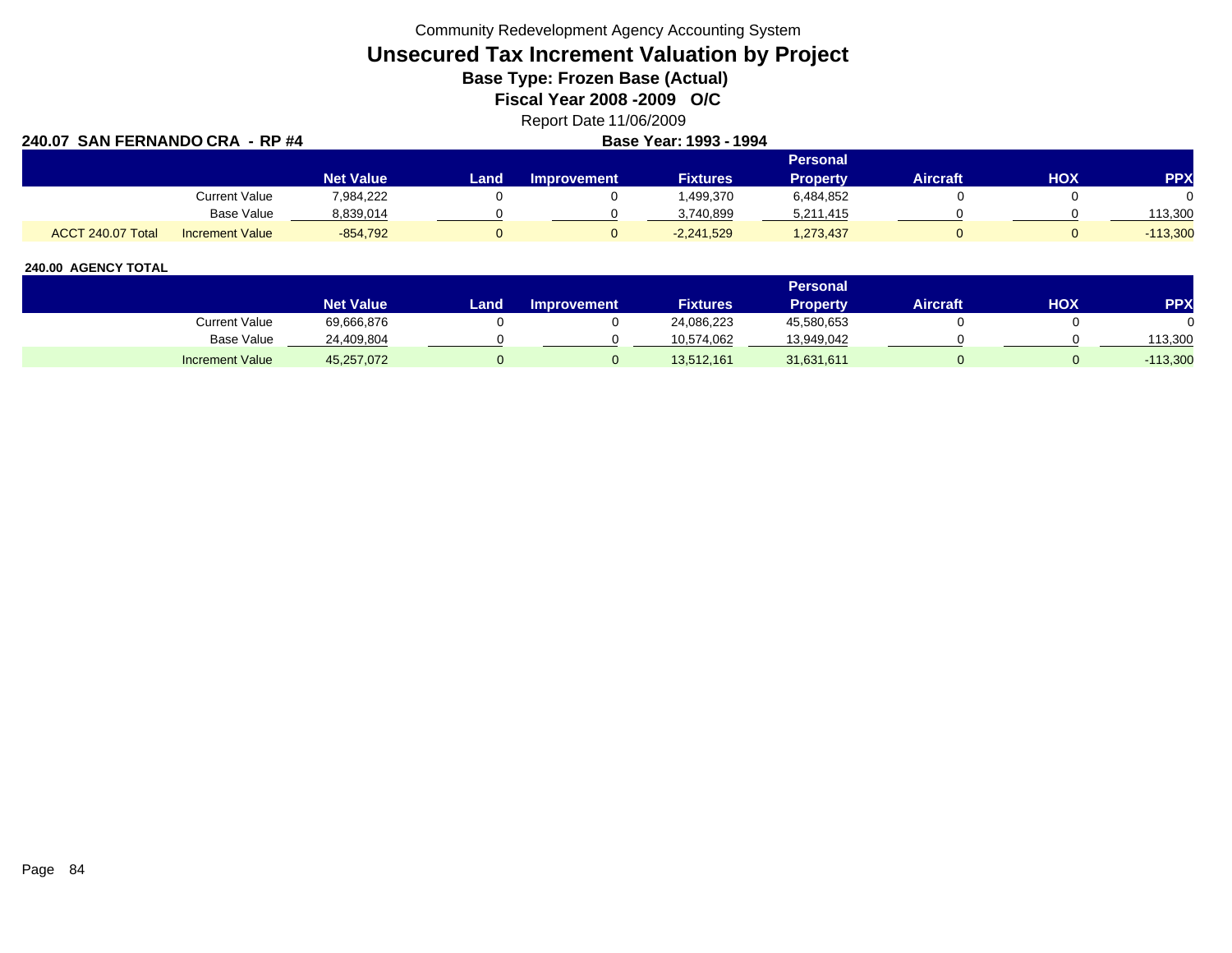| 241.02 SAN DIMAS CRA - CREATIVE GROWTH |                        |                  |       | <b>Base Year: 1972 - 1973</b> |                 |                 |          |     |            |
|----------------------------------------|------------------------|------------------|-------|-------------------------------|-----------------|-----------------|----------|-----|------------|
|                                        |                        |                  |       |                               |                 | <b>Personal</b> |          |     |            |
|                                        |                        | <b>Net Value</b> | Land. | Improvement                   | <b>Fixtures</b> | <b>Property</b> | Aircraft | нох | <b>PPX</b> |
|                                        | Current Value          | 5,508,212        |       |                               | 2,898,686       | 2,609,526       |          |     |            |
|                                        | Base Value             | 420.560          |       |                               | 107.420         | 313.140         |          |     |            |
| ACCT 241.02 Total                      | <b>Increment Value</b> | 5,087,652        |       |                               | 2,791,266       | 2,296,386       |          |     | $\Omega$   |

# **241.03 SAN DIMAS CRA - CRE. GROWTH 76 ANX**

|                          |                        |                  |      |                    |                 | Personal        |                 |     |     |
|--------------------------|------------------------|------------------|------|--------------------|-----------------|-----------------|-----------------|-----|-----|
|                          |                        | <b>Net Value</b> | Land | <b>Improvement</b> | <b>Fixtures</b> | <b>Property</b> | <b>Aircraft</b> | нох | PPX |
|                          | <b>Current Value</b>   | 14,894,164       |      |                    | 6,077,945       | 8,816,219       |                 |     |     |
|                          | <b>Base Value</b>      | 720.120          |      |                    | 317.100         | 403.020         |                 |     |     |
| <b>ACCT 241.03 Total</b> | <b>Increment Value</b> | 14,174,044       |      |                    | 5,760,845       | 8,413,199       |                 |     |     |

**Base Year: 1976 - 1977**

**Base Year: 1983 - 1984**

# **241.04 SAN DIMAS CRA - CRE. GROWTH 84 ANX**

|                   |                        |                  |      |             |                 | Personal        |                 |            |            |
|-------------------|------------------------|------------------|------|-------------|-----------------|-----------------|-----------------|------------|------------|
|                   |                        | <b>Net Value</b> | Land | Improvement | <b>Fixtures</b> | <b>Property</b> | <b>Aircraft</b> | <b>HOX</b> | <b>PPX</b> |
|                   | <b>Current Value</b>   | 19,340,117       |      |             | 6,085,219       | 13,254,898      |                 |            |            |
|                   | <b>Base Value</b>      | 461,067          |      |             | 272,430         | 188,637         |                 |            |            |
| ACCT 241.04 Total | <b>Increment Value</b> | 18,879,050       |      |             | 5,812,789       | 13,066,261      |                 |            |            |

# **241.05 SAN DIMAS CRA - RANCHO SAN DIMAS RP (AM #1) Base Year: 1994 - 1995**

|                   |                        |                  |       |                    |                 | <b>Personal</b> |                 |            |           |
|-------------------|------------------------|------------------|-------|--------------------|-----------------|-----------------|-----------------|------------|-----------|
|                   |                        | <b>Net Value</b> | Land, | <b>Improvement</b> | <b>Fixtures</b> | <b>Property</b> | <b>Aircraft</b> | <b>HOX</b> | <b>PP</b> |
|                   | <b>Current Value</b>   | 1,638,947        |       |                    | 563,902         | 1,075,045       |                 |            |           |
|                   | <b>Base Value</b>      | 344.786          |       |                    | 201.007         | 143.779         |                 |            |           |
| ACCT 241.05 Total | <b>Increment Value</b> | 1,294,161        | 0     |                    | 362,895         | 931,266         |                 |            |           |

**241.06 SAN DIMAS CRA - CRE. GROWTH 98 ANX**

**Base Year: 1997 - 1998**

|                   |                        |                  |       |                    |                 | Personal  |                 |     |            |
|-------------------|------------------------|------------------|-------|--------------------|-----------------|-----------|-----------------|-----|------------|
|                   |                        | <b>Net Value</b> | Land. | <b>Improvement</b> | <b>Fixtures</b> | Property  | <b>Aircraft</b> | нох | <b>PPX</b> |
|                   | <b>Current Value</b>   | 6,360,407        |       |                    | ,730,683        | 4,629,724 |                 |     |            |
|                   | <b>Base Value</b>      | 1,102,807        |       |                    | 1,033,094       | 3,069,713 |                 |     |            |
| ACCT 241.06 Total | <b>Increment Value</b> | 2,257,600        | 0     |                    | 697,589         | 1,560,011 |                 |     |            |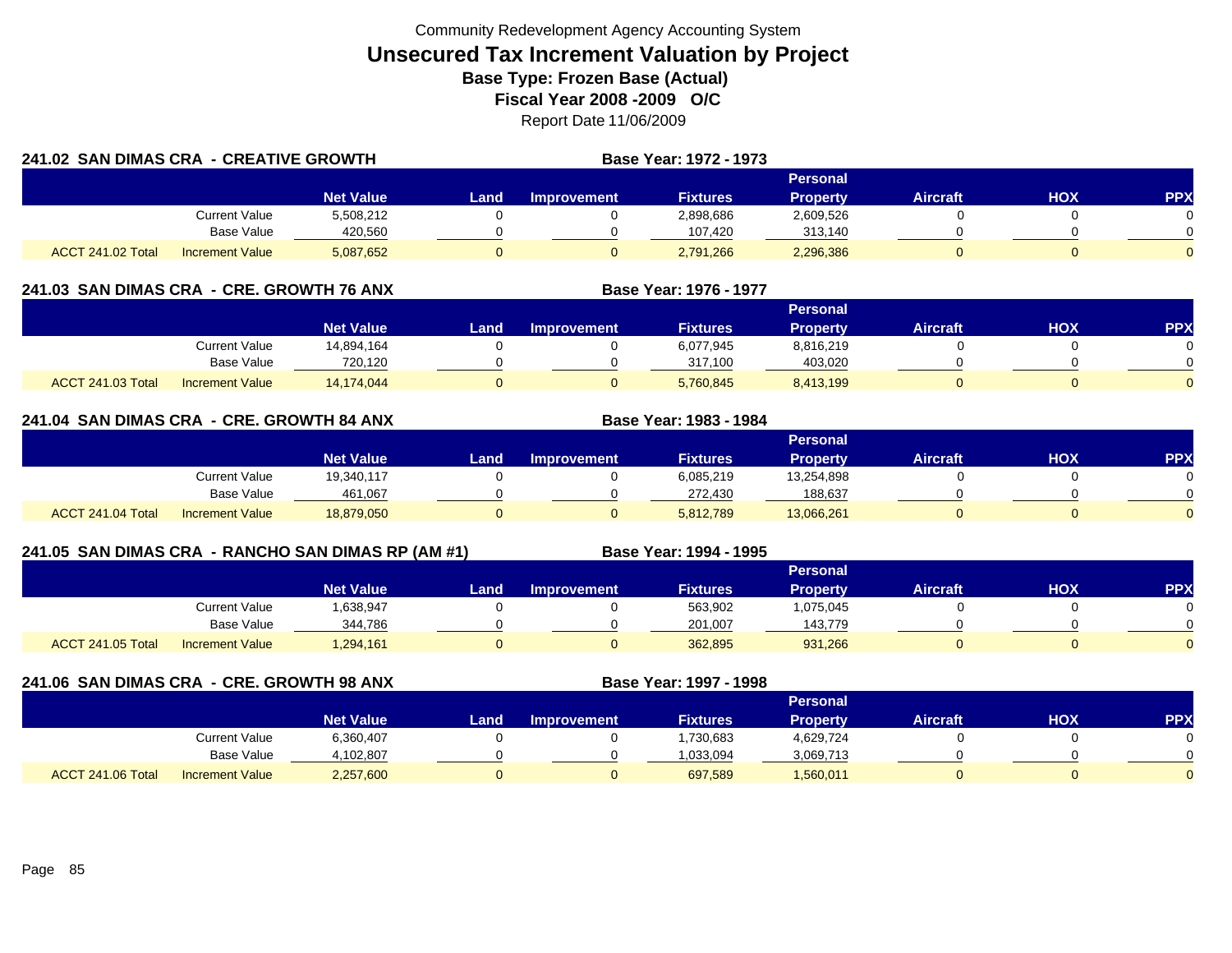|                        |                  | <b>Personal</b> |                    |                 |                 |          |     |            |  |  |  |  |
|------------------------|------------------|-----------------|--------------------|-----------------|-----------------|----------|-----|------------|--|--|--|--|
|                        | <b>Net Value</b> | Land.           | <b>Improvement</b> | <b>Fixtures</b> | <b>Property</b> | Aircraft | HOX | <b>PPX</b> |  |  |  |  |
| <b>Current Value</b>   | 47,741,847       |                 |                    | 17,356,435      | 30,385,412      |          |     |            |  |  |  |  |
| <b>Base Value</b>      | 6,049,340        |                 |                    | 1,931,051       | 4,118,289       |          |     |            |  |  |  |  |
| <b>Increment Value</b> | 41,692,507       |                 |                    | 15,425,384      | 26, 267, 123    |          |     |            |  |  |  |  |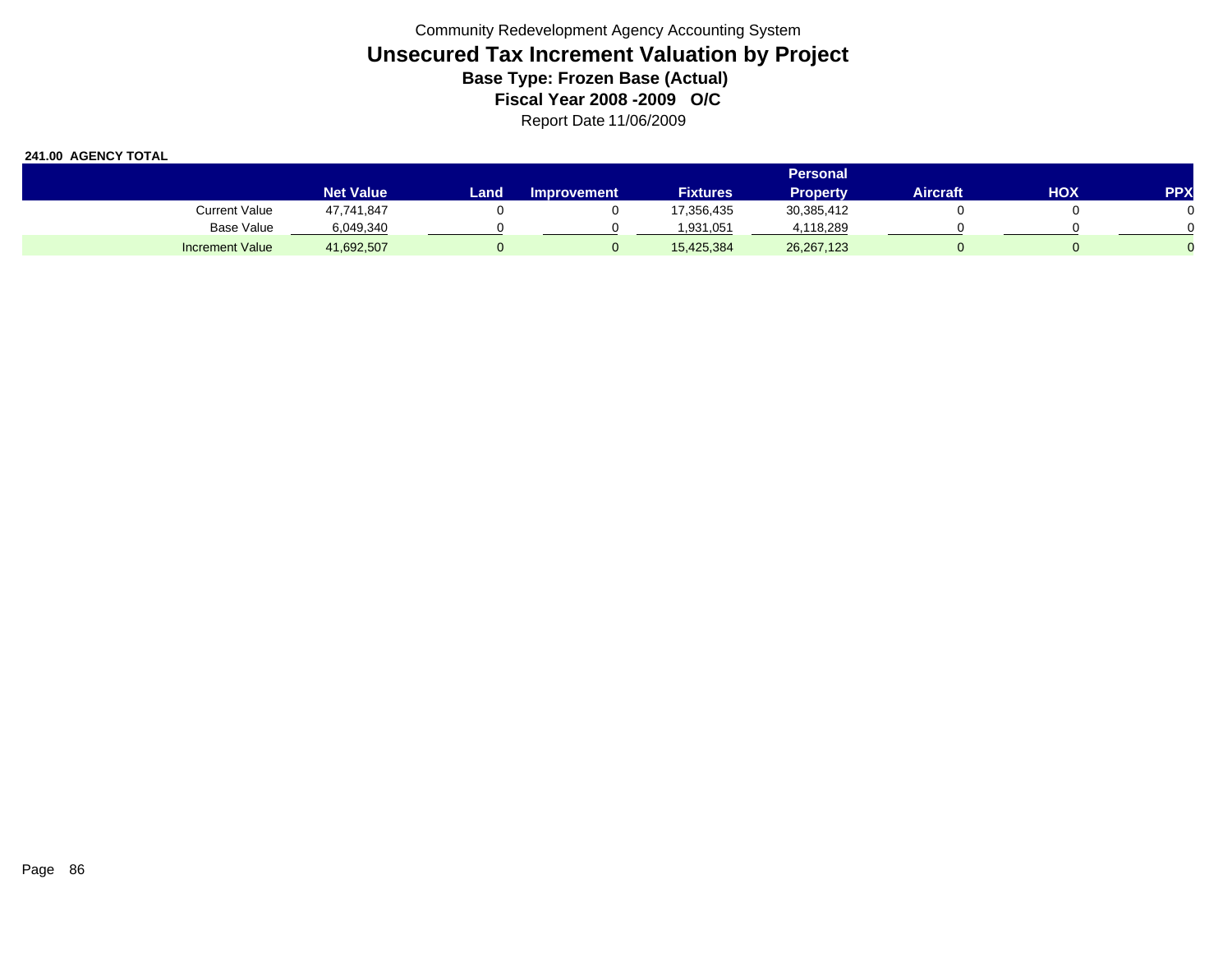| 244.02 SAN GABRIEL CRA - E SAN GABRIEL COMM'L |                        |                  | Base Year: 1993 - 1994 |             |                 |                 |                 |            |            |
|-----------------------------------------------|------------------------|------------------|------------------------|-------------|-----------------|-----------------|-----------------|------------|------------|
|                                               |                        |                  |                        |             |                 | <b>Personal</b> |                 |            |            |
|                                               |                        | <b>Net Value</b> | Land                   | Improvement | <b>Fixtures</b> | <b>Property</b> | <b>Aircraft</b> | <b>HOX</b> | <b>PPX</b> |
|                                               | <b>Current Value</b>   | 13,416,887       |                        |             | 5.405.606       | 8,011,281       |                 |            |            |
|                                               | Base Value             | 10.276.898       |                        |             | 4.132.730       | 6,144,168       |                 |            |            |
| ACCT 244.02 Total                             | <b>Increment Value</b> | 3,139,989        |                        |             | 1,272,876       | 1,867,113       |                 |            |            |

|                        |                        |       |                    |                 | Personal  |                 |     |     |
|------------------------|------------------------|-------|--------------------|-----------------|-----------|-----------------|-----|-----|
|                        | Net Value <sup>1</sup> | Land, | <b>Improvement</b> | <b>Fixtures</b> | Property  | <b>Aircraft</b> | HOX | PPX |
| Current Value          | 13,416,887             |       |                    | 5,405,606       | 8,011,281 |                 |     |     |
| Base Value             | 10,276,898             |       |                    | 4.132.730       | 6,144,168 |                 |     |     |
| <b>Increment Value</b> | 3,139,989              |       |                    | 1,272,876       | 1,867,113 |                 |     |     |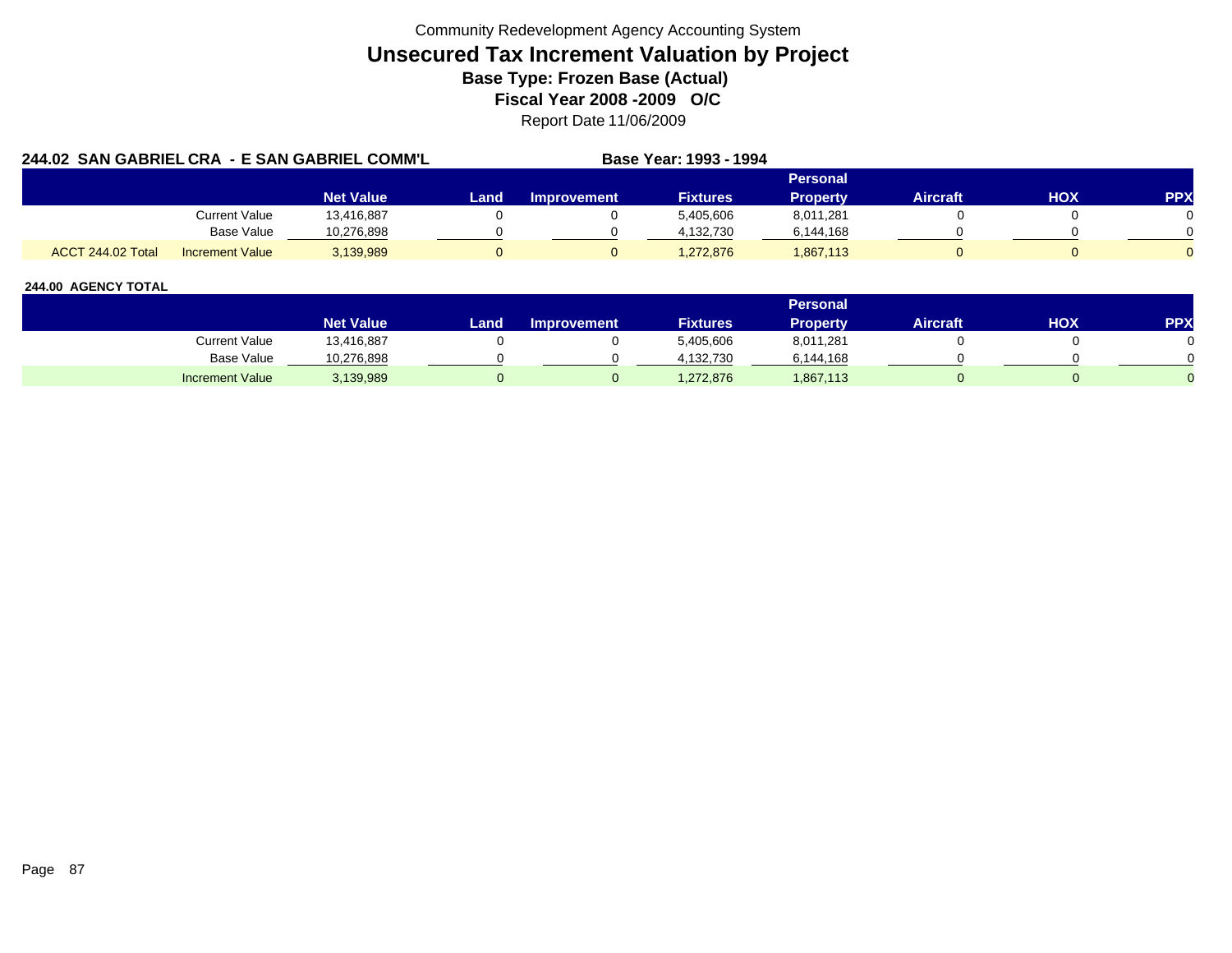| 249.03 SANTA CLARITA CRA - NEWHALL RP |                        |                  |      |                    | Base Year: 1996 - 1997 |                 |                 |     |            |
|---------------------------------------|------------------------|------------------|------|--------------------|------------------------|-----------------|-----------------|-----|------------|
|                                       |                        |                  |      |                    |                        | <b>Personal</b> |                 |     |            |
|                                       |                        | <b>Net Value</b> | Land | <b>Improvement</b> | <b>Fixtures</b>        | <b>Property</b> | <b>Aircraft</b> | HOX | <b>PPX</b> |
|                                       | <b>Current Value</b>   | 81,045,066       |      |                    | 42,030,315             | 39,014,751      |                 |     |            |
|                                       | Base Value             | 17.931.652       |      |                    | 6.557.624              | 11,376,128      |                 |     | 2.100      |
| ACCT 249.03 Total                     | <b>Increment Value</b> | 63.113.414       |      |                    | 35.472.691             | 27,638,623      |                 |     | $-2.100$   |

|                        |                  |       |                    |                 | <b>Personal</b> |                 |     |          |
|------------------------|------------------|-------|--------------------|-----------------|-----------------|-----------------|-----|----------|
|                        | <b>Net Value</b> | Land. | <b>Improvement</b> | <b>Fixtures</b> | <b>Property</b> | <b>Aircraft</b> | HOX | PPX      |
| Current Value          | 81,045,066       |       |                    | 42,030,315      | 39,014,751      |                 |     |          |
| <b>Base Value</b>      | 17,931,652       |       |                    | 6.557.624       | 11,376,128      |                 |     | 2,100    |
| <b>Increment Value</b> | 63,113,414       |       |                    | 35,472,691      | 27,638,623      |                 |     | $-2,100$ |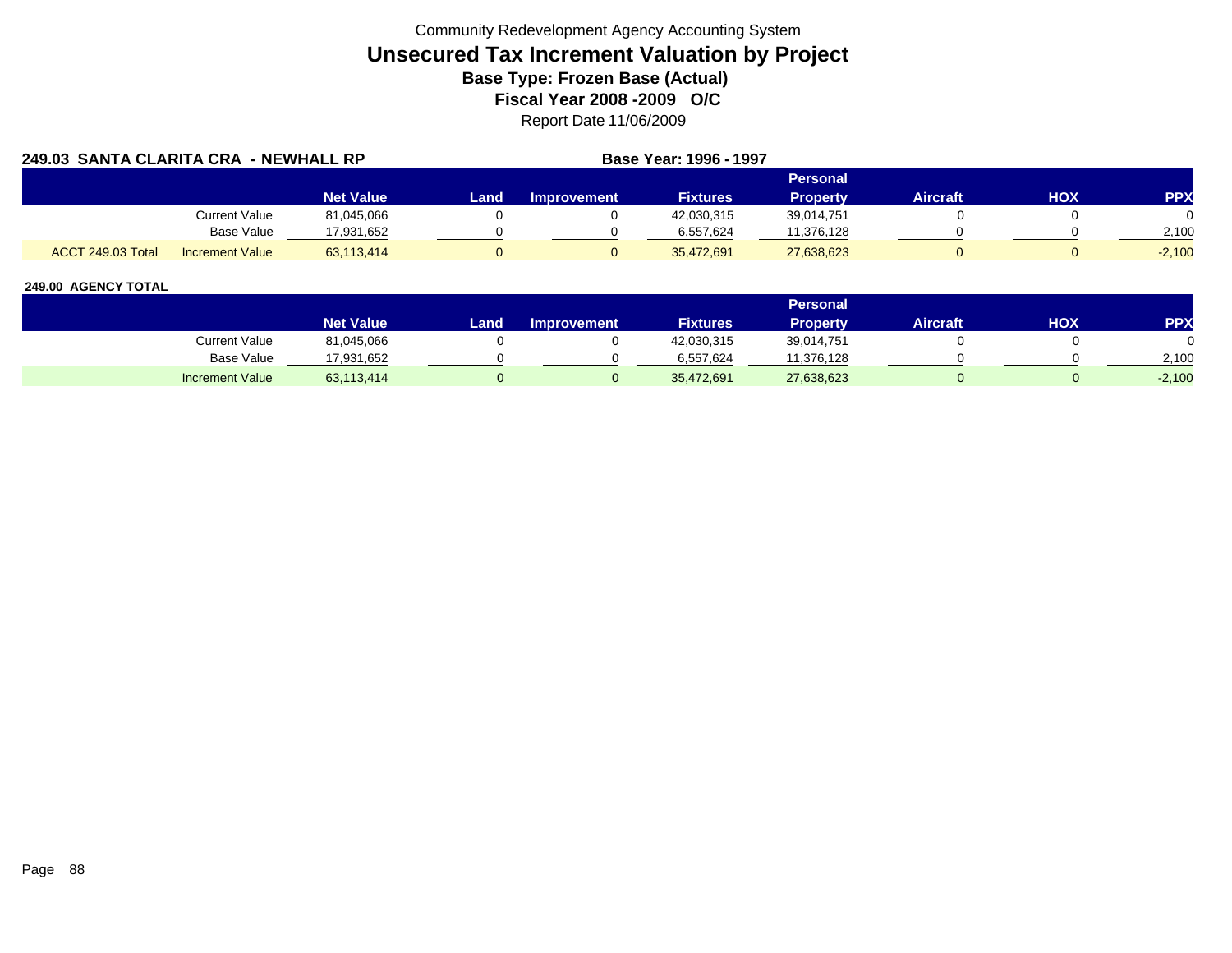|                          | 250.02 SANTA FE SPRINGS CRA - FLOOD RANCH |                  | Base Year: 1964 - 1965 |                    |                 |                 |                 |     |            |
|--------------------------|-------------------------------------------|------------------|------------------------|--------------------|-----------------|-----------------|-----------------|-----|------------|
|                          |                                           |                  |                        |                    |                 | Personal        |                 |     |            |
|                          |                                           | <b>Net Value</b> | Land                   | <b>Improvement</b> | <b>Fixtures</b> | <b>Property</b> | <b>Aircraft</b> | HOX | <b>PPX</b> |
|                          | <b>Current Value</b>                      | 89,988           |                        |                    |                 | 89,988          |                 |     |            |
|                          | Base Value                                |                  |                        |                    |                 |                 |                 |     |            |
| <b>ACCT 250.02 Total</b> | Increment Value                           | 89.988           |                        |                    |                 | 89,988          |                 |     |            |

# **250.03 SANTA FE SPRINGS CRA - PIO/TELEG**

|                                             |                  |      |                    |                 | Personal   |                 |            |          |
|---------------------------------------------|------------------|------|--------------------|-----------------|------------|-----------------|------------|----------|
|                                             | <b>Net Value</b> | _and | <b>Improvement</b> | <b>Fixtures</b> | Propertv   | <b>Aircraft</b> | <b>HOX</b> | PPX      |
| <b>Current Value</b>                        | 32,775,734       |      |                    | 5,905,353       | 26,870,381 |                 |            |          |
| <b>Base Value</b>                           | .702.260         |      |                    | 429.400         | ,272,860   |                 |            | 0        |
| ACCT 250.03 Total<br><b>Increment Value</b> | 31,073,474       |      |                    | 5,475,953       | 25,597,521 |                 |            | $\Omega$ |

**Base Year: 1972 - 1973**

**Base Year: 1972 - 1973**

# **250.04 SANTA FE SPRINGS CRA - NORWALK BLVD. Base Year: 1972 - 1973**

|                   |                        |                  |      |                    |                 | Personal        |                 |            |          |
|-------------------|------------------------|------------------|------|--------------------|-----------------|-----------------|-----------------|------------|----------|
|                   |                        | <b>Net Value</b> | Land | <b>Improvement</b> | <b>Fixtures</b> | <b>Property</b> | <b>Aircraft</b> | <b>HOX</b> | PPX      |
|                   | Current Value          | 170,506,895      |      |                    | 68,829,731      | 101,677,164     |                 |            |          |
|                   | Base Value             | 25,643,860       |      |                    | 5.519.400       | 20,124,460      |                 |            | 0        |
| ACCT 250.04 Total | <b>Increment Value</b> | 144,863,035      |      |                    | 63,310,331      | 81,552,704      |                 |            | $\Omega$ |

# **250.05 SANTA FE SPRINGS CRA - OIL FIELD**

|                   |                        |                  |       |                    |                 | Personal        |          |            |            |
|-------------------|------------------------|------------------|-------|--------------------|-----------------|-----------------|----------|------------|------------|
|                   |                        | <b>Net Value</b> | Land, | <b>Improvement</b> | <b>Fixtures</b> | <b>Property</b> | Aircraft | <b>HOX</b> | <b>PPX</b> |
|                   | <b>Current Value</b>   | 195,763,156      |       |                    | 62,459,663      | 133,303,493     |          |            |            |
|                   | <b>Base Value</b>      | 21,812,800       |       |                    | 6,697,680       | 15,115,120      |          |            | 0          |
| ACCT 250.05 Total | <b>Increment Value</b> | 173,950,356      | 0     |                    | 55,761,983      | 118,188,373     |          |            | $\Omega$   |

| 250.06 SANTA FE SPRINGS CRA - CONSOLIDATED |                        |                  |      |                    | Base Year: 1980 - 1981 |                 |                 |     |            |
|--------------------------------------------|------------------------|------------------|------|--------------------|------------------------|-----------------|-----------------|-----|------------|
|                                            |                        |                  |      |                    |                        | <b>Personal</b> |                 |     |            |
|                                            |                        | <b>Net Value</b> | Land | <b>Improvement</b> | <b>Fixtures</b>        | <b>Property</b> | <b>Aircraft</b> | нох | <b>PPX</b> |
|                                            | Current Value          | 124,563,552      |      |                    | 43,555,207             | 81,008,345      |                 |     |            |
|                                            | <b>Base Value</b>      | 11.306.176       |      |                    | 4.883.964              | 6,422,812       |                 |     | 600        |
| ACCT 250.06 Total                          | <b>Increment Value</b> | 113.257.376      |      |                    | 38.671.243             | 74,585,533      |                 |     | $-600$     |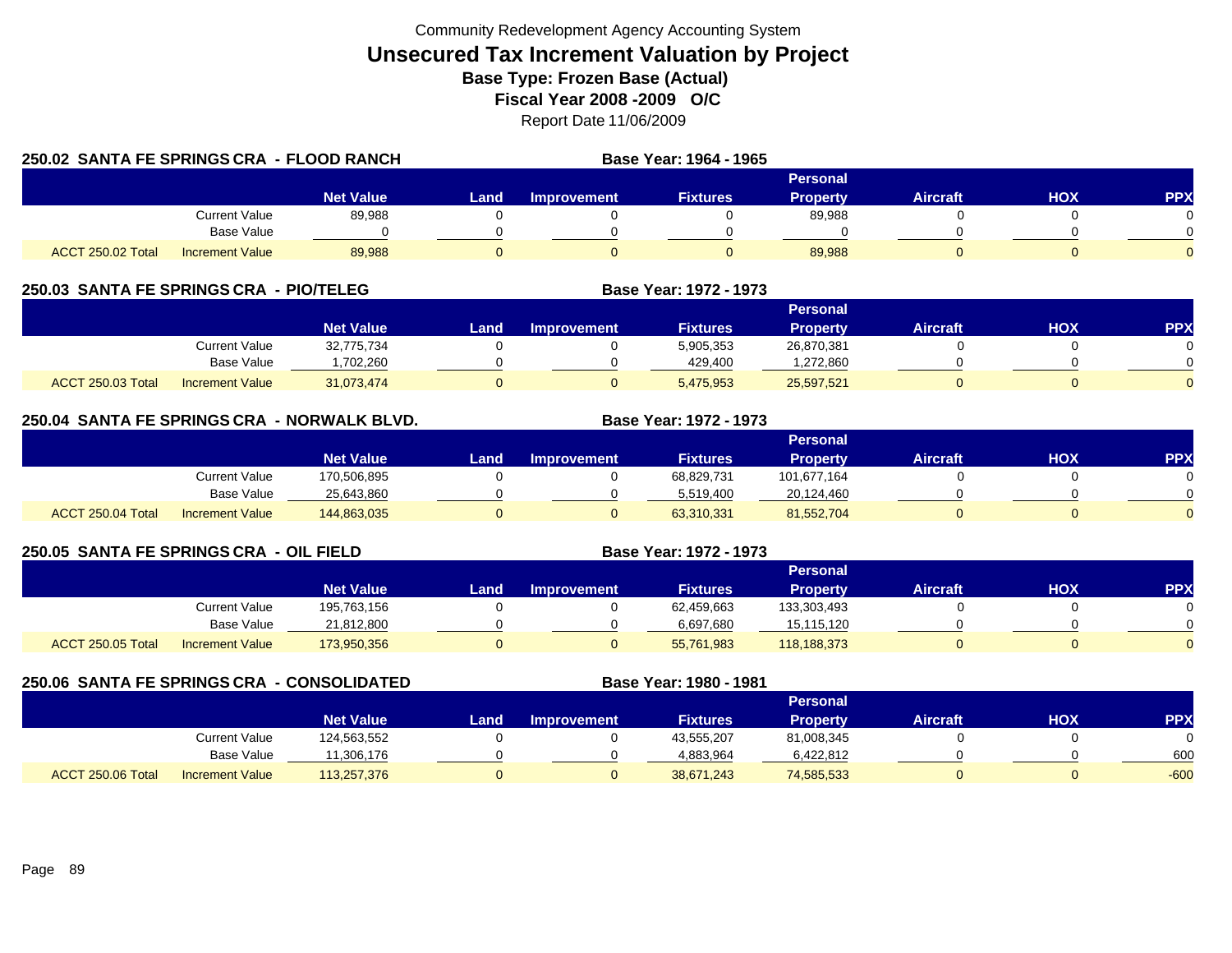Community Redevelopment Agency Accounting System

**Unsecured Tax Increment Valuation by Project**

**Base Type: Frozen Base (Actual)** 

**Fiscal Year 2008 -2009 O/C**

Report Date 11/06/2009

| 250.07 SANTA FE SPRINGS CRA - WASHINGTON BLVD. |                  |       |             | Base Year: 1985 - 1986 |                 |                 |     |            |
|------------------------------------------------|------------------|-------|-------------|------------------------|-----------------|-----------------|-----|------------|
|                                                |                  |       |             |                        | <b>Personal</b> |                 |     |            |
|                                                | <b>Net Value</b> | Land. | Improvement | <b>Fixtures</b>        | <b>Property</b> | <b>Aircraft</b> | нох | <b>PPX</b> |
| <b>Current Value</b>                           | 10,151,318       |       |             | 3.247.072              | 6,904,246       |                 |     |            |
| Base Value                                     | ,493,071         |       |             | 845,033                | 648,038         |                 |     |            |
| ACCT 250.07 Total<br><b>Increment Value</b>    | 8,658,247        |       |             | 2,402,039              | 6,256,208       |                 |     |            |

# **250.08 SANTA FE SPRINGS CRA - AMENDMENT #3 Base Year: 1990 - 1991**

|                   |                        |                    |      |                    |                 | Personal |          |            |            |
|-------------------|------------------------|--------------------|------|--------------------|-----------------|----------|----------|------------|------------|
|                   |                        | Net Value <b>ˈ</b> | Land | <b>Improvement</b> | <b>Fixtures</b> | Property | Aircraft | <b>XOH</b> | <b>PPX</b> |
|                   | <b>Current Value</b>   | .510,979           |      |                    | 768.400         | 742,579  |          |            |            |
|                   | <b>Base Value</b>      | .148.019           |      |                    | 757.461         | 390,558  |          |            |            |
| ACCT 250.08 Total | <b>Increment Value</b> | 362,960            |      |                    | 10,939          | 352,021  |          |            |            |

|                        |                  |      |                    |                 | Personal    |          |     |            |
|------------------------|------------------|------|--------------------|-----------------|-------------|----------|-----|------------|
|                        | <b>Net Value</b> | Land | <b>Improvement</b> | <b>Fixtures</b> | Property    | Aircraft | нох | <b>PPX</b> |
| Current Value          | 535,361,622      |      |                    | 184,765,426     | 350,596,196 |          |     |            |
| <b>Base Value</b>      | 63,106,186       |      |                    | 19.132.938      | 43,973,848  |          |     | 600        |
| <b>Increment Value</b> | 472,255,436      |      |                    | 165,632,488     | 306,622,348 |          |     | $-600$     |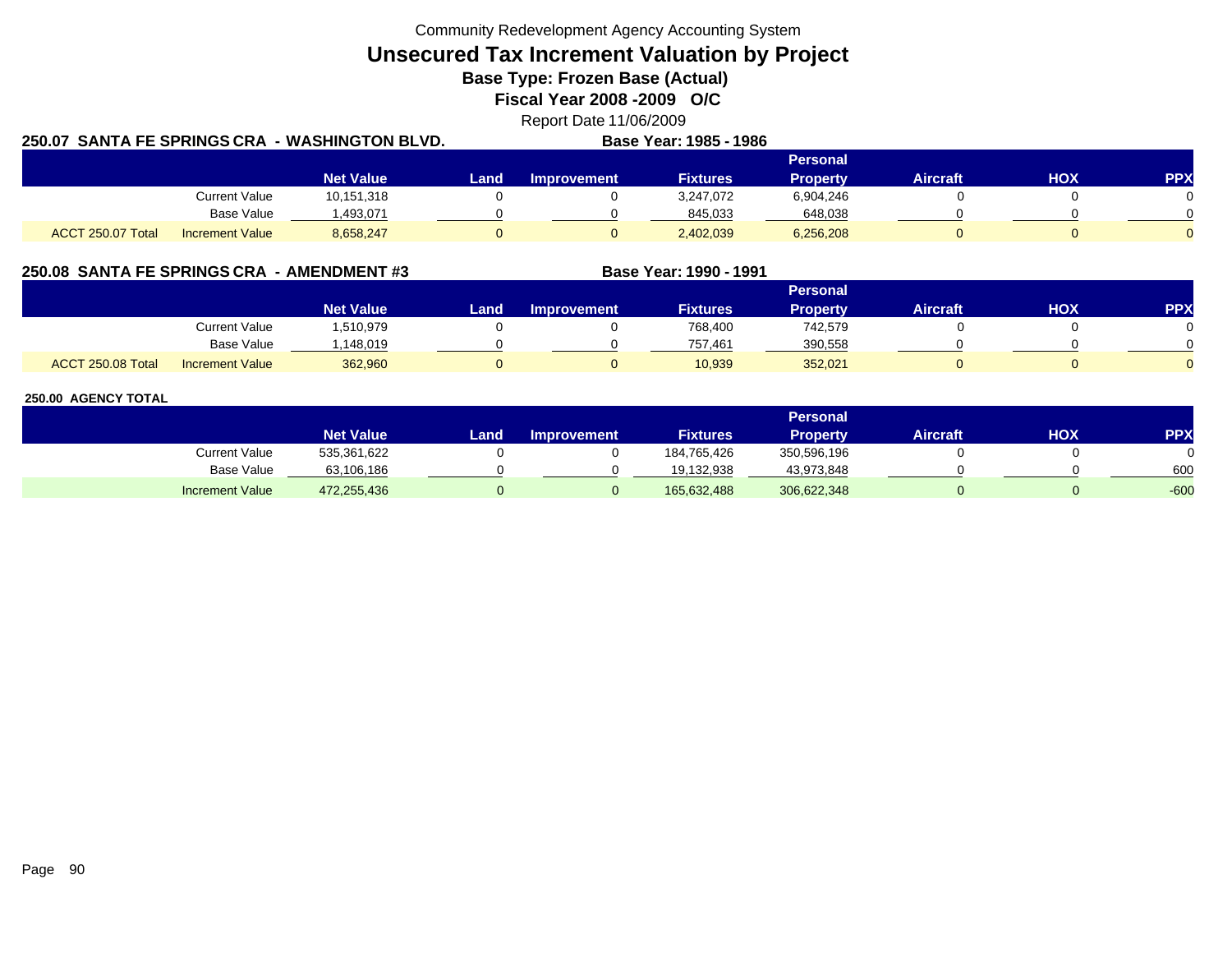| 252.02 SANTA MONICA CRA |                        | - DOWNTOWN       |       |             | <b>Base Year: 1975 - 1976</b> |                 |          |     |     |
|-------------------------|------------------------|------------------|-------|-------------|-------------------------------|-----------------|----------|-----|-----|
|                         |                        |                  |       |             |                               | <b>Personal</b> |          |     |     |
|                         |                        | <b>Net Value</b> | Land. | Improvement | <b>Fixtures</b>               | <b>Property</b> | Aircraft | нох | PPX |
|                         | Current Value          | 3,753,919        |       |             | 1,863,950                     | 889,969.        |          |     |     |
|                         | Base Value             | 440.500          |       |             | 111.640                       | 328,860         |          |     |     |
| ACCT 252.02 Total       | <b>Increment Value</b> | 3,313,419        |       |             | 752,310                       | 1,561,109       |          |     |     |

# **252.03 SANTA MONICA CRA - EQUAKE RECOVERY**

|                          |                        |                  |      |                    |                 | Personal        |          |            |                |
|--------------------------|------------------------|------------------|------|--------------------|-----------------|-----------------|----------|------------|----------------|
|                          |                        | <b>Net Value</b> | Land | <b>Improvement</b> | <b>Fixtures</b> | <b>Property</b> | Aircraft | <b>HOX</b> | PPX            |
|                          | Current Value          | 581,149,654      |      |                    | 232,335,510     | 515.907.644     |          |            | 167,093,500    |
|                          | Base Value             | 216,437,230      |      |                    | 90,742,357      | 394,721,559     |          |            | 269,026,686    |
| <b>ACCT 252.03 Total</b> | <b>Increment Value</b> | 364,712,424      |      |                    | 141.593.153     | 121,186,085     |          |            | $-101,933,186$ |

**Base Year: 1993 - 1994**

| 252.10 SANTA MONICA CRA - O.P. # 1-A |                        |                  |      | Base Year: 1959 - 1960 |                 |                 |                 |     |            |
|--------------------------------------|------------------------|------------------|------|------------------------|-----------------|-----------------|-----------------|-----|------------|
|                                      |                        |                  |      |                        |                 | <b>Personal</b> |                 |     |            |
|                                      |                        | <b>Net Value</b> | Land | <b>Improvement</b>     | <b>Fixtures</b> | <b>Property</b> | <b>Aircraft</b> | HOX | <b>PPX</b> |
|                                      | <b>Current Value</b>   | 350,794          |      |                        | 13,950          | 336,844         |                 |     |            |
|                                      | Base Value             | 27,080           |      |                        |                 | 27,080          |                 |     |            |
| <b>ACCT 252.10 Total</b>             | <b>Increment Value</b> | 323,714          |      |                        | 13,950          | 309,764         |                 | 0   |            |

| 252.11 SANTA MONICA CRA - O.P. #1-B |                        |                  |      | Base Year: 1960 - 1961 |                 |                 |                 |            |            |
|-------------------------------------|------------------------|------------------|------|------------------------|-----------------|-----------------|-----------------|------------|------------|
|                                     |                        |                  |      |                        |                 | <b>Personal</b> |                 |            |            |
|                                     |                        | <b>Net Value</b> | Land | <b>Improvement</b>     | <b>Fixtures</b> | <b>Property</b> | <b>Aircraft</b> | <b>XOH</b> | <b>PPX</b> |
|                                     | Current Value          |                  |      |                        |                 |                 |                 |            |            |
|                                     | Base Value             | 2,500,096        |      |                        | 1,006,876       | l.494.192       |                 |            | 972        |
| ACCT 252.11 Total                   | <b>Increment Value</b> | $-2,500,096$     |      |                        | $-1,006,876$    | $-1,494,192$    |                 |            | $-972$     |

| 252.12 SANTA MONICA CRA - O.P. # 2 |                        |                  |      |                    | Base Year: 1970 - 1971 |                 |                 |            |            |
|------------------------------------|------------------------|------------------|------|--------------------|------------------------|-----------------|-----------------|------------|------------|
|                                    |                        |                  |      |                    |                        | <b>Personal</b> |                 |            |            |
|                                    |                        | <b>Net Value</b> | Land | <b>Improvement</b> | <b>Fixtures</b>        | <b>Property</b> | <b>Aircraft</b> | <b>HOX</b> | <b>PPX</b> |
|                                    | <b>Current Value</b>   |                  |      |                    |                        |                 |                 |            | 0          |
|                                    | Base Value             |                  |      |                    |                        |                 |                 |            | $\Omega$   |
| <b>ACCT 252.12 Total</b>           | <b>Increment Value</b> |                  |      |                    |                        |                 |                 |            | $\Omega$   |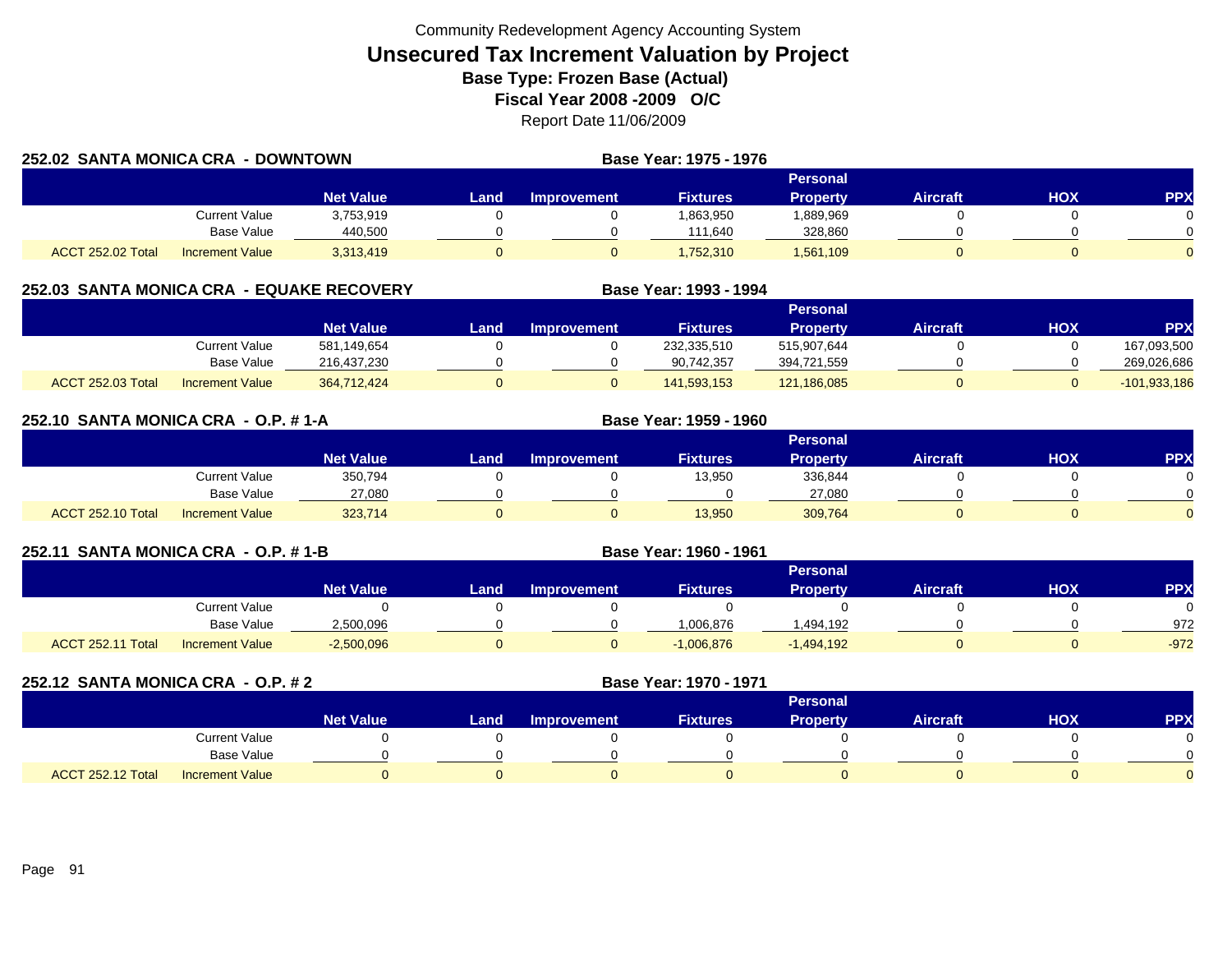|                        |                  |       |                    |                 | Personal        |          |     |                |
|------------------------|------------------|-------|--------------------|-----------------|-----------------|----------|-----|----------------|
|                        | <b>Net Value</b> | Land. | <b>Improvement</b> | <b>Fixtures</b> | <b>Property</b> | Aircraft | HOX | <b>PPX</b>     |
| Current Value          | 585,254,367      |       |                    | 234.213.410     | 518.134.457     |          |     | 167,093,500    |
| <b>Base Value</b>      | 219,404,906      |       |                    | 91.860.873      | 396,571,691     |          |     | 269,027,658    |
| <b>Increment Value</b> | 365.849.461      |       |                    | 142,352,537     | 121,562,766     |          |     | $-101,934,158$ |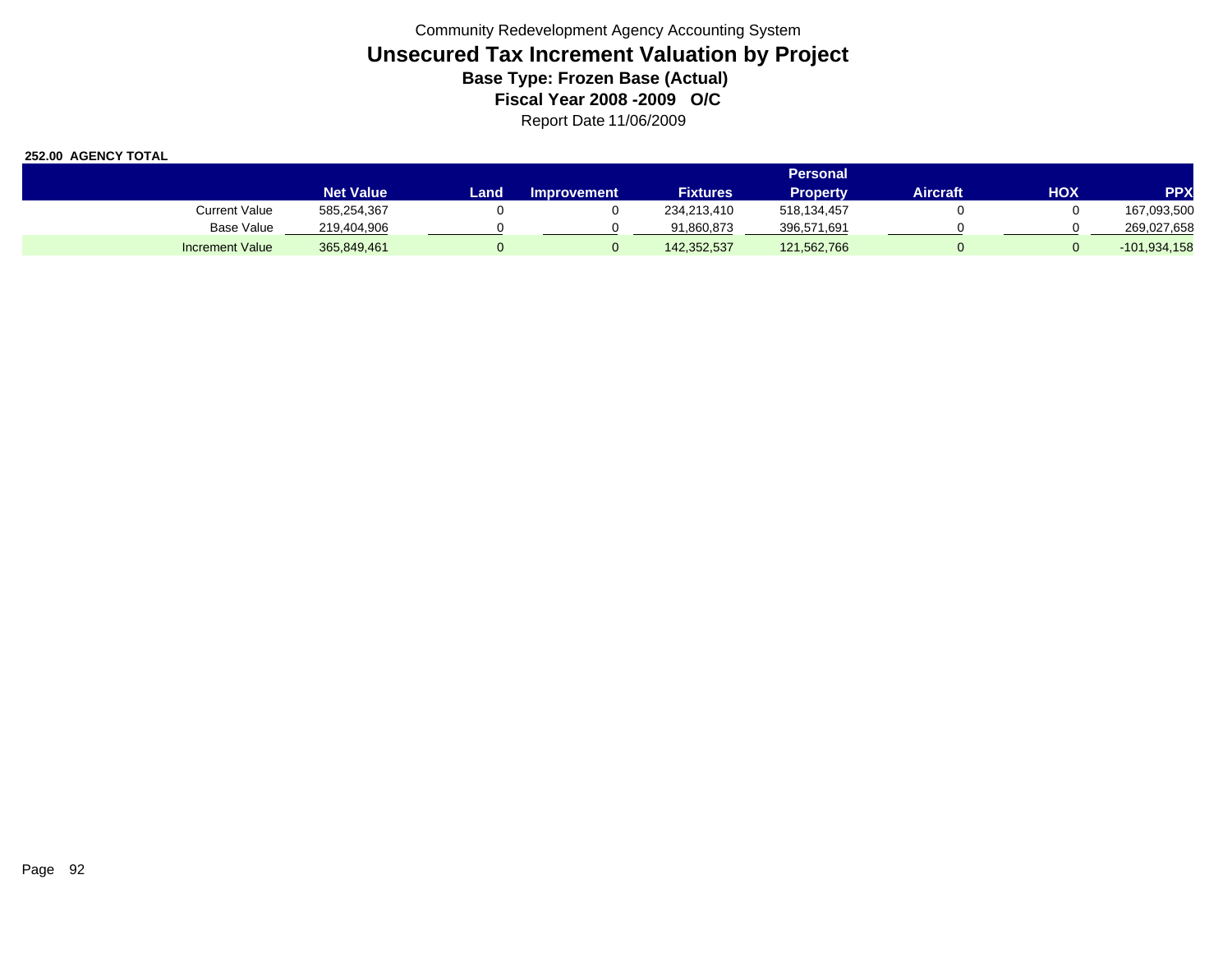| 256.02 SIERRA MADRE CRA - S.M. BLVD. |                        |                  |      |                    | Base Year: 1974 - 1975 |                 |                 |     |            |
|--------------------------------------|------------------------|------------------|------|--------------------|------------------------|-----------------|-----------------|-----|------------|
|                                      |                        |                  |      |                    |                        | Personal        |                 |     |            |
|                                      |                        | <b>Net Value</b> | Land | <b>Improvement</b> | <b>Fixtures</b>        | <b>Property</b> | <b>Aircraft</b> | нох | <b>PPX</b> |
|                                      | <b>Current Value</b>   | 3,876,294        |      |                    | .161.756               | 2,714,538       |                 |     |            |
|                                      | Base Value             | 2,335,460        |      |                    | 595,900                | ,739,560        |                 |     |            |
| <b>ACCT 256.02 Total</b>             | <b>Increment Value</b> | 1.540.834        |      |                    | 565.856                | 974.978         |                 |     |            |

|                        |                    |      |                    |                 | <b>Personal</b> |                 |            |     |
|------------------------|--------------------|------|--------------------|-----------------|-----------------|-----------------|------------|-----|
|                        | Net Value <b>\</b> | Land | <b>Improvement</b> | <b>Fixtures</b> | <b>Property</b> | <b>Aircraft</b> | <b>HOX</b> | PPX |
| Current Value          | 3,876,294          |      |                    | 161,756.        | 2,714,538       |                 |            |     |
| Base Value             | 2,335,460          |      |                    | 595,900         | ,739,560        |                 |            |     |
| <b>Increment Value</b> | ,540,834           |      |                    | 565,856         | 974,978         |                 |            |     |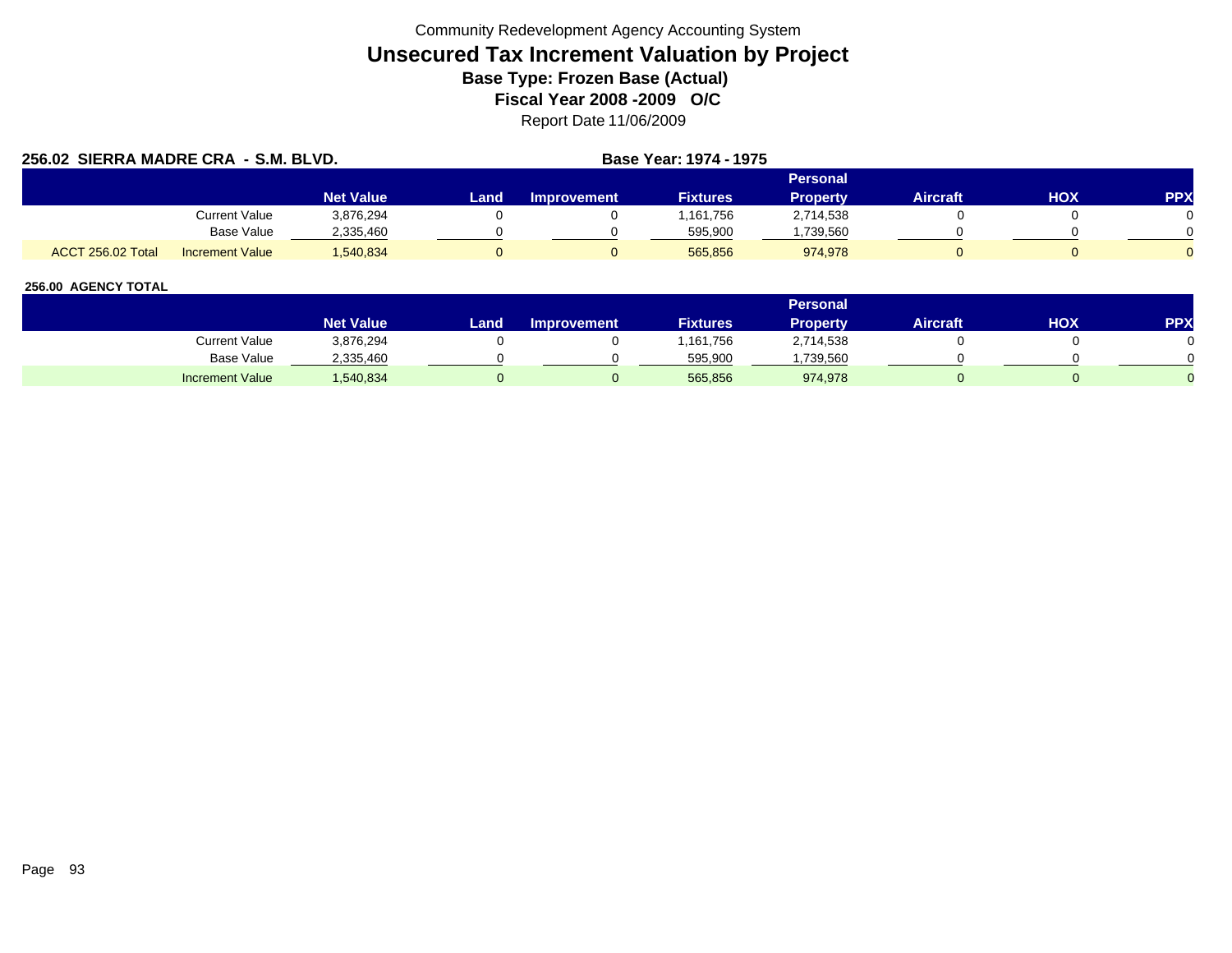| 260.02 SIGNAL HILL CRA - PROJ. #1           |                  |      | Base Year: 1973 - 1974 |                 |                 |          |     |            |
|---------------------------------------------|------------------|------|------------------------|-----------------|-----------------|----------|-----|------------|
|                                             |                  |      |                        | <b>Personal</b> |                 |          |     |            |
|                                             | <b>Net Value</b> | Land | <b>Improvement</b>     | <b>Fixtures</b> | <b>Property</b> | Aircraft | HOX | <b>PPX</b> |
| Current Value                               | 101,357,317      |      |                        | 34,972,825      | 66,384,492      |          |     |            |
| Base Value                                  | 12,940,880       |      |                        | 960,880         | 11,980,000      |          |     |            |
| ACCT 260.02 Total<br><b>Increment Value</b> | 88.416.437       |      |                        | 34,011,945      | 54,404,492      |          |     |            |

|                        |                  |      |                    |                 | <b>Personal</b> |                 |            |     |
|------------------------|------------------|------|--------------------|-----------------|-----------------|-----------------|------------|-----|
|                        | <b>Net Value</b> | Land | <b>Improvement</b> | <b>Fixtures</b> | Property        | <b>Aircraft</b> | <b>HOX</b> | PPX |
| Current Value          | 101,357,317      |      |                    | 34,972,825      | 66,384,492      |                 |            |     |
| Base Value             | 12,940,880       |      |                    | 960,880         | 11,980,000      |                 |            |     |
| <b>Increment Value</b> | 88,416,437       |      |                    | 34,011,945      | 54,404,492      |                 |            |     |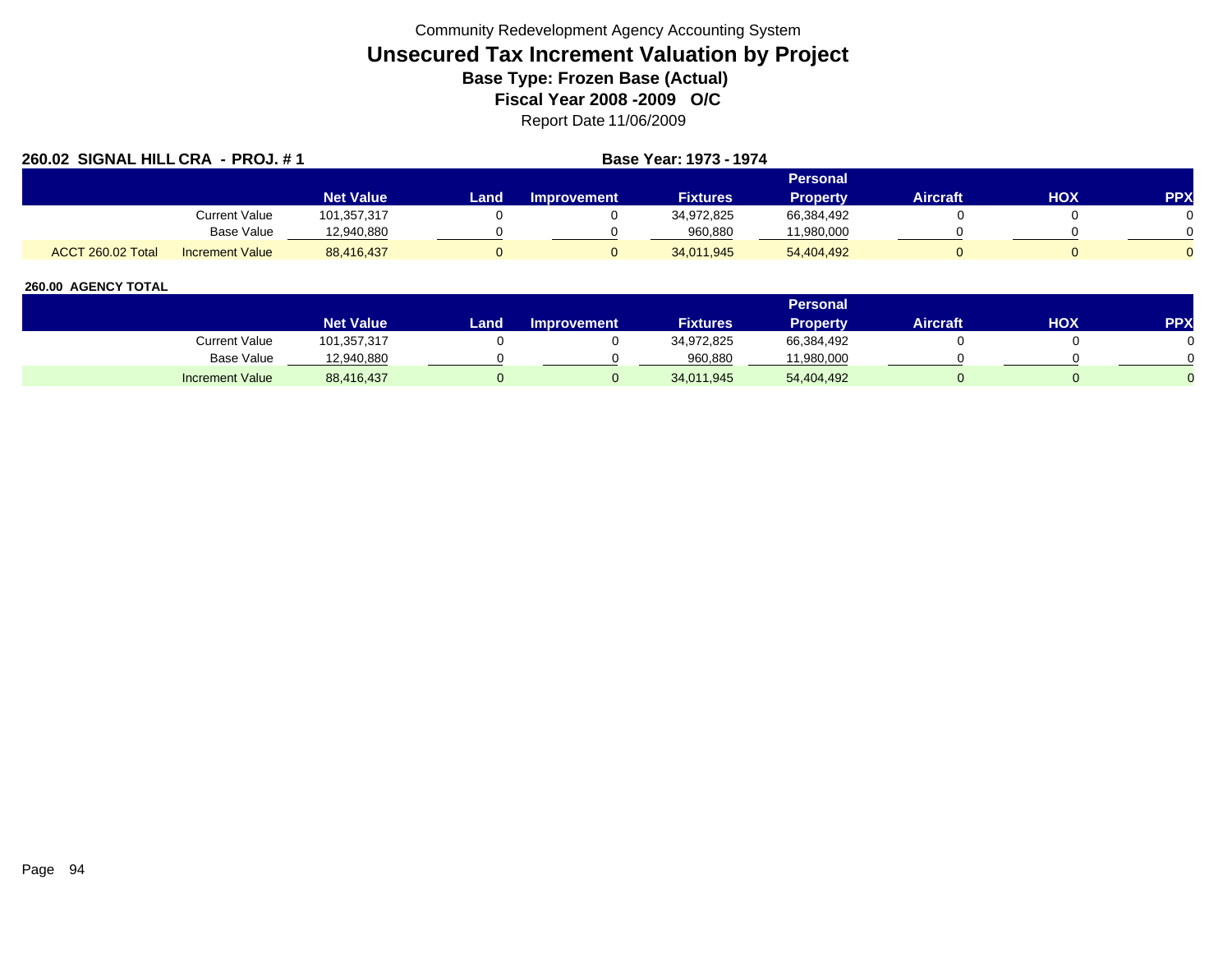| 262.02 SOUTH EL MONTE CRA - ROSEMEAD BID R.P. |                        |                  |       |             | Base Year: 1987 - 1988 |                 |                 |     |            |
|-----------------------------------------------|------------------------|------------------|-------|-------------|------------------------|-----------------|-----------------|-----|------------|
|                                               |                        |                  |       |             |                        | Personal        |                 |     |            |
|                                               |                        | <b>Net Value</b> | Land. | Improvement | <b>Fixtures</b>        | <b>Property</b> | <b>Aircraft</b> | HOX | <b>PPX</b> |
|                                               | Current Value          | 12,240,550       |       |             | 4,731,859              | 7,508,691       |                 |     |            |
|                                               | Base Value             | 7,899,858        |       |             | 3,041,065              | 4,858,793       |                 |     |            |
| ACCT 262.02 Total                             | <b>Increment Value</b> | 4,340,692        |       |             | 1.690.794              | 2,649,898       |                 |     |            |

# **262.03 SOUTH EL MONTE CRA - IMP. DISTRICT # 2 Base Year: 1988 - 1989**

|                   |                        |                  |      |                    |                 | Personal        |                 |     |     |
|-------------------|------------------------|------------------|------|--------------------|-----------------|-----------------|-----------------|-----|-----|
|                   |                        | <b>Net Value</b> | Land | <b>Improvement</b> | <b>Fixtures</b> | <b>Property</b> | <b>Aircraft</b> | ΗΟΧ | PPX |
|                   | Current Value          | 18,027,102       |      |                    | 9,234,237       | 8,792,865       |                 |     |     |
|                   | <b>Base Value</b>      | 12,996,010       |      |                    | 6,203,568       | 6,792,442       |                 |     |     |
| ACCT 262.03 Total | <b>Increment Value</b> | 5,031,092        |      |                    | 3,030,669       | 2,000,423       |                 |     |     |

# **262.04 SOUTH EL MONTE CRA - IMP. DISTRICT # 3 Base Year: 1997 - 1998**

|                   |                        |                  |      |                    |                 | Personal   |                 |            |           |
|-------------------|------------------------|------------------|------|--------------------|-----------------|------------|-----------------|------------|-----------|
|                   |                        | <b>Net Value</b> | Land | <b>Improvement</b> | <b>Fixtures</b> | Property   | <b>Aircraft</b> | <b>HOX</b> | <b>PP</b> |
|                   | Current Value          | 106,715,910      |      |                    | 36,782,462      | 69,933,448 |                 |            |           |
|                   | <b>Base Value</b>      | 98.205.132       |      |                    | 38.091.488      | 60,124,644 |                 |            | 11,000    |
| ACCT 262.04 Total | <b>Increment Value</b> | 8,510,778        |      |                    | $-1,309,026$    | 9,808,804  |                 |            | $-11,000$ |

|                        |                  |      |                    |                 | Personal        |                 |     |            |
|------------------------|------------------|------|--------------------|-----------------|-----------------|-----------------|-----|------------|
|                        | <b>Net Value</b> | Land | <b>Improvement</b> | <b>Fixtures</b> | <b>Property</b> | <b>Aircraft</b> | нох | <b>PPX</b> |
| <b>Current Value</b>   | 136,983,562      |      |                    | 50,748,558      | 86,235,004      |                 |     |            |
| <b>Base Value</b>      | 119,101,000      |      |                    | 47.336.121      | 71.775.879      |                 |     | 11,000     |
| <b>Increment Value</b> | 17,882,562       |      |                    | 3,412,437       | 14,459,125      |                 |     | $-11,000$  |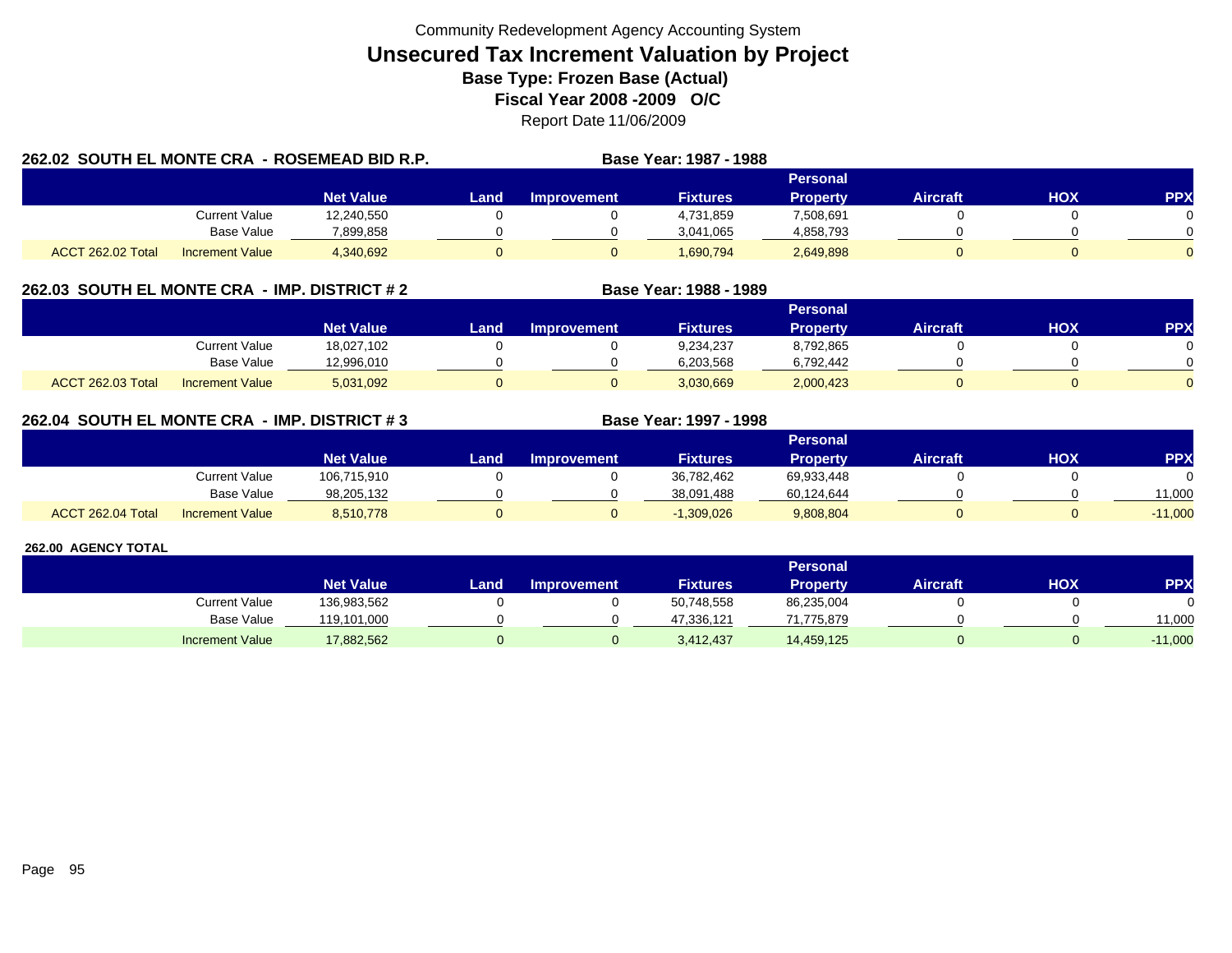| 264.02 SOUTH GATE CRA - PROJ. #1 |                        |                  |      |                    | <b>Base Year: 1973 - 1974</b> |                 |                 |            |            |
|----------------------------------|------------------------|------------------|------|--------------------|-------------------------------|-----------------|-----------------|------------|------------|
|                                  |                        |                  |      |                    | <b>Personal</b>               |                 |                 |            |            |
|                                  |                        | <b>Net Value</b> | Land | <b>Improvement</b> | <b>Fixtures</b>               | <b>Property</b> | <b>Aircraft</b> | <b>HOX</b> | <b>PPX</b> |
|                                  | <b>Current Value</b>   | 159,065,229      |      |                    | 90,100,328                    | 68,964,901      |                 |            |            |
|                                  | <b>Base Value</b>      | 20,887,683       |      |                    | 5,018,760                     | 15,868,923      |                 |            |            |
| ACCT 264.02 Total                | <b>Increment Value</b> | 138,177,546      |      |                    | 85,081,568                    | 53,095,978      |                 |            |            |

# **264.04 SOUTH GATE CRA - RP #1, 8TH AMENDMENT Base Year: 1995 - 1996**

|                   |                        |                  |      |                    |                 | Personal        |                 |     |     |
|-------------------|------------------------|------------------|------|--------------------|-----------------|-----------------|-----------------|-----|-----|
|                   |                        | <b>Net Value</b> | Land | <b>Improvement</b> | <b>Fixtures</b> | <b>Property</b> | <b>Aircraft</b> | нох | PPX |
|                   | <b>Current Value</b>   | 8,286,527        |      |                    | 3,602,151       | 4,684,376       |                 |     |     |
|                   | <b>Base Value</b>      | 6,638,649        |      |                    | 3.596.768       | 3,041,881       |                 |     |     |
| ACCT 264.04 Total | <b>Increment Value</b> | 1,647,878        |      |                    | 5,383           | 1,642,495       |                 |     |     |

|                        |                  |      |                    |                 | Personal        |                 |     |           |
|------------------------|------------------|------|--------------------|-----------------|-----------------|-----------------|-----|-----------|
|                        | <b>Net Value</b> | Land | <b>Improvement</b> | <b>Fixtures</b> | <b>Property</b> | <b>Aircraft</b> | нох | <b>PP</b> |
| <b>Current Value</b>   | 167,351,756      |      |                    | 93,702,479      | 73,649,277      |                 |     |           |
| <b>Base Value</b>      | 27,526,332       |      |                    | 8,615,528       | 18,910,804      |                 |     |           |
| <b>Increment Value</b> | 139,825,424      |      |                    | 85,086,951      | 54,738,473      |                 |     |           |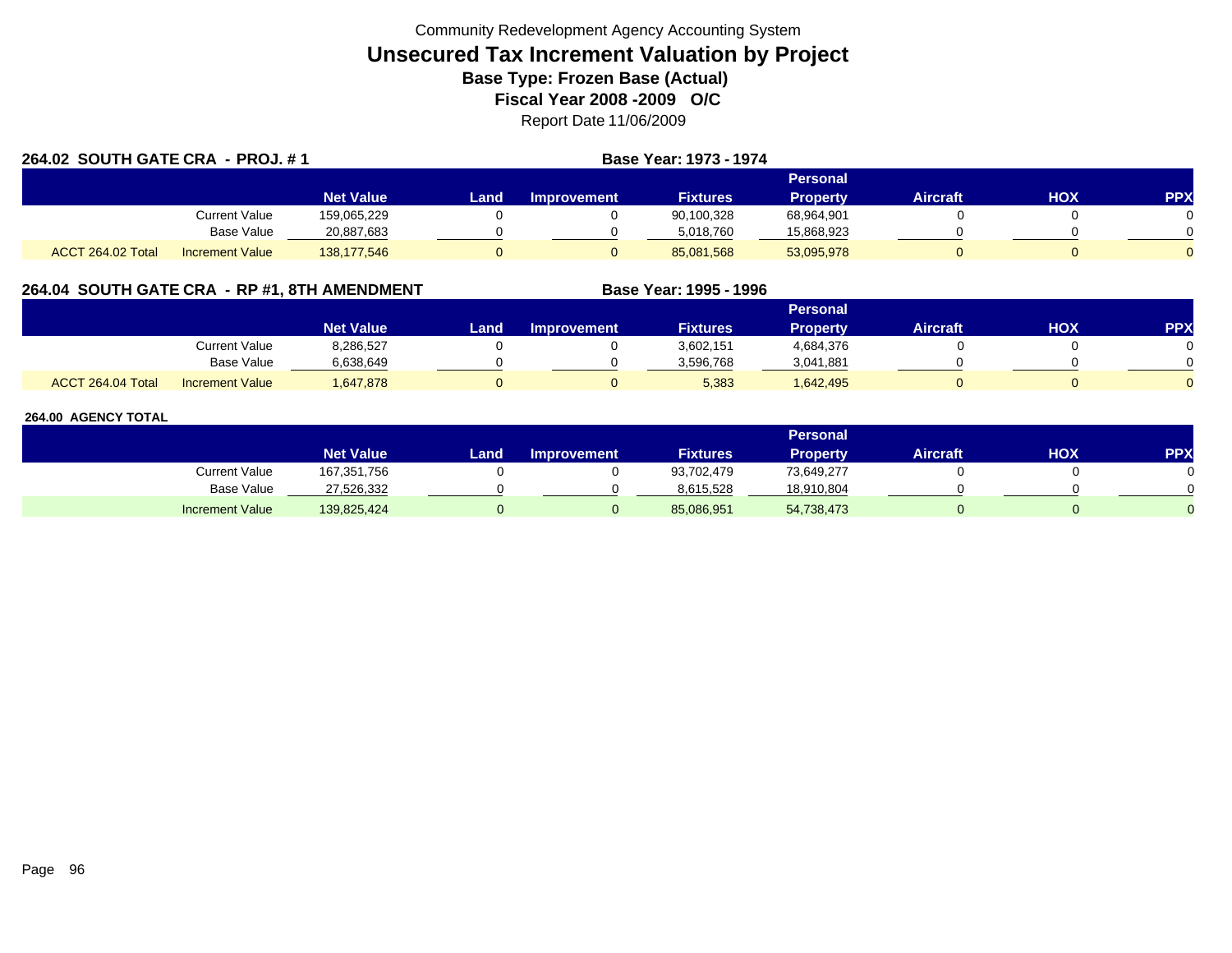| 268.02 SOUTH PASADENA CRA - DOWNTOWN |                        |                  |      |             | Base Year: 1975 - 1976 |                 |                 |     |            |
|--------------------------------------|------------------------|------------------|------|-------------|------------------------|-----------------|-----------------|-----|------------|
|                                      |                        |                  |      |             |                        | <b>Personal</b> |                 |     |            |
|                                      |                        | <b>Net Value</b> | Land | Improvement | <b>Fixtures</b>        | <b>Property</b> | <b>Aircraft</b> | HOX | <b>PPX</b> |
|                                      | Current Value          | 9,155,796        |      |             | 4.175.954              | 4,979,842       |                 |     |            |
|                                      | Base Value             | .215.008         |      |             | 210.580                | 1,004,428       |                 |     |            |
| ACCT 268.02 Total                    | <b>Increment Value</b> | 7,940,788        |      |             | 3,965,374              | 3,975,414       |                 |     |            |

|                        |                    |      |                    |                 | <b>Personal</b> |                 |            |     |
|------------------------|--------------------|------|--------------------|-----------------|-----------------|-----------------|------------|-----|
|                        | Net Value <b>\</b> | Land | <b>Improvement</b> | <b>Fixtures</b> | <b>Property</b> | <b>Aircraft</b> | <b>HOX</b> | PPX |
| Current Value          | 9,155,796          |      |                    | 4,175,954       | 4,979,842       |                 |            |     |
| Base Value             | ,215,008           |      |                    | 210,580         | ,004,428        |                 |            |     |
| <b>Increment Value</b> | 940,788            |      |                    | 3,965,374       | 3,975,414       |                 |            |     |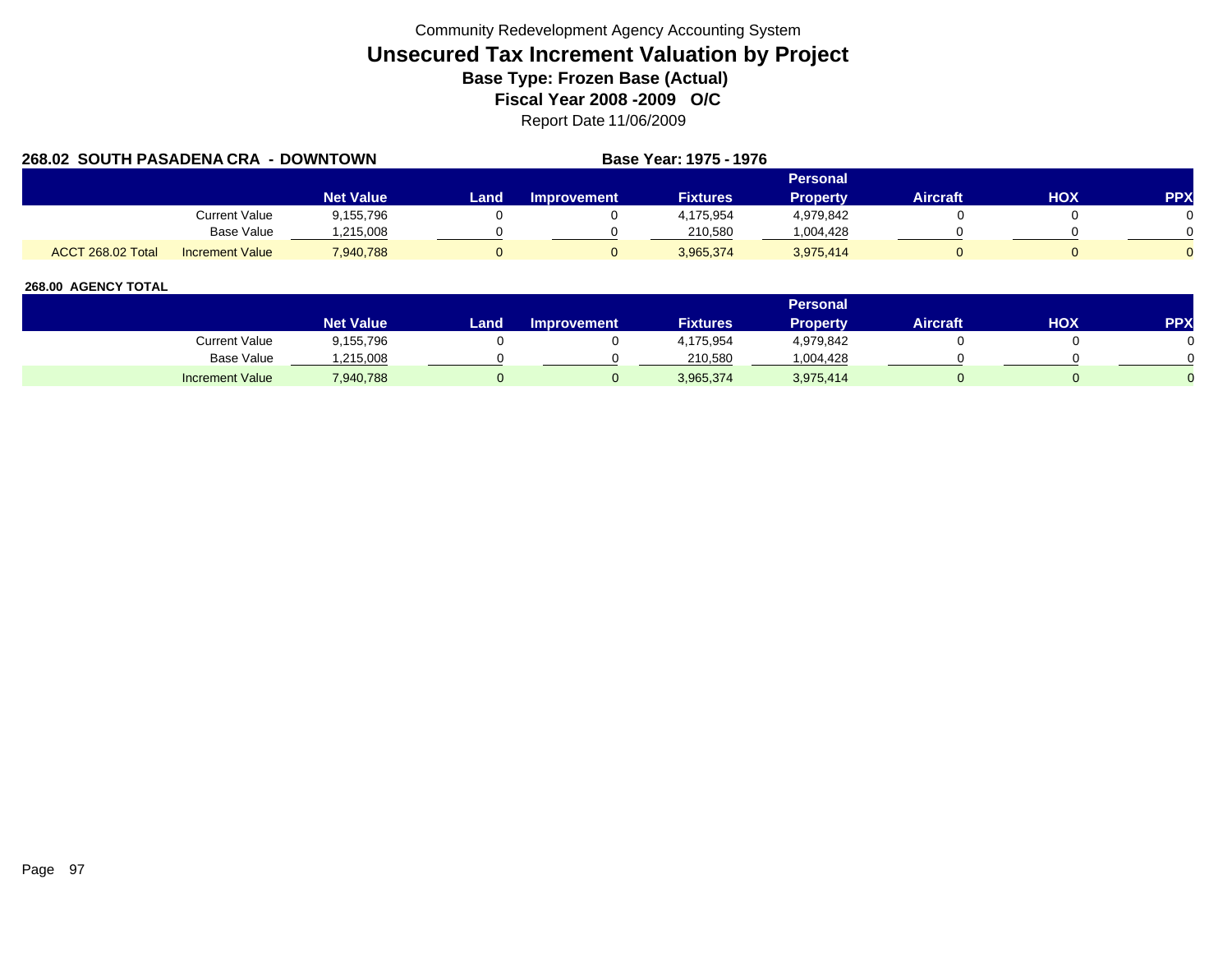| 270.02 TEMPLE CITY CRA - ROSEMEAD BLVD. |                        |                  |      |                    | Base Year: 1971 - 1972 |                 |                 |            |            |
|-----------------------------------------|------------------------|------------------|------|--------------------|------------------------|-----------------|-----------------|------------|------------|
|                                         |                        |                  |      |                    |                        | <b>Personal</b> |                 |            |            |
|                                         |                        | <b>Net Value</b> | Land | <b>Improvement</b> | <b>Fixtures</b>        | <b>Property</b> | <b>Aircraft</b> | <b>HOX</b> | <b>PPX</b> |
|                                         | Current Value          | 7,583,428        |      |                    | 3.388.724              | 4,194,704       |                 |            |            |
|                                         | <b>Base Value</b>      | ,234,540         |      |                    | 155.280                | .079,260        |                 |            |            |
| <b>ACCT 270.02 Total</b>                | <b>Increment Value</b> | 6,348,888        |      |                    | 3.233.444              | 3,115,444       |                 |            |            |

|                        |                  |        |                    |                 | Personal  |                 |     |            |
|------------------------|------------------|--------|--------------------|-----------------|-----------|-----------------|-----|------------|
|                        | <b>Net Value</b> | Land . | <b>Improvement</b> | <b>Fixtures</b> | Property  | <b>Aircraft</b> | НОХ | <b>PPX</b> |
| Current Value          | 7,583,428        |        |                    | 3,388,724       | 4,194,704 |                 |     |            |
| <b>Base Value</b>      | ,234,540         |        |                    | 155.280         | .079.260  |                 |     |            |
| <b>Increment Value</b> | 6,348,888        |        |                    | 3,233,444       | 3,115,444 |                 |     |            |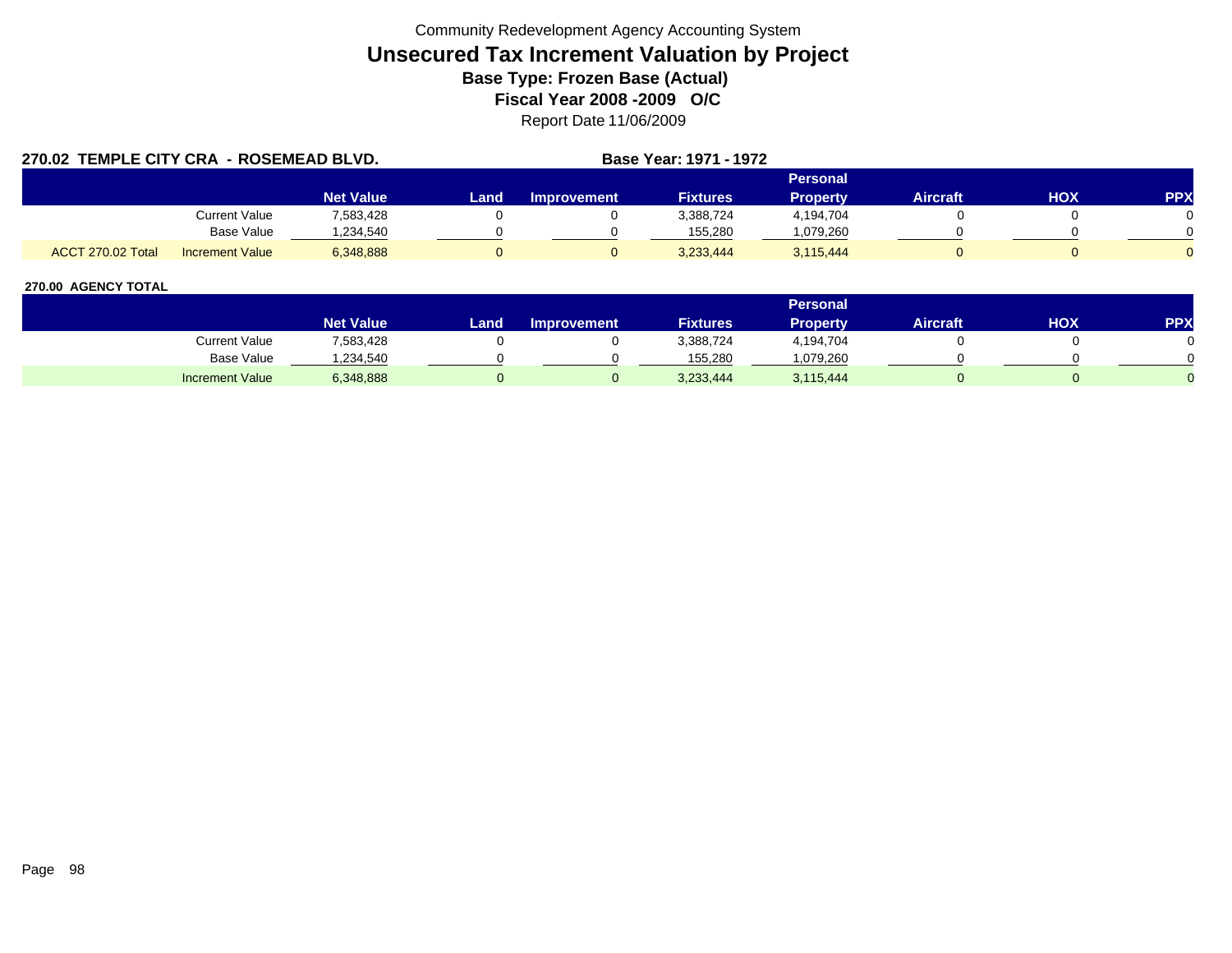| 272.03 TORRANCE CRA - SKY PARK |                        |                  |      | <b>Base Year: 1976 - 1977</b> |                 |                 |                 |     |            |  |
|--------------------------------|------------------------|------------------|------|-------------------------------|-----------------|-----------------|-----------------|-----|------------|--|
|                                |                        |                  |      |                               |                 | Personal        |                 |     |            |  |
|                                |                        | <b>Net Value</b> | Land | <b>Improvement</b>            | <b>Fixtures</b> | <b>Property</b> | <b>Aircraft</b> | HOX | <b>PPX</b> |  |
|                                | Current Value          | 15,175,213       |      |                               | 3,935,355       | 11,239,858      |                 |     |            |  |
|                                | <b>Base Value</b>      | 23,700           |      |                               | 9,200           | 14,500          |                 |     |            |  |
| ACCT 272.03 Total              | <b>Increment Value</b> | 15,151,513       |      |                               | 3,926,155       | 11,225,358      |                 |     |            |  |

| 272.05 TORRANCE CRA | - DOWNTOWN             |                  |      | Base Year: 1978 - 1979 |                 |                 |                 |     |            |
|---------------------|------------------------|------------------|------|------------------------|-----------------|-----------------|-----------------|-----|------------|
|                     |                        |                  |      |                        |                 | Personal        |                 |     |            |
|                     |                        | <b>Net Value</b> | Land | <b>Improvement</b>     | <b>Fixtures</b> | <b>Property</b> | <b>Aircraft</b> | нох | <b>PPX</b> |
|                     | Current Value          | 26,746,537       |      |                        | 11,823,539      | 14.922.998      |                 |     |            |
|                     | <b>Base Value</b>      | 3,677,940        |      |                        | 664,404         | 3,022,236       |                 |     | 8,700      |
| ACCT 272.05 Total   | <b>Increment Value</b> | 23,068,597       |      |                        | 11,159,135      | 11,900,762      |                 |     | $-8,700$   |

| 272.06 TORRANCE CRA | - INDUSTRIAL           |                  |      | Base Year: 1982 - 1983 |                 |                 |                 |            |            |
|---------------------|------------------------|------------------|------|------------------------|-----------------|-----------------|-----------------|------------|------------|
|                     |                        |                  |      |                        |                 | <b>Personal</b> |                 |            |            |
|                     |                        | <b>Net Value</b> | Land | <b>Improvement</b>     | <b>Fixtures</b> | <b>Property</b> | <b>Aircraft</b> | <b>HOX</b> | <b>PPX</b> |
|                     | Current Value          | 51,492,356       |      |                        | 13,132,612      | 38,359,744      |                 |            | $\Omega$   |
|                     | <b>Base Value</b>      | 22,492,461       |      |                        | 11,671,265      | 10,821,196      |                 |            | $\Omega$   |
| ACCT 272.06 Total   | <b>Increment Value</b> | 28,999,895       |      |                        | ,461,347        | 27,538,548      |                 |            | $\Omega$   |

|                        |                  |       |                    |                 | <b>Personal</b> |                 |     |            |
|------------------------|------------------|-------|--------------------|-----------------|-----------------|-----------------|-----|------------|
|                        | <b>Net Value</b> | Land. | <b>Improvement</b> | <b>Fixtures</b> | Property        | <b>Aircraft</b> | нох | <b>PPX</b> |
| Current Value          | 93,414,106       |       |                    | 28,891,506      | 64,522,600      |                 |     |            |
| Base Value             | 26.194.101       |       |                    | 12.344.869      | 13,857,932      |                 |     | 8,700      |
| <b>Increment Value</b> | 67,220,005       |       |                    | 16,546,637      | 50,664,668      |                 |     | $-8,700$   |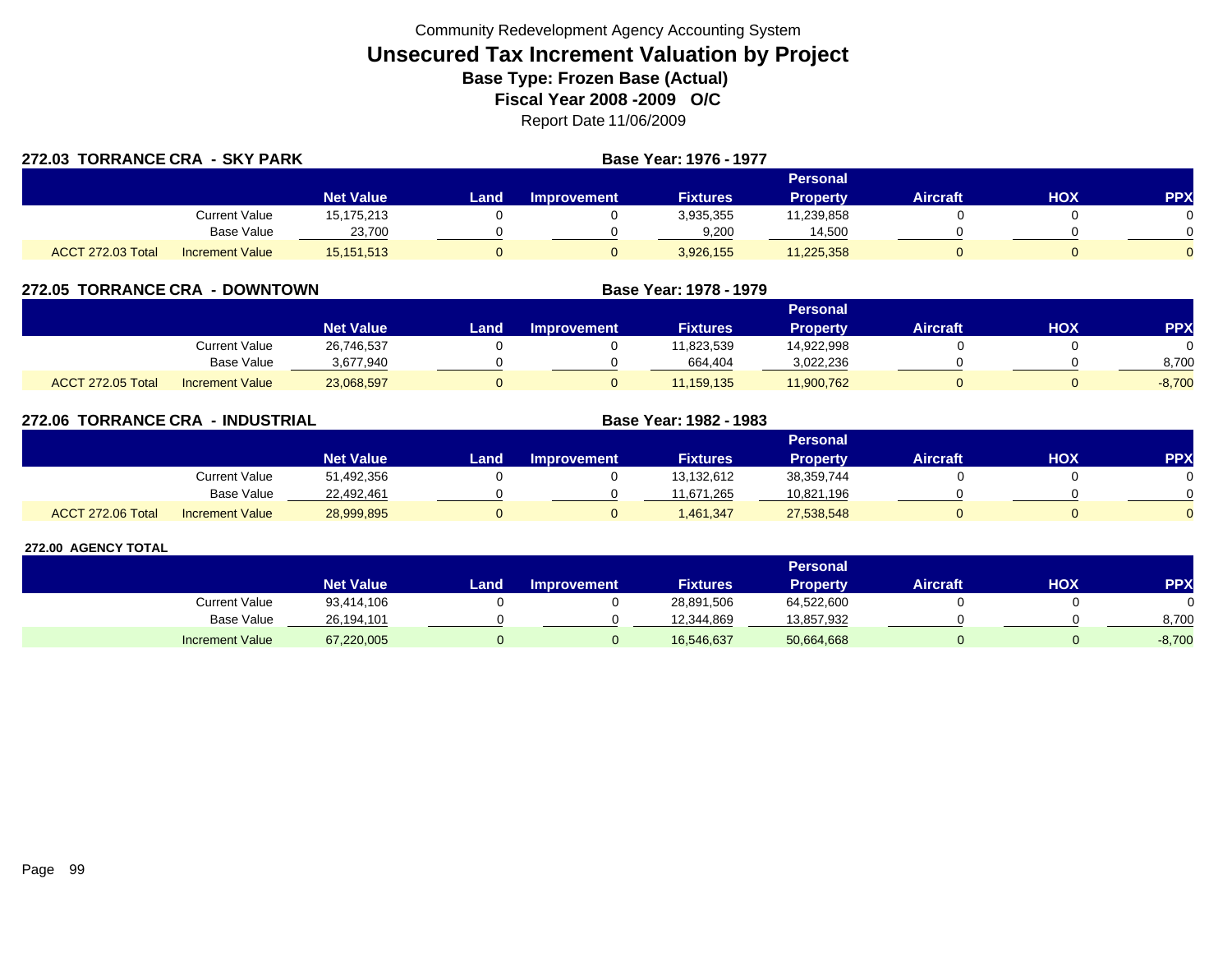| 276.02 VERNON CRA - INDUSTRIAL |                        |                  |      |                    |                 |                 |                 |            |            |
|--------------------------------|------------------------|------------------|------|--------------------|-----------------|-----------------|-----------------|------------|------------|
|                                |                        |                  |      |                    |                 | <b>Personal</b> |                 |            |            |
|                                |                        | <b>Net Value</b> | Land | <b>Improvement</b> | <b>Fixtures</b> | <b>Property</b> | <b>Aircraft</b> | <b>HOX</b> | <b>PPX</b> |
|                                | <b>Current Value</b>   | 618,361,109      |      |                    | 318.864.743     | 299,496,366     |                 |            |            |
|                                | Base Value             | 315,462,239      |      |                    | 179.222.728     | 136,444,311     |                 |            | 204,800    |
| ACCT 276.02 Total              | <b>Increment Value</b> | 302,898,870      |      |                    | 139,642,015     | 163,052,055     |                 |            | $-204,800$ |

# **276.03 VERNON CRA - INDUSTRIAL RP '99 ANX**

|                   |                        |                  |      |                    |                 | <b>Personal</b> |                 |     |            |
|-------------------|------------------------|------------------|------|--------------------|-----------------|-----------------|-----------------|-----|------------|
|                   |                        | <b>Net Value</b> | Land | <b>Improvement</b> | <b>Fixtures</b> | <b>Property</b> | <b>Aircraft</b> | нох | <b>PPX</b> |
|                   | <b>Current Value</b>   | 52,755,472       |      |                    | 26.999.111      | 25,756,361      |                 |     |            |
|                   | <b>Base Value</b>      | 340.028          |      |                    | 3.765.172       | 3,574,856       |                 |     |            |
| ACCT 276.03 Total | <b>Increment Value</b> | 45,415,444       |      |                    | 23,233,939      | 22,181,505      |                 |     |            |

**Base Year: 1997 - 1998**

|                        |                  |      |                    |                 | <b>Personal</b> |                 |     |            |
|------------------------|------------------|------|--------------------|-----------------|-----------------|-----------------|-----|------------|
|                        | <b>Net Value</b> | Land | <b>Improvement</b> | <b>Fixtures</b> | <b>Property</b> | <b>Aircraft</b> | нох | <b>PPX</b> |
| Current Value          | 671,116,581      |      |                    | 345,863,854     | 325,252,727     |                 |     |            |
| <b>Base Value</b>      | 322,802,267      |      |                    | 182,987,900     | 140,019,167     |                 |     | 204,800    |
| <b>Increment Value</b> | 348,314,314      |      |                    | 162,875,954     | 185,233,560     |                 |     | $-204,800$ |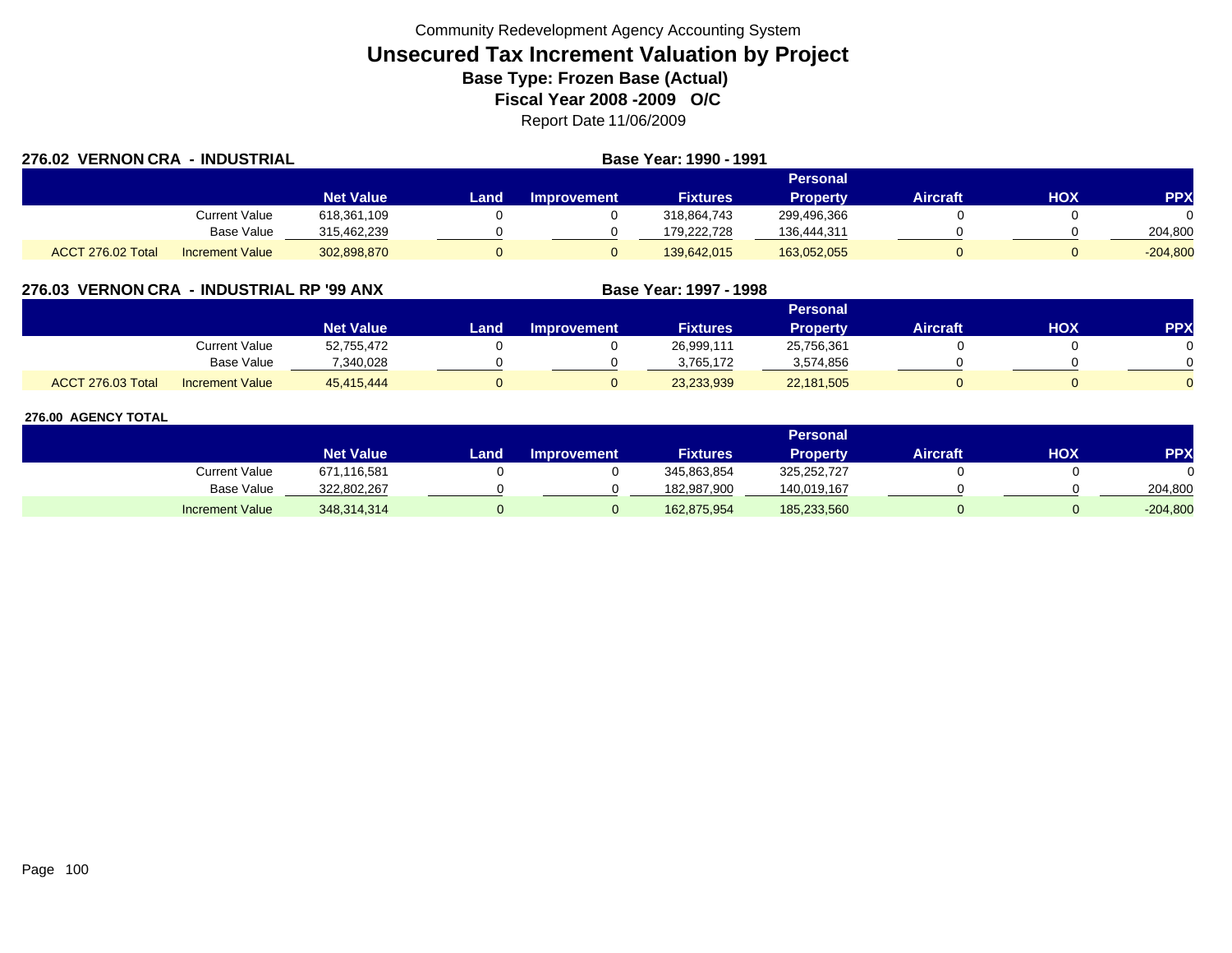|                   | 278.02 WALNUT CRA - WALNUT IMPROVEMENT |                  |      | Base Year: 1980 - 1981 |                 |                 |                 |     |            |
|-------------------|----------------------------------------|------------------|------|------------------------|-----------------|-----------------|-----------------|-----|------------|
|                   |                                        |                  |      |                        |                 | Personal        |                 |     |            |
|                   |                                        | <b>Net Value</b> | Land | <b>Improvement</b>     | <b>Fixtures</b> | <b>Property</b> | <b>Aircraft</b> | ΗΟΧ | <b>PPX</b> |
|                   | Current Value                          | 28,572,108       |      |                        | 11.438.631      | 17,133,477      |                 |     |            |
|                   | <b>Base Value</b>                      | 2,114,928        |      |                        | 151.912         | 963,016         |                 |     |            |
| ACCT 278.02 Total | <b>Increment Value</b>                 | 26,457,180       |      |                        | 10,286,719      | 16,170,461      |                 |     |            |

|                        |                  |       |                    |                 | <b>Personal</b> |                 |     |            |
|------------------------|------------------|-------|--------------------|-----------------|-----------------|-----------------|-----|------------|
|                        | <b>Net Value</b> | Land. | <b>Improvement</b> | <b>Fixtures</b> | Property        | <b>Aircraft</b> | нох | <b>PPX</b> |
| Current Value          | 28,572,108       |       |                    | 1,438,631       | 17,133,477      |                 |     |            |
| <b>Base Value</b>      | 2,114,928        |       |                    | .151.912        | 963,016         |                 |     |            |
| <b>Increment Value</b> | 26,457,180       |       |                    | 10,286,719      | 16,170,461      |                 |     |            |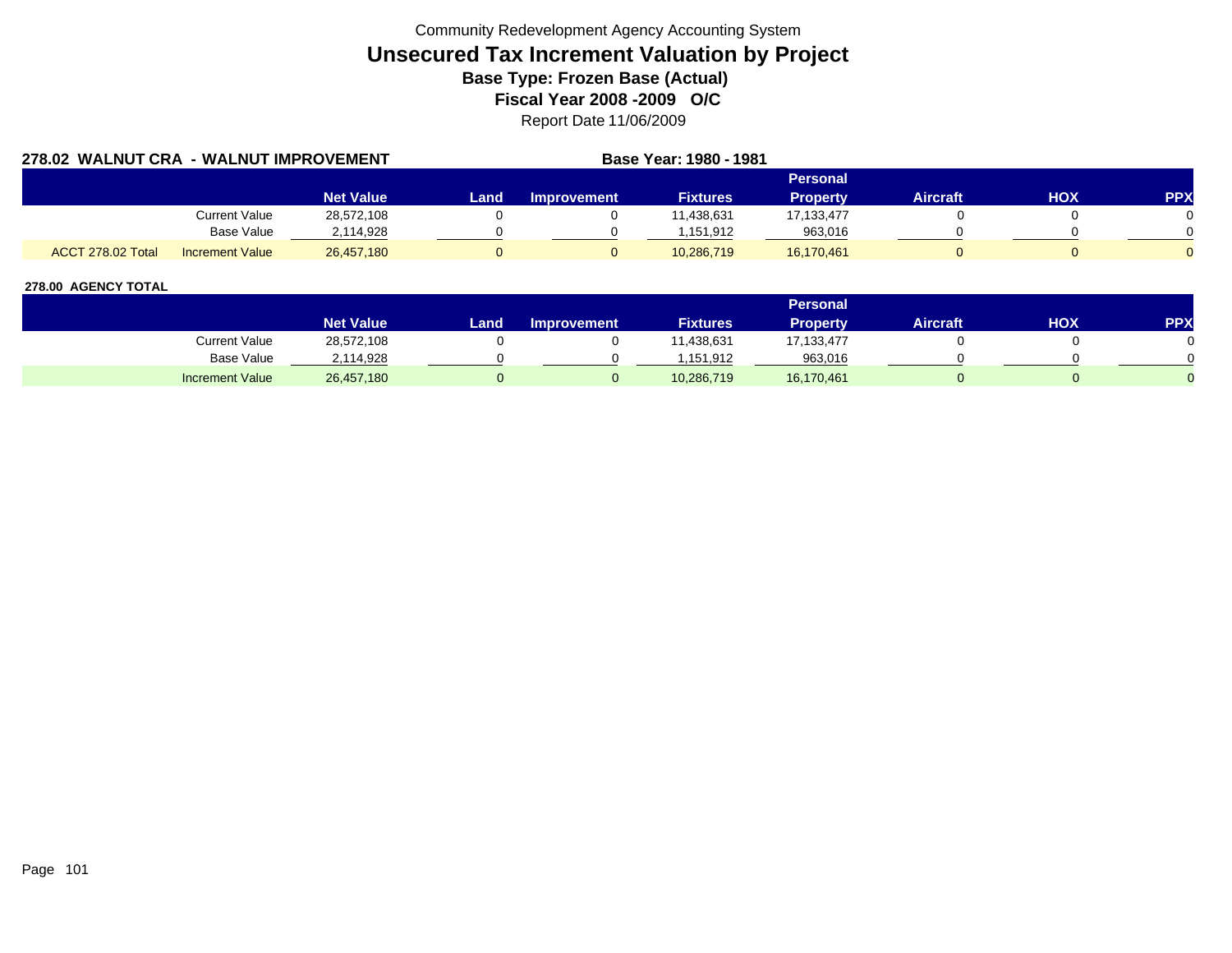| 280.03 WEST COVINA CRA - CBD |                        |                  |      |                    |                 |                 |                 |     |            |
|------------------------------|------------------------|------------------|------|--------------------|-----------------|-----------------|-----------------|-----|------------|
|                              |                        |                  |      |                    |                 | <b>Personal</b> |                 |     |            |
|                              |                        | <b>Net Value</b> | Land | <b>Improvement</b> | <b>Fixtures</b> | <b>Property</b> | <b>Aircraft</b> | ΗΟΧ | <b>PPX</b> |
|                              | <b>Current Value</b>   | 46,335,800       |      |                    | 21,245,321      | 25,090,479      |                 |     |            |
|                              | <b>Base Value</b>      | 11,065,928       |      |                    | 2,159,000       | 8,906,928       |                 |     |            |
| ACCT 280.03 Total            | <b>Increment Value</b> | 35,269,872       |      |                    | 19,086,321      | 16,183,551      |                 |     |            |

| 280.04 WEST COVINA CRA - EASTLAND |                        |                  |      |                    | Base Year: 1974 - 1975 |                 |                 |     |            |  |  |
|-----------------------------------|------------------------|------------------|------|--------------------|------------------------|-----------------|-----------------|-----|------------|--|--|
|                                   |                        |                  |      | <b>Personal</b>    |                        |                 |                 |     |            |  |  |
|                                   |                        | <b>Net Value</b> | Land | <b>Improvement</b> | <b>Fixtures</b>        | <b>Property</b> | <b>Aircraft</b> | нох | <b>PPX</b> |  |  |
|                                   | Current Value          | 25,036,872       |      |                    | 10,105,120             | 14,931,752      |                 |     |            |  |  |
|                                   | Base Value             | 10,495,700       |      |                    | 2,300,120              | 8,195,580       |                 |     |            |  |  |
| ACCT 280.04 Total                 | <b>Increment Value</b> | 14,541,172       |      |                    | 7,805,000              | 6,736,172       |                 |     |            |  |  |

| 280.05 WEST COVINA CRA - CBD /81 ANX |                        |                  |      |             | Base Year: 1979 - 1980 |                 |                 |     |            |
|--------------------------------------|------------------------|------------------|------|-------------|------------------------|-----------------|-----------------|-----|------------|
|                                      |                        |                  |      |             | Personal               |                 |                 |     |            |
|                                      |                        | <b>Net Value</b> | Land | Improvement | <b>Fixtures</b>        | <b>Property</b> | <b>Aircraft</b> | нох | <b>PPX</b> |
|                                      | Current Value          | 33,663,148       |      |             | 12,067,919             | 21,595,229      |                 |     |            |
|                                      | Base Value             | 8,741,708        |      |             | 2,262,080              | 6,493,728       |                 |     | 14,100     |
| ACCT 280.05 Total                    | <b>Increment Value</b> | 24,921,440       |      | υ           | 9,805,839              | 15,101,501      |                 |     | $-14,100$  |

|  | 280.06 WEST COVINA CRA - EASTLAND AMEND. #1 |  |
|--|---------------------------------------------|--|
|  |                                             |  |

|                   |                        |                  | Personal |                    |                 |                 |          |            |            |  |  |  |  |  |
|-------------------|------------------------|------------------|----------|--------------------|-----------------|-----------------|----------|------------|------------|--|--|--|--|--|
|                   |                        | <b>Net Value</b> | Land.    | <b>Improvement</b> | <b>Fixtures</b> | <b>Property</b> | Aircraft | <b>HOX</b> | <b>PPX</b> |  |  |  |  |  |
|                   | <b>Current Value</b>   | 10,111,706       |          |                    | 3,348,906       | 6,762,800       |          |            |            |  |  |  |  |  |
|                   | <b>Base Value</b>      | 5,908,397        |          |                    | 2,790,598       | 3,117,799       |          |            | 0          |  |  |  |  |  |
| ACCT 280.06 Total | <b>Increment Value</b> | 4,203,309        |          |                    | 558,308         | 3,645,001       |          |            | $\Omega$   |  |  |  |  |  |

**Base Year: 1989 - 1990** 

| 280.07 |                   |                        | WEST COVINA CRA - CBD/ESTLND MRGR AMEND. |      |                    | Base Year: 1993 - 1994 |            |                 |     |            |
|--------|-------------------|------------------------|------------------------------------------|------|--------------------|------------------------|------------|-----------------|-----|------------|
|        |                   |                        |                                          |      |                    |                        | Personal   |                 |     |            |
|        |                   |                        | <b>Net Value</b>                         | Land | <b>Improvement</b> | <b>Fixtures</b>        | Property   | <b>Aircraft</b> | нох | <b>PPX</b> |
|        |                   | Current Value          | 5,369,506                                |      |                    | 2,404,281              | 2,965,225  |                 |     |            |
|        |                   | Base Value             | 3,433,040                                |      |                    | 210,127                | 3,222,913  |                 |     |            |
|        | ACCT 280.07 Total | <b>Increment Value</b> | 1,936,466                                |      |                    | 2,194,154              | $-257,688$ |                 |     |            |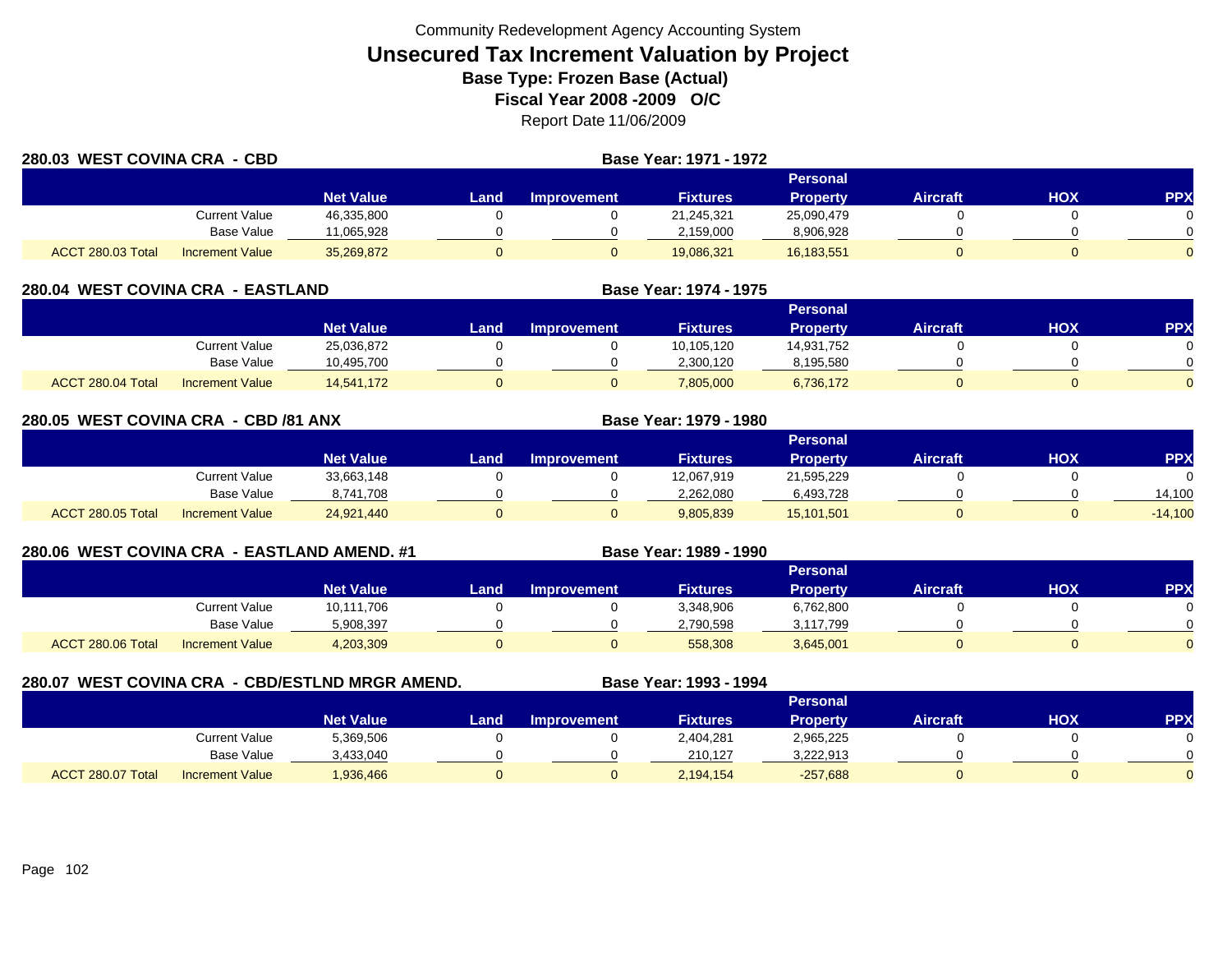Community Redevelopment Agency Accounting System

# **Unsecured Tax Increment Valuation by Project**

**Base Type: Frozen Base (Actual)** 

**Fiscal Year 2008 -2009 O/C**

Report Date 11/06/2009

| 280.08 WEST COVINA CRA - CITYWIDE RP |                        |                  | Base Year: 1998 - 1999 |                    |                 |                 |                 |     |            |
|--------------------------------------|------------------------|------------------|------------------------|--------------------|-----------------|-----------------|-----------------|-----|------------|
|                                      |                        |                  |                        |                    |                 |                 |                 |     |            |
|                                      |                        | <b>Net Value</b> | Land                   | <b>Improvement</b> | <b>Fixtures</b> | <b>Property</b> | <b>Aircraft</b> | HOX | <b>PPX</b> |
|                                      | <b>Current Value</b>   | 30,293,045       |                        |                    | 19,074,572      | 11,218,473      |                 |     |            |
|                                      | Base Value             | 19,672,547       |                        |                    | 12,270,568      | 437,079.7       |                 |     | 35,100     |
| ACCT 280.08 Total                    | <b>Increment Value</b> | 10,620,498       |                        |                    | 6,804,004       | 3,781,394       |                 |     | $-35,100$  |

|                        |                  |        |                    |                 | Personal   |                 |     |            |
|------------------------|------------------|--------|--------------------|-----------------|------------|-----------------|-----|------------|
|                        | <b>Net Value</b> | Land . | <b>Improvement</b> | <b>Fixtures</b> | Propertv   | <b>Aircraft</b> | нох | <b>PPX</b> |
| Current Value          | 150,810,077      |        |                    | 68,246,119      | 82,563,958 |                 |     |            |
| Base Value             | 59,317,320       |        |                    | 21,992,493      | 37,374,027 |                 |     | 49.200     |
| <b>Increment Value</b> | 91,492,757       |        |                    | 46,253,626      | 45,189,931 |                 |     | $-49,200$  |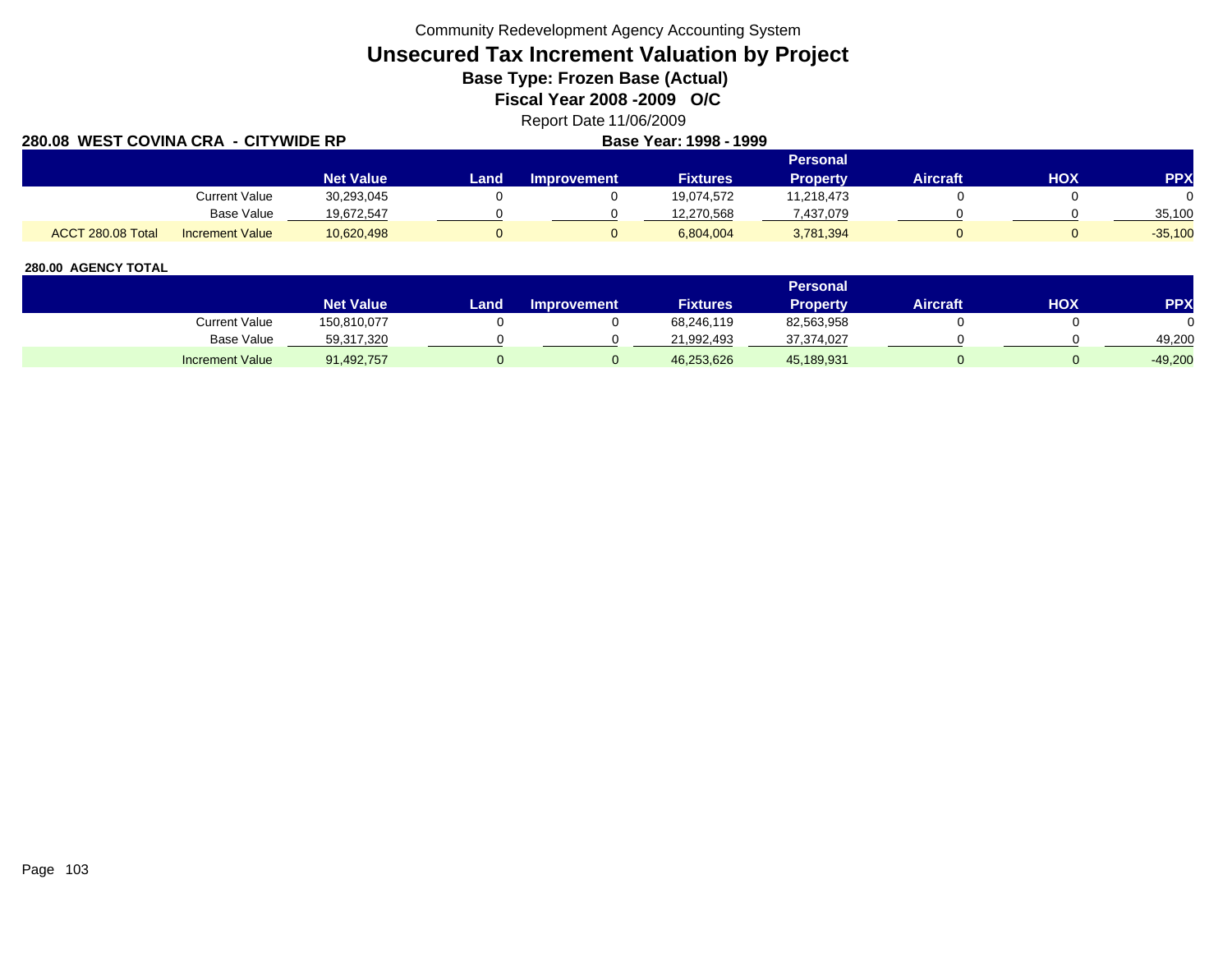| 283.02 WEST HOLLYWOOD CRA - EASTSIDE RP |                        |                  | Base Year: 1996 - 1997 |                    |                 |                 |                 |            |            |
|-----------------------------------------|------------------------|------------------|------------------------|--------------------|-----------------|-----------------|-----------------|------------|------------|
|                                         |                        |                  |                        |                    |                 | Personal        |                 |            |            |
|                                         |                        | <b>Net Value</b> | Land                   | <b>Improvement</b> | <b>Fixtures</b> | <b>Property</b> | <b>Aircraft</b> | <b>HOX</b> | <b>PPX</b> |
|                                         | Current Value          | 76,921,129       |                        |                    | 24.476.770      | 52,444,359      |                 |            |            |
|                                         | Base Value             | 8,797,695        |                        |                    | 2.052.515       | 6,771,780       |                 | 26,600     |            |
| <b>ACCT 283.02 Total</b>                | <b>Increment Value</b> | 68.123.434       |                        |                    | 22,424,255      | 45.672.579      |                 | $-26,600$  |            |

|                        |                  |      |                    |                 | <b>Personal</b> |                 |            |     |
|------------------------|------------------|------|--------------------|-----------------|-----------------|-----------------|------------|-----|
|                        | <b>Net Value</b> | Land | <b>Improvement</b> | <b>Fixtures</b> | <b>Property</b> | <b>Aircraft</b> | <b>HOX</b> | PPX |
| Current Value          | 76,921,129       |      |                    | 24,476,770      | 52,444,359      |                 |            |     |
| Base Value             | 8,797,695        |      |                    | 2.052.515       | 6,771,780       |                 | 26,600     |     |
| <b>Increment Value</b> | 68,123,434       |      |                    | 22,424,255      | 45,672,579      |                 | $-26,600$  |     |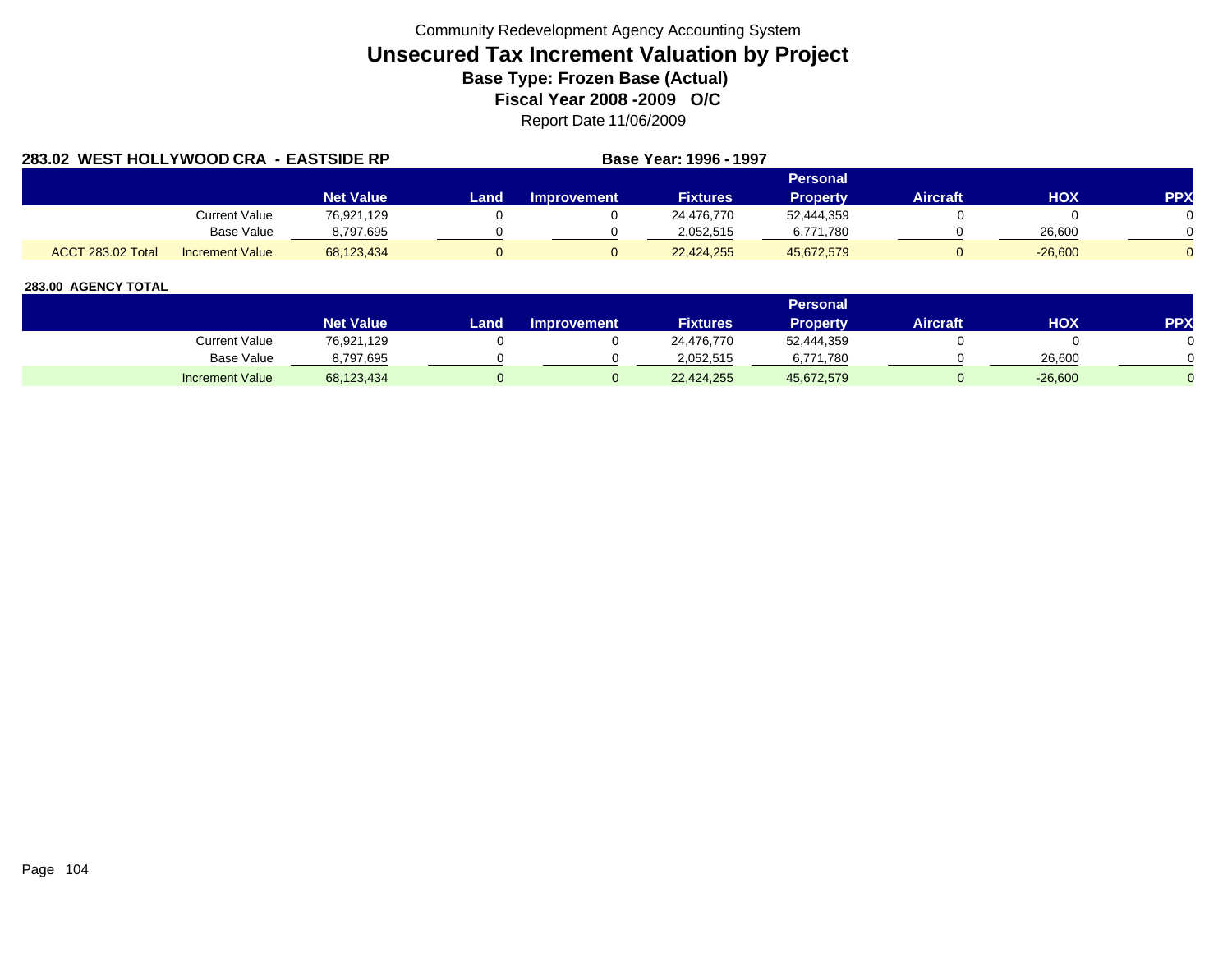| 284.05 WHITTIER CRA - GREENLEAF/UPTOWN |                      |                  |       |                    | Base Year: 1973 - 1974 |                 |          |     |                |
|----------------------------------------|----------------------|------------------|-------|--------------------|------------------------|-----------------|----------|-----|----------------|
|                                        |                      |                  |       |                    |                        | Personal        |          |     |                |
|                                        |                      | <b>Net Value</b> | Landı | <b>Improvement</b> | <b>Fixtures</b>        | <b>Property</b> | Aircraft | нох | <b>PPX</b>     |
|                                        | <b>Current Value</b> | 9,341,809        |       |                    | 4,633,556              | 4,708,253       |          |     | 0              |
|                                        | Base Value           | 1.801.371        |       |                    | 543.760                | .257,611        |          |     | ∩              |
| ACCT 284.05 Total                      | Increment Value      | 7,540,438        |       |                    | 4,089,796              | 3,450,642       |          |     | $\overline{0}$ |

| 284.08  WHITTIER CRA | - WHITTIER BLVD.       |                  |       | Base Year: 1978 - 1979 |                 |                 |                 |     |            |
|----------------------|------------------------|------------------|-------|------------------------|-----------------|-----------------|-----------------|-----|------------|
|                      |                        |                  |       |                        |                 | <b>Personal</b> |                 |     |            |
|                      |                        | <b>Net Value</b> | Land. | <b>Improvement</b>     | <b>Fixtures</b> | <b>Property</b> | <b>Aircraft</b> | нох | <b>PPX</b> |
|                      | <b>Current Value</b>   | 13,057,330       |       |                        | 5.404.572       | 7,652,758       |                 |     |            |
|                      | Base Value             | 12.147.488       |       | 154,060                | 3,185,380       | 8,808,048       |                 |     |            |
| ACCT 284.08 Total    | <b>Increment Value</b> | 909,842          |       | $-154,060$             | 2,219,192       | $-1,155,290$    |                 |     |            |

| 284.09 WHITTIER CRA - EARTHQUAKE RECOVERY |                        |                  |      | Base Year: 1987 - 1988 |                 |                 |                 |     |            |
|-------------------------------------------|------------------------|------------------|------|------------------------|-----------------|-----------------|-----------------|-----|------------|
|                                           |                        |                  |      |                        |                 | Personal        |                 |     |            |
|                                           |                        | <b>Net Value</b> | Land | <b>Improvement</b>     | <b>Fixtures</b> | <b>Property</b> | <b>Aircraft</b> | нох | <b>PPX</b> |
|                                           | Current Value          | 26,498,518       |      |                        | 12,060,810      | 14,437,708      |                 |     |            |
|                                           | Base Value             | 12,118,755       |      |                        | 4.255.518       | 7,974,637       |                 |     | 111.400    |
| ACCT 284.09 Total                         | <b>Increment Value</b> | 14,379,763       |      |                        | 7,805,292       | 6,463,071       |                 |     | $-111,400$ |

| 284.11            |                        | <b>WHITTIER CRA - COMMERCIAL CORRIDOR RP</b> | Base Year: 2001 - 2002 |                 |                 |                 |                 |            |           |
|-------------------|------------------------|----------------------------------------------|------------------------|-----------------|-----------------|-----------------|-----------------|------------|-----------|
|                   |                        |                                              |                        | <b>Personal</b> |                 |                 |                 |            |           |
|                   |                        | <b>Net Value</b>                             | Land                   | Improvement     | <b>Fixtures</b> | <b>Property</b> | <b>Aircraft</b> | <b>HOX</b> | <b>PP</b> |
|                   | <b>Current Value</b>   | 50,443,033                                   |                        |                 | 20,297,761      | 30,145,272      |                 |            |           |
|                   | <b>Base Value</b>      | 39,545,709                                   |                        |                 | 15,311,768      | 24,233,941      |                 |            |           |
| ACCT 284.11 Total | <b>Increment Value</b> | 10,897,324                                   |                        |                 | 4,985,993       | 5,911,331       |                 |            |           |

|                   |                        | 284.14 WHITTIER CRA - COMM. CORRIDOR RP 2006 ANX |      |                    | Base Year: 2004 - 2005 |                 |                 |     |            |
|-------------------|------------------------|--------------------------------------------------|------|--------------------|------------------------|-----------------|-----------------|-----|------------|
|                   |                        | <b>Personal</b>                                  |      |                    |                        |                 |                 |     |            |
|                   |                        | <b>Net Value</b>                                 | Land | <b>Improvement</b> | <b>Fixtures</b>        | <b>Property</b> | <b>Aircraft</b> | HOX | <b>PPX</b> |
|                   | Current Value          | 4,145,210                                        |      |                    | 1,692,265              | 2,452,945       |                 |     |            |
|                   | <b>Base Value</b>      | 3,476,568                                        |      |                    | 1,412,881              | 2,063,687       |                 |     |            |
| ACCT 284.14 Total | <b>Increment Value</b> | 668,642                                          | Ü    |                    | 279,384                | 389,258         |                 | 0   |            |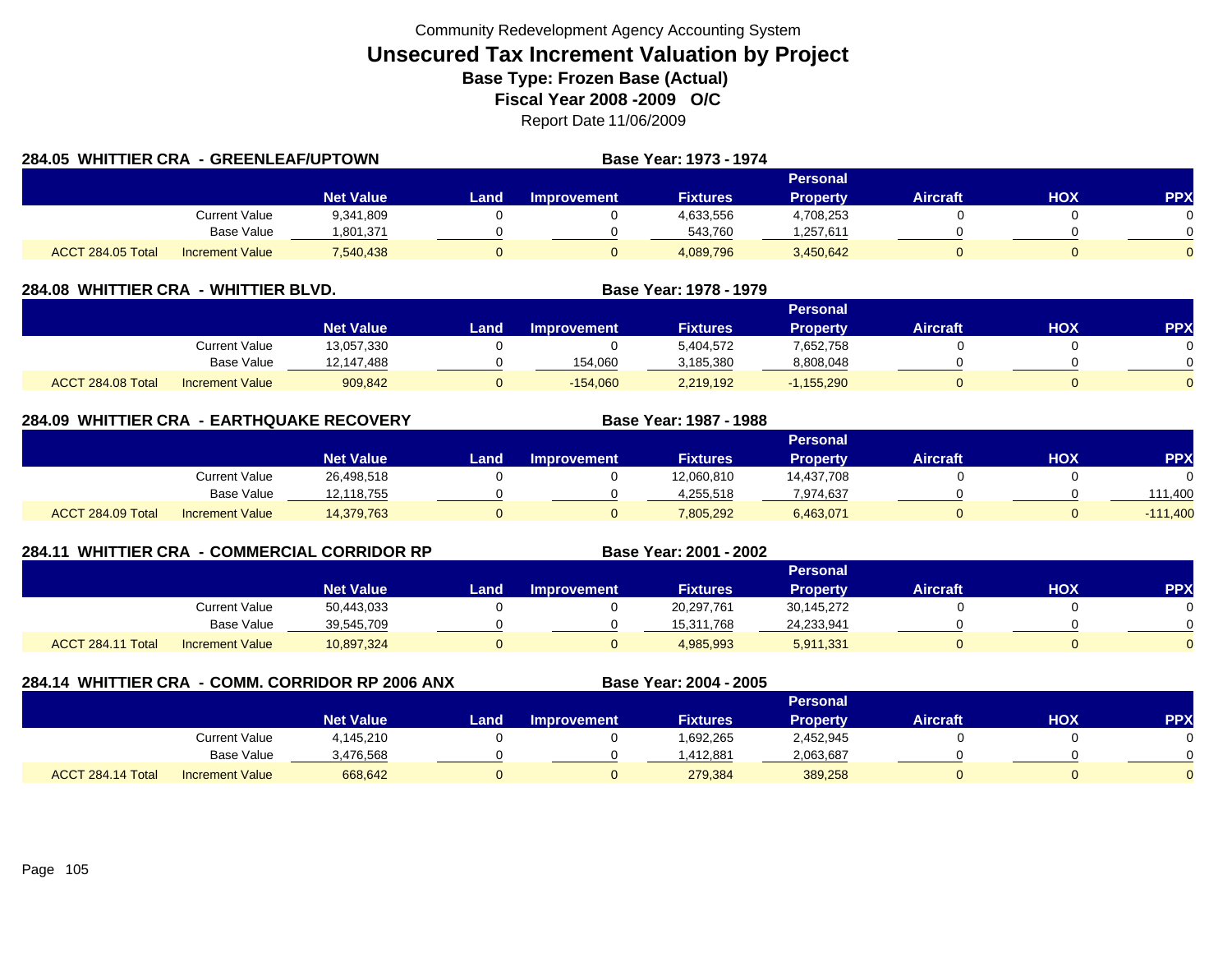|                        | <b>Personal</b>  |      |                    |                 |                 |                 |     |            |
|------------------------|------------------|------|--------------------|-----------------|-----------------|-----------------|-----|------------|
|                        | <b>Net Value</b> | Land | <b>Improvement</b> | <b>Fixtures</b> | <b>Property</b> | <b>Aircraft</b> | нох | <b>PPX</b> |
| Current Value          | 103,485,900      |      |                    | 44,088,964      | 59,396,936      |                 |     |            |
| Base Value             | 69,089,891       |      | 154.060            | 24,709,307      | 44,337,924      |                 |     | 111.400    |
| <b>Increment Value</b> | 34,396,009       |      | $-154,060$         | 19,379,657      | 15,059,012      |                 |     | $-111,400$ |